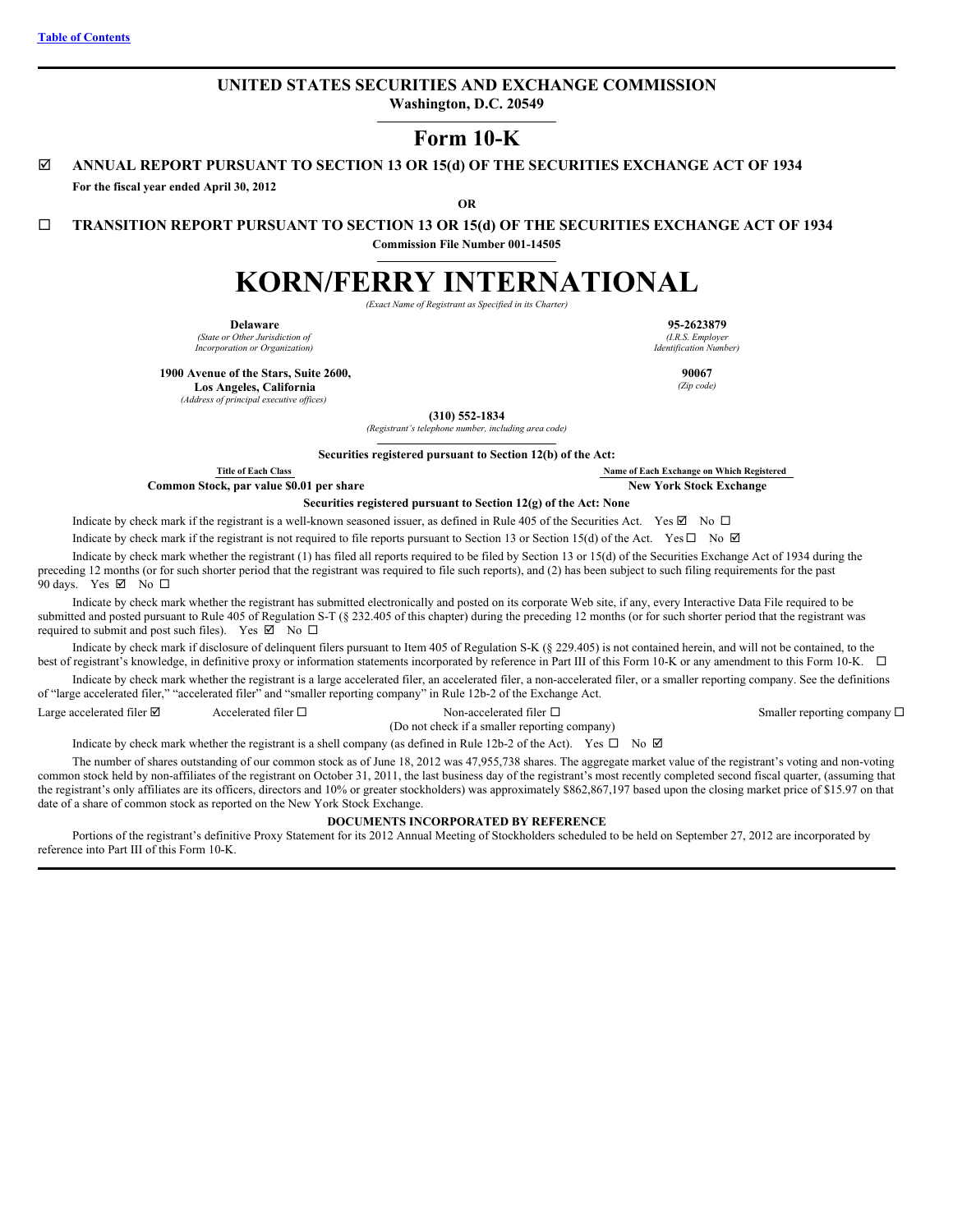# **KORN/FERRY INTERNATIONAL**

# <span id="page-1-0"></span>**Index to Annual Report on Form 10-K for the Fiscal Year Ended April 30, 2012**

| Item#   | <b>Description</b><br>PART I.                                                                                | Page  |
|---------|--------------------------------------------------------------------------------------------------------------|-------|
| Item 1  | <b>Business</b>                                                                                              |       |
| Item 1A | <b>Risk Factors</b>                                                                                          | 10    |
| Item 1B | <b>Unresolved Staff Comments</b>                                                                             | 16    |
| Item 2  | <b>Properties</b>                                                                                            | 16    |
| Item 3  | <b>Legal Proceedings</b>                                                                                     | 16    |
| Item 4  | <b>Mine Safety Disclosures</b>                                                                               | 16    |
|         | <b>Executive Officers</b>                                                                                    | 17    |
|         |                                                                                                              |       |
|         | PART II.                                                                                                     |       |
| Item 5  | Market for Registrant's Common Equity, Related Stockholder Matters and Issuer Purchases of Equity Securities | 18    |
| Item 6  | <b>Selected Financial Data</b>                                                                               | 22    |
| Item 7  | Management's Discussion and Analysis of Financial Condition and Results of Operations                        | 23    |
| Item 7A | <b>Ouantitative and Oualitative Disclosures About Market Risk</b>                                            | 39    |
| Item 8  | <b>Financial Statements and Supplementary Data</b>                                                           | 40    |
| Item 9  | Changes in and Disagreements with Accountants on Accounting and Financial Disclosure                         | 40    |
| Item 9A | <b>Controls and Procedures</b>                                                                               | 40    |
| Item 9B | <b>Other Information</b>                                                                                     | 40    |
|         | PART III.                                                                                                    |       |
| Item 10 | Directors, Executive Officers and Corporate Governance                                                       | 41    |
| Item 11 | <b>Executive Compensation</b>                                                                                | 41    |
| Item 12 | Security Ownership of Certain Beneficial Owners and Management and Related Stockholder Matters               | 41    |
| Item 13 | Certain Relationships and Related Transactions, and Director Independence                                    | 41    |
| Item 14 | <b>Principal Accountant Fees and Services</b>                                                                | 41    |
|         | PART IV.                                                                                                     |       |
| Item 15 | <b>Exhibit and Financial Statements Schedules</b>                                                            | 42    |
|         | <b>Signatures</b>                                                                                            | 45    |
|         | <b>Financial Statements and Financial Statement Schedules</b>                                                | $F-1$ |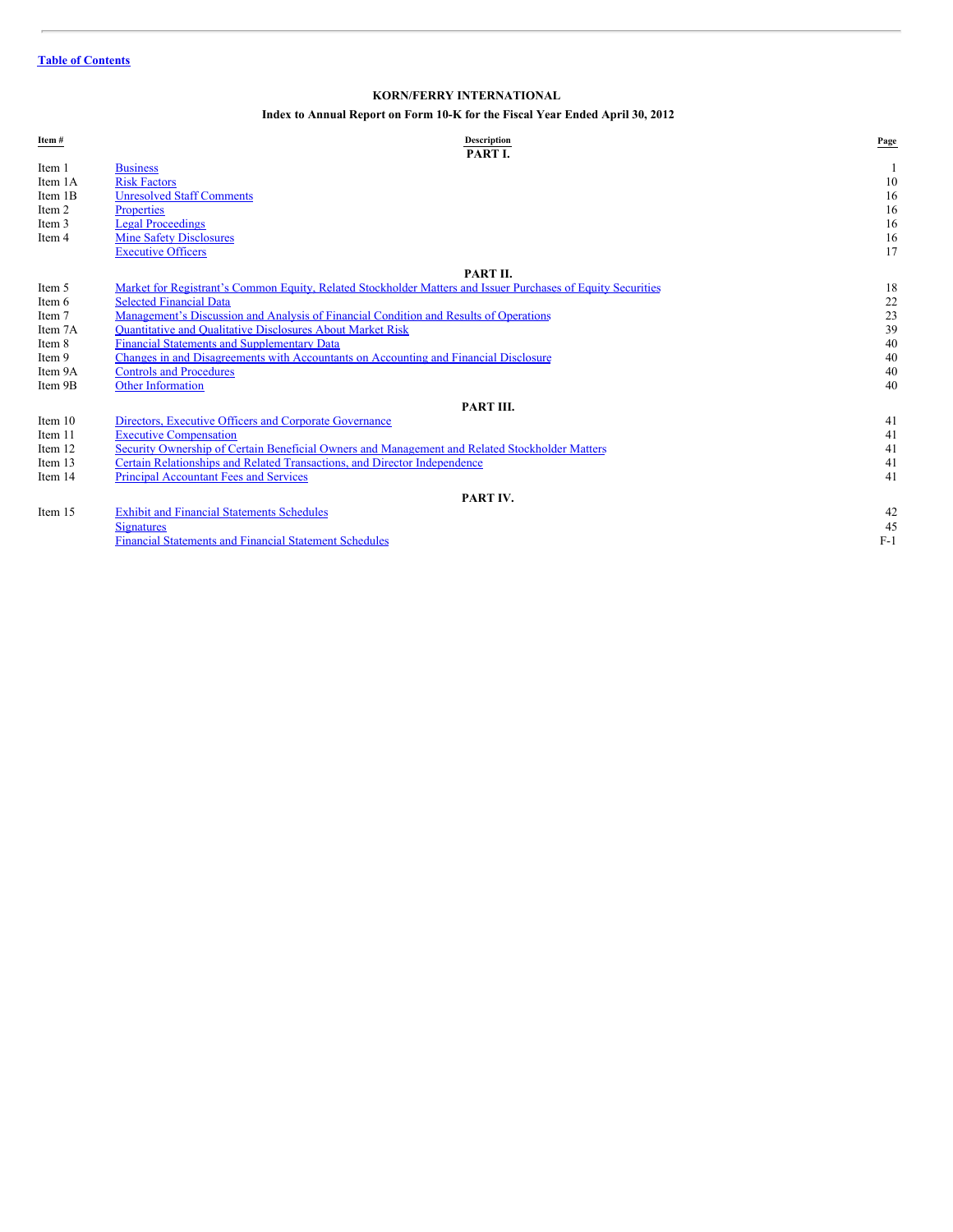# **PART I.**

#### <span id="page-2-0"></span>**Item 1.** *Business*

#### **Business Overview**

Korn/Ferry International (referred to herein as the "Company," "Korn/Ferry," or in the first person notations "we," "our," and "us") is a premier global provider of talent management solutions that help clients to attract, engage, develop and retain their talent. We opened our first office in Los Angeles in 1969 and currently operate in 76 offices in 35 countries. As of April 30, 2012, we had 2,654 full-time employees, including 442 executive recruitment and 71 Futurestep consultants who are primarily responsible for client services. Our clients include many of the world's largest and most prestigious public and private companies, middle market and emerging growth companies, as well as government and nonprofit organizations. We have built strong client loyalty with 79% of our executive recruitment assignments performed during fiscal 2012 on behalf of clients for whom we had conducted assignments in the previous three fiscal years.

We were originally formed as a California corporation in November 1969 and reincorporated as a Delaware corporation in fiscal 2000.

We provide the following talent management solutions:

*Executive Recruitment:* Executive Recruitment, our largest business, focuses on recruiting board-level, chief executive and other senior executive positions for clients predominantly in the consumer, financial services, industrial, life sciences/healthcare provider, technology and educational industries. The relationships that we develop through this business are valuable in introducing our complementary service offerings to clients.

*Leadership and Talent Consulting ("LTC"):* Our comprehensive blend of talent management offerings assists clients with their ongoing assessment, organizational and leadership development efforts. Services address five fundamental needs — board effectiveness, Chief Executive Officer ("CEO") & top team effectiveness, leadership development & enterprise learning, organization transformation and integrated talent management. Each of Korn/Ferry's solutions is delivered by an experienced team of leadership consultants, a global network of top executive coaches and the intellectual property of research-based, time-tested leadership assessment and developmental tools.

*High Impact Recruitment Solutions:* In 1998, we extended our market reach into middle management with the introduction of our subsidiary, Futurestep. Futurestep draws from Korn/Ferry's four decades of industry experience to offer fully customized, flexible services to help organizations meet their talent and recruitment needs. Futurestep's portfolio of services includes recruitment process outsourcing ("RPO"), project recruitment, search and consulting.

We file annual, quarterly and current reports, proxy statements and other documents with the Securities and Exchange Commission (the "SEC"), pursuant to the Securities Exchange Act of 1934 (the "Exchange Act"). You may read and copy any materials that we file with the SEC at the SEC's Public Reference Room at 100 F Street N.E., Washington, D.C. 20549. You may obtain information on the operation of the Public Reference Room by calling the SEC at 1-800-732-0330. Our reports, proxy statements and other documents filed electronically with the SEC are available at the website maintained by the SEC at *www.sec.gov*.

We also make available, free of charge on our website atwww.kornferry.com, our annual, quarterly, and current reports, and, if applicable, amendments to those reports, filed or furnished pursuant to Section 13(a) or 15(d) of the Exchange Act as soon as reasonably practicable after we electronically file such reports with, or furnish them to, the SEC.

Our Corporate Governance Guidelines, Code of Business Conduct and Ethics and the charters of the Audit Committee, Compensation and Personnel Committee, and Nominating and Corporate Governance Committee of our Board of Directors are also posted on our website at *www.kornferry.com*. Stockholders may request copies of these documents by writing to our Corporate Secretary at 1900 Avenue of the Stars, Suite 2600, Los Angeles, California 90067.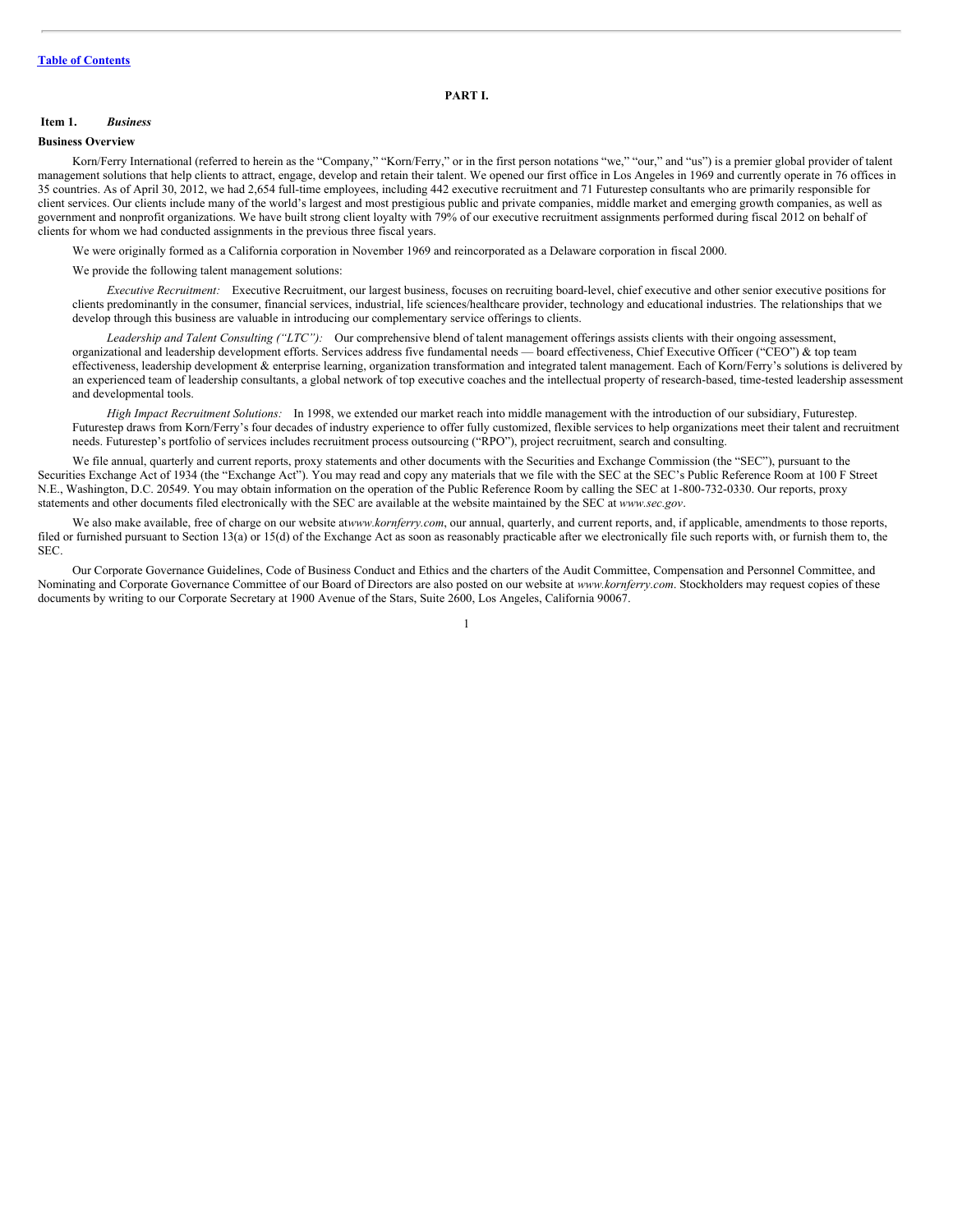#### **Industry Overview**

*Executive Recruitment Services:* Our executive recruitment services concentrate on searches for positions with annual compensation of \$250,000 or more, or comparable in foreign locations, which may involve board-level, chief executive and other senior executive positions. The industry is comprised of retained and contingency recruitment firms. Retained firms, such as Korn/Ferry, typically charge a fee for their services equal to approximately one-third of the first year annual cash compensation for the position being filled regardless of whether the position is filled. Contingency firms generally work on a non-exclusive basis and are compensated only upon successfully placing a recommended candidate.

*Leadership and Talent Consulting Services:* Our LTC services are driving our transformation into a broad-based talent management firm. These diversified solutions help our clients to not only attract but to engage, develop and retain their best people in the context of their organization and talent strategy.

*High Impact Recruitment Solutions:* Futurestep, a Korn/Ferry subsidiary, offers talent acquisition solutions for mid- and high-level management, with annual compensation generally in the \$100,000 to \$150,000 range or comparable in foreign locations. Founded in 1998, Futurestep today has locations on five continents and a record of success in helping clients improve business performance through high impact talent.

#### **Industry Trends**

While significant challenges currently face the global economy, we believe once the global economic environment turns and begins to fully recover and expand, the midto long-term business outlook for the talent management industry should be positive. Contributing to this is a confluence of market trends that will ultimately fuel job growth and hiring, which include the following:

*Consolidation of Talent Management Solution Providers*— In choosing recruitment and human resource service providers, we believe:

- Companies are actively in search of preferred providers in order to create efficiencies and consolidate vendor relationships;
- Companies that can offer a full suite of talent management solutions are becoming increasingly attractive; and
- Clients seek trusted advisors who understand their business and unique organizational culture in order to manage the multiple needs of their business on a global scale.

*Aging Population* — In many major economic centers, the workforce population is aging and the number of retirees has increased in the last decade. Moreover, the supply of available qualified candidates is limited, making it more difficult for employers to secure executives. We believe this trend will have a positive impact on our business over the long-term as employers will increasingly seek service providers who can provide solutions for the impending talent shortage.

*Globalization of Business*— As the world markets continue to integrate into one global economy, many companies are strengthening their talent pool with experienced executives who can operate effectively in this global environment. Emerging markets such as China, India and Eastern Europe have executive talent demands that exceed the current available supply of executive talent in these geographies. The rapidly changing competitive landscape challenges multinational and local companies to identify and recruit qualified executives with the right combination of skills, experience and cultural compatibility. Clients are turning to firms that combine proven expertise with specialized knowledge of both key industries and local markets, enabling them to address their ongoing global talent needs.

*Increased Outsourcing of Recruitment Functions*— More companies are focusing on core competencies and outsourcing non-core, back-office functions to providers who can provide efficient, high-quality services. Third-party providers can apply immediate and long-term approaches for improving all aspects of talent acquisition. Advantages to outsourcing part or all of the recruitment function include:

Access to a diverse and highly qualified pool of candidates on an as-needed basis;

#### $\overline{2}$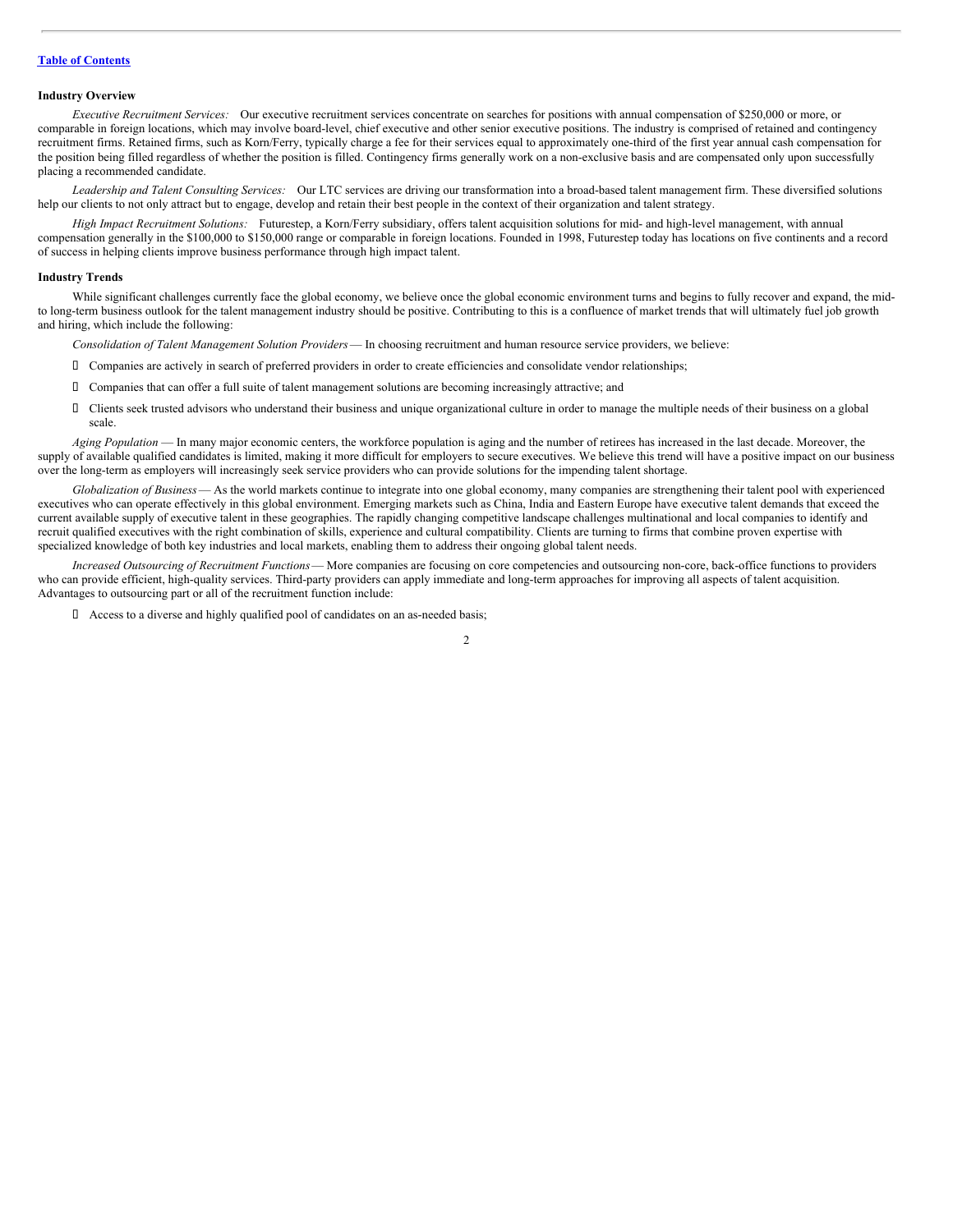Reduction or elimination of the costs required to maintain and train an in-house recruiting department in a rapidly changing industry;

- Access to the most updated industry and geographic market information;
- Access to cutting-edge search technology software; and
- Ability to maintain management focus on core strategic business issues.

*Key Role of Technology* — At Korn/Ferry we are adding more discipline and scientific research into the recruitment process, with emphasis shifting from candidate identification to candidate assessment and attraction. Driving this initiative is enhanced technology, as the power of the Internet, search engines and databases make it possible to efficiently identify greater numbers of qualified candidates. Innovative technology, when combined with world-class intellectual property and thought leadership, creates a compelling set of tools to manage the process of identifying, assessing and recruiting the most desirable candidates.

*Other Industry Trends*— In addition to the industry trends mentioned above, we believe the following factors will have a long-term positive impact on the talent management industry:

- Increasing demand for managers with broader qualifications;
- Increasing desire by candidates to more actively manage their careers;
- Increasing demand for senior executives with not just the right technical skills, but also the right leadership characteristics to meet the specific requirements of the position and organizational culture;
- Increasing demand for senior executives who can exceed the high standards of due diligence and public scrutiny as a result of recent securities legislation;
- Decreasing executive management tenure and more frequent job changes;
- Inadequate succession planning; and
- Increasing impact of web-enabled social media on the role of HR and the recruitment process.

# **Growth Strategy**

Our objective is to expand our position as a premier global provider of talent management solutions. In order to meet this objective, we will continue to pursue five strategic initiatives:

#### *1. Drive an Integrated, Solutions-Based Go-to-Market Strategy*

*Dif erentiating Client Value Proposition*— Korn/Ferry offers its clients a global, integrated, enterprise-wide talent management solution. To that end, we have made progress in helping clients more effectively and efficiently, attract, engage, develop and retain their workforce.

In analyzing talent management across the attract-engage-develop-retain value chain, Korn/Ferry has developed clear, industry-differentiating strengths through its market leading position in Executive Recruitment and RPO solutions, with distinct, diversified capabilities along the rest of the value chain through the Company's LTC service line.

Our synergistic go-to-market strategy, utilizing all three of our service lines, is systematically driving more integrated, scaleable client relationships, while accelerating our evolution to a consultative solutions-based organization. This is evidenced by the fact that nearly 84% of our top 50 clients utilize at least two of our service lines.

We are an increasingly diversified enterprise with a unique presence in the world of human capital services and products, which represents an estimated \$400 billion global market opportunity.

In an effort to better coordinate global recruiting and to gain operational efficiencies, we expect that multinational clients increasingly will turn to strategic partners who can manage their recruitment needs on a centralized basis. This will require vendors with a global network of offices and technological support systems to manage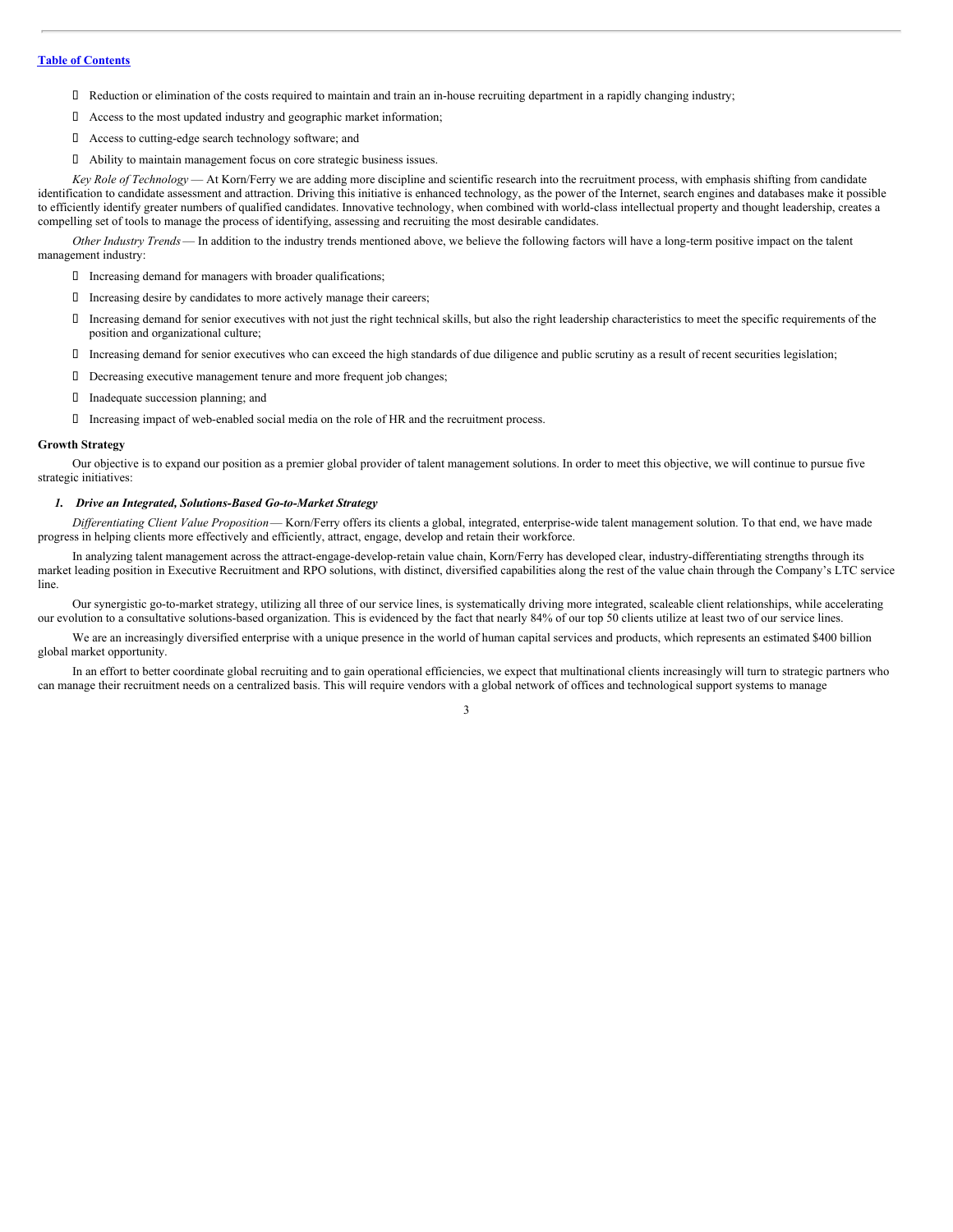multiple hires across geographical regions. In fiscal 2009, we established our *Premier Client Partnership* ("PCP") program to act as a catalyst for change as we transform our Company from individual operators to an integrated talent solutions provider, in an effort to drive major global and regional strategic account development as well as to provide a framework for all of our client development activities. Today, the PCP program consists of global colleagues from every line of business and geography. Our goal is to cascade this methodology throughout every market, country and office.

#### *2. Deliver Unparalleled Client Excellence*

*World-class Intellectual Property —* Korn/Ferry continues to scale and more deeply embed its industry-leading intellectual property within the talent management process of our global clients.

Our IP-driven Lominger tools and services are being utilized by our clients for everything from organizational development and job profiling to selection, training, individual and team development, succession planning and more. We have more than doubled the Lominger business since we acquired it in 2006. As a product-focused offering, Lominger technology helps us to generate long-term relationships with our clients. We continue to seek ways to scale the Lominger product offering to our global clients.

Global organizations utilizing our firm's validated assessment capability are realizing the power and benefits of Korn/Ferry IP in their talent evaluation process. Our assessment capability, currently utilized by more than 65% of our clients, can improve executive retention and prospects of promotion. We believe companies that use Korn/Ferry's assessments to choose executives are more likely to find candidates that they would not only retain, but soon promote.

*Technology* — Information technology has become a critical element of the executive recruitment business. We have made significant investments in developing a robust technology infrastructure and a web-based recruitment platform, *e-Korn/Ferry*. In fiscal 2012, we continued to invest in enhanced tools and knowledge management to gain competitive advantage. We introduced key enhancements to *Searcher Express*, our state-of-the-art engagement execution platform and the cornerstone of the Company's strategy to better share knowledge, access data and improve the search process. A new version of Searcher Express for the iPad/iPhone will enable our consultants to conveniently manage their search assignments wherever they go, providing secure access to view and update engagement information from the field.

Fiscal 2012 was a year in which we implemented a set of efficiency-enhancing system integrations, connecting our client-facing consultants to back office support services in assessment technologies, candidate sourcing, talent pool management and Internet-based information repositories. We also continued the worldwide upgrade of our desktop and network infrastructure, including the integration of instant messaging into our engagement execution workflow.

The technology supporting LTC continued to evolve in fiscal 2012 through the integration of Lominger's intellectual property into our assessment and talent management services. We continued to build out our intellectual property platform, including enhancements to Lominger's e-Suite, Learning Agility tools, and library of ebooks.

Information technology is a key driver of Futurestep's growth in RPO, project recruitment and search. Database technology and the Internet have greatly improved capabilities in identifying, targeting and reaching potential candidates. In fiscal 2012, we continued the integration of advanced, Internet-based sourcing, assessment and selection technologies into the engagement workflow. We have embarked on the development of the *Personal Development Platform*, a new online service offering that incorporates Korn/Ferry's proprietary assessment methodologies with Futurestep's expertise in workforce optimization.

In fiscal 2012, we renewed our commitment to invest in technology across all lines of business — extending the Company's brand through integration with social networks — and delivering our unique intellectual property through smart phones and tablets. We launched *ProSpective*, a new assessment instrument that gives executives insight into their leadership characteristics and problem areas, and *KFInsider*, a professional social network for Korn/Ferry placements.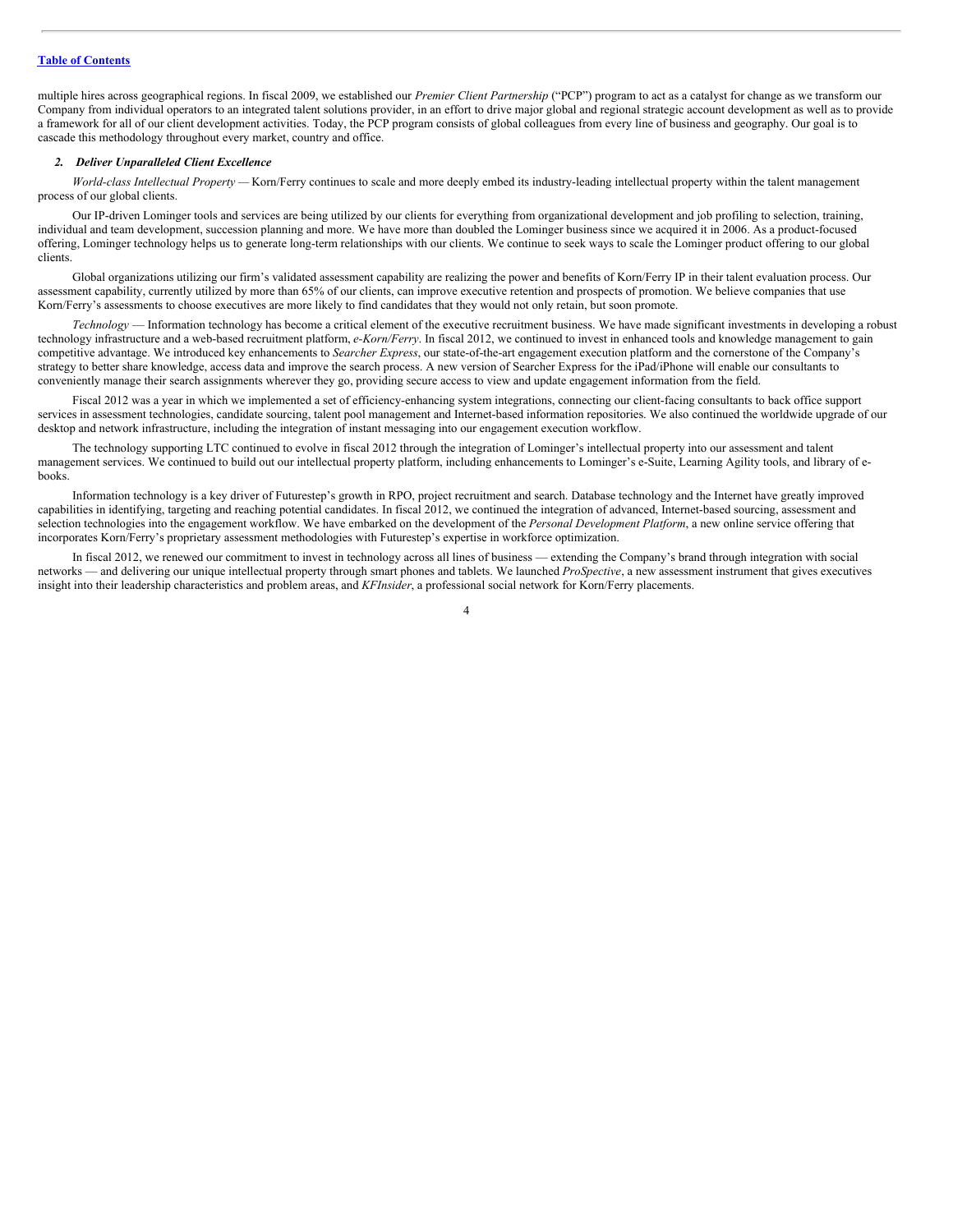We will continue to enhance our technology in order to strengthen our relationships with clients, expand our markets through new delivery channels and maintain a competitive advantage in offering the full range of executive talent management services.

# *3. Extend and Elevate the Korn/Ferry Brand*

Next to our people, the Korn/Ferry brand is the strongest asset of the Company. Since inception, Korn/Ferry has always maintained an aggressive stance in building our global presence and supporting our vision and ongoing growth through a robust and comprehensive marketing approach. At the highest level, we will continue to extend and elevate the Korn/Ferry brand to raise awareness and drive higher market share within key segments.

Our leadership in executive recruitment enables us to grow our business by increasing the number of recruitment assignments we handle for existing clients. We also believe that our strong relationships and well-recognized brand name will enable us to introduce new services to our existing client base and to potential new clients, while allowing us to build communities of candidates to whom we can directly market our services.

For example, we will leverage the work our Board & CEO Services practice performs at the top of our clients' organizations to promote awareness of our various solutions at the highest levels. We believe these engagements will create significant "trickle-down" revenue opportunities across all of our lines of business and lead to the expansion of other high-level, consultative relationships within the board and CEO community.

#### *4. Advance Korn/Ferry as a Premier Career Destination*

As our business strategy evolves, so should our talent strategy in order to drive the growth we need and the culture we want, at a pace we can absorb. Our talent strategy is what we do to allow us to attract, engage, develop, and retain the best talent for ourselves (and, by extension, for our clients) to achieve our business potential.

Our goal is to become the premier career destination for top talent through offering a client-focused culture, promotional/developmental opportunities and compensation that aligns employee behavior to corporate strategy.

# *5. Pursue Transformational Opportunities Along the Broad Human Resources Spectrum*

In addition to our heritage as a leading provider of executive recruitment, we also offer clients RPO, project recruitment, search and consulting services through Futurestep, and board effectiveness, CEO & top team effectiveness, leadership development & enterprise learning, organization transformation and integrated talent management services through LTC.

We will continue to develop and add new products and services that our clients demand and continue to pursue a disciplined acquisition strategy, both of which are consistent with our strategic goals.

#### **Our Services and Organization**

# **Organization**

The Company operates in two global business segments in the retained recruitment industry: Executive Recruitment and High Impact Recruitment Solutions -Futurestep. Our executive recruitment business is managed on a geographic basis throughout our four regions: North America, Europe, the Middle East and Africa ("EMEA"), Asia Pacific and South America. High Impact Recruitment Solutions — Futurestep is managed on a worldwide basis with operations in North America, Europe, Asia Pacific and South America. We face risks associated with political instability, legal requirements and currency fluctuations in these international operations. Examples of such risks include difficulties in staffing and managing global operations, social and political instability, fluctuation in currency exchange rates and potential adverse tax consequences.

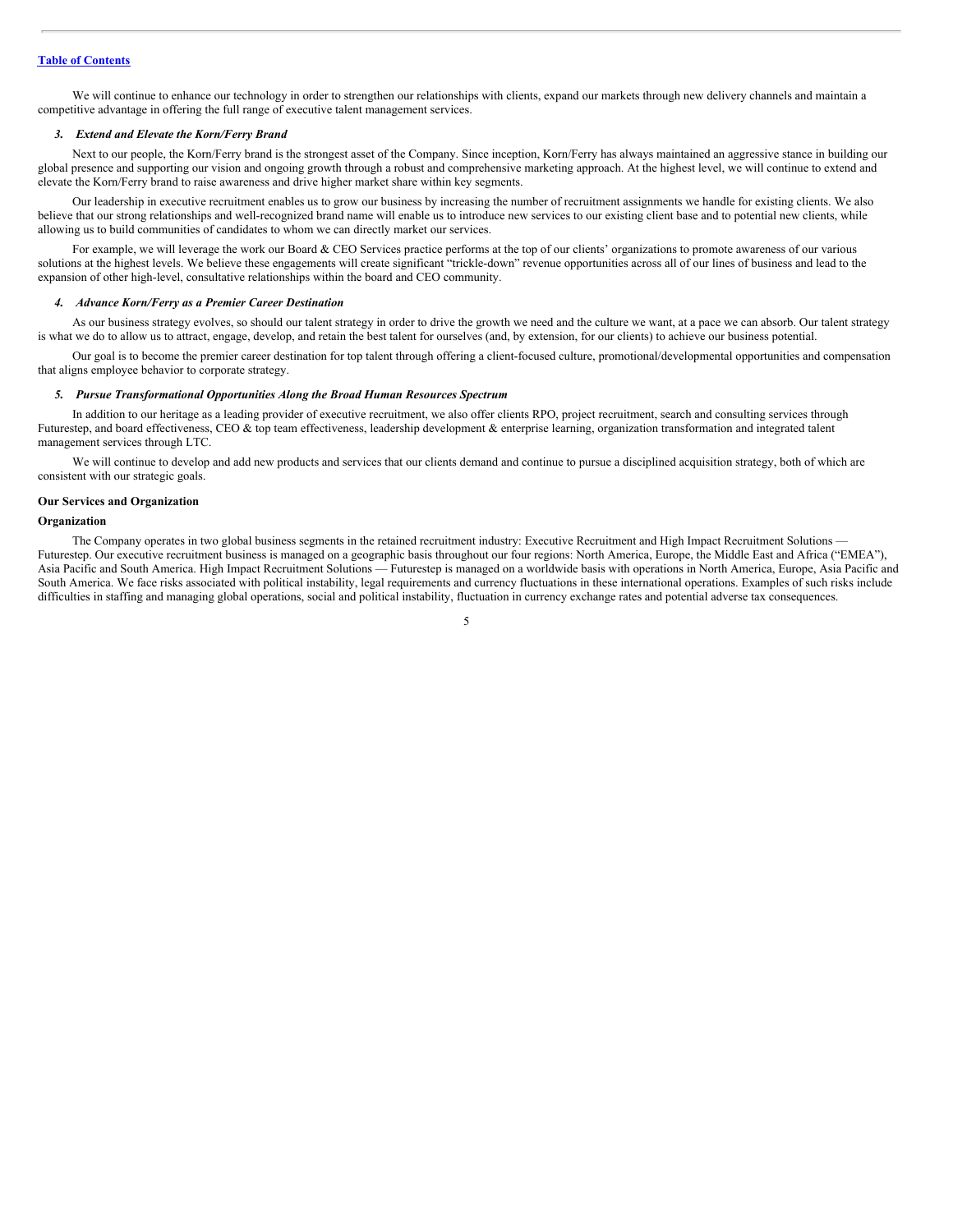We address the global recruitment needs of our clients at all levels of management by offering the following services:

#### *Executive Recruitment Services*

*Overview* — Our executive recruitment services are typically used to fill executive-level positions, such as board directors, chief executive officers ("CEO"), chief financial officers ("CFO"), chief operating officers ("COO"), chief information officers ("CIO") and other senior executive officers. Once we are retained by a client to conduct a search, we assemble a team comprised of consultants with appropriate geographic, industry and functional expertise. Our search consultants serve as management advisors who work closely with the client in identifying, assessing and placing qualified candidates. In fiscal 2012, we executed 11,656 executive recruitment assignments.

We utilize a unique, standardized approach to placing talent that integrates scientific research with our practical experience. Providing a more complete view of the candidate than is otherwise possible, our proprietary tools are statistically proven to generate better results in identifying the right person for the position. We call our executive recruitment methodology *The Korn/Ferry Advantage*.

We emphasize a close working relationship with the client and a comprehensive understanding of the client's business issues, strategy and culture, as well as an in-depth knowledge of the skills necessary to succeed within a client's organization. Initially, the search team consults with the client to better understand its history, culture, structure, expectations, challenges, future direction and operations. In these meetings, the team identifies the specific needs of the client and develops a profile of an ideal candidate for the position using our proprietary *Leadership Sort System*, which allows clients to select the desired leadership characteristics for specific roles. Early in the process, the team also works with the client to develop the general parameters of a compensation package that will attract highly qualified candidates.

Once the position is defined and outlined via an enhanced job specification that embodies the desired leadership characteristics, a research team identifies through the use of our proprietary databases and other information resources, companies in related industries facing similar issues and with operating characteristics similar to those of the client. In addition, the team consults with its established network of resources and searches our databases containing profiles of approximately five million executives to assist in identifying individuals with the right background, cultural fit and abilities. These sources are a critical element in assessing the marketplace.

An original list of candidates is carefully screened through phone interviews, video conferences and in-person meetings, using our proprietary behavioral interviewing approach. Candidates also complete *Search Assessment<sup>es M</sup>*, a behavioral mapping tool that provides clients with insights into how candidates will lead, how they will approach and solve complex problems, what their emotional profile is likely to be and what motivates them to succeed. The client is then presented final qualified candidates to interview. We conduct due diligence and background verification of the candidate throughout the process, at times with the assistance of an independent third party.

The finalist for the position will usually meet with the client for a second and possibly a third round of discussions. At this point, the compensation package will have been discussed in detail, increasing the likelihood that an offer will be accepted. Generally, the search consultants will participate in the negotiations until a final offer is made and accepted. Throughout the process, ongoing communication with the client is critical to keep client management apprised of progress.

*Industry Specialization* — Consultants in our five global markets and one regional specialty practice groups bring an in-depth understanding of the market conditions and strategic management issues faced by clients within their specific industry and geography. We are continually looking to expand our specialized expertise through internal development and strategic hiring in targeted growth areas.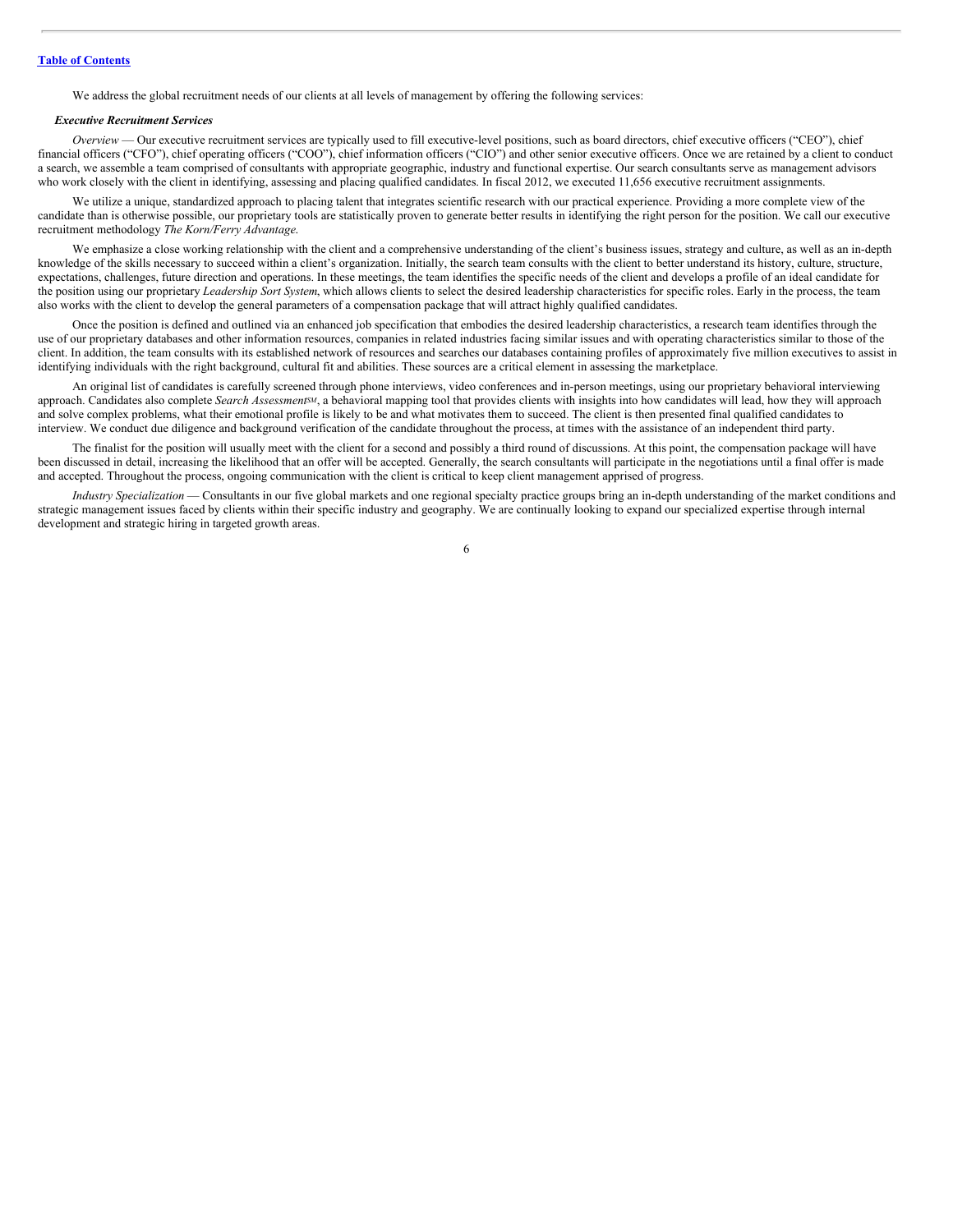# **Percentage of Fiscal 2012 Assignments by Industry Specialization**

| <b>Global Markets:</b>            |     |
|-----------------------------------|-----|
| Industrial                        | 29% |
| Consumer                          | 19% |
| Life Sciences/Healthcare Provider | 17% |
| <b>Financial Services</b>         | 15% |
| Technology                        | 14% |
| <b>Regional Specialties:</b>      |     |
| Education/Not-for-Profit          | 6%  |

*Functional Expertise* — We have organized executive recruitment centers of functional expertise, composed of consultants who have extensive backgrounds in placing executives in certain functions, such as board directors, CEOs and other senior executive officers. Our Board & CEO Services group, for example, focuses exclusively on placing CEOs and board directors in organizations around the world. This is a dedicated team from the most senior ranks of the Company. Their work is with CEOs and in the board room, and their expertise is organizational leadership and governance. They conduct hundreds of engagements every year, tapping talent from every corner of the globe. This work spans all ranges of organizational scale and purpose. Members of functional groups are located throughout our regions and across our industry groups.

#### **Percentage of Fiscal 2012 Assignments by Functional Expertise**

| Board Level/CEO/CFO/Senior Executive and General Management   | 75%   |
|---------------------------------------------------------------|-------|
| Finance and Control                                           | $7\%$ |
| Manufacturing/Engineering/Research and Development/Technology | $6\%$ |
| Marketing and Sales                                           | $5\%$ |
| Human Resources and Administration                            | $4\%$ |
| <b>Information Systems</b>                                    | $3\%$ |

#### *Regions*

*North America* — We opened our first office in Los Angeles in 1969 and currently have 23 offices throughout the United States and Canada. In fiscal 2012, the region generated fee revenue of \$381.5 million from 5,068 assignments billed with an average of 221 consultants.

*EMEA* — We opened our first European office in London in 1972 and currently have 19 offices in 17 countries throughout the region. In fiscal 2012, the region generated fee revenue of \$164.2 million from 3,658 assignments billed with an average of 125 consultants.

*Asia Pacific* — We opened our first Asia Pacific office in Tokyo in 1973 and currently have 17 offices in 10 countries throughout the region. In fiscal 2012, the region generated fee revenue of \$95.2 million from 1,908 assignments billed with an average of 93 consultants.

*South America* — We opened our first South America office in Brazil in 1974. As of April 30, 2012, we operate a network of seven offices in six countries covering the entire South American region. The region generated fee revenue of \$35.7 million in fiscal 2012 from 1,022 assignments billed with an average of 19 consultants.

*Mexico* — We expanded our practice to Mexico through the 1977 acquisition of a less than 50% interest in a Mexico City company. We currently conduct operations in two offices in Mexico through a subsidiary in which we hold a minority interest. Our share of the net earnings from our Mexico subsidiary was \$1.7 million and \$1.9 million for the years ended April 30, 2012 and 2011, respectively, and is included in equity in earnings of unconsolidated subsidiaries on the consolidated statements of income.

*Client Base* — Our 5,487 clients include many of the world's largest and most prestigious public and private companies, and 48% of FORTUNE 500 companies were clients in fiscal 2012. In fiscal 2012, no single client

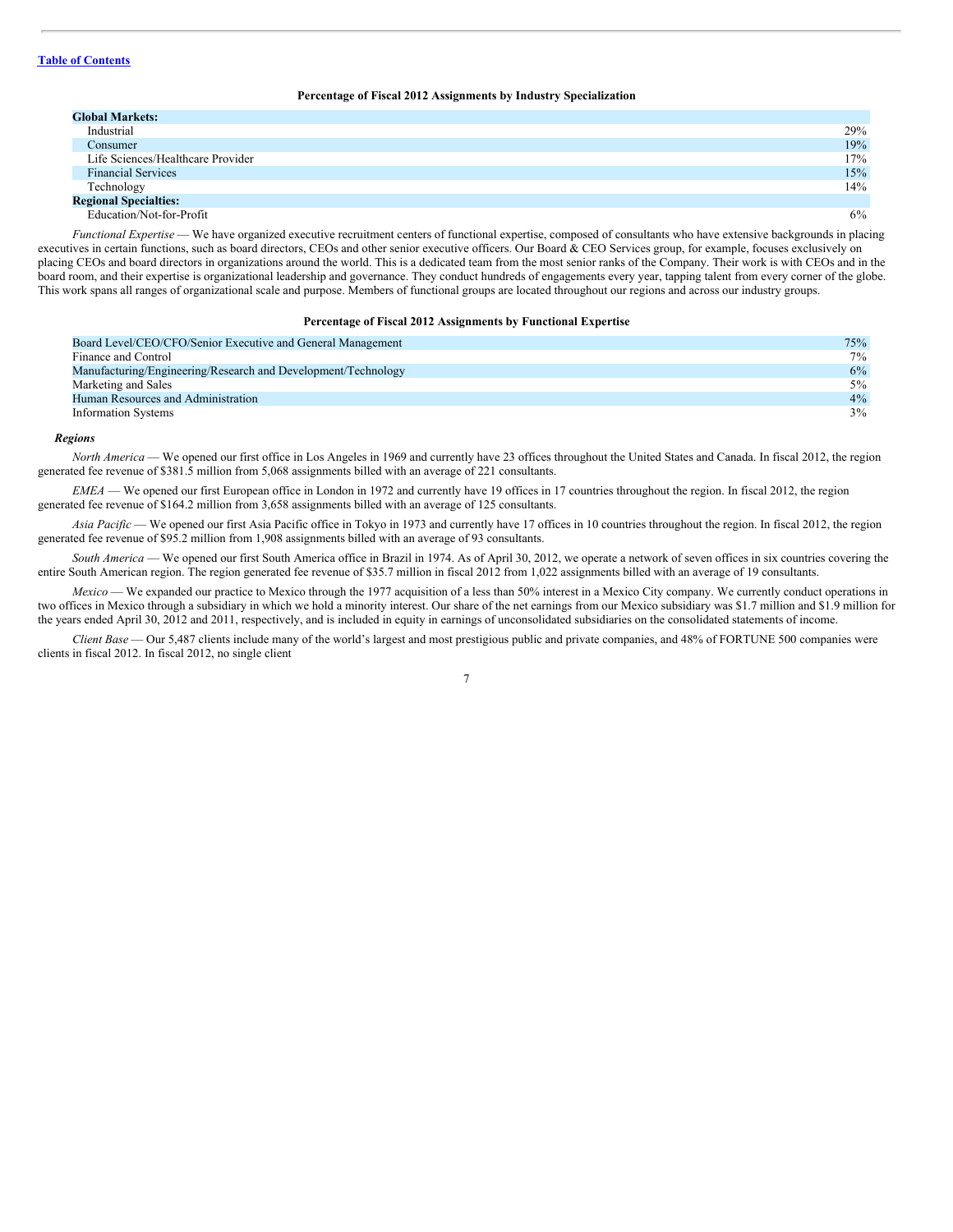represented more than 1% of fee revenue. We have established strong client loyalty with 79% of the executive recruitment assignments performed during fiscal 2012 on behalf of clients for whom we had conducted assignments in the previous three fiscal years.

*Competition* — We are a premier global provider of talent management solutions. Other multinational executive recruitment firms include Egon Zehnder International, Heidrick & Struggles International, Inc., Russell Reynolds Associates and Spencer Stuart. Although these firms are our largest competitors, we also compete with smaller boutique firms that specialize in specific regional, industry or functional searches. We believe our brand name, differentiated business model, systematic approach to client service, cutting-edge technology, global network, prestigious clientele, strong specialty practices and high-caliber colleagues are recognized worldwide. We also believe our long-term incentive compensation arrangements, as well as other executive benefits, distinguish us from most of our competitors and are important in attracting and retaining our key consultants.

# *Leadership and Talent Consulting Services*

In fiscal 2009, we consolidated our strategic management assessment and executive coaching and development services under the new name*Leadership and Talent Consulting* to more accurately reflect the array of solutions we now offer and to accommodate further growth. We have made significant investments in these service areas with the acquisitions of Lominger Limited, Inc. and Lominger Consulting ("Lominger") and LeaderSource in fiscal 2007, Lore International in fiscal 2009 and SENSA Solutions in fiscal 2010. Our comprehensive blend of talent management offerings assists clients with the ongoing assessment and development of their senior executives and management teams and addresses five fundamental needs:

- 1. Board effectiveness;
- 2. CEO and top team effectiveness;
- 3. Leadership development and enterprise learning;
- 4. Organization transformation; and
- 5. Integrated talent management.

Each of Korn/Ferry's solutions is delivered by an experienced team of leadership consultants, a global network of top executive coaches and the intellectual property of research-based, time-tested leadership assessment and developmental tools.

# *High Impact Recruitment Solutions — Futurestep*

*Overview* — Founded in 1998 as Korn/Ferry's scalable, outsourced recruitment subsidiary, Futurestep offers clients a portfolio of talent acquisition solutions, including RPO, project recruitment, search and consulting. Each Futurestep engagement leverages a world-class global recruitment process and best-in-class technology to maximize and measure quality.

Futurestep combines traditional recruitment expertise with a multi-tiered portfolio of talent acquisition solutions. Futurestep consultants, based in 16 countries, have access to our databases of pre-screened, mid-level professionals. Our global candidate pool complements our international presence and multi-channel sourcing strategy to aid speed, efficiency and quality service for clients worldwide.

Futurestep RPO solutions are flexible and scalable, improving talent operations and delivering business impact for today's large, complex and global organizations.

Project recruitment services offer a proven, outsourced approach for managing multiple hires within a specific timeframe.

In terms of search, Futurestep's brand association with Korn/Ferry has helped us become regarded by today's industry leaders as the trusted resource for securing management and specialized talent on a professional level.

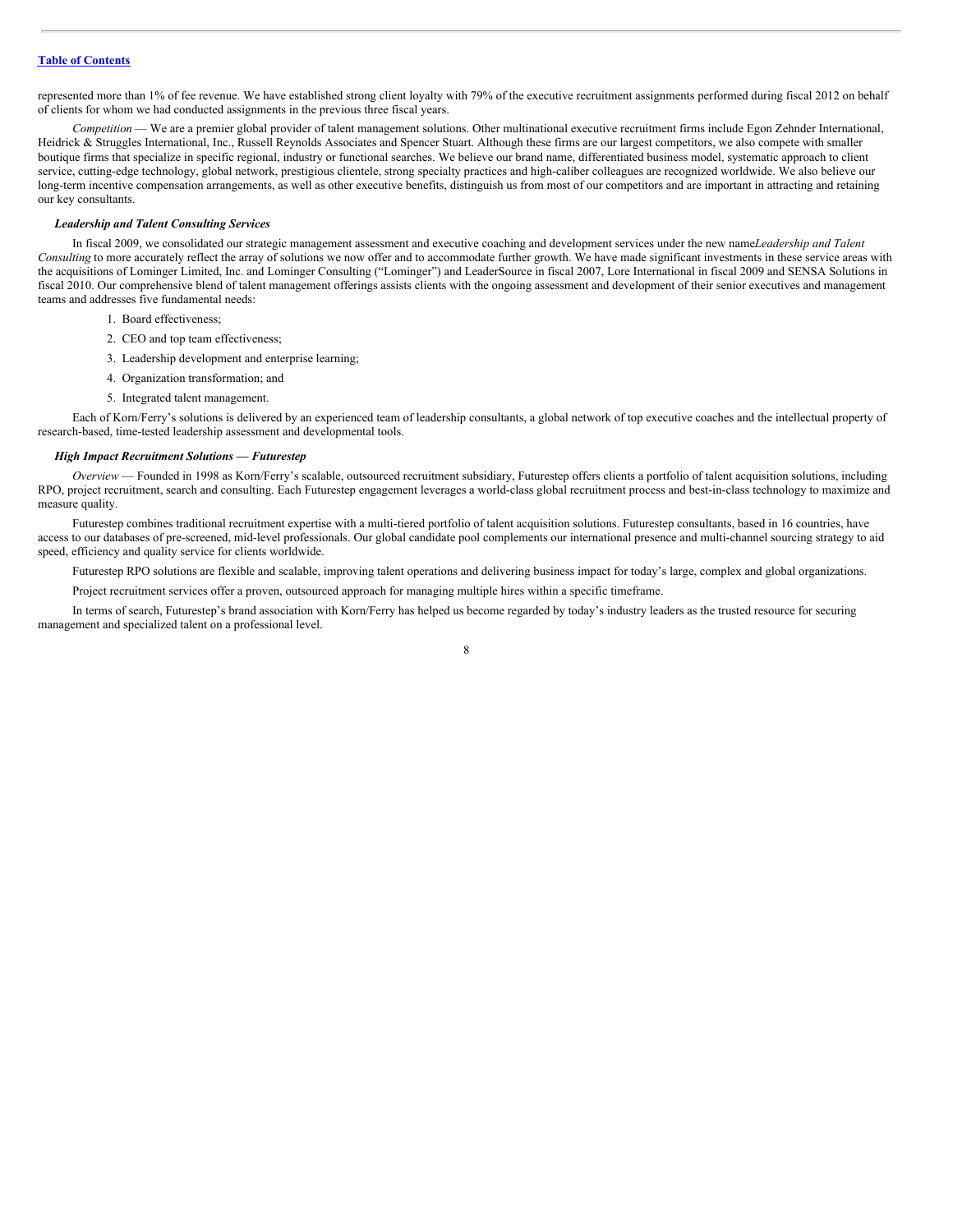Consulting services support clients with the wider aspects of the employee lifecycle including recruitment diagnostic, workforce planning, talent communication and employer brand, candidate assessment and selection and recruitment technology services. Aided by the consulting expertise of The Newman Group, acquired by Futurestep in fiscal 2008, Futurestep helps companies align people, processes and technology.

*Regions* — We opened our first Futurestep office in Los Angeles in May 1998. In January 2000, we acquired the Executive Search & Selection business of PA Consulting with operations in Europe and Asia Pacific. As of April 30, 2012, we had Futurestep operations in eight cities in North America, nine in Europe, 11 in Asia Pacific, and one in Latin America.

*Competition* — Futurestep primarily competes for business with other RPO providers such as Alexander Mann Solutions, Hays, Kenexa, Spherion, KellyOCG and The RightThing and competes for search assignments with regional contingency recruitment firms and large national retained recruitment firms.

For talent acquisition and management consulting services, Futurestep competes with boutique consulting providers such as HRchitect and Knowledge Infusion and larger consulting firms such as Accenture, Aon Hewitt and Towers Watson.

# *Professional Staf and Employees*

As of April 30, 2012, we had a total of 2,654 full-time employees. Of this, 1,762 were executive recruitment employees consisting of 442 consultants, 1,154 associates, researchers, administrative and support staff and 166 LTC professionals. In addition, we had 10 consultants in our unconsolidated Mexico office. Futurestep had 826 employees as of April 30, 2012, consisting of 71 consultants and 756 administrative and support staff. Corporate had 66 professionals at April 30, 2012. We are not party to a collective bargaining agreement and consider our relations with our employees to be good. Korn/Ferry is an equal opportunity employer.

In Executive Recruitment, senior associates, associates and researchers support the efforts of our consultants with candidate sourcing and identification, but do not generally lead assignments. We have training and professional development programs. Promotion to senior client partner is based on a variety of factors, including demonstrated superior execution and business development skills, the ability to identify solutions to complex issues, personal and professional ethics, a thorough understanding of the market and the ability to develop and help build effective teams. In addition, we have a program for recruiting experienced professionals into our Company.

The following table provides information relating to each of our business segments for fiscal 2012. Financial information regarding our business segments for fiscal 2011 and 2010 and additional information for fiscal 2012 is contained in the Notes to our Consolidated Financial Statements included in this Annual Report on Form 10-K.

|                                    |           | Operating | Number of                | Number of                |
|------------------------------------|-----------|-----------|--------------------------|--------------------------|
|                                    | Fee       | Income    | Offices as of            | <b>Consultants as of</b> |
|                                    | Revenue   | (Loss)    | April 30, 2012           | April 30, 2012           |
|                                    |           |           | (dollars in thousands)   |                          |
| <b>Executive Recruitment:</b>      |           |           |                          |                          |
| North America                      | \$381,483 | \$89,424  | 23                       | 216                      |
| <b>EMEA</b>                        | 164,161   | 17,171    | 19                       | 119                      |
| Asia Pacific                       | 95,206    | 13,084    |                          | 89                       |
| South America                      | 35,759    | 8,815     |                          | 18                       |
| <b>Total Executive Recruitment</b> | 676,609   | 128,494   | -66                      | 442                      |
| <b>Futurestep(1)</b>               | 113,896   | 6,245     | 10                       | 71                       |
| Corporate                          |           | (51, 873) | $\overline{\phantom{a}}$ | _                        |
| <b>Total</b>                       | \$790,505 | \$82,866  | 76                       | 513                      |
|                                    | ______    |           |                          |                          |

(1) Futurestep partially occupies 19 of the executive recruitment offices globally in 16 countries.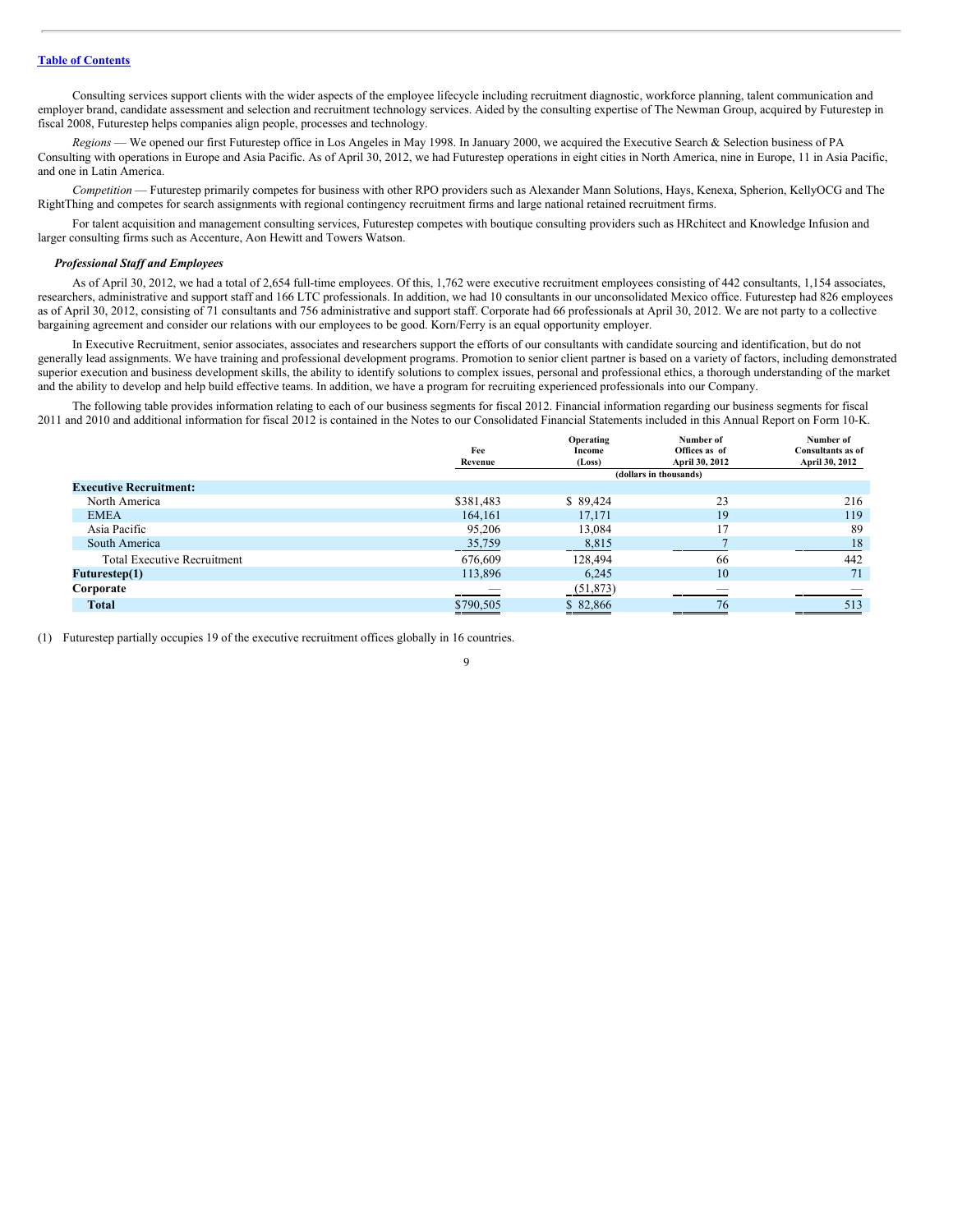The following table provides information on fee revenues for each of the last three fiscal years attributable to the geographical regions in which the Company operates:

|                      |           | Year Ended April 30, |           |  |
|----------------------|-----------|----------------------|-----------|--|
|                      | 2012      | 2011                 |           |  |
|                      |           | (in thousands)       |           |  |
| <b>Fee Revenue:</b>  |           |                      |           |  |
| <b>United States</b> | \$383,955 | \$365,919            | \$270,859 |  |
| Canada               | 45,164    | 45,313               | 32,115    |  |
| <b>EMEA</b>          | 196,514   | 183,373              | 157,376   |  |
| Asia Pacific         | 128,281   | 117,685              | 88,004    |  |
| South America        | 36,591    | 31,959               | 24,026    |  |
| Total                | \$790,505 | \$744,249            | \$572,380 |  |
|                      |           |                      |           |  |

# <span id="page-11-0"></span>**Item 1A.** *Risk Factors*

The risks described below are the material risks facing our Company. Additional risks not presently known to us or that we currently deem immaterial may also impair our business operations. Our business, financial condition or results of operations could be materially adversely affected by any of these risks.

#### Competition in our industry could result in us losing market share and/or require us to charge lower prices for services, which could reduce our revenue.

We compete for executive recruitment business with numerous executive recruitment firms and businesses that provide job placement services, including other large global executive search firms, smaller specialty firms and web-based firms. Traditional executive recruitment competitors include Egon Zehnder International, Heidrick & Struggles International, Inc., Russell Reynolds Associates and Spencer Stuart. In each of our markets, our competitors may possess greater resources, greater name recognition and longer operating histories than we do, which may give them an advantage in obtaining future clients and attracting qualified professionals in these markets. Additionally, specialty firms can focus on regional or functional markets or on particular industries. There are no extensive barriers to entry into the executive recruitment industry and new recruiting firms continue to enter the market. We believe the continuing development and increased availability of information technology will continue to attract new competitors, especially web-enabled professional and social networking website providers. As these providers continue to evolve, they may develop offerings similar to or more expansive than ours, thereby increasing competition for our services or more broadly causing disruption in the executive recruitment industry. Increased competition, whether as a result of these professional and social networking website providers or traditional executive recruitment firms, may lead to pricing pressures that could negatively impact our business. For example, increased competition could require us to charge lower prices, and/or cause us to lose market share, each of which could reduce our fee revenue.

#### If we fail to attract and retain qualified and experienced consultants, our revenue could decline and our business could be harmed.

We compete with other executive recruitment firms for qualified and experienced consultants. Attracting and retaining consultants in our industry is particularly important because, generally, a small number of consultants have primary responsibility for a client relationship. Because client responsibility is so concentrated, the loss of key consultants may lead to the loss of client relationships. In 2012, for example, our top three executive search consultants had primary responsibility for generating business equal to approximately 2% of our net revenues, and our top ten executive search consultants had primary responsibility for generating business equal to approximately 6% of our net revenues. This risk is heightened due to the general portability of a consultant's business. Any decrease in the quality of our reputation, reduction in our compensation levels relative to our peers or restructuring of our compensation program, whether as a result of insufficient revenue, a decline in the market price of our common stock or for any other reason, could impair our ability to retain existing consultants or attract additional qualified consultants with the requisite experience, skills and established client relationships.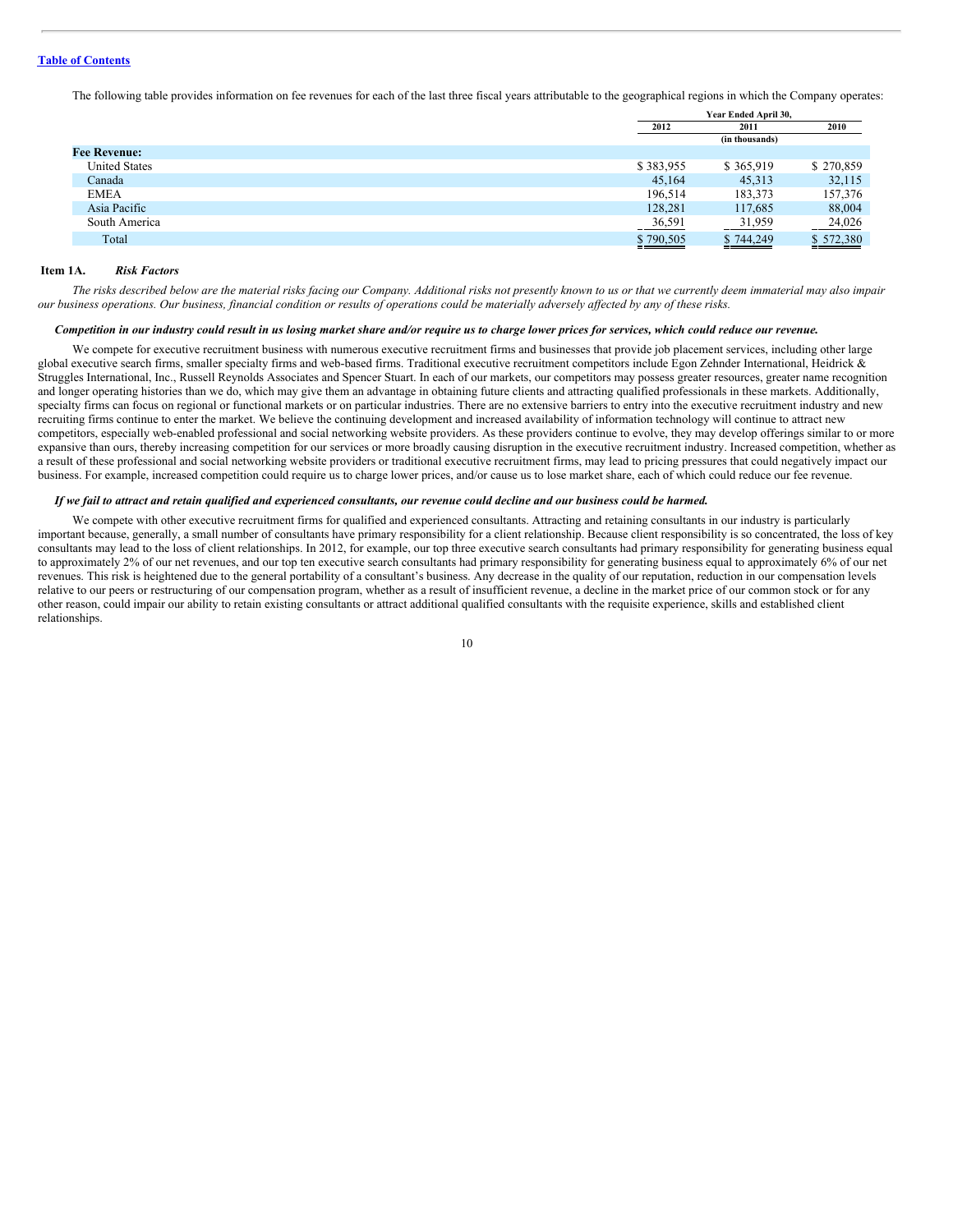Our failure to retain our most productive consultants or maintain the quality of service to which our clients are accustomed and the ability of a departing consultant to move business to his or her new employer could result in a loss of clients, which could in turn cause our fee revenue to decline and our business to be harmed. We may also lose clients if the departing executive search consultant has widespread name recognition or a reputation as a specialist in executing searches in a specific industry or management function. Although our employment contracts prohibit former executive search consultants from soliciting any of our employees for a period of one year, we may lose additional executive search consultants if they choose to join the departing executive search consultant at another executive search firm. If we fail to limit departing executive search consultants from moving business or recruiting our executive search consultants to a competitor, our business, financial condition and results of operations could be adversely affected.

## Global economic developments and the conditions in the geographic regions and the industries from which we derive a significant portion of our fee revenue could *negatively af ect our business, financial condition and results of operations.*

Demand for our services is affected by global economic conditions and the general level of economic activity in the geographic regions and industries in which we operate. When conditions in the global economy, including the credit markets, deteriorate, or economic activity slows, many companies hire fewer permanent employees and some companies, as a cost-saving measure, choose to rely on their own human resources departments rather than third-party search firms to find talent, which negatively affects our financial condition and results of operations, as evidenced by our results of operations for 2009 and 2010. During the recent economic downturn, our fee revenue significantly decreased from \$790.6 million in fiscal 2008 to \$572.4 million in fiscal 2010. While the economic activity in the regions and industries in which we operate started to show improvement beginning in the second half of fiscal year 2010, the current turmoil in the sovereign debt markets as a result of the European debt crisis has resulted in general market uncertainty and in worsening economic conditions, particularly in Europe. If such uncertainty persists or if the national or global economy or credit market conditions in general were to deteriorate, such uncertainty or changes could put additional negative pressure on demand for our services, resulting in lower cash flows and a negative effect on our business, financial condition and results of operations. In addition, some of our clients may experience reduced access to credit and lower revenues resulting in their inability to meet their payment obligations to us.

#### The ongoing uncertainty and volatility in the financial markets related to the U.S. budget deficit, the European sovereign debt crisis, the potential partial or complete breakup of the Eurozone and the state of the global economic recovery may adversely affect the Company's operating results.

Global financial markets continue to experience disruptions, including increased volatility, and diminished liquidity and credit availability. In particular, developments in Europe have created uncertainty with respect to the ability of certain European countries to continue to refinance their sovereign debt obligations. For the year ended April 30, 2012, approximately 11% of our revenues were derived from countries which use the Euro as their primary currency. In the event that one or more countries were to replace the Euro with their legacy currency, then the Company's fee revenues and operating results in such countries, or Europe generally, would likely be adversely affected until stable exchange rates were established and economic confidence restored. Disorderly exits from the eurozone could result in bank failures that could adversely impact our bank accounts in affected countries. If economic and financial market conditions in the United States or other key markets, including Europe, remain uncertain or deteriorate further, our clients may respond by suspending, delaying or reducing their expenditures, which may adversely affect our cash flows and results of operations.

# If we are unable to retain our executive officers and key personnel, or integrate new members of our senior management who are critical to our business, we may not be *able to successfully manage our business in the future.*

Our future success depends upon the continued service of our executive officers and other key management personnel. If we lose the services of one or more of our executives or key employees, or if one or more of them decides to join a competitor or otherwise compete directly or indirectly with us, or if we are unable to integrate

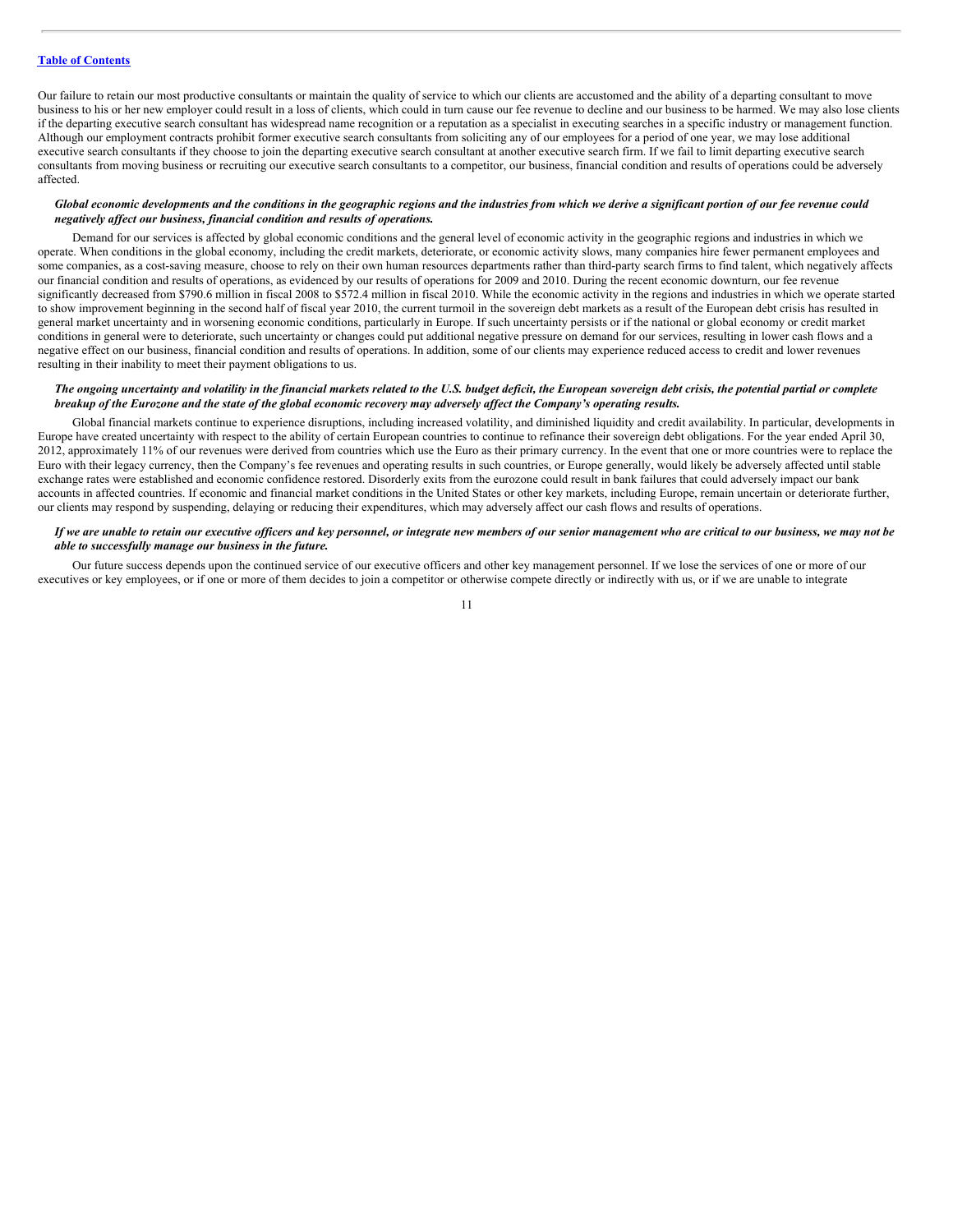new members of our senior management who are critical to our business, we may not be able to successfully manage our business or achieve our business objectives.

#### *If we are unable to maintain our professional reputation and brand name, our business will be harmed.*

We depend on our overall reputation and brand name recognition to secure new engagements and to hire qualified professionals. Our success also depends on the individual reputations of our professionals. We obtain a majority of our new engagements from existing clients or from referrals by those clients. Any client who is dissatisfied with our assignments can adversely affect our ability to secure new engagements.

If any factor, including poor performance, hurts our reputation, we may experience difficulties in competing successfully for both new engagements and qualified consultants. Failing to maintain our professional reputation and the goodwill associated with our brand name could seriously harm our business.

# We are subject to potential legal liability from clients, employees and candidates for employment. Insurance coverage may not be available to cover all of our potential *liability and available coverage may not be suf icient to cover all claims that we may incur.*

Our ability to obtain liability insurance, its coverage levels, deductibles and premiums are all dependent on market factors, our loss history and insurers' perception of our overall risk profile. We are exposed to potential claims with respect to the executive recruitment process. For example, a client could assert a claim for matters such as breach of an off-limit agreement or recommending a candidate who subsequently proves to be unsuitable for the position filled. Further, the current employer of a candidate whom we placed could file a claim against us alleging interference with an employment contract. In addition, a candidate could assert an action against us for failure to maintain the confidentiality of the candidate's employment search or for alleged discrimination, violations of employment law or other matters. Further, in various countries, we are subject to data protection laws impacting the processing of candidate information. We cannot ensure that our insurance will cover all claims or that insurance coverage will be available at economically acceptable rates. Significant uninsured liabilities could have a material adverse effect on our business, financial condition and results of operations.

# We rely heavily on our information systems and if we lose that technology, or fail to further develop our technology, our business could be harmed.

Our success depends in large part upon our ability to store, retrieve, process, manage and protect substantial amounts of information. To achieve our strategic objectives and to remain competitive, we must continue to develop and enhance our information systems. This may require the acquisition of equipment and software and the development of new proprietary software, either internally or through independent consultants. If we are unable to design, develop, implement and utilize, in a cost-effective manner, information systems that provide the capabilities necessary for us to compete effectively, or for any reason any interruption or loss of our information processing capabilities occurs, this could harm our business, results of operations and financial condition.

# Cyber security vulnerabilities could lead to improper disclosure of confidential information obtained from our clients, candidates and employees that could result in *liability and harm our reputation.*

The continued occurrence of high-profile data breaches provides evidence of an external environment increasingly hostile to information security. This environment demands that we continuously improve our design and coordination of security controls across our business groups and geographies in order to protect confidential information obtained from our clients, candidates and employees. Despite these efforts, it is possible our security controls over this information, our training of employees, and other practices we follow may not prevent the improper disclosure of such information. Improper disclosure of this information could harm our reputation, lead to legal exposure, and/or subject us to liability from our customers, resulting in increased costs and loss of revenue. We depend on our overall reputation and brand name recognition to secure new engagements. Perceptions that we do not adequately protect the privacy of confidential information could inhibit attaining new engagements and qualified consultants, and could potentially damage currently existing client relationships.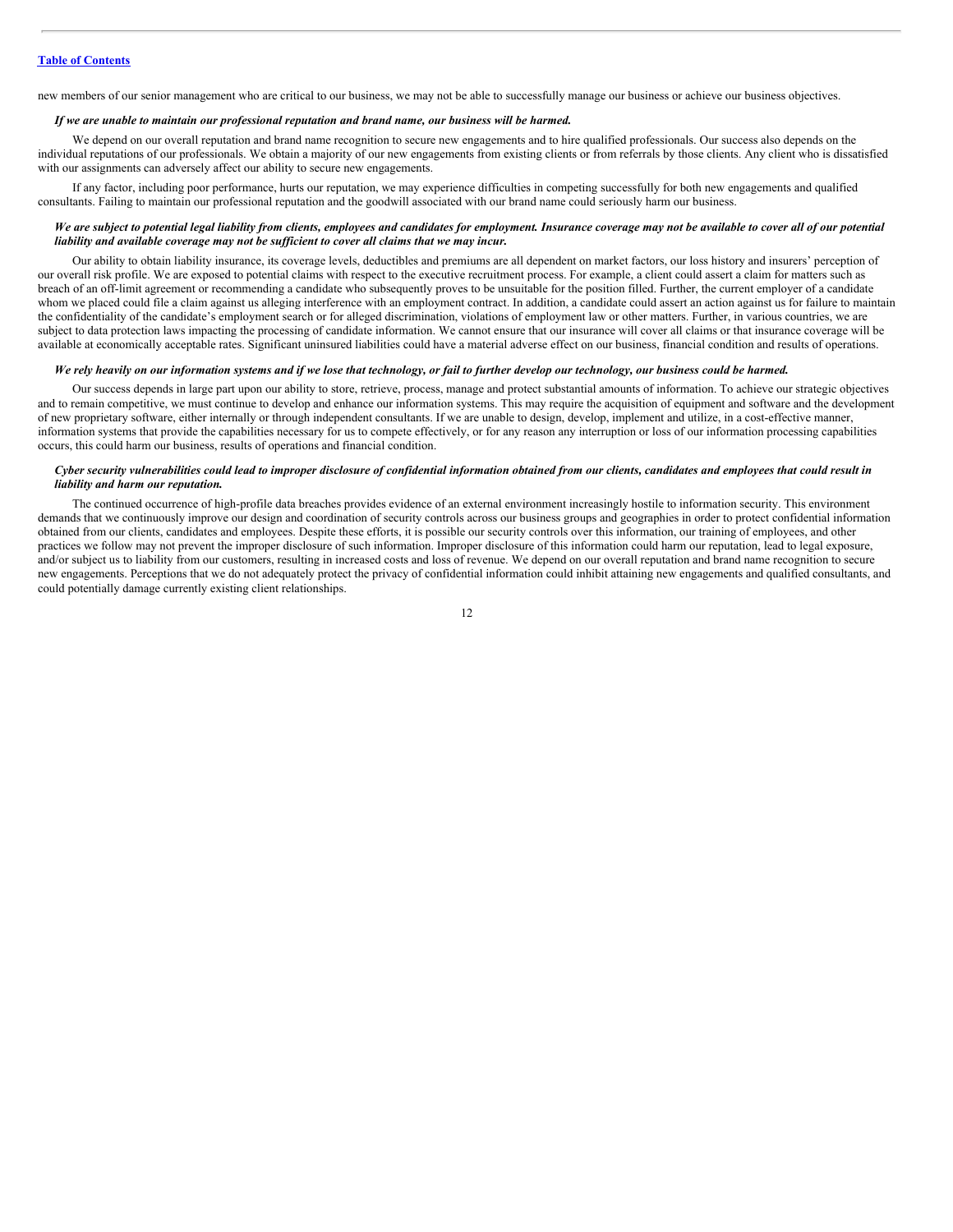# Limited protection of our intellectual property could harm our business, and we face the risk that our services or products may infringe upon the intellectual property *rights of others.*

We cannot guarantee that trade secret, trademark and copyright law protections are adequate to deter misappropriation of our intellectual property (which has become an increasingly important part of our business). Existing laws of some countries in which we provide services or products may offer only limited protection of our intellectual property rights. Redressing infringements may consume significant management time and financial resources. Also, we may be unable to detect the unauthorized use of our intellectual property and take the necessary steps to enforce our rights, which may have a material adverse impact on our business, financial condition or results of operations. We cannot be sure that our services and products, or the products of others that we offer to our clients, do not infringe on the intellectual property rights of third parties, and we may have infringement claims asserted against us or our clients. These claims may harm our reputation, result in financial liability and prevent us from offering some services or products.

# We face risks associated with social and political instability, legal requirements, economic conditions and currency fluctuations in our international operations.

We operate in 35 countries and during the year ended April 30, 2012, generated 51% of our fee revenue from operations outside of the United States. We are exposed to the risk of changes in social, political, legal and economic conditions inherent in international operations. Examples of risks inherent in transacting business worldwide that we are exposed to include:

- changes in and compliance with applicable laws and regulatory requirements;
- $\Box$  difficulties in staffing and managing global operations;
- social, economic and political instability;
- differences in cultures and business practices;
- fluctuations in currency exchange rates;
- statutory equity requirements;
- differences in accounting and reporting requirements;
- repatriation controls; and
- potential adverse tax consequences.

We have no hedging or similar foreign currency contracts and therefore fluctuations in the value of foreign currencies could impact our global results of operations. We cannot ensure that one or more of these factors will not harm our business, financial condition or results of operations.

# We may be limited in our ability to recruit employees from our clients and we could lose those opportunities to our competition, which could harm our business.

Either by agreement with clients, or for client relations or marketing purposes, we sometimes refrain from, for a specified period of time, recruiting candidates from a client when conducting searches on behalf of other clients. These off-limit agreements can generally remain in effect for up to two years following completion of an assignment. The duration and scope of the off-limit agreement, including whether it covers all operations of the client and its affiliates or only certain divisions of a client, generally are subject to negotiation or internal policies and may depend on factors such as the scope, size and complexity of the client's business, the length of the client relationship and the frequency with which we have been engaged to perform executive searches for the client. If a prospective client believes that we are overly restricted by these off-limit agreements from recruiting employees of our existing clients, these prospective clients may not engage us to perform their executive searches. Therefore, our inability to recruit candidates from these clients may make it difficult for us to obtain search assignments from, or to fulfill search assignments for, other companies in that client's industry. We cannot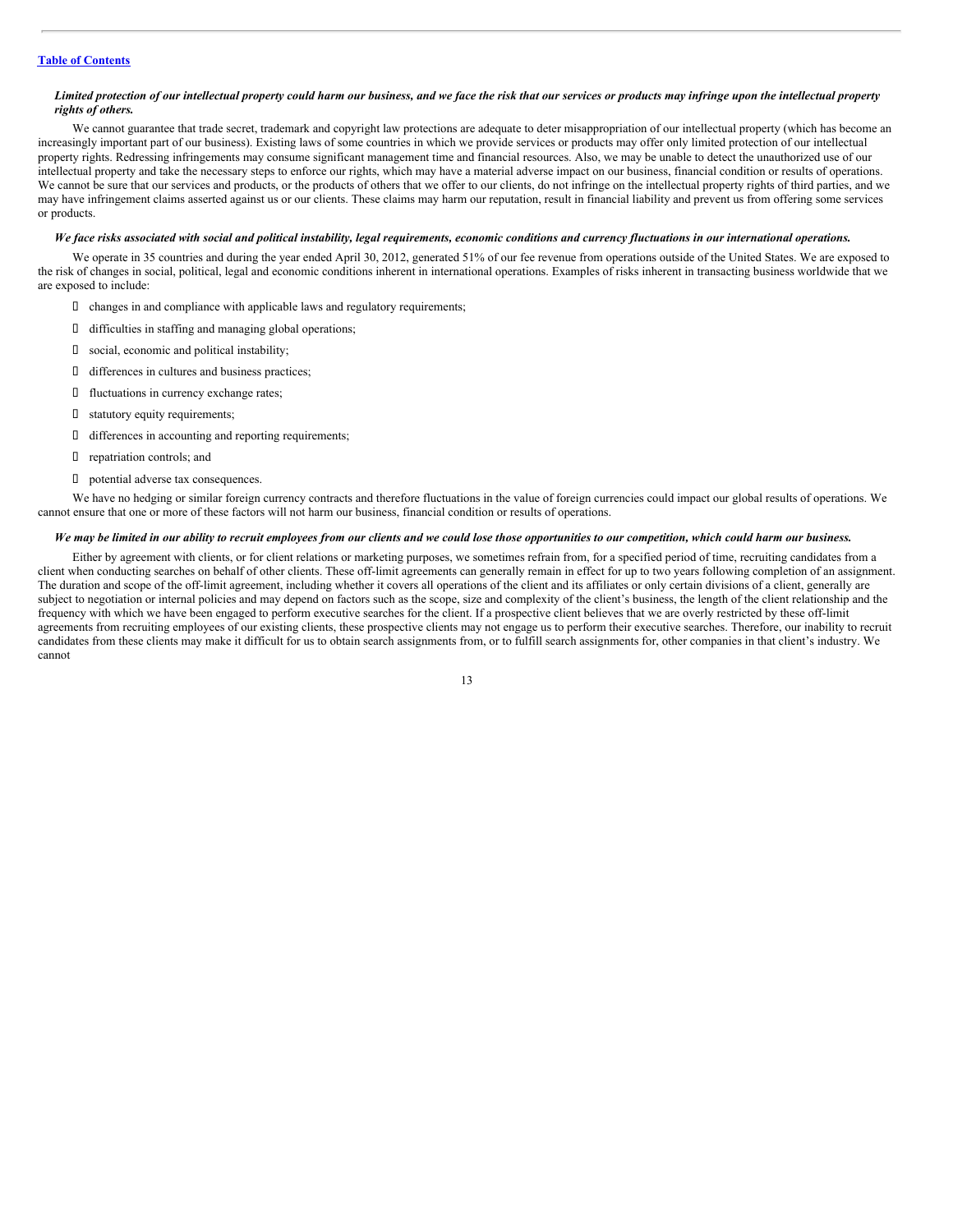ensure that off-limit agreements will not impede our growth or our ability to attract and serve new clients, or otherwise harm our business.

#### *Consolidation in the industries that we serve could harm our business.*

Companies in the industries that we serve may seek to achieve economies of scale and other synergies by combining with or acquiring other companies. If two or more of our clients merge or consolidate and combine their operations, we may experience a decrease in the amount of services we perform for these clients. If one of our clients merges or consolidates with a company that relies on another provider for its services, we may lose work from that client or lose the opportunity to gain additional work. The increased market power of larger companies could also increase pricing and competitive pressures on us. Any of these possible results of industry consolidation could harm our business, results of operations and financial condition.

# *We have provisions that make an acquisition of us more dif icult and expensive.*

Anti-takeover provisions in our Certificate of Incorporation, our Bylaws and under Delaware law make it more difficult and expensive for us to be acquired in a transaction that is not approved by our Board of Directors. Some of the provisions in our Certificate of Incorporation and Bylaws include:

- a classified Board of Directors;
- limitations on the removal of directors;
- limitation on stockholder actions;
- advance notification requirements for director nominations and actions to be taken at stockholder meetings; and
- the ability to issue one or more series of preferred stock by action of our Board of Directors.

These provisions could discourage an acquisition attempt or other transaction in which stockholders could receive a premium over the current market price for the common stock.

#### *We have deferred tax assets that we may not be able to use under certain circumstances.*

If we are unable to generate sufficient future taxable income in certain jurisdictions, or if there is a significant change in the time period within which the underlying temporary differences become taxable or deductible, we could be required to increase our valuation allowances against our deferred tax assets. This would result in an increase in our effective tax rate, and an adverse effect on our future operating results. In addition, changes in statutory tax rates may also change our deferred tax assets or liability balances, with either a favorable or unfavorable impact on our effective tax rate. Our deferred tax assets may also be impacted by new legislation or regulation.

#### An impairment in the carrying value of goodwill and other intangible assets could negatively impact our consolidated results of operations and net worth.

Goodwill is initially recorded as the excess of amounts paid over the fair value of net assets acquired. While goodwill is not amortized it is reviewed for impairment at least annually or more frequently if impairment indicators are present. In assessing the carrying value of goodwill, we make qualitative and quantitative assumptions and estimates about revenues, operating margins, growth rates and discount rates based on our business plans, economic projections, anticipated future cash flows and marketplace data. There are inherent uncertainties related to these factors and management's judgment in applying these factors. Goodwill valuations have been calculated using an income approach based on the present value of future cash flows of each reporting unit and a market approach. We could be required to evaluate the carrying value of goodwill prior to the annual assessment, if we experience unexpected significant declines in operating results or sustained market capitalization declines. These types of events and the resulting analyses could result in goodwill impairment charges in the future. Impairment charges could substantially affect our results of operations and net worth in the periods of such charges.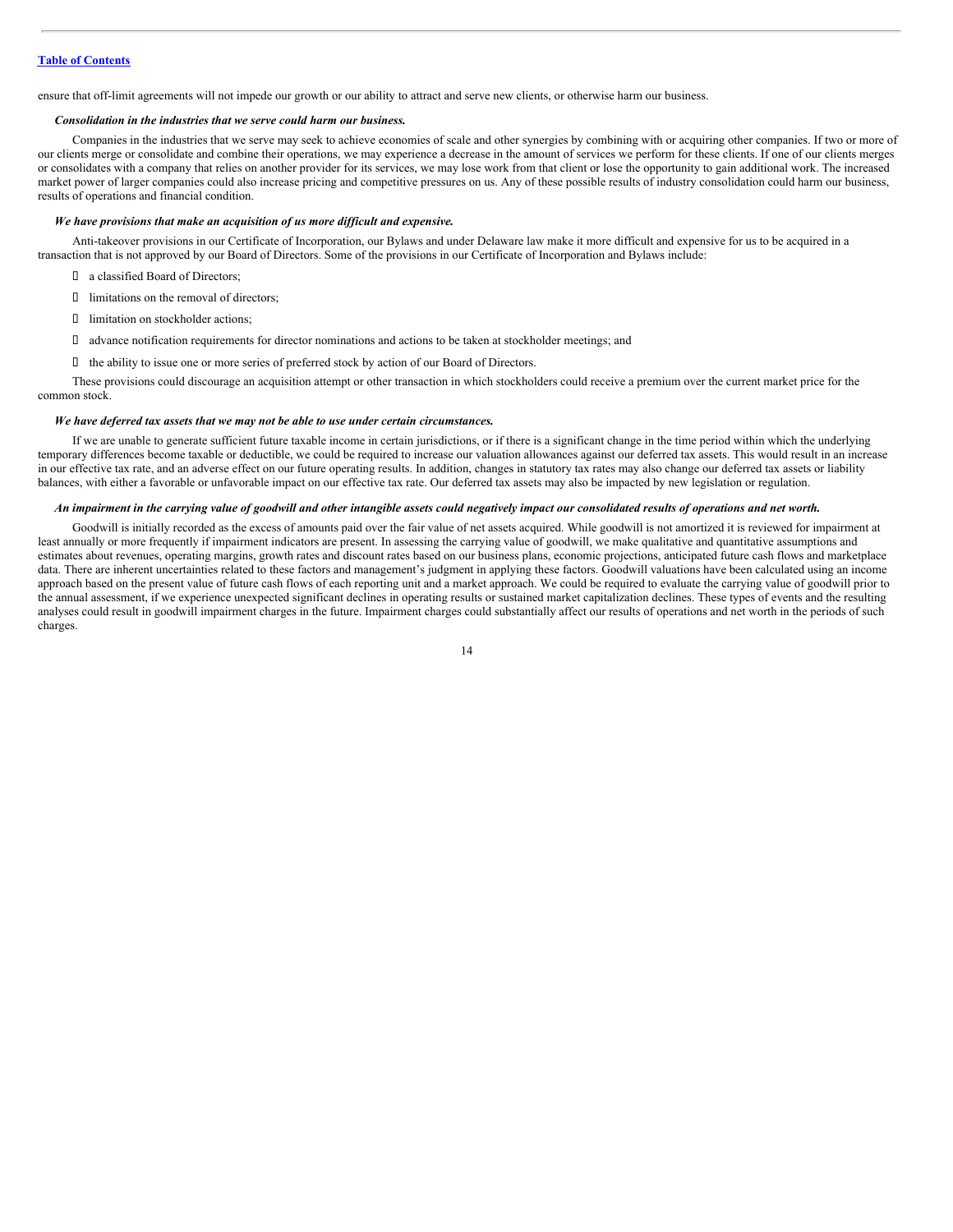# *Acquisitions may have an adverse ef ect on our business.*

While we may, under certain circumstances, pursue acquisitions in the future, we may not be able to consummate such acquisitions on satisfactory terms or integrate the acquired businesses effectively and profitably into our existing operations. To the extent we consummate any acquisitions, our future success may depend in part on our ability to complete the integration of the acquisition target successfully into our operations. Failure to successfully integrate new employees and complementary businesses may adversely affect our profitability by creating operating inefficiencies that could increase operating expenses as a percentage of fee revenue and reduce operating income. Further, after any acquisition, the acquired businesses' clients may choose not to move their business to us causing an adverse effect on our business, financial condition and results of operations.

#### *We may not be able to align our cost structure with our revenue level.*

We continuously evaluate our cost base in relation to projected near to mid-term demand for our services in an effort to align our cost structure with the current realities of our markets. If actual or projected fee revenue continues to soften over the next few months, we may find it necessary to take cost cutting measures so that we can minimize the impact on our profitability. There is, however, no guarantee that if we do take such measures that such measures will properly align our cost structure to our revenue level. Any failure to maintain a balance between our cost structure and our revenue could adversely affect our business, financial condition, and results of operations and lead to negative cash flows, which in turn might require us to obtain additional financing to meet our capital needs.

#### We may require additional capital in the future, which may not be available at all or may be available only on unfavorable terms.

Future adverse changes in the Company's revenue could require us to institute cost cutting measures. To the extent our efforts are insufficient, we may incur negative cash flows. If such conditions persist over an extended period of time, it might require us to obtain financing to meet our capital needs. If we are unable to secure financing on favorable terms, or at all, our ability to fund our operations could be impaired, which could have a material adverse effect on our results of operations.

# We invest in marketable securities classified as trading and available for sale and if the market value of these securities declines materially, they could have an adverse *ef ect on our financial position and results of operations.*

Marketable securities consist of mutual funds and investments in corporate bonds, commercial paper and U.S. Treasury and agency securities. The primary objectives of the mutual funds are to meet the obligations under certain of our deferred compensation plans, while the other securities are available for general corporate purposes. If the financial markets in which these securities trade were to materially decline in value, the unrealized losses and potential realized losses could negatively impact the Company's financial position and results of operations.

# Our inability to successfully recover should we experience a disaster or other business continuity problem could cause material financial loss, loss of human capital, *regulatory actions, reputational harm or legal liability.*

Should we experience a disaster or other business continuity problem, such as an earthquake, hurricane, terrorist attack, pandemic, security breach, power loss, telecommunications failure or other natural or man-made disaster, our continued success will depend, in part, on the availability of our personnel, our office facilities, and the proper functioning of our computer, telecommunication and other related systems and operations. In such an event, we could experience near-term operational challenges with regard to particular areas of our operations. In particular, our ability to recover from any disaster or other business continuity problem will depend on our ability to protect our technology infrastructure against damage from business continuity events that could have a significant disruptive effect on our operations. We could potentially lose client data or experience material adverse interruptions to our operations or delivery of services to our clients in a disaster. We will continue to regularly assess and take steps to improve upon our business continuity plans. However, a disaster on a significant scale or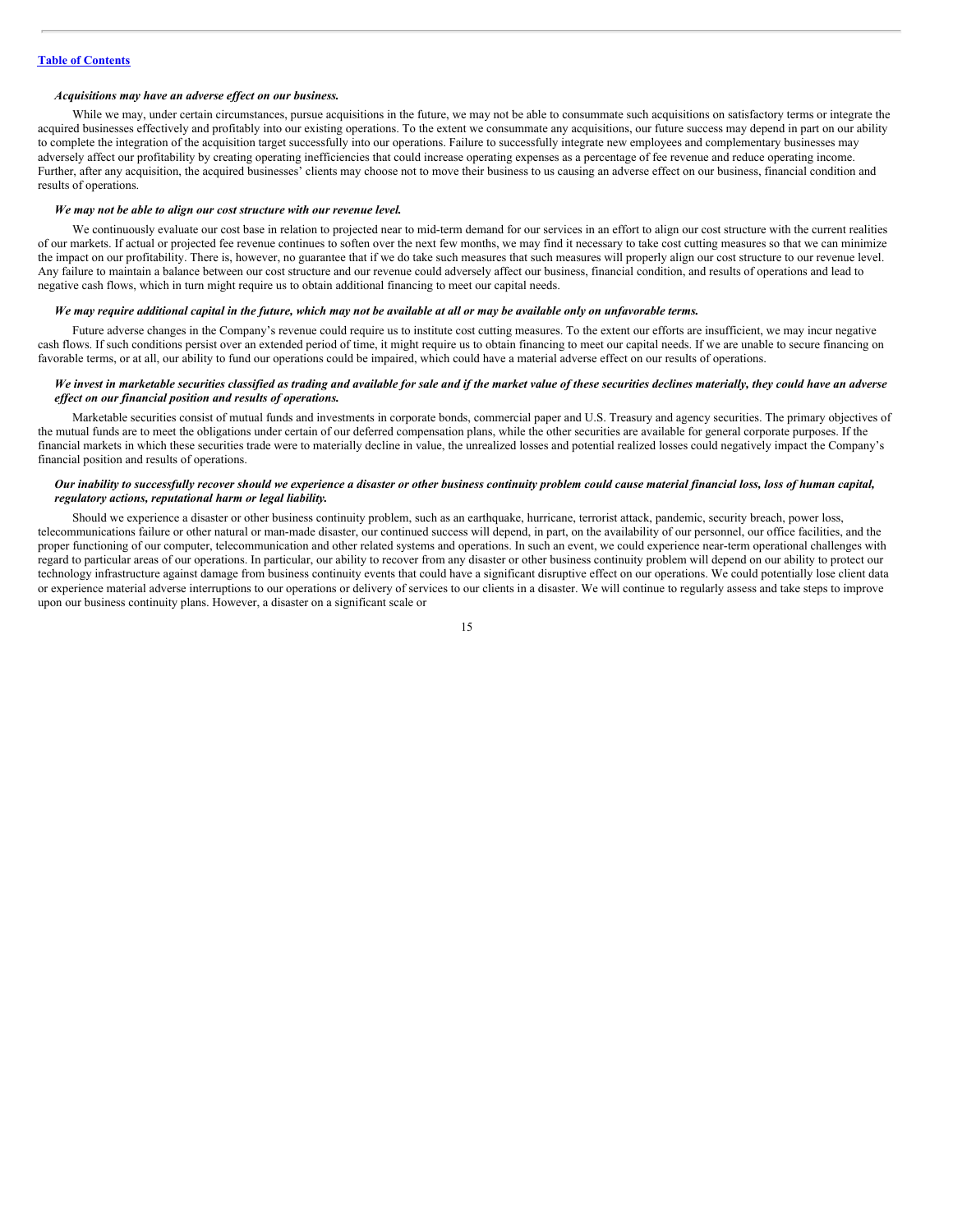affecting certain of our key operating areas within or across regions, or our inability to successfully recover should we experience a disaster or other business continuity problem, could materially interrupt our business operations and cause material financial loss, loss of human capital, regulatory actions, reputational harm, damaged client relationships or legal liability.

# Changes in our accounting estimates and assumptions could negatively affect our financial position and results of operations.

We prepare our financial statements in accordance with U.S. generally accepted accounting principles ("GAAP"). These accounting principles require us to make estimates and assumptions that affect the reported amounts of assets and liabilities, and the disclosure of contingent assets and liabilities at the date of our financial statements. We are also required to make certain judgments that affect the reported amounts of revenues and expenses during each reporting period. We periodically evaluate our estimates and assumptions including those relating to restructuring, deferred compensation, goodwill and other intangible assets, contingencies, annual performance related bonus, sharebased payments and deferred income taxes. We base our estimates on historical experience and various assumptions that we believe to be reasonable based on specific circumstances. Actual results could differ from these estimates, and changes in accounting standards could have an adverse impact on our future financial position and results of operations.

# <span id="page-17-0"></span>**Item 1B.** *Unresolved Staf Comments*

Not applicable.

#### <span id="page-17-1"></span>**Item 2.** *Properties*

Our corporate office is located in Los Angeles, California. We lease all 76 of our executive recruitment and Futurestep offices located in North America, EMEA, Asia Pacific and South America. As of April 30, 2012, we leased an aggregate of approximately 754,657 square feet of office space. The leases generally are for terms of one to 15 years and contain customary terms and conditions. We believe that our facilities are adequate for our current needs and we do not anticipate any difficulty replacing such facilities or locating additional facilities to accommodate any future growth.

#### <span id="page-17-2"></span>**Item 3.** *Legal Proceedings*

The Los Angeles Regional Office of the SEC is conducting an inquiry regarding the accounting for certain bonus expense and related accruals for the Company's periodic reporting periods in fiscal 2009, 2010 and 2011. Specifically, we believe the SEC is evaluating items related to the manner in which the Company estimated its annual bonus expense during those periods and the changes in estimates resulting from the actual bonus payments made. The Company is fully cooperating with the inquiry. We believe that the estimates, accruals, and changes in estimates were in accordance with GAAP and are working to bring the inquiry to a satisfactory conclusion. See Note 1 Organization and Summary of Significant Accounting Policies - Compensation and Benefits Expense, in the Notes to our Consolidated Financial Statements included in the Annual Report on Form 10-K.

In addition, from time to time, we are involved in litigation both as a plaintiff and a defendant, relating to claims arising out of our operations. As of the date of this report, we are not engaged in any legal proceedings that are expected, individually or in the aggregate, to have a material adverse effect on our business, financial condition or results of operations.

# <span id="page-17-3"></span>**Item 4.** *Mine Safety Disclosures*

Not applicable.

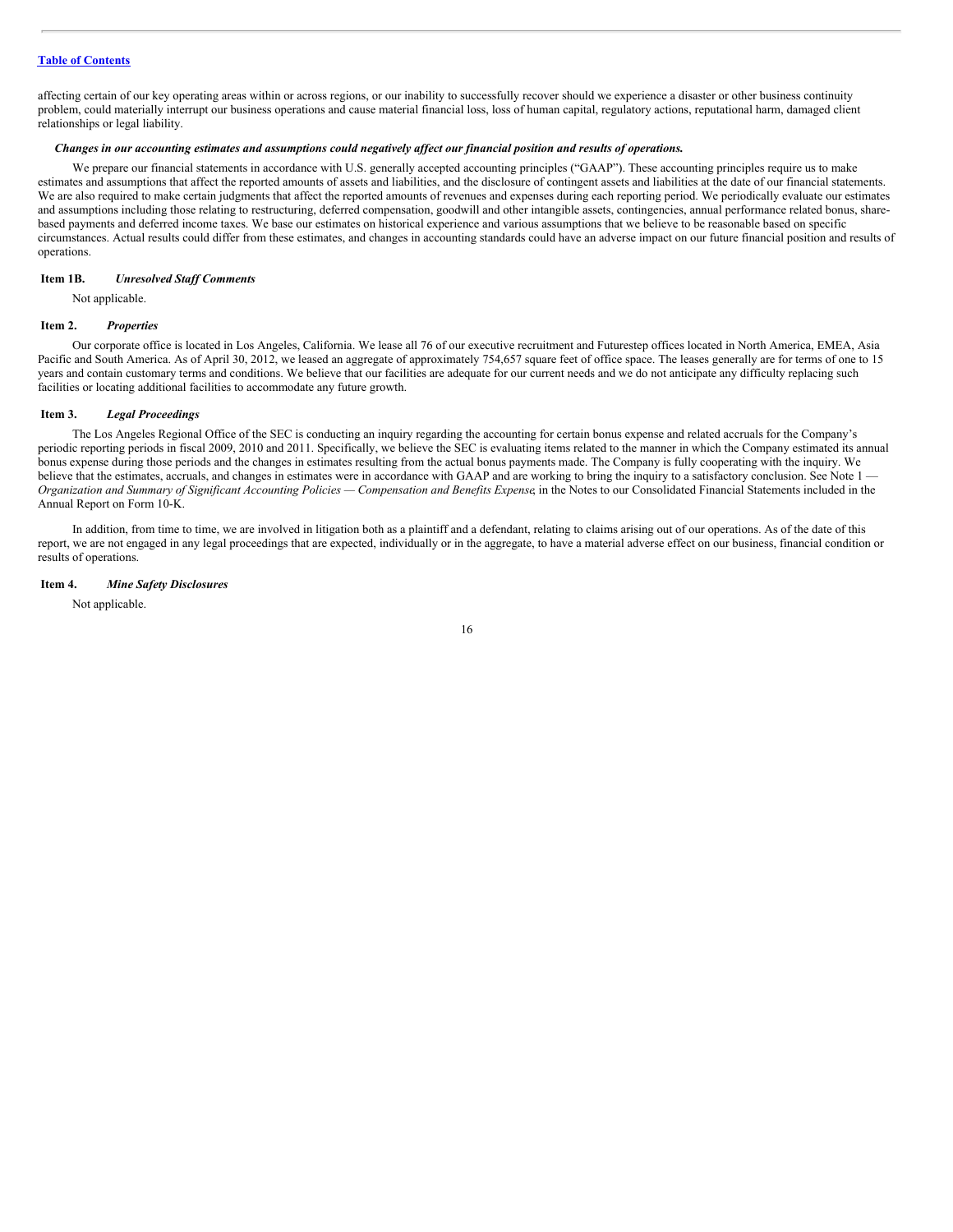# <span id="page-18-0"></span>**Executive Officers of the Registrant**

| <b>Name</b>      | <u>Age</u> | <b>Position</b>                                                                          |
|------------------|------------|------------------------------------------------------------------------------------------|
| Gary D. Burnison | 51         | President and Chief Executive Officer                                                    |
| Robert P. Rozek  | 51         | Executive Vice President and Chief Financial Officer                                     |
| Ana Dutra        | 48         | Executive Vice President and Chief Executive Officer of Leadership and Talent Consulting |
| Byrne Mulrooney  | 51         | Chief Executive Officer, Futurestep                                                      |

Our executive officers serve at the discretion of our Board of Directors. There is no family relationship between any executive officer or director. The following information sets forth the business experience for at least the past five years for each of our executive officers.

*Gary D. Burnison* has been President and Chief Executive Officer since July 2007. He was Executive Vice President and Chief Financial Officer from March 2002 until June 30, 2007 and Chief Operating Officer from November 2003 until June 30, 2007. Prior to joining Korn/Ferry, Mr. Burnison was Principal and Chief Financial Officer of Guidance Solutions, a privately held consulting firm, from 1999 to 2001. Prior to that, he served as an executive officer and a member of the board of directors of Jefferies and Company, an investment bank and brokerage firm, from 1995 to 1999. Earlier, Mr. Burnison was a partner at KPMG Peat Marwick.

*Robert P. Rozek* joined the Company in February 2012 as our Executive Vice President and Chief Financial Officer. Prior to joining Korn/Ferry, he served as Executive Vice President and Chief Financial Officer of Cushman & Wakefield, Inc., a privately held commercial real estate services firm, from June 2008 to February 2012. Prior to joining Cushman & Wakefield, Inc., Mr. Rozek served as Senior Vice President and Chief Financial Officer of Las Vegas Sands Corp, a leading global developer of destination properties (integrated resorts) that feature premium accommodations, world-class gaming and entertainment, convention and exhibition facilities and many other amenities, from 2006 to 2008. Prior to that, Mr. Rozek held senior leadership positions at Eastman Kodak, and spent five years as a partner with PricewaterhouseCoopers LLP.

*Ana Dutra* has been Executive Vice President of Korn/Ferry and Chief Executive Officer of Leadership and Talent Consulting since February 2008. She is responsible for driving the global growth of our Leadership and Talent Consulting services. Prior to joining Korn/Ferry, Ms. Dutra led the global organization and change strategy practice at Accenture, a global management consulting, technology services and outsourcing company, from 2005 to 2008. Before this role, she led the organizational transformation practice at Mercer Management Consulting from 2001 to 2005. Earlier, Ms. Dutra was with Marakon Associates, CSC Index, Booz Allen Hamilton and IBM Consulting Group.

*Byrne Mulrooney* joined the Company in April 2010 as Chief Executive Officer of Futurestep. Prior to joining Korn/Ferry, he was President and Chief Operating Officer of Flynn Transportation Services, a third party logistics company, from 2007 to 2010. Prior to that, he led Spherion's workforce solutions business in North America, which provides workforce solutions in professional services and general staffing, including recruitment process outsourcing and managed services, from 2003 to 2007. Mr. Mulrooney has held executive positions for almost 20 years at EDS and IBM in client services, sales, marketing and operations. Mr. Mulrooney is a graduate of Villanova University in Pennsylvania. He holds a master's degree in management from Northwestern University's J.L. Kellogg Graduate School of Management.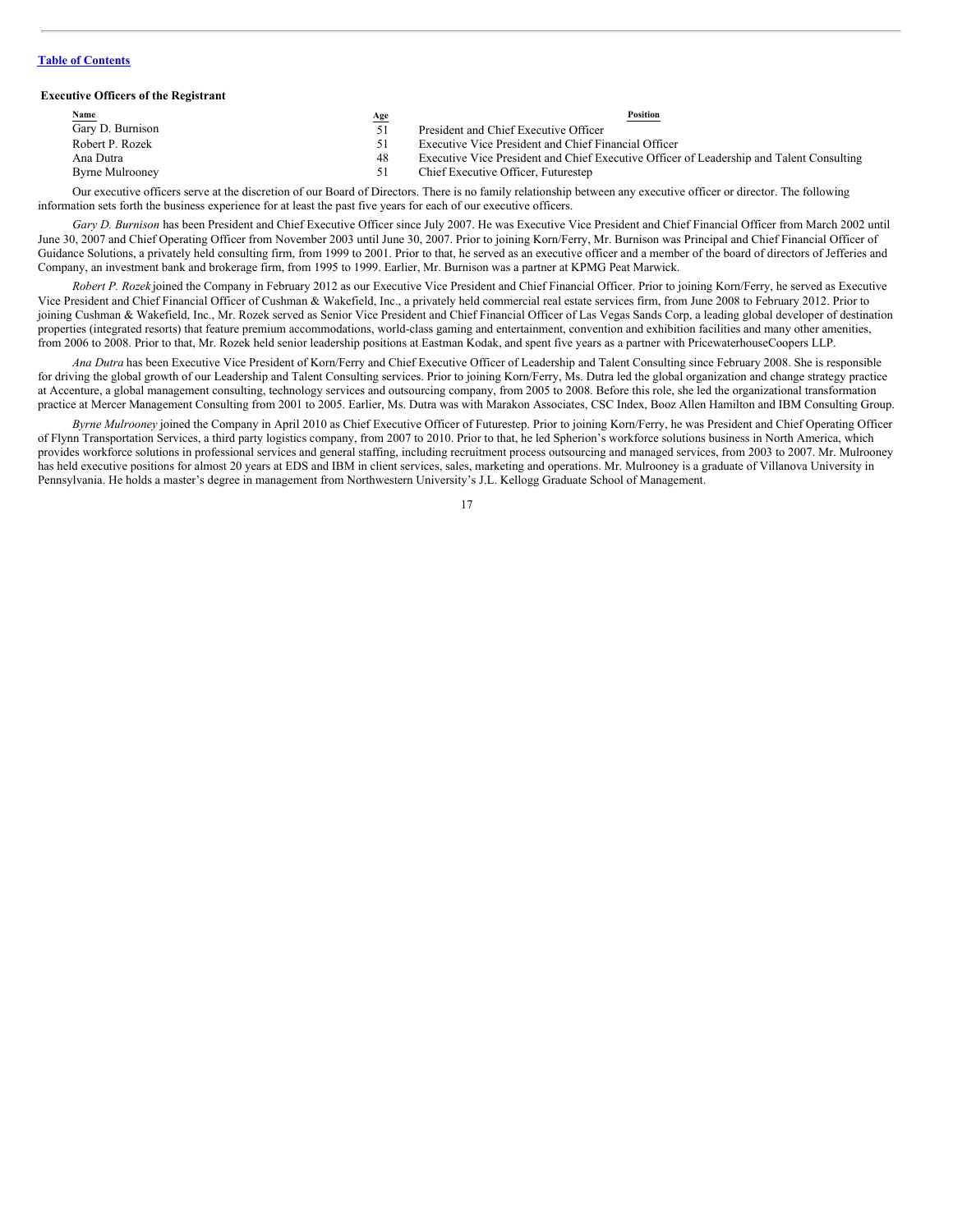# **PART II.**

# <span id="page-19-0"></span>Item 5. Market for Registrant's Common Equity, Related Stockholder Matters and Issuer Purchases of Equity Securities

# **Common Stock**

Our common stock is listed on the New York Stock Exchange under the symbol "KFY". The following table sets forth the high and low sales price per share of the common stock for the periods indicated, as reported on the New York Stock Exchange:

|                                         | High    | Low     |
|-----------------------------------------|---------|---------|
| <b>Fiscal Year Ended April 30, 2012</b> |         |         |
| First Ouarter                           | \$23.98 | \$18.94 |
| <b>Second Quarter</b>                   | \$21.65 | \$11.25 |
| Third Quarter                           | \$18.75 | \$14.26 |
| Fourth Quarter                          | \$17.27 | \$15.07 |
| Fiscal Year Ended April 30, 2011        |         |         |
| First Ouarter                           | \$16.68 | \$12.99 |
| Second Quarter                          | \$17.93 | \$12.78 |
| Third Quarter                           | \$24.00 | \$16.85 |
| Fourth Quarter                          | \$24.77 | \$19.34 |

On June 18, 2012, the last reported sales price on the New York Stock Exchange for the Company's common stock, was \$12.71 per share and there were approximately 5,079 beneficial holders of the Company's common stock.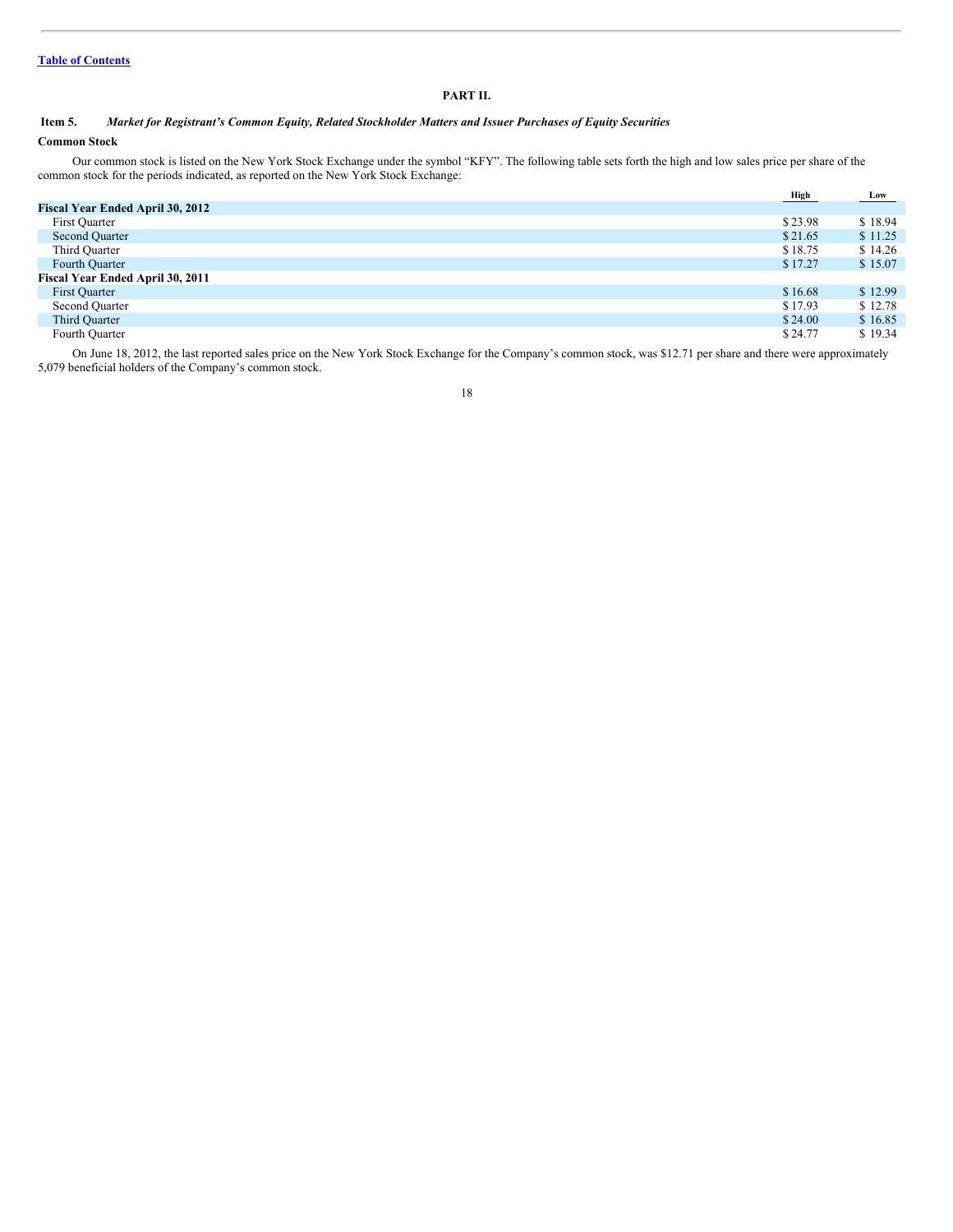#### **Performance Graph**

We have presented below a graph comparing the cumulative total stockholder return on the Company's shares with the cumulative total stockholder return on (1) the Standard & Poor's 500 Stock Index and (2) a company-established peer group. The following graph compares the monthly percentage change in the Company's cumulative total stockholder return with the cumulative total return of the companies in the Standard & Poor's 500 Stock Index and a peer group constructed by us. Cumulative total return for each of the periods shown in the performance graph is measured assuming an initial investment of \$100 on April 30, 2007 and the reinvestment of any dividends paid by any company in the peer group on the date the dividends were declared.

In fiscal 2011, we established a new peer group comprised of a broad number of publicly traded companies, which are principally or in significant part involved in either professional staffing or consulting. The new peer group is comprised of the following 15 companies: CBIZ, Inc. (CBZ), FTI Consulting, Inc. (FCN), Heidrick & Struggles International, Inc. (HSII), Huron Consulting Group Inc. (HURN), ICF International, Inc. (ICFI), Insperity, Inc. (NSP), Kelly Services, Inc. (KELYA), Kforce Inc. (KFRC), Navigant Consulting, Inc. (NCI), Resources Connection, Inc. (RECN), Robert Half International Inc. (RHI), The Corporate Executive Board Company (EXBD), The Dun & Bradsheet Corporation (DNB), Towers Watson & Co. (TW) and TrueBlue, Inc. (TBI). We believe this group of professional services firms, is more reflective of similar sized companies in terms of our market capitalization, revenue or profitability, and therefore provides a more meaningful comparison of stock performance. The returns of each company have been weighted according to their respective stock market capitalization at the beginning of each measurement period for purposes of arriving at a peer group average.

The stock price performance depicted in this graph is not necessarily indicative of future price performance. This graph will not be deemed to be incorporated by reference by any general statement incorporating this Form 10-K into any filing by us under the Securities Act of 1933 or the Securities Exchange Act of 1934, except to the extent we specifically incorporate this information by reference, and shall not otherwise be deemed soliciting material or deemed filed under the Securities Act of 1933 or the Securities Exchange Act of 1934.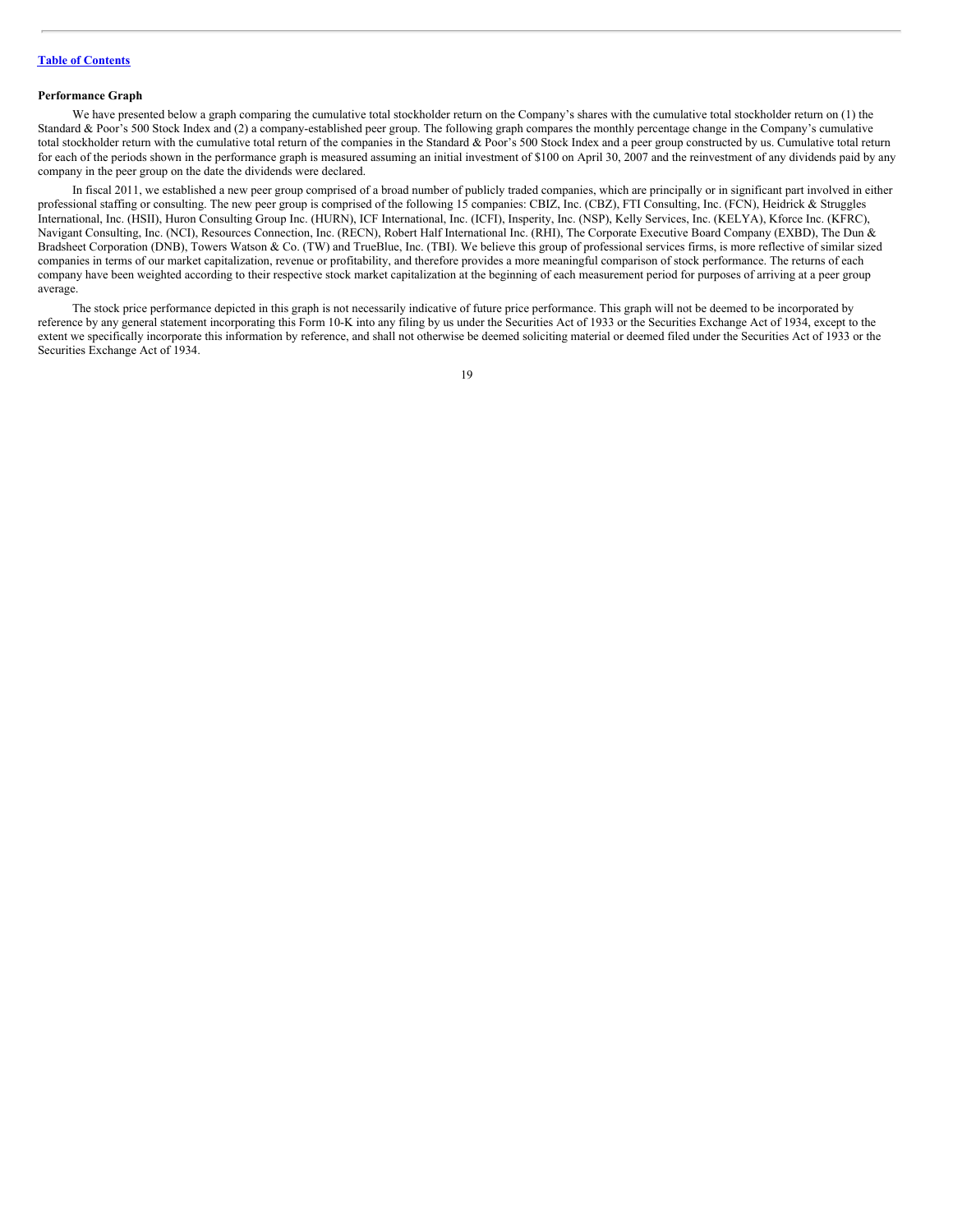

-B-Korn/Ferry International  $\triangle$  - S&P 500 \* Peer Group

\* \$100 invested on 4/30/07 in stock or index-including reinvestment of dividends. Fiscal year ending April 30, 2012.

Copyright © 2012, Standard & Poor's, a division of The McGraw-Hill Companies, Inc. All rights reserved. *www.researchdatagroup.com/S&P.htm*

# **Dividends and Stock Repurchases**

We have not paid any cash dividends on our common stock since April 30, 1996, and do not currently intend to pay any cash dividends on our common stock. The Board of Directors has authorized the Company to repurchase up to \$50.0 million of the Company's outstanding shares of common stock pursuant to an issuer repurchase program. Since this program was approved on November 2, 2007 through April 30, 2012, we have repurchased approximately \$25.6 million of the Company's common stock under this program. Our future dividend policy as well as any decision to execute on our currently outstanding issuer repurchase program will depend on our earnings, capital requirements, financial condition and other factors considered relevant by our Board of Directors. Our credit facility does not restrict our ability to pay dividends.

# **Issuer Purchases of Equity Securities**

The following table summarizes common stock repurchased by us during the fourth quarter of fiscal 2012:

| <b>Shares</b> | <b>Average Price</b> | <b>Shares Purchased</b><br>as Part of Publicly- | <b>Value of Shares</b><br>that May Yet be<br><b>Purchased under</b> |
|---------------|----------------------|-------------------------------------------------|---------------------------------------------------------------------|
|               |                      |                                                 | the Programs(2)                                                     |
| 950           | \$16.88              |                                                 | \$24.4 million                                                      |
| 3.284         | \$15.87              | --                                              | \$24.4 million                                                      |
| 1,806         | \$16.43              | $\overline{\phantom{a}}$                        | \$24.4 million                                                      |
| 6,040         | \$16.20              |                                                 | \$24.4 million                                                      |
|               | Purchased(1)         | <b>Paid Per Share</b>                           | <b>Announced Programs(2)</b>                                        |

**Approximate Dollar**

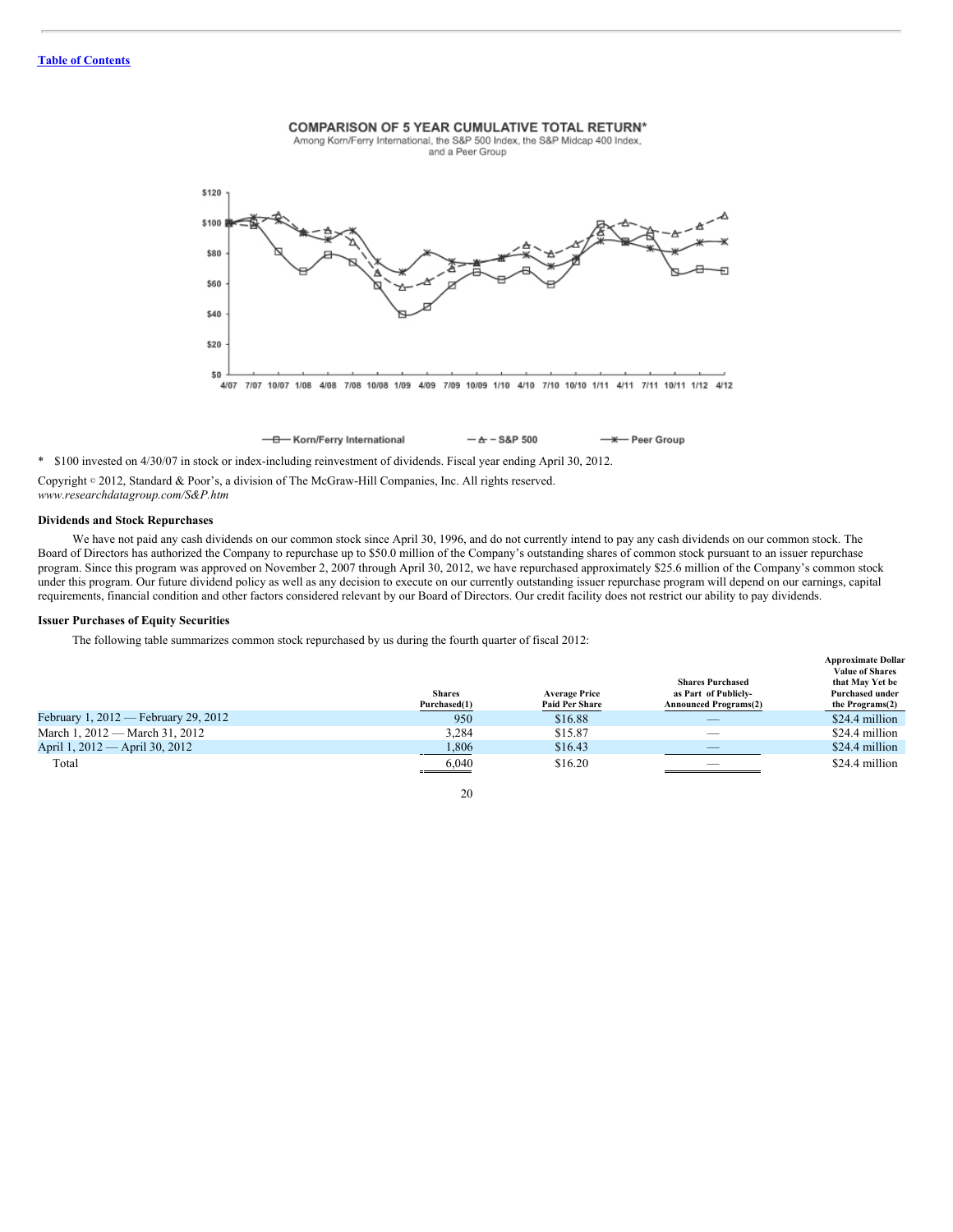- (1) Represents withholding of a portion of restricted shares to cover taxes upon vesting of restricted shares.
- (2) On November 2, 2007, the Board of Directors approved the repurchase of up to \$50 million of the Company's common stock in a common stock repurchase program. The shares can be repurchased in open market transactions or privately negotiated transactions at the Company's discretion.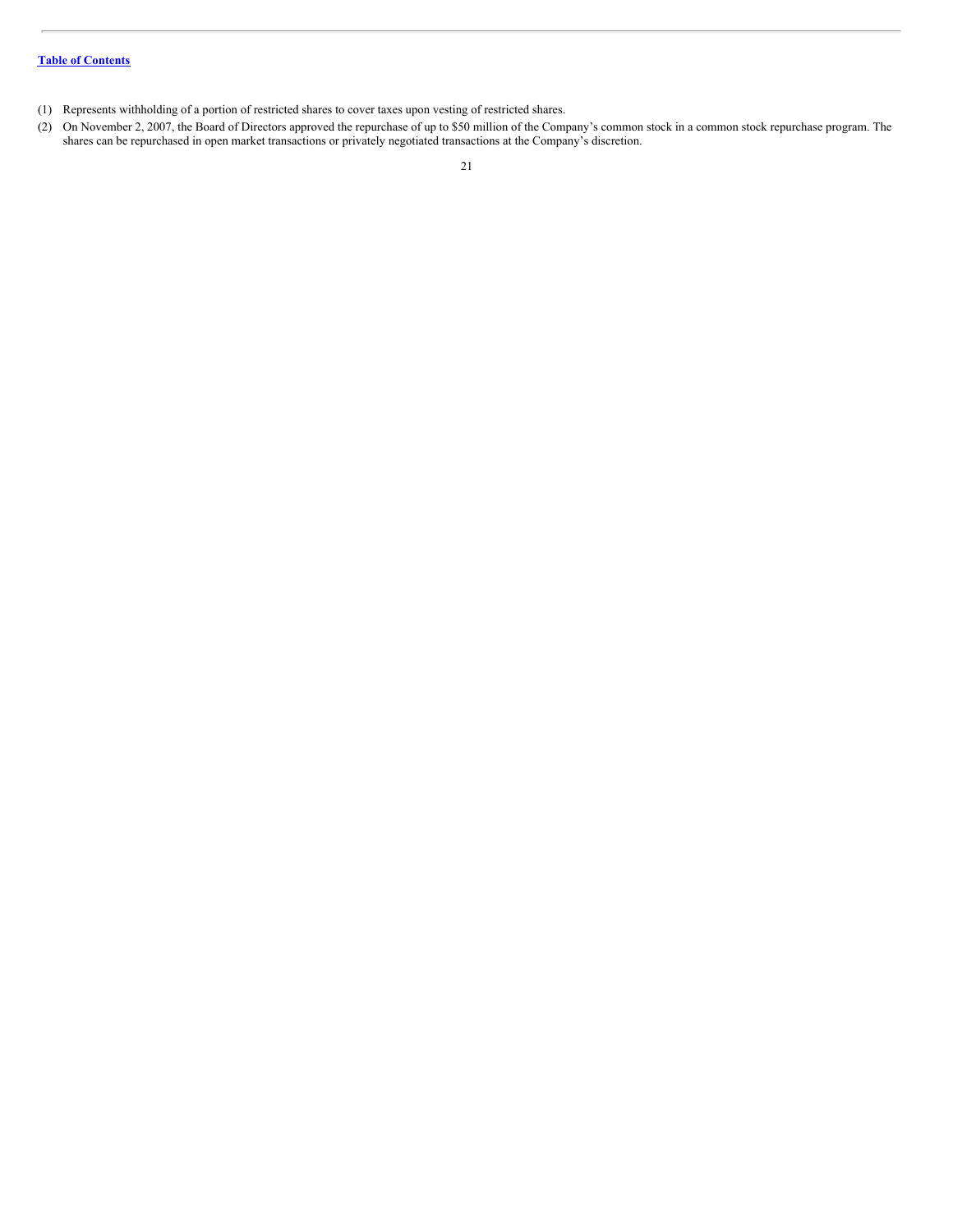# <span id="page-23-0"></span>**Item 6.** *Selected Financial Data*

The following selected financial data are qualified by reference to, and should be read together with, our "Audited Consolidated Financial Statements and Notes to Consolidated Financial Statements" and "Management's Discussion and Analysis of Financial Condition and Results of Operations" appearing elsewhere in this Annual Report on Form 10-K. The selected statement of income data set forth below for the fiscal years ended April 30, 2012, 2011 and 2010 and the selected balance sheet data as of April 30, 2012 and 2011 are derived from our consolidated financial statements, audited by Ernst & Young LLP, appearing elsewhere in this Form 10-K. The selected balance sheet data as of April 30, 2010, 2009 and 2008 and the selected statement of operations data set forth below for the fiscal years ended April 30, 2009 and 2008 are derived from consolidated financial statements and notes thereto which are not included in this Form 10-K report and were audited by Ernst & Young LLP.

|                                                        |                      |                                                                | Year Ended April 30,   |                        |                      |
|--------------------------------------------------------|----------------------|----------------------------------------------------------------|------------------------|------------------------|----------------------|
|                                                        | 2012                 | 2011                                                           | 2010                   | 2009                   | 2008                 |
|                                                        |                      | (in thousands, except per share data and other operating data) |                        |                        |                      |
| <b>Selected Statement of Income Data:</b>              |                      |                                                                |                        |                        |                      |
| Fee revenue                                            | \$790,505            | \$744,249                                                      | \$572,380              | \$638,223              | \$790,570            |
| Reimbursed out-of-pocket engagement expenses           | 36,254               | 32,002                                                         | 27,269                 | 37,905                 | 45,072               |
| Total revenue                                          | 826,759              | 776,251                                                        | 599,649                | 676,128                | 835,642              |
| Compensation and benefits                              | 534,186              | 507,405                                                        | 413,340                | 442,632                | 540,056              |
| General and administrative expenses                    | 138,872              | 116,494                                                        | 115,280                | 126,882                | 134,542              |
| Engagement expenses                                    | 55,889               | 51,766                                                         | 41,585                 | 49,388                 | 58,750               |
| Depreciation and amortization                          | 14,017               | 12,671                                                         | 11,493                 | 11,583                 | 10,441               |
| Restructuring charges, net(1)                          | 929                  | 2,130                                                          | 20,673                 | 41,915                 |                      |
| Total operating expenses                               | 743,893              | 690,466                                                        | 602,371                | 672,400                | 743,789              |
| Operating income (loss)                                | 82,866               | 85,785                                                         | (2,722)                | 3,728                  | 91,853               |
| Other (loss) income, net                               | (271)                | 6,454                                                          | 10,066                 | (14, 738)              | 4,656                |
| Interest (expense) income, net                         | (1,791)              | (2, 535)                                                       | (2,622)                | (1,063)                | 2,481                |
| Provision (benefit) for income taxes                   | 28,351               | 32,692                                                         | (485)                  | 384                    | 36,081               |
| Equity in earnings of unconsolidated subsidiaries, net | 1,850                | 1,862                                                          | 91                     | 2,365                  | 3,302                |
| Net income (loss)                                      | 54,303<br>\$         | \$58,874                                                       | 5,298<br>$\frac{1}{2}$ | \$(10,092)             | 66,211<br>\$         |
| Basic earning (loss) per share                         | $\mathbb{S}$<br>1.17 | $\mathbb{S}$<br>1.30                                           | $\mathsf{\$}$<br>0.12  | $\mathbb{S}$<br>(0.23) | $\mathbb{S}$<br>1.50 |
| Diluted earning (loss) per share                       | S<br>1.15            | S<br>1.27                                                      | \$<br>0.12             | S<br>(0.23)            | S.<br>1.46           |
| Basic weighted average common shares outstanding       | 46,397               | 45,205                                                         | 44,413                 | 43,522                 | 44,012               |
| Diluted weighted average common shares outstanding     | 47,261               | 46,280                                                         | 45,457                 | 43,522                 | 45,528               |
| <b>Other Operating Data:</b>                           |                      |                                                                |                        |                        |                      |
| Fee revenue by business segment:                       |                      |                                                                |                        |                        |                      |
| Executive recruitment:                                 |                      |                                                                |                        |                        |                      |
| North America                                          | \$381,483            | \$375,971                                                      | \$278,746              | \$309,514              | \$374,891            |
| <b>EMEA</b>                                            | 164,161              | 155,782                                                        | 137,497                | 143,184                | 183,042              |
| Asia Pacific                                           | 95,206               | 90,346                                                         | 64,132                 | 66,332                 | 95,915               |
| South America                                          | 35,759               | 31,959                                                         | 24,026                 | 24,323                 | 25,556               |
| Total executive recruitment                            | 676.609              | 654,058                                                        | 504,401                | 543,353                | 679,404              |
| Futurestep                                             | 113,896              | 90,191                                                         | 67,979                 | 94,870                 | 111,166              |
| Total fee revenue                                      | \$790,505            | \$744,249                                                      | \$572,380              | \$638,223              | \$790,570            |
| Number of offices (at period end)                      | 76                   | 76                                                             | 76                     | 78                     | 89                   |
| Number of consultants (at period end)                  | 513                  | 545                                                            | 547                    | 547                    | 613                  |
| Number of new engagements opened                       | 11,624               | 11,854                                                         | 9,794                  | 9,630                  | 11,106               |
| Number of full-time employees:                         |                      |                                                                |                        |                        |                      |
| Executive recruitment                                  | 1,762                | 1,774                                                          | 1,664                  | 1,583                  | 1,894                |
| Futurestep                                             | 826                  | 628                                                            | 487                    | 493                    | 636                  |
| Corporate                                              | 66                   | 61                                                             | 48                     | 48                     | 54                   |
| Total full-time employees                              | 2,654                | 2,463                                                          | 2,199                  | 2,124                  | 2,584                |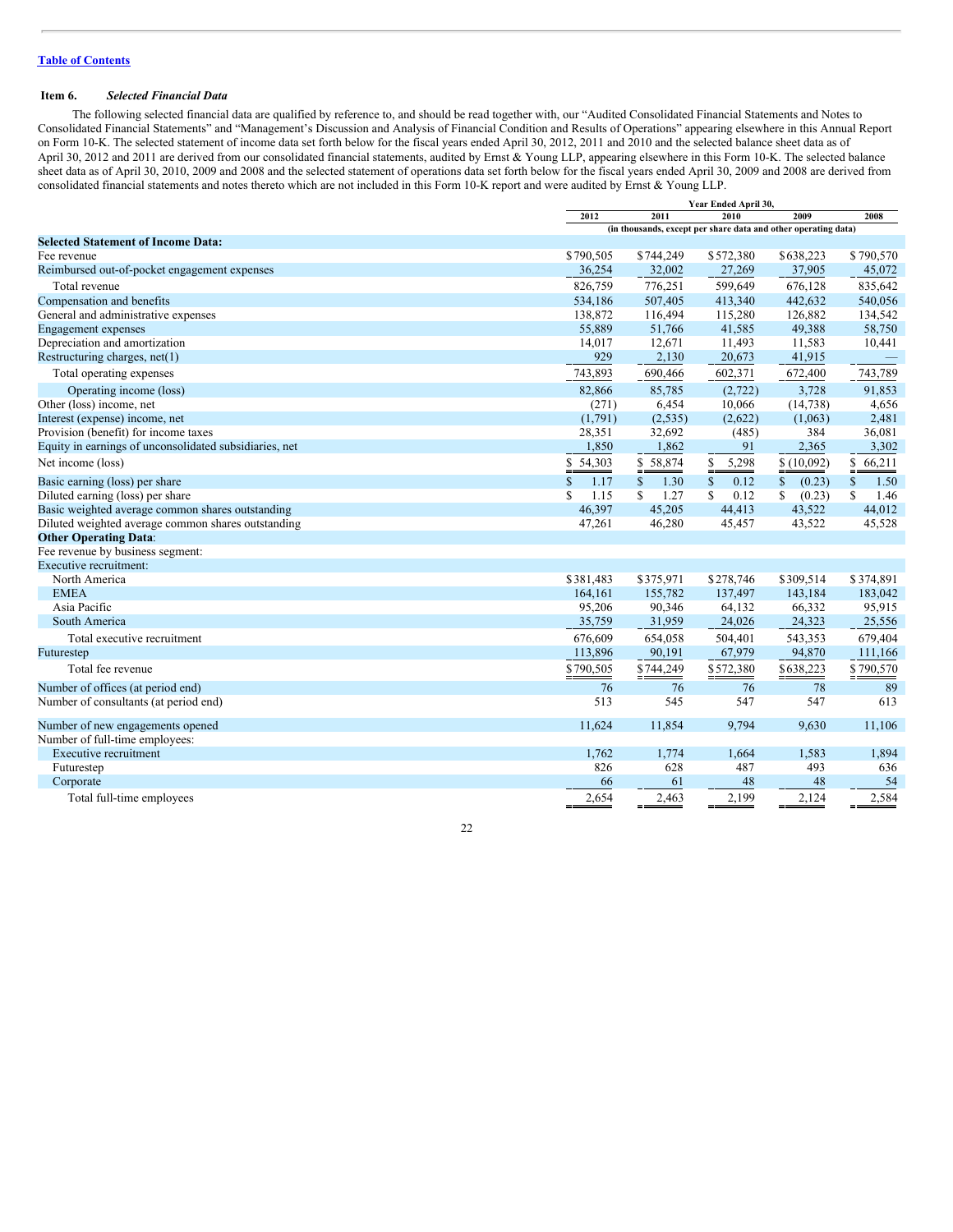|                                                    | Year Ended April 30. |           |           |                                                                |            |
|----------------------------------------------------|----------------------|-----------|-----------|----------------------------------------------------------------|------------|
|                                                    | 2012                 | 2011      | 2010      | 2009                                                           | 2008       |
|                                                    |                      |           |           | (in thousands, except per share data and other operating data) |            |
| <b>Selected Balance Sheet Data as of April 30:</b> |                      |           |           |                                                                |            |
| Cash and cash equivalents                          | 282,005              | \$246,856 | \$219,233 | \$255,000                                                      | \$ 305,296 |
| Marketable securities(2)                           | 135,734              | 122,231   | 77.219    | 75.255                                                         | 83,966     |
| Working capital                                    | 284,755              | 207.731   | 182.781   | 198.250                                                        | 196.259    |
| Total assets                                       | 1,014,689            | 971,680   | 827,098   | 740,879                                                        | 880,214    |
| Long-term obligations                              | 169.901              | 159.477   | 137.673   | 108.433                                                        | 111,622    |
| Total stockholders' equity                         | 629,476              | 578,337   | 491.342   | 459,099                                                        | 496,134    |
|                                                    |                      |           |           |                                                                |            |

(1) During fiscal 2012 and 2011, we increased our previously recorded restructuring charges by \$0.9 million and \$2.1 million, respectively primarily related to the inability to sublease space, which was included in the original estimate. During fiscal 2010, our restructuring initiatives resulted in restructuring charges of \$25.8 million against operations, of which \$16.0 million and \$9.8 million related to severance costs and the consolidation of premises, respectively. These restructuring charges were partially offset by \$5.1 million of reductions from previous restructuring charges resulting in net restructuring costs of \$20.7 million during fiscal 2010. During fiscal 2009, the restructuring charges were comprised of severance charges of \$26.9 million and facilities charges of \$15.0 million.

(2) As of April 30, 2012, 2011, 2010, 2009 and 2008, the Company's marketable securities included \$82.2 million, \$71.4 million, \$69.0 million, \$60.8 million and \$63.5 million, respectively, held in trust for settlement of the Company's obligations under certain of its deferred compensation plans.

#### <span id="page-24-0"></span>**Item 7.** *Management's Discussion and Analysis of Financial Condition and Results of Operations*

#### **Forward-looking Statements**

This Annual Report on Form 10-K may contain certain statements that we believe are, or may be considered to be, "forward-looking" statements, within the meaning of Section 27A of the Securities Act of 1933 and Section 21E of the Securities Exchange Act of 1934. These forward-looking statements generally can be identified by use of statements that include phrases such as "believe," "expect," "anticipate," "intend," "plan," "foresee," "may," "will," "likely," "estimates," "potential," "continue" or other similar words or phrases. Similarly, statements that describe our objectives, plans or goals also are forward-looking statements. All of these forward-looking statements are subject to risks and uncertainties that could cause our actual results to differ materially from those contemplated by the relevant forward-looking statement. The principal risk factors that could cause actual performance and future actions to differ materially from the forward-looking statements include, but are not limited to, dependence on attracting and retaining qualified and experienced consultants, maintaining our brand name and professional reputation, potential legal liability and regulatory developments, portability of client relationships, global and local political or economic developments in or affecting countries where we have operations, currency fluctuations in our international operations, risks related to growth, restrictions imposed by off-limits agreements, competition, reliance on information processing systems, cyber security vulnerabilities, limited protection of our intellectual property, our ability to enhance and develop new technology, our ability to successfully recover from a disaster or business continuity problems, employment liability risk, an impairment in the carrying value of goodwill and other intangible assets, deferred tax assets that we may not be able to use, our ability to develop new products and services, changes in our accounting estimates and assumptions, alignment of our cost structure, risks related to the integration of recently acquired businesses and the matters disclosed under the heading "Risk Factors" in the Company's Exchange Act reports, including Item 1A included in this Annual Report. Readers are urged to consider these factors carefully in evaluating the forward-looking statements. The forward-looking statements included in this Annual Report on Form 10-K are made only as of the date of this Annual Report on Form 10-K and we undertake no obligation to publicly update these forward-looking statements to reflect *subsequent events or circumstances.*

The following presentation of management's discussion and analysis of our financial condition and results of operations should be read together with our consolidated *financial statements and related notes included in this Annual Report on Form 10-K.*

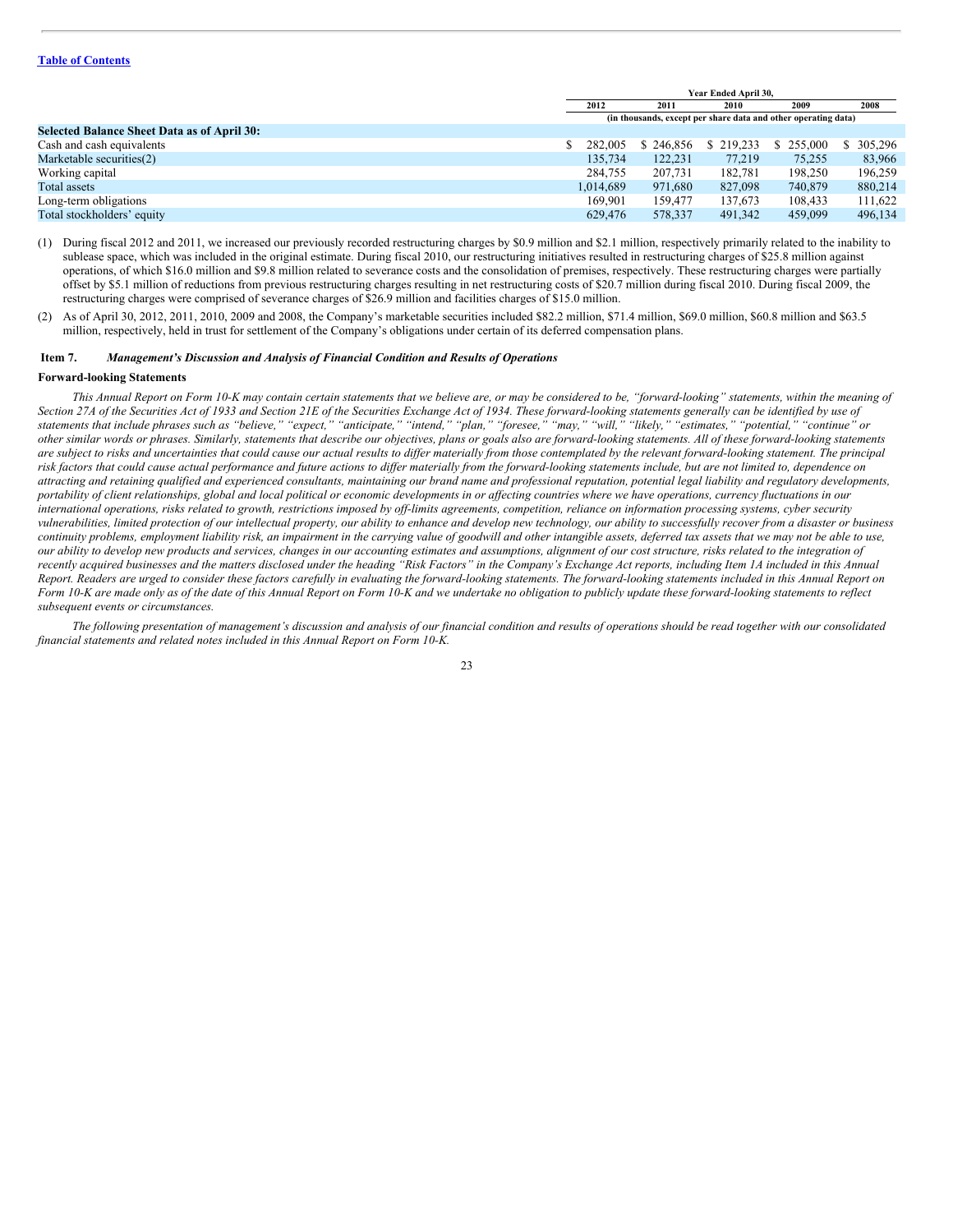#### **Executive Summary**

Korn/Ferry International (referred to herein as the "Company," "Korn/Ferry," or in the first person notations "we," "our," and "us") is a premier global provider of talent management solutions that helps clients to attract, engage, develop and retain their talent. We are the premier provider of executive recruitment, leadership and talent consulting and high impact recruitment solutions with the broadest global presence in the recruitment industry. Our services include Executive Recruitment, middle-management recruitment (through Futurestep), Recruitment Process Outsourcing ("RPO"), Leadership and Talent Consulting ("LTC") and executive coaching. Approximately 75% of the executive recruitment searches we performed in fiscal 2012 were for board level, chief executive and other senior executive and general management positions. Our 5,487 clients in fiscal 2012 included many of the world's largest and most prestigious public and private companies, including approximately 48% of the FORTUNE 500, middle market and emerging growth companies, as well as government and nonprofit organizations. We have built strong client loyalty, with 79% of the executive recruitment assignments performed during fiscal 2012 having been on behalf of clients for whom we had conducted assignments in the previous three fiscal years.

In an effort to maintain our long-term strategy of being the leading provider of talent management solutions, our strategic focus for fiscal 2013 centers upon enhancing the integration of our multi-service strategy. We plan to continue to address areas of increasing client demand including RPO and LTC. We further plan to explore new products and services, continue to pursue a disciplined acquisition strategy, enhance our technology and processes and aggressively leverage our brand through thought leadership and intellectual capital projects as a means of delivering world-class service to our clients. During fiscal 2012, nearly 84% of our top 50 clients utilized at least two of our service lines. We also continue to carefully monitor conditions in the global economy. If conditions continue to remain weak or weaken further, we are prepared to institute certain costsaving measures in an effort to achieve our goal to sustain operational profitability.

Fee revenue increased \$46.2 million in fiscal 2012 to \$790.5 million compared to \$744.3 million in fiscal 2011, with increases in fee revenue in all regions of Executive Recruitment and Futurestep. Futurestep experienced the largest dollar increase in fee revenue. During fiscal 2012, we recorded consolidated operating income of \$82.9 million with Executive Recruitment and Futurestep segments contributing \$128.5 million and \$6.3 million, respectively, offset by corporate expenses of \$51.9 million. This represents a decrease of \$2.9 million in fiscal 2012, from operating income of \$85.8 million in fiscal 2011.

Our cash, cash equivalents and marketable securities increased by \$48.6 million, or 13%, to \$417.7 million at April 30, 2012 compared to \$369.1 million at April 30, 2011, mainly due to cash provided by operations, partially offset by the payment of bonuses earned in fiscal 2011. As of April 30, 2012, we held marketable securities to settle obligations under our Executive Capital Accumulation Plan ("ECAP") with a cost value of \$79.1 million and a fair value of \$82.2 million. Our working capital increased by \$77.0 million to \$284.7 million in fiscal 2012. We believe that cash on hand and funds from operations will be sufficient to meet our anticipated working capital, capital expenditures and general corporate requirements in the next twelve months. We had neither long-term debt nor any outstanding borrowings under our credit facility at April 30, 2012. Under our credit facility, we are required to maintain \$10.0 million on account with the lender, to provide collateral for the standby letters of credit and potential future borrowings. As of April 30, 2012, we had \$2.9 million of standby letters of credit issued under our facility.

#### **Critical Accounting Policies**

The following discussion and analysis of our financial condition and results of operations are based on our consolidated financial statements. Preparation of our periodic filings requires us to make estimates and assumptions that affect the reported amount of assets and liabilities, disclosure of contingent assets and liabilities at the date of our financial statements and the reported amounts of revenue and expenses during the reporting period. Actual results may differ from those estimates and assumptions and changes in the estimates are reported in current operations. In preparing our consolidated financial statements and accounting for the underlying transactions and balances, we apply our accounting policies as disclosed in the notes to our consolidated financial statements. We consider the policies discussed below as critical to an understanding of our consolidated financial statements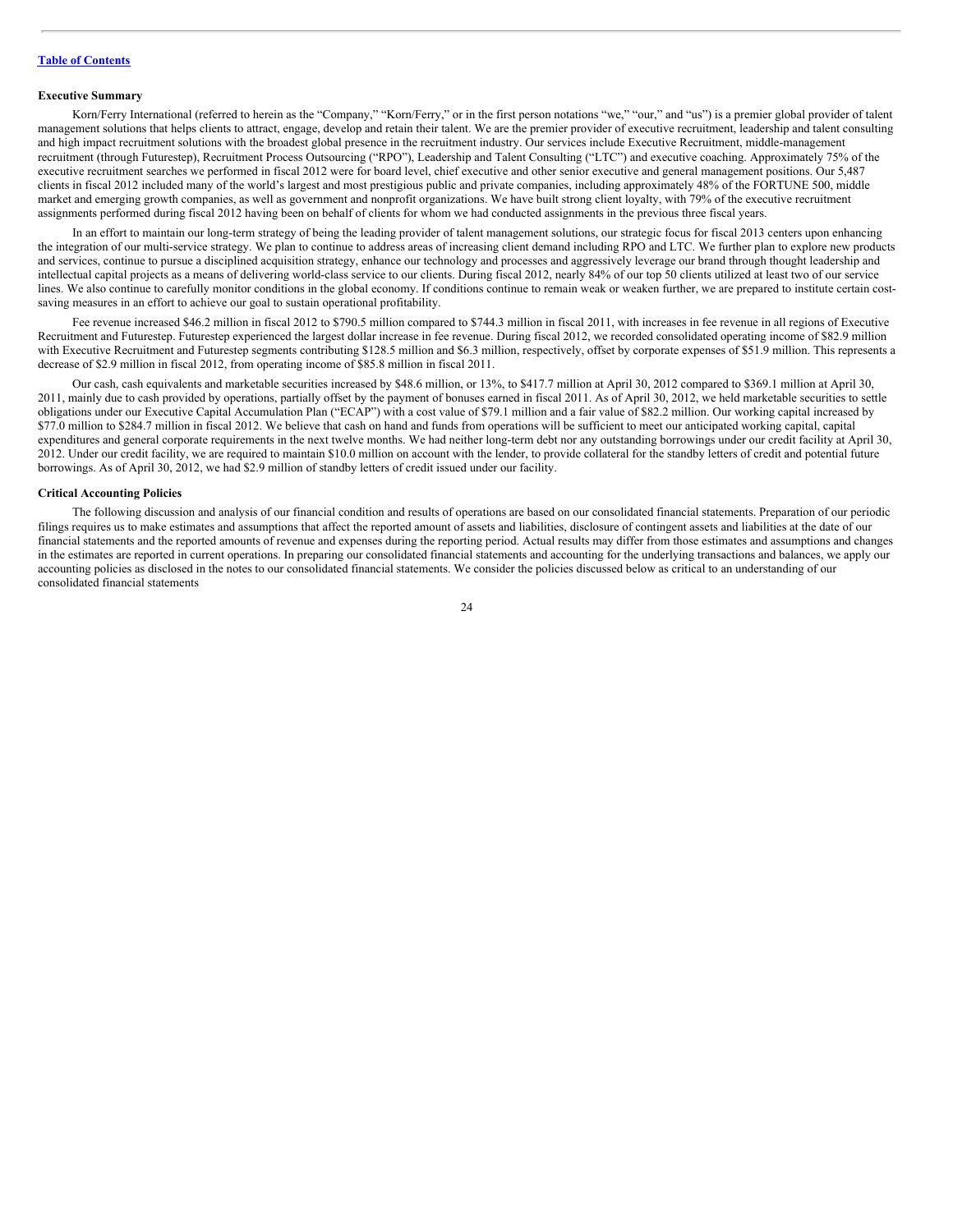because their application places the most significant demands on management's judgment and estimates. Specific risks for these critical accounting policies are described in the following paragraphs. Senior management has discussed the development and selection of the critical accounting estimates with the Audit Committee of the Board of Directors.

*Revenue Recognition.* Management is required to establish policies and procedures to ensure that revenue is recorded over the performance period for valid engagements and related costs are matched against such revenue. We provide recruitment services on a retained basis and generally bill clients in three monthly installments commencing the month of client acceptance as this is the period over which the recruitment services are performed. Fees earned in excess of the initial contract amount are billed upon completion of the engagement, which reflect the difference between the final actual compensation of the placed executive and the estimate used for purposes of the previous billings. Since the fees are generally not contingent upon placement of a candidate, our assumptions primarily relate to establishing the period over which such service is performed. These assumptions determine the timing of revenue recognition and profitability for the reported period. If these assumptions do not accurately reflect the period over which revenue is earned, revenue and profit could differ. Any services that are provided on a contingent basis are recognized once the contingency is fulfilled. Futurestep provides recruitment process outsourcing services and fee revenue is recognized as services are rendered. Fee revenue from LTC is recognized as services are rendered for consulting engagements and other time based services, measured by total hours incurred to the total estimated hours at completion. It is possible that updated estimates for the consulting engagement may vary from initial estimates. If updated estimated total costs indicate a loss, we recognize that estimated loss in the period it is determined. LTC revenue from licenses is recognized using a straight-line method over the term of the contract (generally 12 months), which begins upon execution and is invoiced in the same month. A portion of the revenue for LTC is derived from the sale of Lominger products. These products mainly consist of books covering a variety of topics including performance management, team effectiveness, and coaching and development. The Company recognizes revenue for their products when the product has been sold. Furthermore, a provision for doubtful accounts on recognized revenue is established with a charge to general and administrative expenses based on historical loss experience, assessment of the collectability of specific accounts, as well as expectations of future collections based upon trends and the type of work for which services are rendered.

*Annual Performance Related Bonuses.* Each quarter, management records its best estimate of its annual performance related compensation, which on a quarterly basis requires management to, among other things, project annual consultant (employees who originate business) productivity (as measured by engagement fees billed and collected by executive search consultants or revenue for Futurestep consultants), Company performance including profitability, competitive forces and future economic conditions and their impact on our results. At the end of each fiscal year, annual performance related bonuses take into account final individual consultant productivity, Company results including profitability, the achievement of strategic objectives and the results of individual performance appraisals, as determined by management, and the current economic landscape. Activity-based changes in any of the assumptions underlying the quarterly bonus accrual may significantly impact the compensation and benefits liability on our balance sheet and related compensation and benefits cost on our statement of income. Differences between the assumptions used each quarter to estimate annual performance related bonus and actual cash payments made on an annual basis could materially impact the carrying amount of the liability and our operating results.

*Deferred Compensation.* Estimating deferred compensation requires assumptions regarding the timing and probability of payments of benefits to participants and the discount rate. Changes in these assumptions would significantly impact the liability and related cost on our consolidated balance sheet and statement of income. Management engages an independent actuary to periodically review these assumptions in order to ensure that they reflect the population and economics of our deferred compensation plans in all material respects and to assist us in estimating our deferred compensation liability and the related cost. The actuarial assumptions we use may differ from actual results due to changing market conditions or changes in the participant population. These differences could have a significant impact on our deferred compensation liability and the related cost.

*Carrying Values.* Valuations are required under U.S. generally accepted accounting principles ("GAAP") to determine the carrying value of various assets. Our most significant assets for which management is required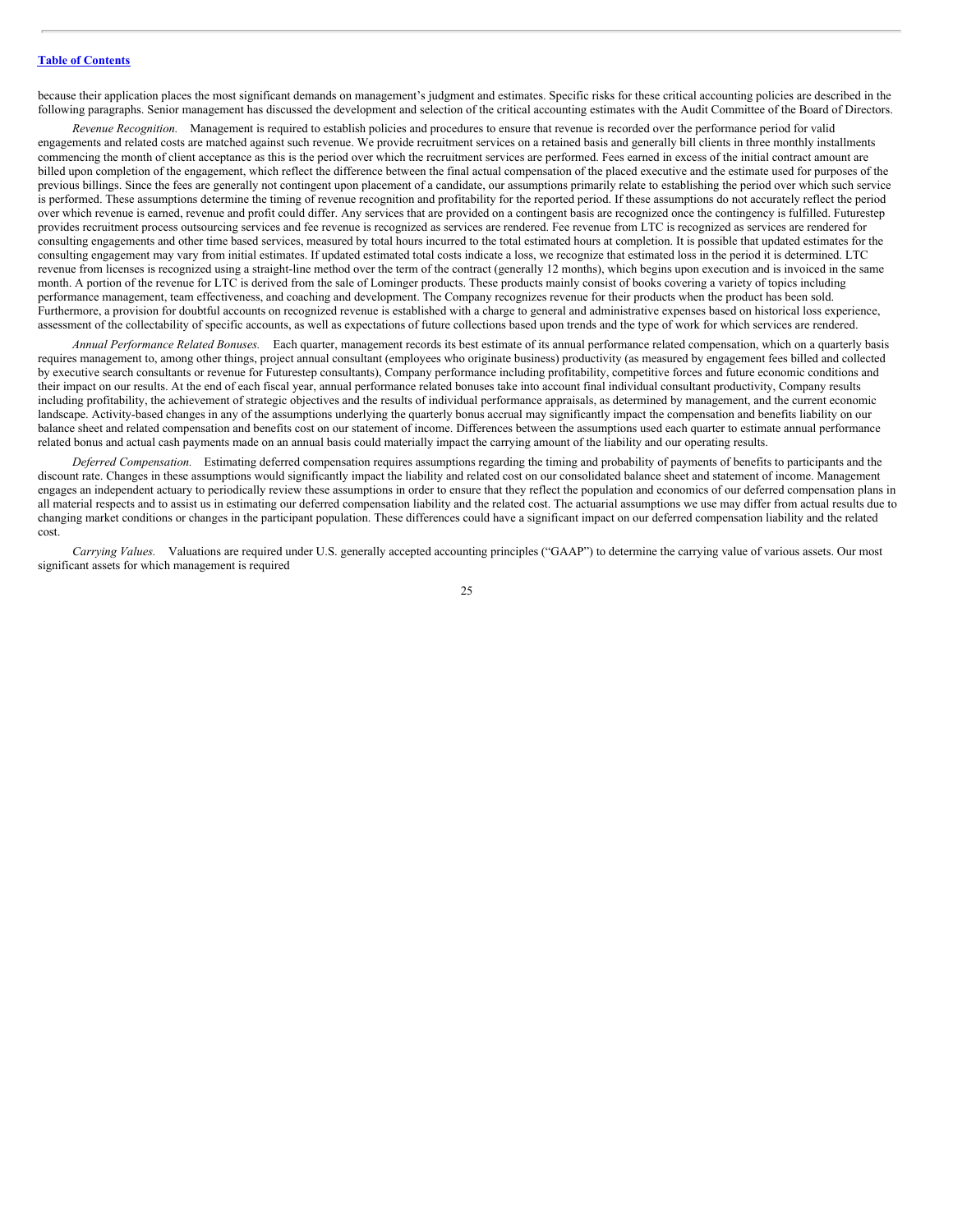to prepare valuations are goodwill, intangible assets, deferred income taxes and marketable securities. Management must identify whether events have occurred that may impact the carrying value of these assets and make assumptions regarding future events, such as cash flows and profitability. Differences between the assumptions used to prepare these valuations and actual results could materially impact the carrying amount of these assets and our operating results.

Of the assets mentioned above, goodwill is the largest asset requiring a valuation. Fair value of goodwill for purposes of the goodwill impairment test is determined utilizing a discounted cash flow analysis based on forecast cash flows (including estimated underlying revenue and operating income growth rates) discounted using an estimated weighted-average cost of capital for market participants. A market approach, utilizing observable market data such as comparable companies in similar lines of business that are publicly traded or which are part of a public or private transaction (to the extent available), is used to corroborate the discounted cash flow analysis performed at each reporting unit. The Company also reconciles the results of these analyses to its market capitalization. If the carrying amount of a reporting unit exceeds its estimated fair value, goodwill is considered potentially impaired and further tests are performed to measure the amount of impairment loss, if any. We recorded no goodwill impairments in conjunction with our annual goodwill impairment assessment performed as of January 31, 2012. While historical performance and current expectations have resulted in fair values of goodwill in excess of carrying values, if our assumptions are not realized, it is possible that in the future an impairment charge may need to be recorded. However, it is not possible at this time to determine if an impairment charge would result or if such a charge would be material. Fair value determinations require considerable judgment and are sensitive to changes in underlying assumptions and factors. As a result, there can be no assurance that the estimates and assumptions made for purposes of the annual goodwill impairment test will prove to be accurate predictions of the future. As of our testing date, none of the Company's reporting units were considered at risk.

Examples of events or circumstances that could reasonably be expected to negatively affect the underlying key assumptions and ultimately impact the estimated fair value of the reporting units may include such items as follows:

- $\Box$  A prolonged downturn in the business environment in which the reporting units operate especially in EMEA;
- An economic recovery that significantly differs from our assumptions in timing or degree; and
- Volatility in equity and debt markets.

# **Results of Operations**

The following table summarizes the results of our operations as a percentage of fee revenue:

|                                              |           | Year Ended April 30, |         |  |
|----------------------------------------------|-----------|----------------------|---------|--|
|                                              | 2012      | 2011                 | 2010    |  |
| Fee revenue                                  | $100.0\%$ | $100.0\%$            | 100.0%  |  |
| Reimbursed out-of-pocket engagement expenses | 4.6       | 4.3                  | $-4.8$  |  |
| Total revenue                                | 104.6     | 104.3                | 104.8   |  |
| Compensation and benefits                    | 67.6      | 68.2                 | 72.2    |  |
| General and administrative expenses          | 17.5      | 15.7                 | 20.2    |  |
| Engagement expenses                          | 7.1       | 6.9                  |         |  |
| Depreciation and amortization                | 1.8       | 1.7                  | 2.0     |  |
| Restructuring charges, net                   | 0.1       | 0.3                  | 3.6     |  |
| Operating income (loss)                      | 10.5      | 11.5                 | (0.5)   |  |
| Net income                                   | 6.9%      | 7.9%                 | $0.9\%$ |  |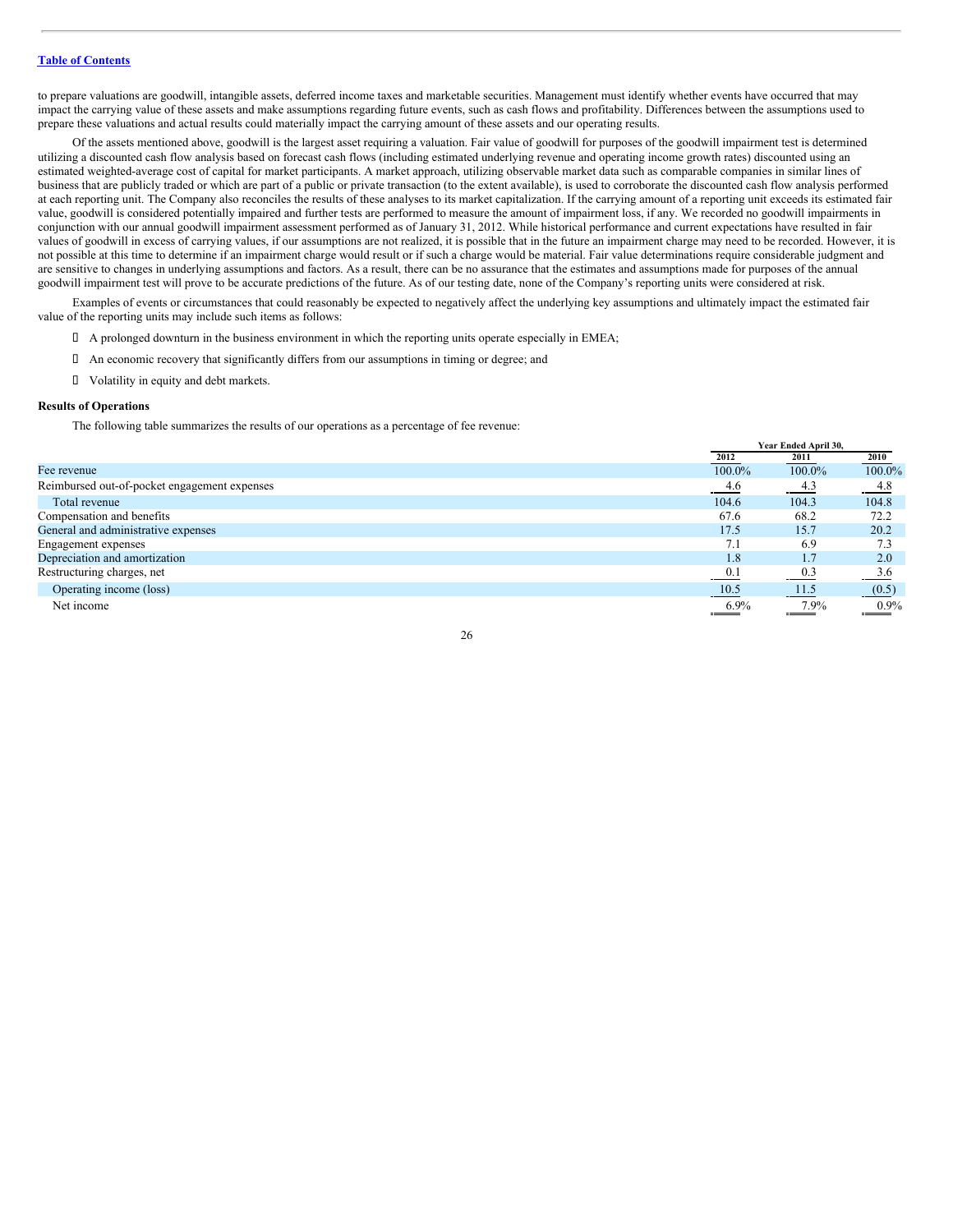The following tables summarize the results of our operations by business segment:

|                                             |                |               |  | Year Ended April 30,   |               |     |                |               |  |
|---------------------------------------------|----------------|---------------|--|------------------------|---------------|-----|----------------|---------------|--|
|                                             | 2012           |               |  | 2011                   |               |     | 2010           |               |  |
|                                             | <b>Dollars</b> | $\frac{6}{9}$ |  | <b>Dollars</b>         | $\frac{0}{0}$ |     | <b>Dollars</b> | $\frac{9}{0}$ |  |
|                                             |                |               |  | (dollars in thousands) |               |     |                |               |  |
| <b>Fee revenue</b>                          |                |               |  |                        |               |     |                |               |  |
| <b>Executive recruitment:</b>               |                |               |  |                        |               |     |                |               |  |
| North America                               | 381.483        | 48.3%         |  | 375,971                | 50.5%         | \$. | 278,746        | 48.7%         |  |
| <b>EMEA</b>                                 | 164.161        | 20.8          |  | 155,782                | 21.0          |     | 137.497        | 24.0          |  |
| Asia Pacific                                | 95,206         | 12.0          |  | 90,346                 | 12.1          |     | 64,132         | 11.2          |  |
| South America.                              | 35,759         | 4.5           |  | 31,959                 | 4.3           |     | 24,026         | 4.2           |  |
| <b>Total executive recruitment</b>          | 676,609        | 85.6          |  | 654,058                | 87.9          |     | 504,401        | 88.1          |  |
| Futurestep                                  | 113,896        | 14.4          |  | 90,191                 | 12.1          |     | 67,979         | 11.9          |  |
| <b>Total fee revenue</b>                    | 790,505        | 100.0%        |  | 744,249                | 100.0%        |     | 572,380        | 100.0%        |  |
| Reimbursed out-of-pocket engagement expense | 36,254         |               |  | 32,002                 |               |     | 27,269         |               |  |
| <b>Total revenue</b>                        | 826,759        |               |  | 776.251                |               |     | 599,649        |               |  |

|                                    |                | Year Ended April 30,   |           |                |           |           |                |           |           |  |
|------------------------------------|----------------|------------------------|-----------|----------------|-----------|-----------|----------------|-----------|-----------|--|
|                                    |                | 2012                   |           |                | 2011      |           |                | 2010      |           |  |
|                                    | <b>Dollars</b> |                        | Margin(1) | <b>Dollars</b> |           | Margin(1) | <b>Dollars</b> |           | Margin(1) |  |
|                                    |                | (dollars in thousands) |           |                |           |           |                |           |           |  |
| <b>Operating income (loss)</b>     |                |                        |           |                |           |           |                |           |           |  |
| <b>Executive recruitment:</b>      |                |                        |           |                |           |           |                |           |           |  |
| North America                      | S.             | 89,424                 | $23.4\%$  | S.             | 80,685    | 21.5%     | \$.            | 42,604    | 15.3%     |  |
| <b>EMEA</b>                        |                | 17.171                 | 10.5      |                | 11.628    | 7.5       |                | (15, 511) | (11.3)    |  |
| Asia Pacific                       |                | 13.084                 | 13.7      |                | 11.611    | 12.9      |                | 7.826     | 12.2      |  |
| South America.                     |                | 8,815                  | 24.7      |                | 7,475     | 23.4      |                | 3,286     | 13.7      |  |
| <b>Total executive recruitment</b> |                | 128,494                | 19.0      |                | 111,399   | 17.0      |                | 38,205    | 7.6       |  |
| <b>Futurestep</b>                  |                | 6,245                  | 5.5       |                | 4,955     | 5.5       |                | 1,291     | 1.9       |  |
| Corporate                          |                | (51, 873)              |           |                | (30, 569) |           |                | (42,218)  |           |  |
| Total operating income (loss)      |                | 82,866                 | 10.5%     |                | 85,785    | 11.5%     |                | (2,722)   | $(0.5)\%$ |  |

(1) Margin calculated as a percentage of fee revenue by business segment.

# **Fiscal 2012 Compared to Fiscal 2011**

*Fee Revenue*

*Fee Revenue.* Fee revenue increased \$46.2 million, or 6%, to \$790.5 million in fiscal 2012 compared to \$744.3 million in fiscal 2011. The increase in fee revenue was primarily attributable to a 4% increase in the weighted-average fees billed per engagement during fiscal 2012 as compared to fiscal 2011 and a 2% increase in the number of engagements billed during the same period. Weighted-average fees billed are impacted by the mix of engagements by geography and segment, and fluctuating foreign currencies. Exchange rates favorably impacted fee revenues by \$18.3 million in fiscal 2012.

*Executive Recruitment.* Executive recruitment reported fee revenue of \$676.6 million, an increase of \$22.5 million, or 3%, in fiscal 2012 compared to \$654.1 million in fiscal 2011. The increase in executive recruitment fee revenue was driven by a 2% increase in the weighted-average fees billed per engagement in fiscal 2012 as compared to fiscal 2011 and to a 1% increase in the number of executive recruitment engagements billed during the same period. Weighted-average fees billed are impacted by the mix of engagements by geography and fluctuating foreign currencies. Exchange rates favorably impacted fee revenues by \$13.4 million in fiscal 2012.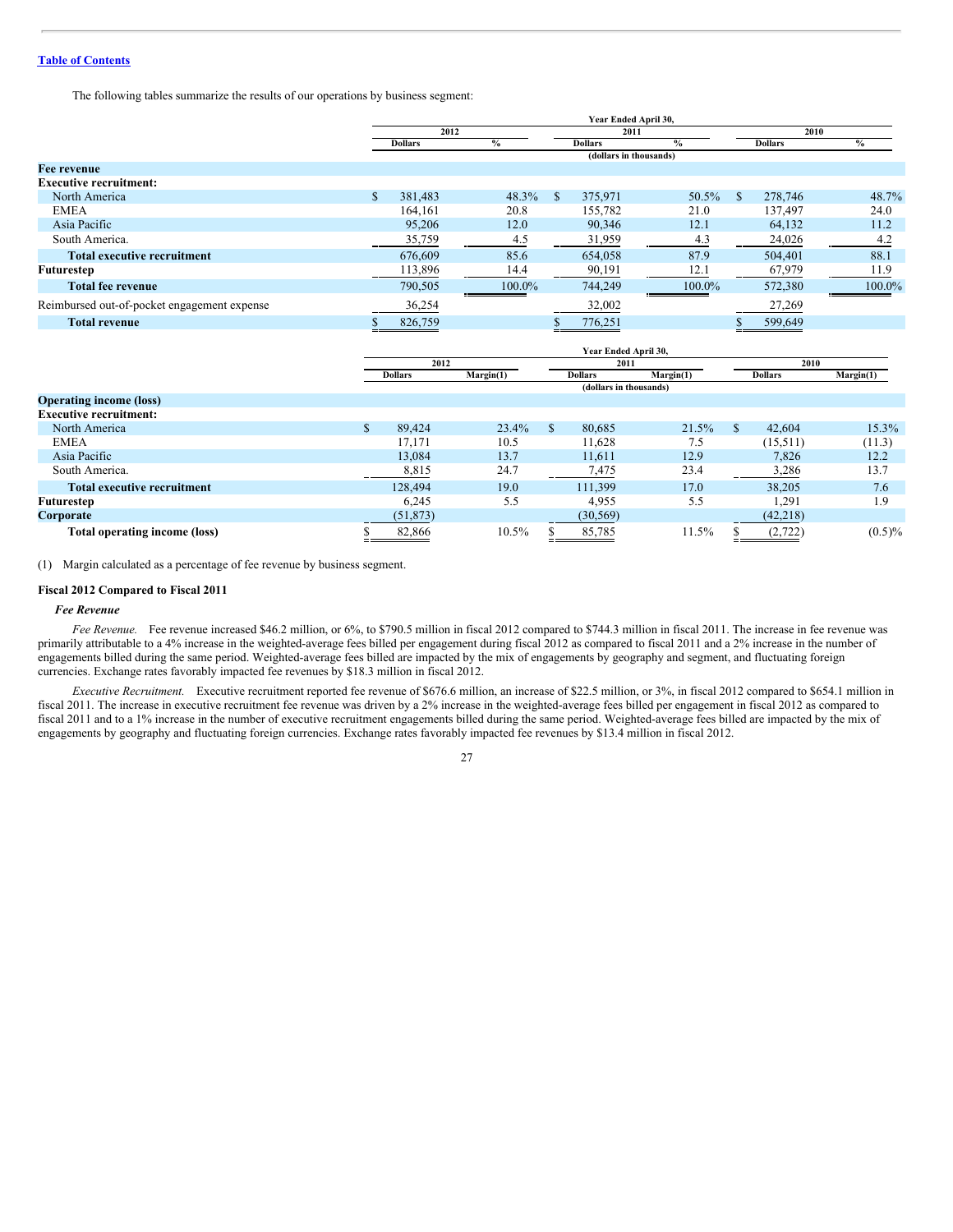North America reported fee revenue of \$381.5 million, an increase of \$5.5 million, or 1%, in fiscal 2012 compared to \$376.0 million in fiscal 2011. North America's increase in fee revenue was primarily due to a 5% increase in the number of engagements billed during fiscal 2012 as compared to fiscal 2011, offset by a decrease of 3% in the weighted-average fees billed per engagement in the region during the same period. The overall increase in fee revenue was driven by increases in fee revenue in the life sciences/healthcare and industrial sectors, partially offset by a decrease in fee revenue in the technology and financial services sectors. The decrease in weighted-average fee billed per engagement was due to strong growth in leadership and talent consulting services which have lower average fees per engagement. Exchange rates favorably impacted North America fee revenue by \$0.9 million in fiscal 2012.

EMEA reported fee revenue of \$164.2 million, an increase of \$8.4 million, or 5%, in fiscal 2012 compared to \$155.8 million in fiscal 2011. EMEA's increase in fee revenue was primarily driven by a 6% increase in the weighted-average fees billed, offset by a 1% decrease in the number of engagements billed in fiscal 2012 as compared to fiscal 2011. The performance in existing offices in Switzerland, United Kingdom and Germany were the primary contributors to the increase in fee revenue in fiscal 2012 compared to fiscal 2011, offset by a decrease in fee revenue in the United Arab Emirates. In terms of business sectors, industrial and consumer goods experienced the largest increases in fee revenue in fiscal 2012 as compared to fiscal 2011, partially offset by a decrease in fee revenue in the financial services sector. Exchange rates favorably impacted EMEA's fee revenue by \$5.7 million in fiscal 2012.

Asia Pacific reported fee revenue of \$95.2 million, an increase of \$4.9 million, or 5%, in fiscal 2012 compared to \$90.3 million in fiscal 2011. This increase was mainly due to an 14% increase in weighted-average fees billed per engagement, offset by a 7% decrease in the number of engagements billed in fiscal 2012 compared to fiscal 2011. The performance in Japan and Australia were the primary contributors to the increase in fee revenue in fiscal 2012 compared to fiscal 2011, offset by a decrease in fee revenue from Hong Kong. The largest increase in fee revenue was experienced in the consumer goods and industrial sectors, offset by a decrease in fee revenue in the financial services sector. Exchange rates favorably impacted fee revenue for Asia Pacific by \$4.7 million in fiscal 2012.

South America reported fee revenue of \$35.7 million, an increase of \$3.7 million, or 12%, in fiscal 2012 compared to \$32.0 million in fiscal 2011. The increase in South America's fee revenue was due to a 11% increase in the number of engagements billed during fiscal 2012 as compared to fiscal 2011 and a 1% increase in the weighted-average fees billed per engagement in the region during the same period. The performance in Brazil and Chile were the primary contributors to the increase in fee revenue in fiscal 2012 compared to fiscal 2011. Industrial and life sciences/healthcare were the main sectors contributing to the increase in fee revenue in fiscal 2012 compared to fiscal 2011, partially offset by a decrease in fee revenue in the technology sector. Exchange rates favorably impacted fee revenue for South America by \$2.1 million in fiscal 2012.

*Futurestep.* Futurestep reported fee revenue of \$113.9 million, an increase of \$23.7 million, or 26%, in fiscal 2012 compared to \$90.2 million in fiscal 2011. The increase in Futurestep's fee revenue was due to a 23% increase in the weighted-average fees billed per engagement and a 3% increase in the number of engagements billed in fiscal 2012 compared to fiscal 2011. The increase in fee revenue was also positively impacted by an increase in new clients and in the level of activity for existing clients in fiscal 2012 as compared to fiscal 2011. The increase in Futurestep's fee revenue consisted of North America fee revenue increase of \$12.3 million, or 35%, to \$47.6 million; Asia Pacific fee revenue increase of \$5.8 million, or 21% to \$33.1 million; an increase in Europe fee revenue of \$4.8 million, or 17%, to \$32.4 million and fee revenue of \$0.8 million in South America. Improvement in Futurestep fee revenue is primarily driven by increases in RPO, which have higher average fees per engagement, and middlemanagement recruitment. Exchange rates favorably impacted fee revenue for Futurestep by \$4.9 million in fiscal 2012.

#### *Compensation and Benefits*

Compensation and benefits expense increased \$26.8 million, or 5%, to \$534.2 million in fiscal 2012 from \$507.4 million in fiscal 2011. The increase in compensation and benefits expense is mainly due to a 14% increase in salaries and related payroll taxes in fiscal 2012 as compared to fiscal 2011 due in large part to a 12%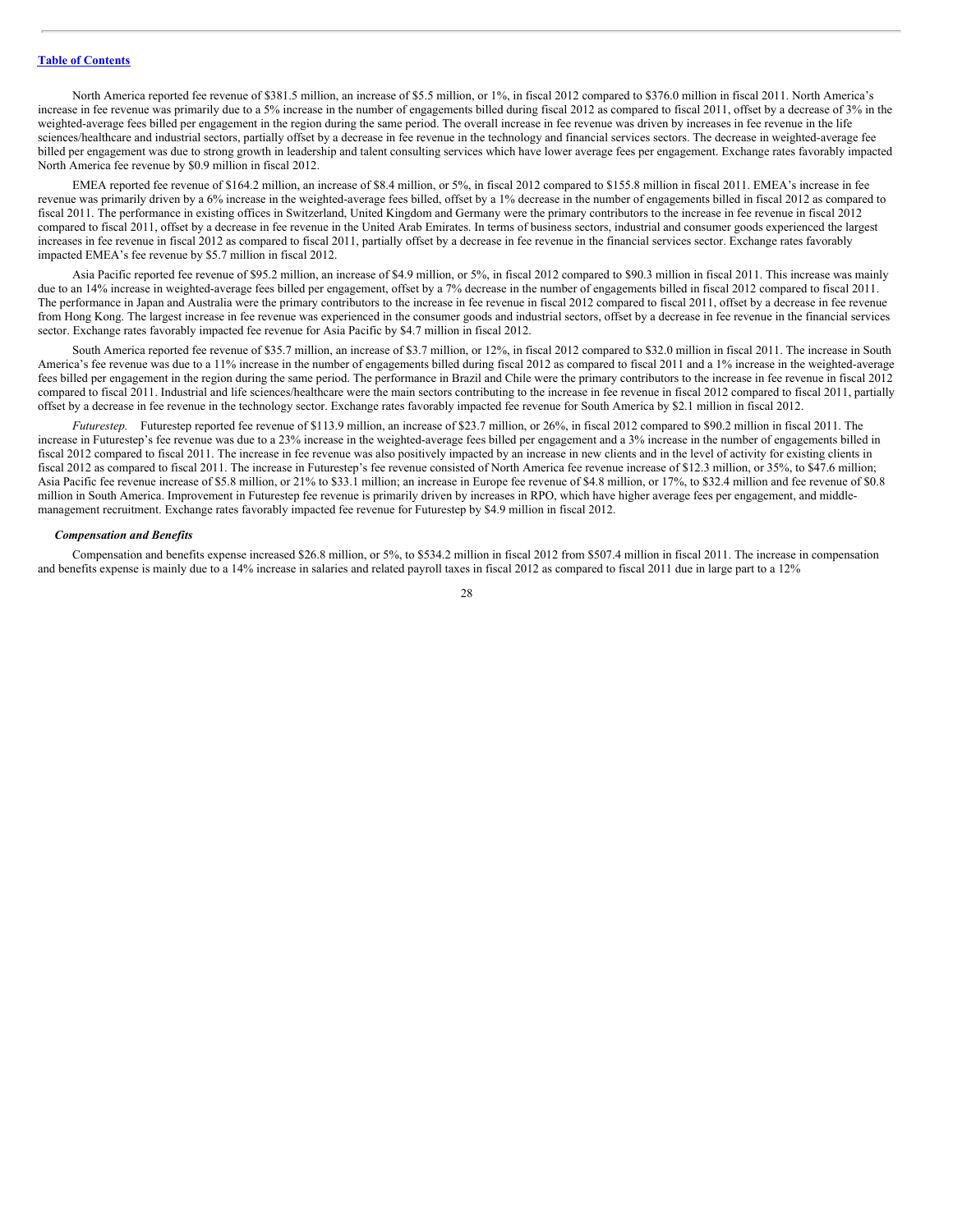growth in average worldwide headcount, and to a lesser extent, \$1.9 million of separation charges related to changes in certain corporate and Futurestep leadership positions recorded in fiscal 2012. The growth in average worldwide headcount was primarily due to an increase in execution and support staff to support our growth in Futurestep and other business activities. Compensation and benefits expense in Futurestep increased \$19.1 million in fiscal 2012 compared to fiscal 2011. The increase in compensation and benefits expense was partially offset by a \$10.7 million decrease in performance related bonus expense. This decrease was driven by the Company's overall level of profitability and was also impacted by a change in the mix of business by operating segment, notably from the strong performance of Futurestep, where bonus expense relative to revenues is lower than in the Executive Recruitment operating segment. During fiscal 2012, Futurestep fee revenue increased by 26% compared to fiscal 2011 while Executive Recruitment fee revenue only increased by 3% for the same period. The performance related bonus expense was \$116.8 million in fiscal 2012 compared to \$128.3 million in fiscal 2011. In addition, the performance related bonus expense for fiscal 2012 and fiscal 2011 was reduced by a change in the bonus expense estimate of \$1.2 million and \$2.0 million for fiscal 2011 and fiscal 2010, respectively, resulting in net bonus expense of \$115.6 million and \$126.3 million, respectively. These changes in estimates represent the difference between the bonus expense recorded for fiscal 2011 and fiscal 2010 and the actual cash payments made or to be made with respect to amounts earned during such fiscal years. Exchange rates unfavorably impacted compensation and benefits expenses by \$13.2 million during fiscal 2012.

In addition, changes in the fair value of vested amounts owed under certain deferred compensation plans resulted in an increase of compensation expense of \$0.4 million and \$6.2 million in fiscal 2012 and fiscal 2011, respectively. Offsetting these changes in compensation and benefits expense was an increase in the fair value of marketable securities classified as trading (held in trust to satisfy obligations under certain deferred compensation liabilities) of \$1.1 million and \$7.6 million during fiscal 2012 and fiscal 2011, respectively, recorded in other (loss) income, net on the consolidated statements of income.

Executive recruitment compensation and benefits expense increased \$3.2 million to \$428.1 million in fiscal 2012 compared to \$424.9 million in fiscal 2011. The increase in compensation and benefits expense is primarily due to a 7% increase in salaries and related payroll taxes due in large part to a 5% growth in average executive recruitment headcount (primarily support staff). The average executive recruitment headcount increased to support future growth in business activities and our 3% increase in fee revenue. Offsetting these increases was a reduction in the performance related bonus expense of \$10.7 million in fiscal 2012 compared to the fiscal 2011 driven by the Company's overall level of profitability as defined by pre-tax income before bonus expense. In addition, changes in the fair value of vested amounts owed under certain deferred compensation plans resulted in an increase of compensation expense of \$0.4 million and \$5.6 million in fiscal 2012 and fiscal 2011, respectively. Executive recruitment compensation and benefits expense decreased as a percentage of fee revenue to 63% from 65% in fiscal 2012 and 2011, respectively. Exchange rates unfavorably impacted compensation and benefits expenses by \$10.0 million during fiscal 2012.

Futurestep compensation and benefits expense increased \$19.1 million, or 30%, to \$83.4 million in fiscal 2012 from \$64.3 million in fiscal 2011. The increase was primarily due to a 30% increase in average headcount in support of Futurestep's increased business activities and 26% increase in fee revenue, and to a lesser extent, \$0.9 million of separation changes related to changes in Futurestep leadership positions. Exchange rates unfavorably impacted compensation and benefits expense by \$3.2 million. Futurestep compensation and benefits expense as a percentage of fee revenue increased to 73% in fiscal 2012 from 71% in fiscal 2011.

Corporate compensation and benefits expense was \$22.7 million in fiscal 2012 which is net of \$6.3 million increase in the cash surrender value ("CSV") of company owned life insurance ("COLI") compared to \$18.2 million in fiscal 2011 which is net of \$7.2 million increase of the CSV of COLI. The CSV of COLI is held to fund other deferred compensation retirement plans and the change in CSV of COLI was the primary reason for the increase in compensation and benefits expense in addition to an increase in average headcount. The increase in the CSV of COLI was due to changes in the value of the underlying investments due to market changes. Contributing to the increase in compensation and benefit expense in fiscal 2012 is \$1.0 million in separation charges related to changes in a Corporate leadership position and an 14% increase in average headcount.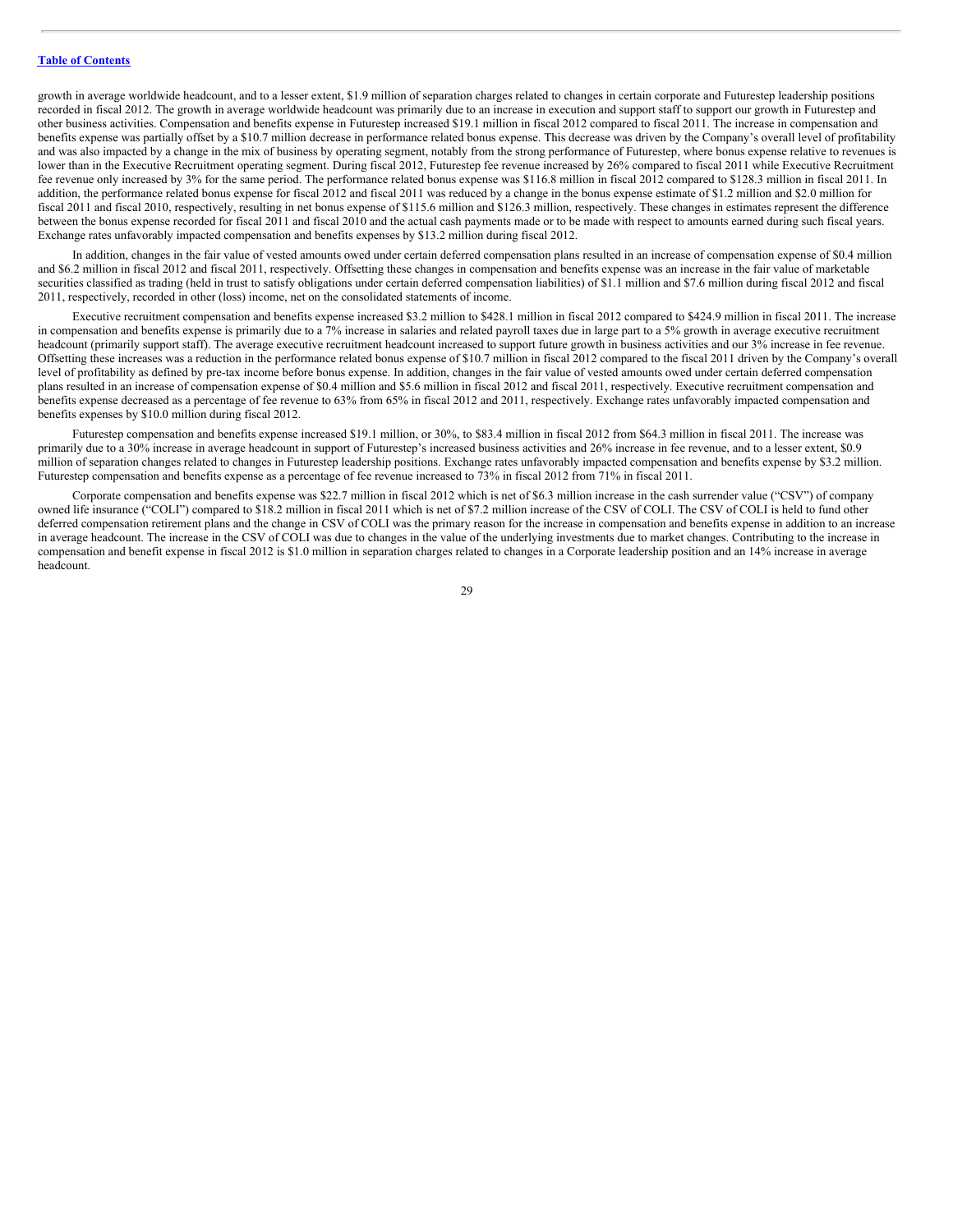# *General and Administrative Expenses*

General and administrative expenses increased \$22.4 million, or 19%, to \$138.9 million in fiscal 2012 compared to \$116.5 million in fiscal 2011. The increase is attributable to an increase of \$12.4 million in legal and other professional fees associated with regulatory matters and, to a much lesser extent, our ongoing investments to enhance our internal control environment, business development activities, and other employee related matters, an increase of \$5.8 million in premise and office expenses and \$3.2 million in business development expenses, which includes costs associated with social media initiatives. Also, contributing to the increase in general and administrative expenses were foreign exchange transaction losses in fiscal 2012 compared to foreign exchange transaction gains in fiscal 2011, netting to an increase in general and administrative expenses of \$2.7 million. Partially offsetting these increases was a decrease of \$1.9 million in bad debt expense due to greater than anticipated collections in the second half of fiscal 2012. Exchange rates unfavorably impacted general and administrative expenses by \$4.0 million in fiscal 2012. General and administrative expenses as a percentage of fee revenue were 18% in fiscal 2012 as compared to 16% in fiscal 2011.

Executive recruitment general and administrative expenses increased \$2.8 million, or 3%, to \$91.4 million in fiscal 2012 from \$88.6 million in fiscal 2011. The increase in general and administrative expenses was driven by an increase of \$3.7 million in premises and office expense and \$1.7 million increase in foreign exchange transaction losses, partially offset by a decrease of \$1.8 million in bad debt expense and a decrease of \$0.9 million in other general and administrative expenses due primarily to a decrease in travel expense in fiscal 2012 compared to fiscal 2011. Premise and office expenses increased due to obtaining additional office space in existing locations and bad debt expense decreased due to greater than anticipated collections in fiscal 2012. Exchange rates unfavorably impacted general and administrative expenses by \$2.7 million. Executive recruitment general and administrative expenses as a percentage of fee revenue were 14% in both fiscal 2012 and 2011.

Futurestep general and administrative expenses increased \$3.1 million, or 18%, to \$20.5 million in fiscal 2012 compared to \$17.4 million in fiscal 2011, primarily due to increases of \$1.8 million in premises and office expenses and \$1.0 million in business development related to the increase in our overall business activities reflected in the 26% increase in fee revenues. Exchange rates unfavorably impacted general and administrative expenses by \$1.3 million in fiscal 2012. Futurestep general and administrative expenses as a percentage of fee revenue were 18% in fiscal 2012 compared to 19% in fiscal 2011.

Corporate general and administrative expenses increased \$16.5 million to \$27.0 million in fiscal 2012 compared to \$10.5 million in fiscal 2011. The increase is largely attributable to an increase in legal and other professional fees of \$11.0 million, and to a lesser extent, an increase of \$2.7 million as a result of recording a reduction of \$2.2 million in the estimated fair value of acquisition-related contingent consideration in fiscal 2012 compared to \$4.9 million in fiscal 2011. In addition, business development expenses and foreign exchange transaction losses increased \$1.7 million and \$1.0 million, respectively. Business development expenses, including costs associated with social media initiatives, increased primarily due to the increase in our overall business activities.

#### *Engagement Expenses*

Engagement expenses consist of expenses incurred by candidates and our consultants that are normally billed to clients. Engagement expenses increased \$4.1 million, or 8%, to \$55.9 million in fiscal 2012 compared to \$51.8 million in fiscal 2011, driven by the increase in the volume of business activity. Engagement expenses as a percentage of fee revenue were 7% in both fiscal 2012 and 2011.

# *Depreciation and Amortization Expenses*

Depreciation and amortization expenses were \$14.0 million and \$12.7 million in fiscal 2012 and 2011, respectively. This expense relates mainly to computer equipment, software, furniture and fixtures and leasehold improvements.

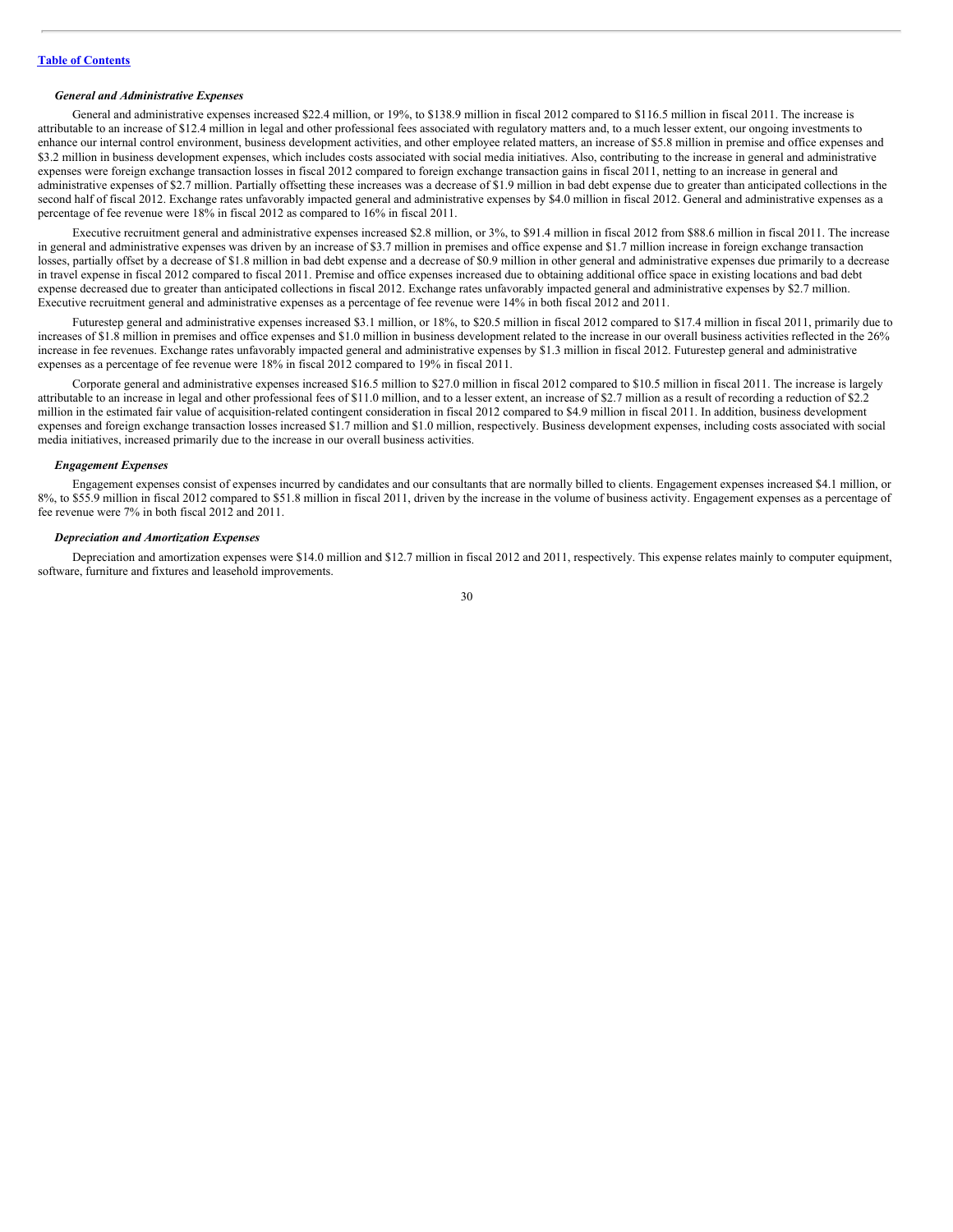# *Restructuring Charges, Net*

During fiscal 2012 and 2011, we increased previously recorded restructuring charges, net by \$0.9 million and \$2.1 million, respectively primarily related to the inability to sublease space, which was included in the original estimate.

#### *Operating Income (Loss)*

Operating income (loss) decreased by \$2.9 million to \$82.9 million in fiscal 2012 compared to \$85.8 million in fiscal 2011. This decrease in operating income resulted from a \$26.8 million increase in compensation and benefits expenses and \$22.4 million increase in general and administrative expenses, partially offset by \$46.2 million increase in fee revenue in fiscal 2012 compared to fiscal 2011.

Executive recruitment operating income increased by \$17.1 million to \$128.5 million in fiscal 2012 compared to \$111.4 million in fiscal 2011. The increase in executive recruitment operating income is primarily attributable to a \$22.5 million increase in fee revenue and a decrease of restructuring charges, net of \$1.4 million, which was offset by \$3.2 million increase in compensation and benefits expenses and \$2.8 million in general and administrative expenses during fiscal 2012 compared to fiscal 2011 Executive recruitment operating income during fiscal 2012 as a percentage of fee revenue was 19% compared to 17% in fiscal 2011.

Futurestep operating income increased by \$1.3 million to \$6.3 million in fiscal 2012 as compared to \$5.0 million in fiscal 2011. This increase is primarily attributable to a \$23.7 million increase in Futurestep fee revenue during fiscal 2012, as compared to fiscal 2011, which was offset by increases of \$19.1 million and \$3.1 million in Futurestep compensation and benefits expenses and general and administrative expenses, respectively. Futurestep operating income as a percentage of fee revenue were 5% in both fiscal 2012 and 2011.

#### *Other (Loss) Income, Net*

Other (loss) income, net decreased by \$6.7 million to a loss of \$0.3 million in fiscal 2012 as compared to other income of \$6.4 million in fiscal 2011. This decrease was primarily due to net gains on marketable securities of \$1.1 million and \$7.6 million classified as trading in fiscal 2012 and fiscal 2011, respectively. The decrease in other (loss) income, net reflects a \$6.5 million change in the increase in the market value of mutual funds held in trust for settlement of our obligations under certain deferred compensation plans (see Note 5 — *Marketable Securities,* in the Notes to our Consolidated Financial Statements) during fiscal 2012 as compared to fiscal 2011. Offsetting this decrease in other (loss) income, net is a \$5.8 million decrease in certain deferred compensation retirement plan liabilities (see Note 6 — *Deferred Compensation and Retirement Plans,* in the Notes to our Consolidated Financial Statements) during the same period, which resulted in a reduction of compensation and benefits expense.

#### *Interest Expense, Net*

Interest expense, net primarily relates to borrowings under our COLI policies, which is partially offset by interest earned on cash and cash equivalent balances. Interest expense, net was \$1.8 million in fiscal 2012 as compared to \$2.5 million in fiscal 2011. The decrease in interest expense, net is due to a decline in our average borrowings under our COLI policies and an increase in dividend and interest income primarily as a result of higher average balances of interest earning assets.

#### *Income Taxes Provision*

The provision for income taxes was \$28.4 million in fiscal 2012 compared to \$32.7 million in fiscal 2011. The provision for income taxes in fiscal 2012 reflects a 35% effective tax rate, compared to a 36% effective tax rate for fiscal 2011. The decrease in the effective tax rate during fiscal 2012 as compared to fiscal 2011, is due to a decline in international income tax rates and a greater percentage of our worldwide income arising in jurisdictions outside the U.S. with lower income tax rates.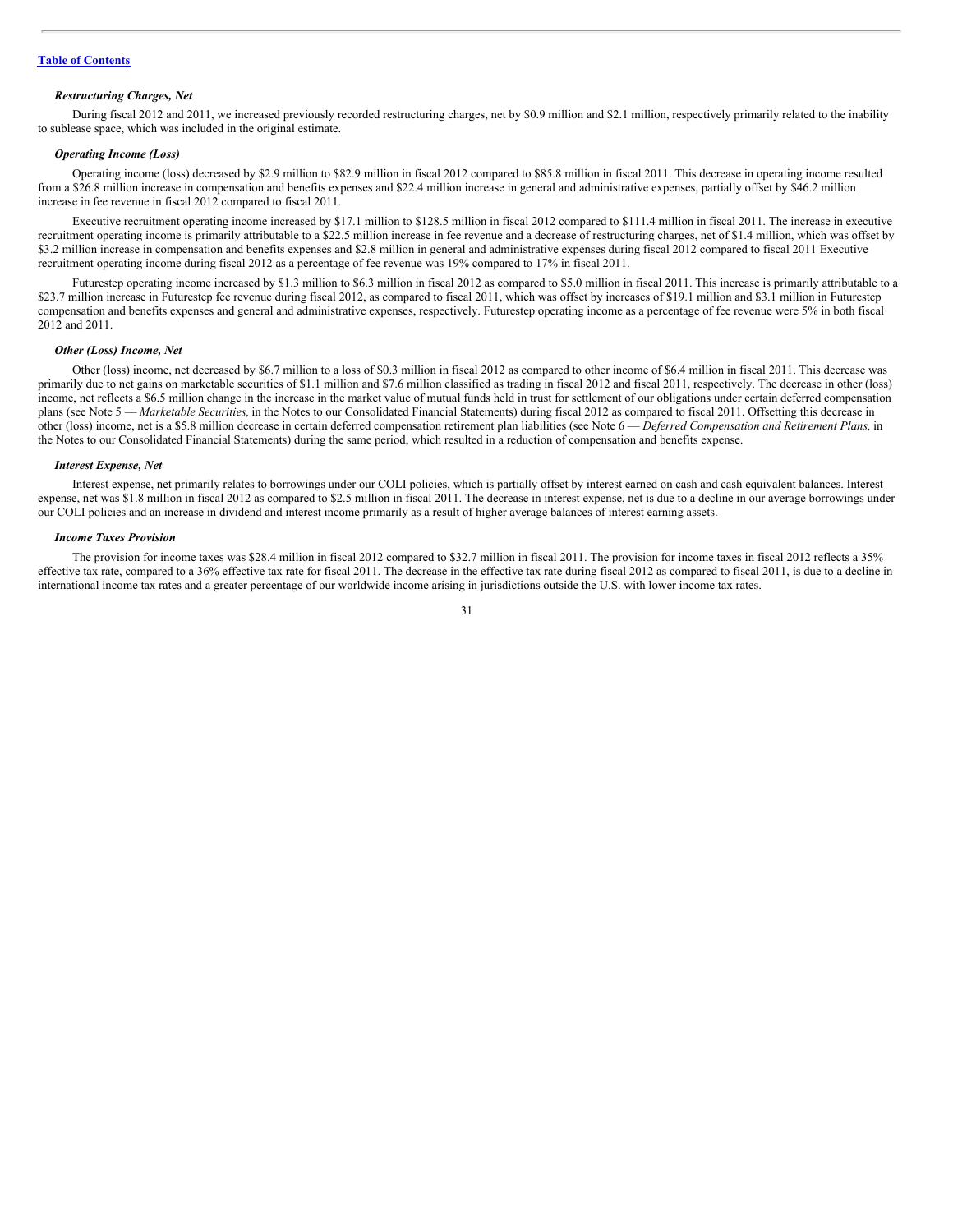# *Equity in Earnings of Unconsolidated Subsidiaries, Net*

Equity in earnings of unconsolidated subsidiary, net is comprised of our less than 50% interest in our Mexican subsidiary and IGroup, LLC. IGroup, LLC became an unconsolidated subsidiary in fiscal 2012 when we sold a portion of the interest in the subsidiary. We report our interest in earnings or loss of our Mexican subsidiary and IGroup, LLC on the equity basis as a one-line adjustment to net income, net of taxes. Equity in earnings were \$1.9 million in both fiscal 2012 and 2011.

# **Fiscal 2011 Compared to Fiscal 2010**

#### *Fee Revenue*

Fee Revenue. Fee revenue increased \$171.9 million, or 30%, to \$744.3 million in fiscal 2011 compared to \$572.4 million in fiscal 2010. Excluding fee revenue of \$11.0 million and \$3.7 million in fiscal 2011 and 2010, respectively, from the acquisition of Sensa Solutions (which we acquired on January 1, 2010), fee revenue would have been \$733.3 million in fiscal 2011 and \$568.7 million in fiscal 2010, an increase of \$164.6 million, or 29%. The increase in fee revenue, excluding fee revenue from the acquisition of Sensa Solutions, was primarily attributable to a 24% increase in the number of engagements billed during fiscal 2011 as compared to fiscal 2010 and a 4% increase in the weighted-average fees billed per engagement during the same period. Exchange rates favorably impacted fee revenues by \$4.1 million in fiscal 2011.

*Executive Recruitment.* Executive recruitment reported fee revenue of \$654.1 million, an increase of \$149.7 million, or 30%, in fiscal 2011 compared to \$504.4 million in fiscal 2010. The increase in executive recruitment fee revenue was mainly due to a 26% increase in the number of executive recruitment engagements billed in fiscal 2011 as compared to fiscal 2010, and a 3% increase in the weighted-average fees billed per engagement during the same period. Exchange rates favorably impacted fee revenues by \$2.1 million in fiscal 2011.

North America reported fee revenue of \$376.0 million, an increase of \$97.2 million, or 35%, in fiscal 2011 compared to \$278.8 million in fiscal 2010. Excluding fee revenue of \$11.0 million and \$3.7 million in fiscal 2011 and 2010, respectively, from the acquisition of Sensa Solutions, fee revenue would have been \$365.0 million and \$275.1 million, respectively, during the same periods, an increase of \$89.9 million, or 33%. North America's increase in fee revenue, excluding fee revenue from the Sensa acquisition, which is included in North America's results from January 1, 2010, the effective date of the acquisition, was primarily due to a 33% increase in the number of engagements billed. The largest increases in fee revenue from fiscal 2010 to 2011 were in the industrial, financial services and technology sectors. Exchange rates favorably impacted North America fee revenue by \$2.2 million in fiscal 2011.

EMEA reported fee revenue of \$155.8 million, an increase of \$18.3 million, or 13%, in fiscal 2011 compared to \$137.5 million in fiscal 2010. EMEA's increase in fee revenue was primarily driven by a 15% increase in the number of engagements billed in fiscal 2011 as compared to fiscal 2010, offset by a 2% decrease in weighted-average fees billed per engagement during the same period. The decrease in the weighted-average fees billed per engagement was mainly due to unfavorable exchange rates in EMEA during fiscal 2011, which unfavorably impacted EMEA fee revenue by \$4.8 million. We acquired Whitehead Mann, effective, June 11, 2009, which has been fully integrated within EMEA. The performance in existing offices in the United Kingdom, Italy and France were the primary contributors to the increase in fee revenue in fiscal 2011 compared to fiscal 2010 with the industrial, financial services and life sciences/healthcare provider sectors experiencing the largest increases.

Asia Pacific reported fee revenue of \$90.3 million, an increase of \$26.2 million, or 41%, in fiscal 2011 compared to \$64.1 million in fiscal 2010 mainly due to a 26% increase in the number of engagements billed and a 12% increase in weighted-average fees billed per engagement. The increase in performance in Hong Kong, Singapore, China and Australia were the primary contributors to the increase in fee revenue in fiscal 2011 compared to fiscal 2010. The largest increases in fee revenue were experienced in the financial services, industrial and technology sectors. Exchange rates favorably impacted fee revenue for Asia Pacific by \$4.3 million in fiscal 2011.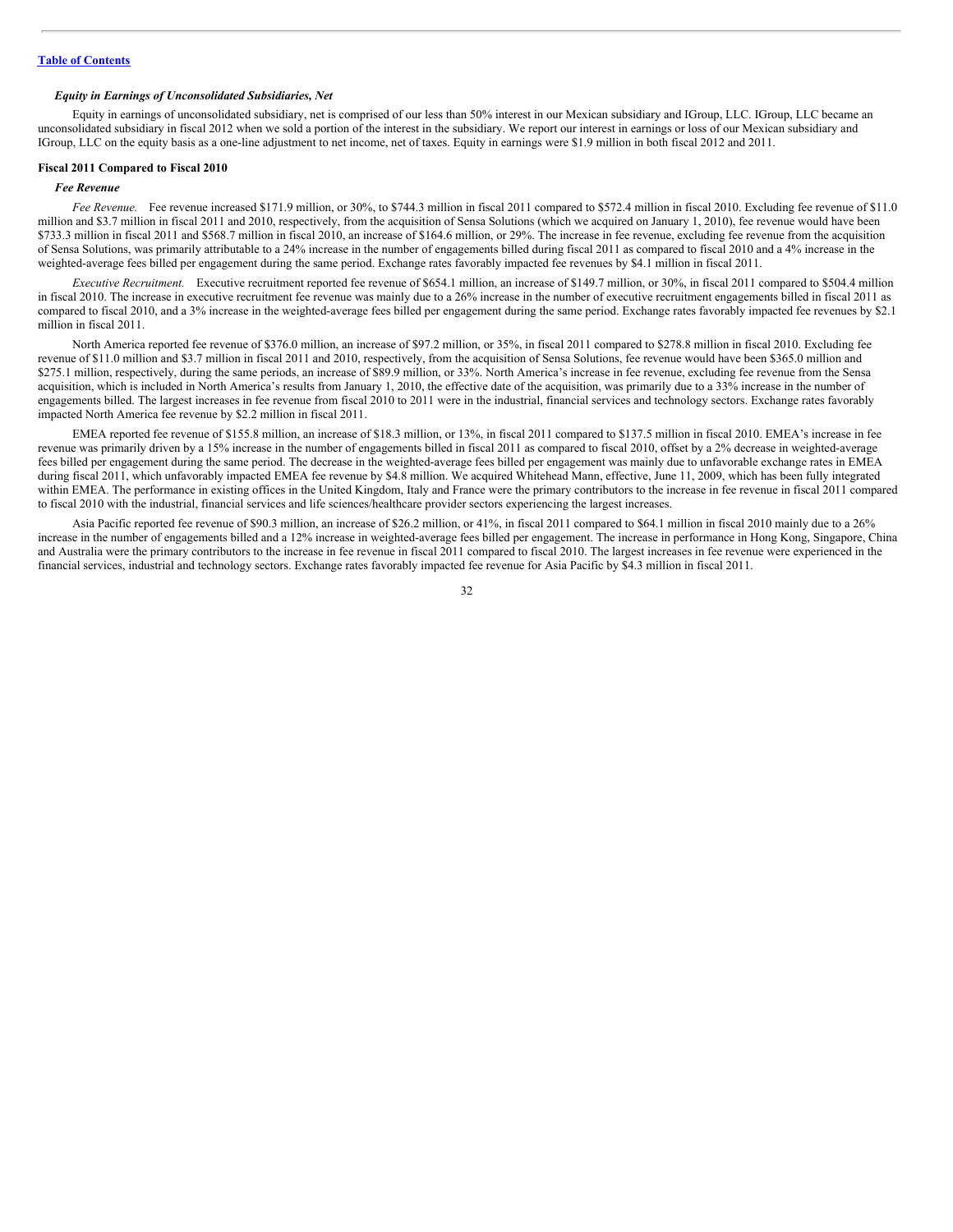South America reported fee revenue of \$32.0 million, an increase of \$8.0 million, or 33%, in fiscal 2011 compared to \$24.0 million in fiscal 2010 mainly due to a 30% increase in the number of engagements billed and a 2% increase in the weighted-average fees billed per engagement. The increase in performance in Brazil was the primary contributor to the increase in fee revenue in fiscal 2011 compared to fiscal 2010. The industrial, technology and financial services sectors were the primary contributors to the increase in fee revenue. Exchange rates favorably impacted fee revenue for South America by \$0.4 million in fiscal 2011.

*Futurestep.* Futurestep reported fee revenue of \$90.2 million, an increase of \$22.2 million, or 33%, in fiscal 2011 compared to \$68.0 million in fiscal 2010. The increase in Futurestep's fee revenue was due to a 21% increase in the number of engagements billed in fiscal 2011 as compared to fiscal 2010, coupled with a 10% increase in the weighted-average fees billed per engagement. The increase in Futurestep's fee revenue consisted of North America fee revenue increase of \$11.1 million, or 46%, to \$35.3 million; Europe fee revenue increase of \$7.7 million, or 39%, to \$27.6 million and an increase in Asia Pacific fee revenue of \$3.4 million, or 14%, to \$27.3 million. Improvement in Futurestep fee revenue is attributed to increases in middle-management recruitment and RPO. Exchange rates favorably impacted fee revenue for Futurestep by \$2.0 million in fiscal 2011.

#### *Compensation and Benefits*

Compensation and benefits expense increased \$94.1 million, or 23%, to \$507.4 million in fiscal 2011 from \$413.3 million in fiscal 2010. The increase in compensation and benefits expense is primarily due to an increase in the performance related bonus expense and a 12% increase in salaries and related payroll taxes in fiscal 2011 as compared to fiscal 2010. The performance related bonus expense increased by \$53.0 million, which was primarily driven by the Company's overall level of profitability as defined by pretax income before bonus expense. The performance related bonus expense was \$128.3 million in fiscal 2011 compared to \$76.9 million in fiscal 2010. In addition, the performance related bonus expense for fiscal 2011 and fiscal 2010 was reduced by a change in the bonus expense estimate of \$2.0 million and \$3.6 million for fiscal 2010 and 2009, respectively, resulting in net bonus expense of \$126.3 million and \$73.3 million, respectively. These changes in estimate represent differences between the bonus expense recorded in fiscal 2010 and 2009 and the actual cash payment made, or to be made, with respect to the amount earned during such fiscal years. The increase in salaries and related payroll taxes is due primarily to a 12% increase in headcount in fiscal 2011 compared to fiscal 2010 in order to support growth in business activities. Exchange rates unfavorably impacted compensation and benefits expense by \$2.9 million during fiscal 2011.

In addition, changes in the fair value of vested amounts owed under certain deferred compensation plans resulted in an increase of compensation expense of \$6.2 million and \$8.1 million in fiscal 2011 and fiscal 2010, respectively. Offsetting these changes in compensation and benefit expense was an increase in the fair value of marketable securities classified as trading (held in trust to satisfy obligations under certain deferred compensation liabilities) of \$7.6 million and \$11.1 million during fiscal 2011 and fiscal 2010, respectively, recorded in other income (loss), net on the consolidated statements of income.

Executive recruitment compensation and benefits expense increased \$86.9 million, or 26%, to \$424.9 million in fiscal 2011 compared to \$338.0 million in fiscal 2010. The increase in compensation and benefit expense is primarily due to an increase of \$50.3 million in performance related bonus expense and to a lesser extent due to a 12% increase in salaries and related payroll taxes in fiscal 2011 as compared to fiscal 2010 and changes in the fair value of vested amounts under certain deferred compensation plans resulting in an increase of compensation expense of \$5.6 million in fiscal 2011 compared to an increase of \$2.4 million in fiscal 2010. The increase in the performance related bonus expense was driven by the Company's overall level of profitability as defined by pre-tax income before bonus expense for fiscal 2011 compared to 2010 as a result of an improvement in the economic conditions experienced during fiscal 2011 compared to 2010. The increase in salaries and related payroll taxes in fiscal 2011 compared to 2010 was due in large part to a 7% increase in executive recruitment headcount in order to support growth in business activities. Executive recruitment compensation and benefits expense as a percentage of fee revenue were 65% in fiscal 2011 compared to 67% in fiscal 2010. Exchange rates unfavorably impacted compensation and benefits expenses by \$1.5 million during fiscal 2011.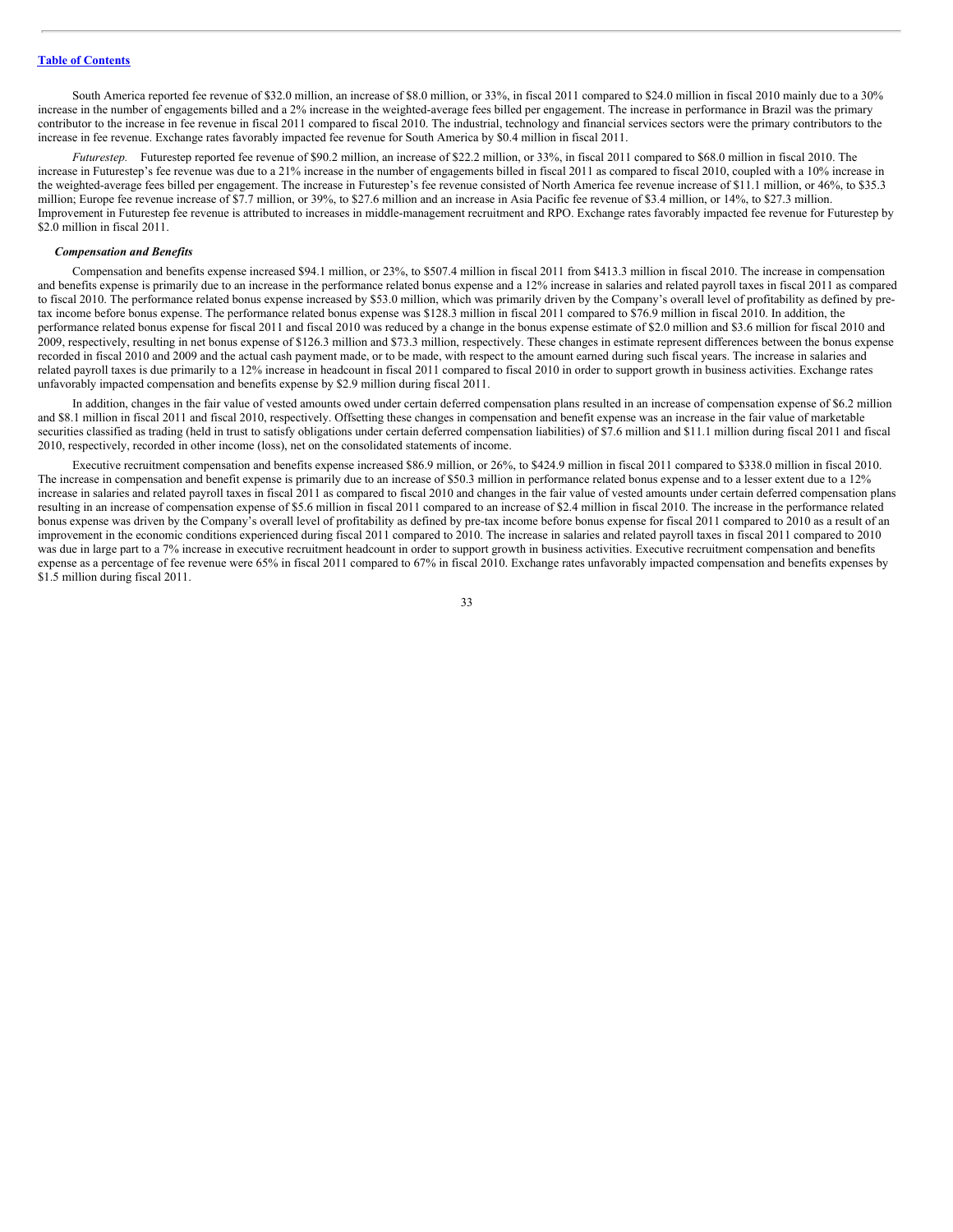Futurestep compensation and benefits expense increased \$11.6 million, or 22%, to \$64.3 million in fiscal 2011 from \$52.7 million in fiscal 2010, primarily due to a 29% increase in headcount, \$2.7 million increase in performance related bonus expense and \$2.5 million for external contractors. Futurestep compensation and benefits expense as a percentage of fee revenue decreased to 71% in fiscal 2011 from 78% in fiscal 2010.

Corporate compensation and benefits expense decreased \$4.4 million, or 20%, to \$18.2 million in fiscal 2011 compared to \$22.6 million in fiscal 2010, primarily due to changes in the fair value of vested amounts owed under certain deferred compensation plans resulting in a decrease of \$5.0 million in compensation and benefits expense. Compensation and benefits expense in fiscal 2012 and fiscal 2011 is net of \$7.2 million and \$9.4 million increase of the CSV of COLI, respectively. The CSV of COLI is held to fund other deferred compensation retirement plans and the change in CSV of COLI increased compensation and benefits by \$2.2 million in fiscal 2011 as compared to fiscal 2010. The increase in the CSV of COLI was due to an increase in the market value of the underlying investments.

#### *General and Administrative Expenses*

General and administrative expenses increased \$1.2 million, or 1%, to \$116.5 million in fiscal 2011 compared to \$115.3 million in fiscal 2010 due to increases of \$4.3 million in bad debt expense; \$3.1 million in travel and meetings expenses and \$2.1 million in other expenses including business development and premises and office expenses. Substantially offsetting these increases was a \$4.9 million reduction in the estimated fair value of acquisition-related contingent consideration and a \$3.4 million decrease in net foreign exchange transaction losses. Exchange rates unfavorably impacted general and administrative expenses by \$0.3 million in fiscal 2011. General and administrative expenses as a percentage of fee revenue were 16% in fiscal 2011 as compared to 20% in fiscal 2010.

Executive recruitment general and administrative expenses increased by \$5.2 million, or 6%, to \$88.6 million in fiscal 2011 from \$83.4 million in fiscal 2010. The increase in general and administrative expenses was driven by increases of \$3.9 million in bad debt expense, \$2.4 million in travel and meetings expenses and \$1.4 million in business development expenses, which were offset by a \$1.8 million decrease in net foreign exchange transaction losses and \$1.5 million in professional expenses. The increase in bad debt expense was in line with the increase in our revenues. Travel and meetings expenses and business development expenses increased primarily due to the increase in our overall business activities. Executive recruitment general and administrative expenses as a percentage of fee revenue was 14% in fiscal 2011 compared to 17% in fiscal 2010.

Futurestep general and administrative expenses increased \$3.0 million, or 21%, to \$17.4 million in fiscal 2011 compared to \$14.4 million in fiscal 2010, primarily due to increases of \$1.2 million in other expenses including bad debt expense, professional expenses and business development expenses; \$0.9 million in travel and meetings expenses and \$0.6 million in premises and office expenses. These expenses increased primarily due to the increase in the level of our overall business activities and revenue. Futurestep general and administrative expenses as a percentage of fee revenue was 19% in fiscal 2011 compared to 21% in fiscal 2010.

Corporate general and administrative expenses decreased \$7.0 million, or 40%, to \$10.5 million in fiscal 2011 compared to \$17.5 million in fiscal 2010, primarily due to a \$4.9 million decrease in the estimated fair value of acquisition-related contingent consideration and \$1.6 million increase in net foreign exchange transaction gains.

#### *Engagement Expenses*

Engagement expenses consist of expenses incurred by candidates and our consultants that are normally billed to clients. Engagement expenses increased \$10.2 million, or 25%, to \$51.8 million in fiscal 2011, compared to \$41.6 million in fiscal 2010, in line with the increase in fee revenue. Engagement expenses as a percentage of fee revenue was 7% in both fiscal 2011 and 2010.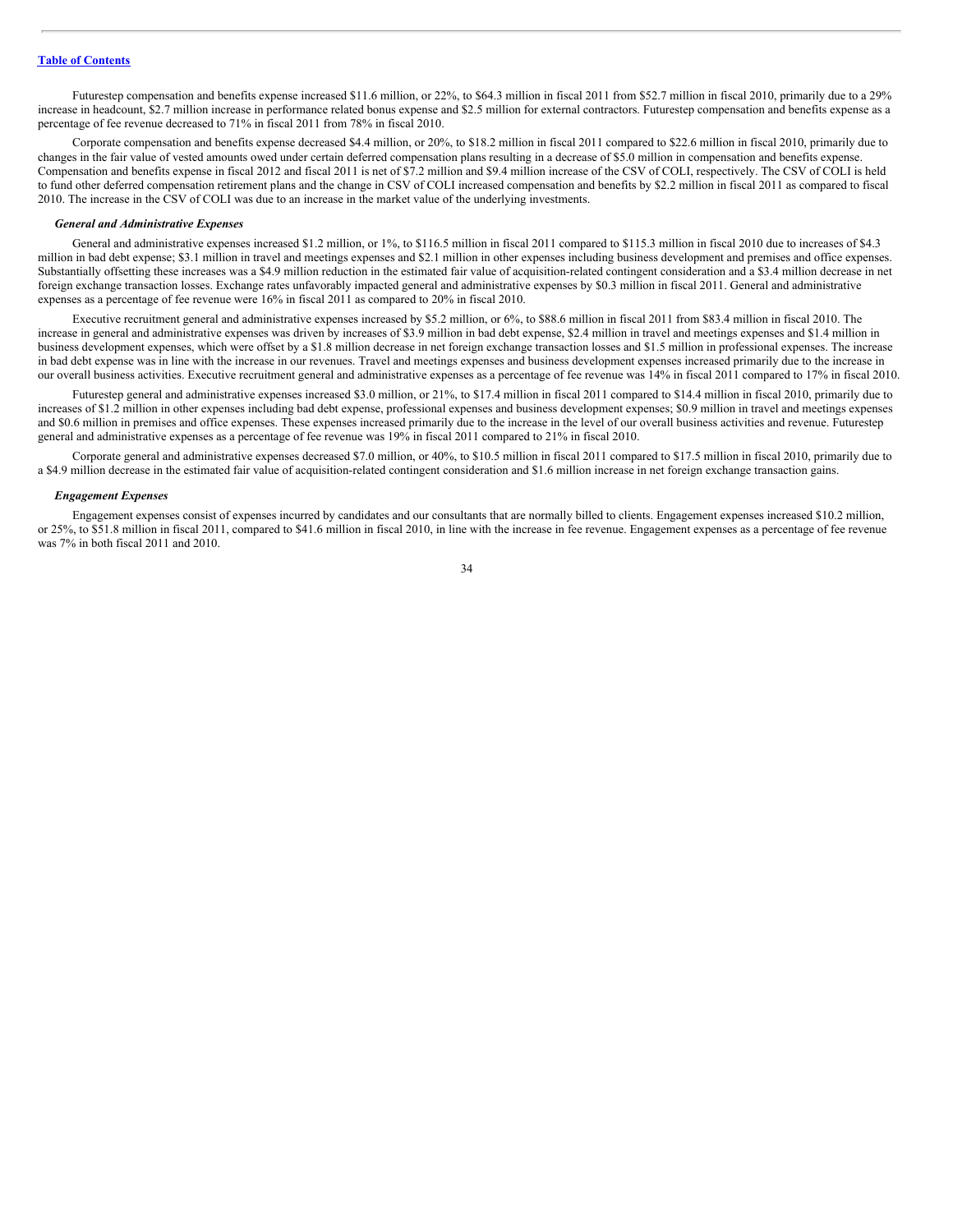# **Table of [Contents](#page-1-0)**

### *Depreciation and Amortization Expenses*

Depreciation and amortization expenses were \$12.7 million and \$11.5 million in fiscal 2011 and 2010, respectively. This expense relates mainly to computer equipment, software, furniture and fixtures and leasehold improvements.

#### *Restructuring Charges, Net*

Restructuring charges decreased by \$18.6 million, or 90%, to \$2.1 million in fiscal 2011 compared to \$20.7 million in fiscal 2010. In fiscal 2011, our restructuring charges, net of recoveries, primarily relate to higher facility lease costs than originally estimated.

In fiscal 2010, we reorganized our go-to-market and operating structure in EMEA and in an effort to reduce redundancy attributed to the acquisition of Whitehead Mann, we incurred restructuring charges of \$25.8 million to reduce the combined workforce and to consolidate premises. These restructuring charges were offset by \$5.1 million of reductions from previous restructuring charges (\$2.8 million in premise and facilities costs and \$2.3 million in severance costs).

#### *Operating Income (Loss)*

Operating income increased by \$88.5 million to \$85.8 million in fiscal 2011 compared to an operating loss of \$2.7 million in fiscal 2010. This increase in operating income resulted from a \$171.9 million increase in fee revenue and an \$18.6 million decrease in net restructuring expenses, which were partially offset by a \$94.1 million increase in compensation and benefits expense.

Executive recruitment operating income increased by \$73.2 million, to \$111.4 million in fiscal 2011 compared to \$38.2 million in fiscal 2010. The increase in executive recruitment operating income is attributable to a \$149.7 million increase in fee revenue and a decrease in net restructuring expenses of \$21.2 million. These items positively impacting operating income were offset by an \$86.9 million increase in compensation and benefits expense, resulting primarily from an increase in the performance related bonus expense and increased headcount. In addition, general and administrative costs increased \$5.2 million primarily due to bad debt expense, which increase is in line with our revenue increase. Executive recruitment operating income during fiscal 2011 as a percentage of fee revenue was 17% compared to 8% in fiscal 2010.

Futurestep operating income increased by \$3.7 million to \$5.0 million in fiscal 2011 as compared to \$1.3 million in fiscal 2010. The change in Futurestep operating income is primarily due to a \$22.2 million increase in fee revenue, offset by increases of \$11.6 million in compensation and benefits and \$3.0 million in general and administrative expenses, related to an increase in our overall business activities, and a \$2.6 million restructuring charge due to higher facility lease costs than originally estimated. Futurestep operating income as a percentage of fee revenue was 5% in fiscal 2011 as compared to 2% in fiscal 2010.

#### *Other (Loss) Income, Net*

Other (loss) income, net decreased by \$3.7 million to other income of \$6.4 million in fiscal 2011 compared to other income of \$10.1 million in fiscal 2010. This decrease was primarily due to net gains on marketable securities of \$7.6 million and \$11.1 million classified as trading in fiscal 2011 and 2010, respectively. The decrease in other (loss) income, net reflects a \$3.5 million change in the market value of mutual funds held in trust for settlement of our obligations under certain deferred compensation plans (see Note 5 — Marketable Securities, in the Notes to our Consolidated Financial Statements) during fiscal 2011 as compared to fiscal 2010. Partially offsetting this decline in other (loss) income, net was a \$1.9 million decrease in certain deferred compensation retirement plan liabilities (see Note 6 — *Deferred Compensation and Retirement Plans*, in the Notes to our Consolidated Financial Statements), during the same period, which resulted in a reduction in compensation and benefit expense.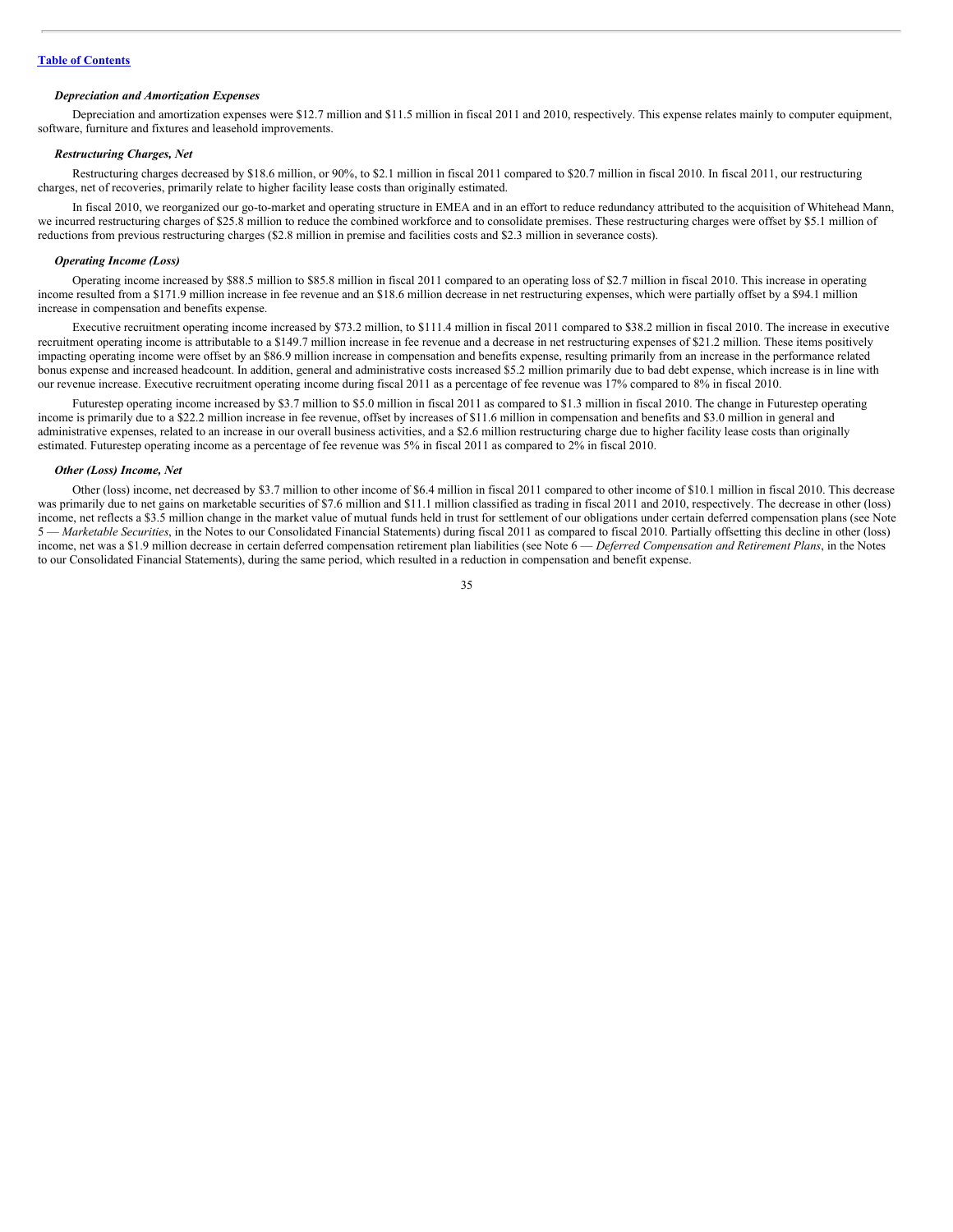### *Interest Expense, Net*

Interest expense, net primarily relates to borrowings under our COLI policies, which is partially offset by interest earned on cash and cash equivalent balances. Interest expense, net was \$2.5 million in fiscal 2011 as compared to \$2.6 million in fiscal 2010.

#### *Income Taxes Provision (Benefit)*

The provision for income taxes was \$32.7 million in fiscal 2011 compared to a benefit for income taxes of \$0.5 million in fiscal 2010. The provision for income taxes in fiscal 2011 reflects a 36% effective tax rate, compared to a 10% tax benefit for fiscal 2010. The effective tax rate in fiscal 2011 is higher when compared to the effective tax rate in fiscal 2010, as we recorded higher income before provision for income taxes during fiscal 2011 compared to fiscal 2010. The effective tax rate for fiscal 2011 is lower when compared to a normalized effective tax rate as we recorded a \$2.1 million reversal of a liability related to a state tax provision taken in 2004 due to the state statue expiring. In addition, in fiscal 2010, we recorded a \$10.3 million reversal of a liability related to a federal tax position taken in fiscal 2004, offset by an additional provision of \$7.5 million for the tax impact of future repatriations of cash dividends and additional valuation allowances on the Company's current inventory of foreign tax credit carryforwards.

#### *Equity in Earnings of Unconsolidated Subsidiaries, Net*

Equity in earnings of unconsolidated subsidiary, net is comprised of our less than 50% interest in our Mexican subsidiary. We report our interest in earnings or loss of our Mexican subsidiary on the equity basis as a one-line adjustment to net income (loss), net of taxes. Equity in earnings was \$1.9 million in fiscal 2011 compared to \$0.1 million in fiscal 2010.

#### **Liquidity and Capital Resources**

Our performance is subject to the general level of economic activity in the geographic regions and the industries which we service. The economic activity in those regions and industries showed improvement in fiscal 2012 and 2011 compared to fiscal 2010, but the pace of recovery slowed in the second half of 2012. While we believe, based on current economic conditions, that our cash on hand and funds from operations will be sufficient to meet anticipated working capital, capital expenditures and general corporate requirements during the next twelve months, if the national or global economy, credit market conditions, and/or labor markets were to deteriorate in the future, it is likely that such changes would put negative pressure on demand for our services and affect our cash flows. In order to retain positive cash flows under such conditions, we may be required to take steps to align our cost structure with anticipated revenue levels. To the extent our efforts are insufficient, we may incur negative cash flows, and if such conditions were to persist over an extended period of time, it might require us to obtain additional financing to meet our capital needs.

Cash and cash equivalents and marketable securities were \$417.7 million and \$369.1 million as of April 30, 2012 and 2011, respectively. As of April 30, 2012 and 2011, we held \$130.3 million and \$128.3 million, respectively of cash and cash equivalents in foreign locations, substantially all of which is readily convertible into other foreign currencies. If these amounts were distributed to the United States, in the form of dividends, we would be subject to additional U.S. income taxes. Cash and cash equivalents consisted of cash and highly liquid investments purchased with original maturities of three months or less. Marketable securities consist of mutual funds and investments in corporate bonds, commercial paper and U.S. Treasury and agency securities. The primary objectives of our investment in mutual funds are to meet the obligations under certain of our deferred compensation plans, while the other securities are available for general corporate purposes.

As of April 30, 2012 and 2011, our marketable securities of \$135.7 million and \$122.2 million, respectively, included \$82.2 million (net of gross unrealized gains and losses of \$3.5 million and \$0.4 million, respectively) and \$71.4 million (net of gross unrealized gains and losses of \$6.8 million and \$0.1 million, respectively), respectively, held in trust for settlement of our obligations under certain deferred compensation plans, of which \$74.6 million and \$66.3 million, respectively, are classified as non-current. Our obligations for which these assets were held in trust totaled \$82.6 million and \$72.1 million as of April 30, 2012 and 2011, respectively. As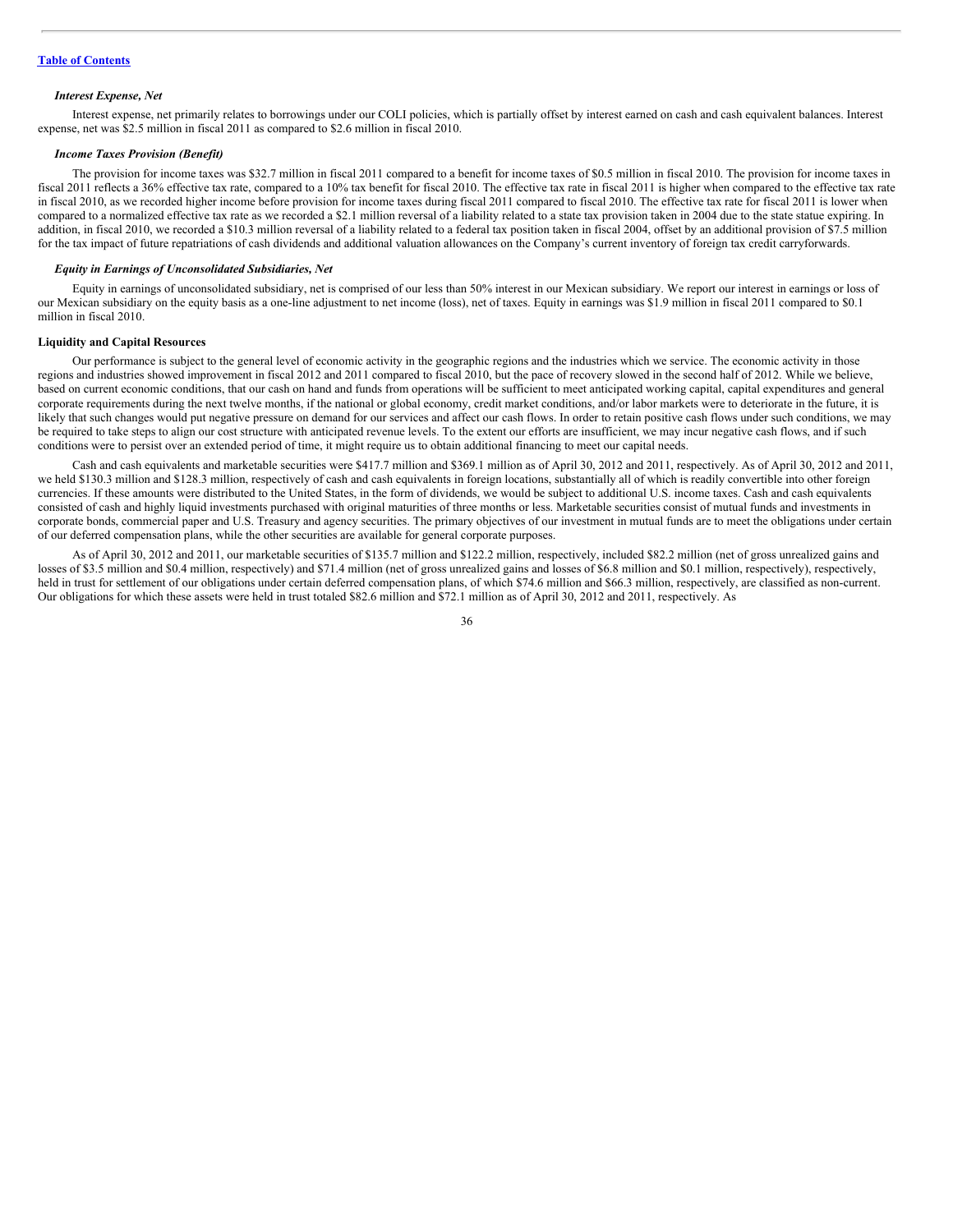of April 30, 2012 and 2011, we had marketable securities classified as available-for-sale with a balance of \$53.5 million and \$50.9 million, respectively. These securities represent excess cash invested under our investment policy with a professional money manager and are available for general corporate purposes.

The net increase in our working capital of \$77.0 million as of April 30, 2012 compared to April 30, 2011 is primarily attributable to an increase in cash and cash equivalents and marketable securities and a decrease in compensation and benefits payable. The increase in cash and cash equivalents was due to an increase in cash from operations while the increase in marketable securities is due to the Company reinvesting in available-for-sale securities with shorter maturities. Compensation and benefits payable decreased due to the payment of annual bonuses earned in fiscal 2011 and paid during fiscal 2012 and to a decrease in the performance related bonus expense of \$10.7 million in fiscal 2012 compared to fiscal 2011. Cash provided by operating activities was \$71.0 million in fiscal 2012, a decrease of \$24.6 million, from cash provided by operating activities of \$95.6 million in fiscal 2011. The decrease in cash provided by operating activities is primarily due to an increase in the amount of bonuses paid in fiscal 2012 compared to fiscal 2011 and a decrease in bonus expense in fiscal 2012 compared to fiscal 2011.

The Company paid bonuses of \$131.5 million in cash during fiscal 2012. Compensation and benefits payable on the Company's consolidated balance sheet as of April 30, 2011 includes \$5.4 million in bonus payments that were fully earned by recipients during fiscal 2010, but for which the payment was delayed due to economic conditions prevailing at the time. These delayed payments were recorded to bonus liability and accrued in fiscal 2010 because the underlying bonuses had been fully earned in that period. These amounts, when paid during fiscal 2012, increased the cash used in operating activities during that period. In addition, \$8.1 million in bonuses earned in fiscal 2009, the payment of which was deferred due to economic conditions, were paid during fiscal 2011 and increased cash used in operating activities during this period by a corresponding amount.

Cash used in investing activities was \$33.0 million in fiscal 2012, a decrease of \$48.1 million, from cash used in investing activities of \$81.1 million in fiscal 2011. This decrease in cash used in investing activities is primarily attributable to higher net proceeds from sales/maturities of marketable securities of \$14.6 million, lower purchases of marketable securities of \$10.2 million, a decrease in the use of cash used to provide collateral for standby letters of credit and potential future borrowings on our Facility of \$9.8 million, a decrease in cash used to purchase property and equipment of \$9.2 million and lower payments of earn-outs from prior acquisitions of \$5.8 million.

Cash provided by financing activities was \$2.2 million in fiscal 2012, a decrease of \$3.7 million from cash provided by financing activities of \$5.9 million in fiscal 2011. Cash provided by financing activities decreased primarily due to a \$5.7 million decrease in cash proceeds from the exercise of employee stock options and our employee stock purchase plan, a \$5.7 million decrease in the amount of borrowing under the life insurance policies and \$3.0 million of cash proceeds from the exercise of warrants during fiscal 2011 which did not occur in fiscal 2012. Partially offsetting the decreases was an increase in cash used to repurchase shares of common stock to satisfy tax withholding requirements upon the vesting of restricted stock by \$9.6 million in fiscal 2012 compared to fiscal 2011. As of April 30, 2012, \$24.4 million remained available for common stock repurchases under our stock repurchase program, approved by the Board of Directors on November 2, 2007.

#### **Off-Balance Sheet Arrangements**

We have no off-balance sheet arrangements and have not entered into any transactions involving unconsolidated, special purpose entities.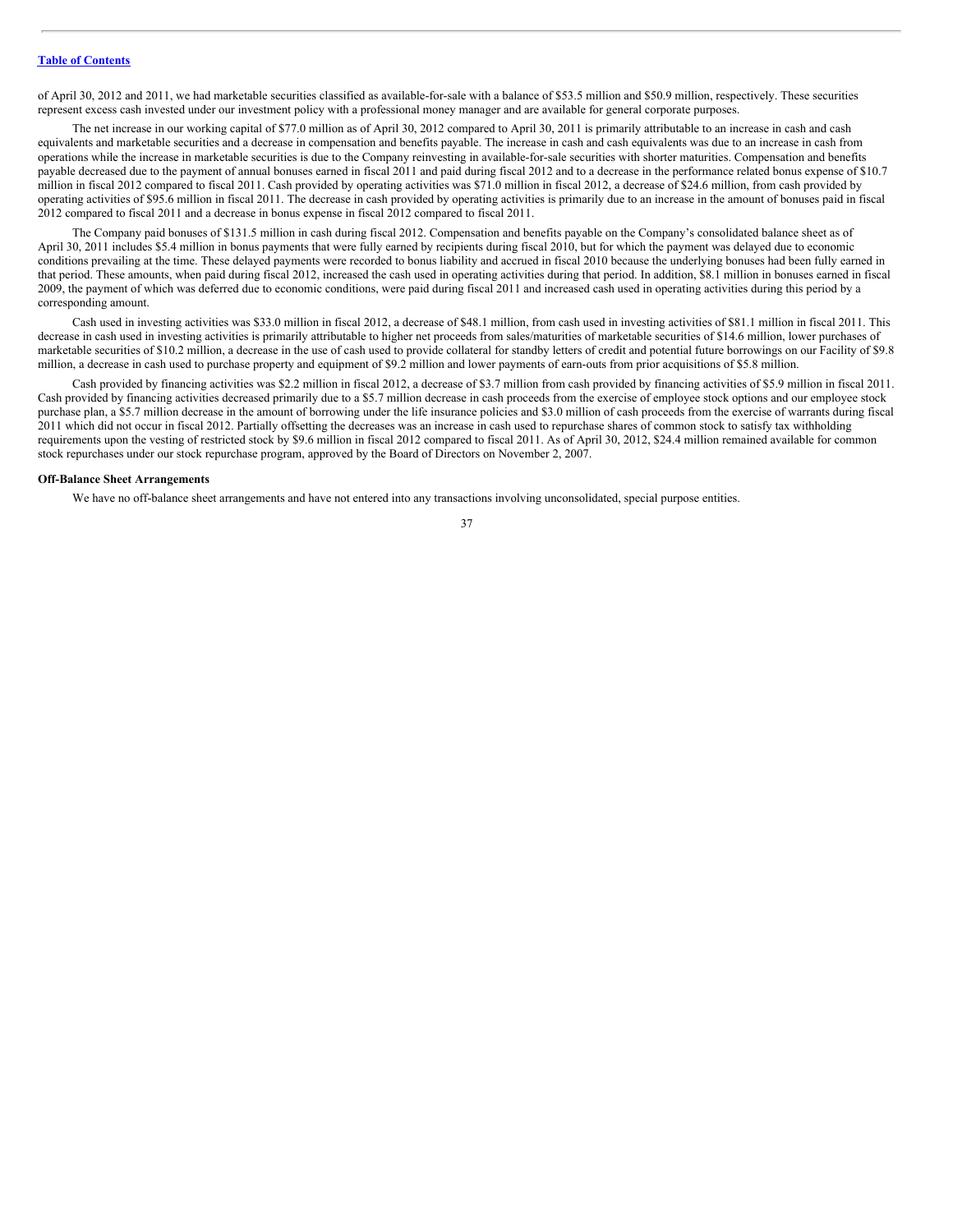## **Contractual Obligations**

Contractual obligations represent future cash commitments and liabilities under agreements with third parties, and exclude contingent liabilities for which we cannot reasonably predict future payment. The following table represents our contractual obligations as of April 30, 2012:

|                                    |         |           | <b>Payments Due in:</b> |                |           |                    |
|------------------------------------|---------|-----------|-------------------------|----------------|-----------|--------------------|
|                                    |         |           | <b>Less Than</b>        |                |           |                    |
|                                    | Note(1) | Total     | 1 Year                  | 1-3 Years      | 3-5 Years | 5 Years            |
|                                    |         |           |                         | (in thousands) |           |                    |
| Operating lease commitments        | 14      | \$207,374 | \$38,588                | \$64.304       | \$ 37,570 | 66,912             |
| Accrued restructuring charges(2)   |         | 1.934     | 904                     | 756            | 169       | 105                |
| Interest payments on COLI loans(3) | 10      | 52,358    | 4,172                   | 8,345          | 8,338     | 31,503             |
| Total                              |         | \$261,666 | \$43,664<br>=====       | \$73,405       | \$46,077  | 98,520<br>———————— |

(1) See Note in the accompanying consolidated financial statements in Item 15.

(2) Represents rent payments, net of sublease income on an undiscounted basis.

(3) Assumes COLI loans remain outstanding until receipt of death benefits on COLI policies and applies current interest rates on COLI loans ranging from 4.76% to 8.00%.

In addition to the contractual obligations above, we have liabilities related to certain employee benefit plans. These liabilities are recorded in our Consolidated Balance Sheets. The obligations related to these employee benefit plans are described in Note 6 — *Deferred Compensation and Retirement Plans*, in the Notes to our Consolidated Financial Statements.

Lastly, we have contingent commitments under certain employment agreements that are payable upon involuntary, termination without cause, as described in Note 14 *Commitments and Contingencies*, in the Notes to our Consolidated Financial Statements.

#### *Cash Surrender Value of Company Owned Life Insurance Policies, Net of Loans*

As of April 30, 2012 and 2011, we held contracts with gross CSV of \$151.1 million and \$143.9 million, respectively. In fiscal 2012, we paid our premiums under our COLI contracts from operating cash, and in prior years, we generally borrowed under our COLI contracts to pay related premiums. Such borrowings do not require annual principal repayments, bear interest primarily at variable rates and are secured by the CSV of COLI contracts. Total outstanding borrowings against the CSV of COLI contracts were \$73.3 million and \$72.9 million as of April 30, 2012 and 2011, respectively. At April 30, 2012 and 2011, the net cash value of these policies was \$77.8 million and \$71.0 million, respectively.

#### *Long-Term Debt*

Our Senior Secured Revolving Facility (the "Facility"), which was entered into in March 2011, provides for an aggregate availability up to \$50 million with a \$10 million sub-limit for letters of credit, subject to satisfaction of borrowing base requirements based on eligible domestic and foreign accounts receivable. The Facility matures on March 14, 2014 and prior to each anniversary date, we can request one-year extensions, subject to lender consent. Borrowings under the Facility bear interest, at our election, at the London Interbank Offered Rate ("LIBOR") plus applicable margin or the base rate plus applicable margin. The base rate is the highest of (i) the published prime rate, (ii) the federal funds rate plus 0.50%, or (iii) one month LIBOR plus 2.0%. The applicable margin is based on a percentage per annum determined in accordance with a specified pricing grid based on (a) the total funded debt ratio of the Company and (b) with respect to LIBOR loans, whether such LIBOR loans are cash collateralized. For cash collateralized LIBOR loans, the applicable margin will range from 0.65% to 3.15% per annum. For LIBOR loans that are not cash collateralized and for base rate loans, the applicable margin will range from 1.50% to 4.50% per annum (if using LIBOR) and from 1.50% to 4.75% per annum (if using base rate). We pay quarterly commitment fees of 0.25% to 0.50% on the Facility's unused commitments based on our

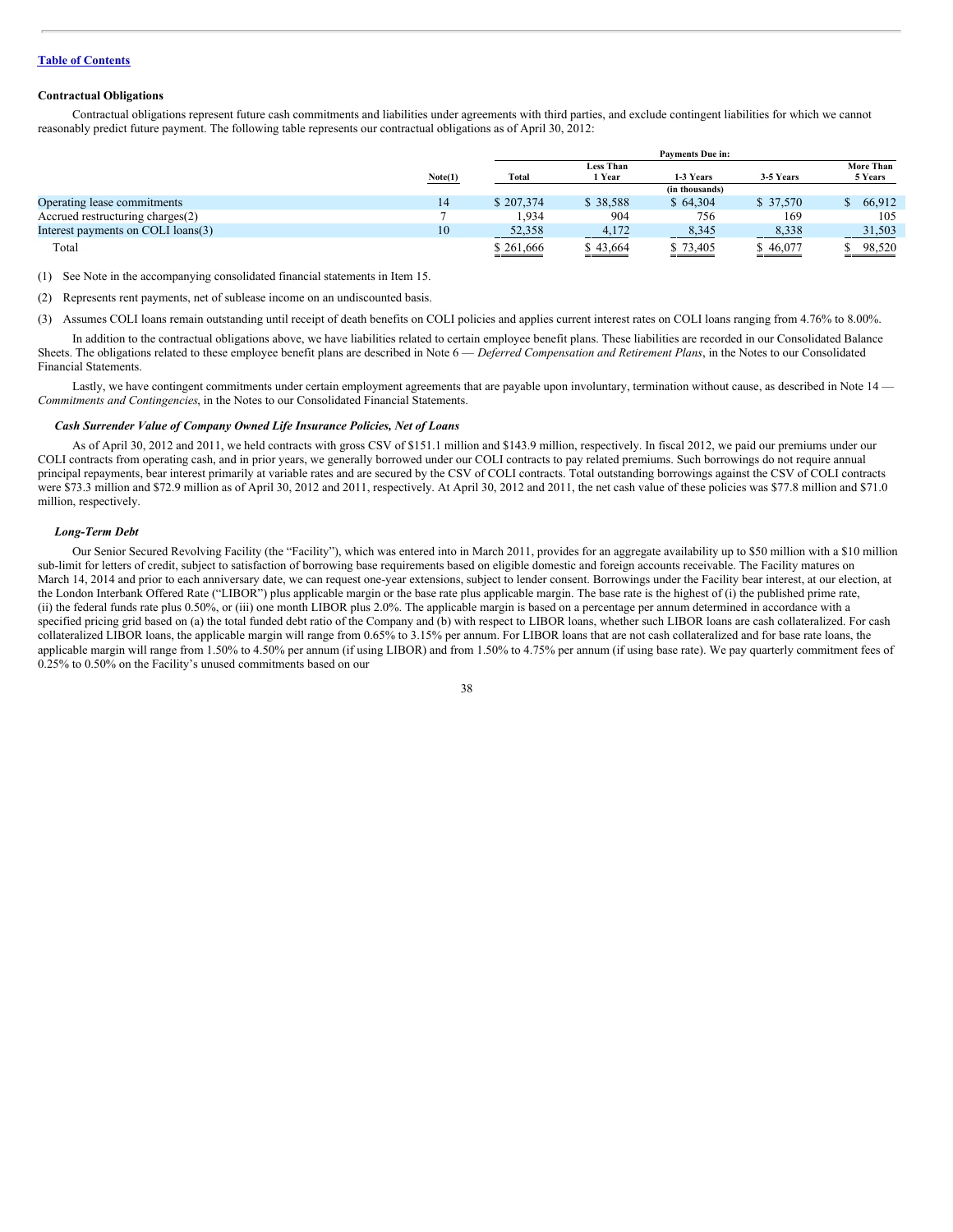leverage ratio. The Facility is secured by substantially all of the assets of the our domestic subsidiaries and 65% of the equity interest in all our first tier foreign subsidiaries. The financial covenants include a maximum consolidated leverage ratio, a minimum consolidated fixed charge coverage ratio and a minimum \$30 million in unrestricted cash and/or marketable securities after taking into account the accrual for employee compensation and benefits.

As of April 30, 2012 and 2011, we had no borrowings under the Facility; however, we are required to maintain \$10.0 million on account with the lender, which provides collateral for the standby letters of credit and potential future borrowings. At April 30, 2012 and 2011, there were \$2.9 million standby letters of credit issued under this Facility.

We are not aware of any other trends, demands or commitments that would materially affect liquidity or those that relate to our resources.

#### **Accounting Developments**

## *Recently Adopted Accounting Standards*

In May 2011, the Financial Accounting Standards Board ("FASB") issued amendments to the fair value accounting guidance. The amendments limit the highest and best use to measure non-financial assets and include criteria for applying the fair value measurement principles to portfolios of financial instruments. The new guidance also prescribes enhanced financial statement disclosures for Level 3 fair value measurements. The new guidance was effective for the Company beginning February 1, 2012. The adoption of these amendments did not have an impact on the Company's financial position or results of operations.

In September 2011, the FASB issued amendments to the goodwill impairment testing guidance to allow an entity the option to first assess qualitative factors to determine whether performing the current two-step process is necessary. Under the new option, the calculation of the reporting unit's fair value is not required unless, as a result of the qualitative assessment, it is more likely than not that the fair value of the reporting unit is less than the unit's carrying amount. This guidance was effective for the Company beginning February 1, 2012. The Company did not elect to apply this option in fiscal 2012, but might change its election in the future. If in the future the Company elects to adopt this guidance, the adoption would not have a material impact on the Company's financial position or results of operations.

#### *Recently Proposed Accounting Standards*

In June 2011, the FASB issued guidance on the presentation of comprehensive income in the financial statements. The new guidance eliminates the option to present other comprehensive income and its components as part of the statement of changes in stockholders' equity. Instead, it will require the Company to present either a continuous statement of net income and other comprehensive income, or in two separate but consecutive statements. The new guidance will be effective for the Company beginning May 1, 2012. Adoption of this new guidance, which involves disclosures only, will not have a material impact on the Company's financial position or results of operations.

### **Item 7A.** *Quantitative and Qualitative Disclosures About Market Risk*

As a result of our global operating activities, we are exposed to certain market risks, including foreign currency exchange fluctuations and fluctuations in interest rates. We manage our exposure to these risks in the normal course of our business as described below. We have not utilized financial instruments for trading, hedging or other speculative purposes nor do we trade in derivative financial instruments.

#### **Foreign Currency Risk**

Substantially all our foreign subsidiaries' operations are measured in their local currencies. Assets and liabilities are translated into U.S. dollars at the rates of exchange in effect at the end of each reporting period and revenue and expenses are translated at average rates of exchange during the reporting period. Resulting trans-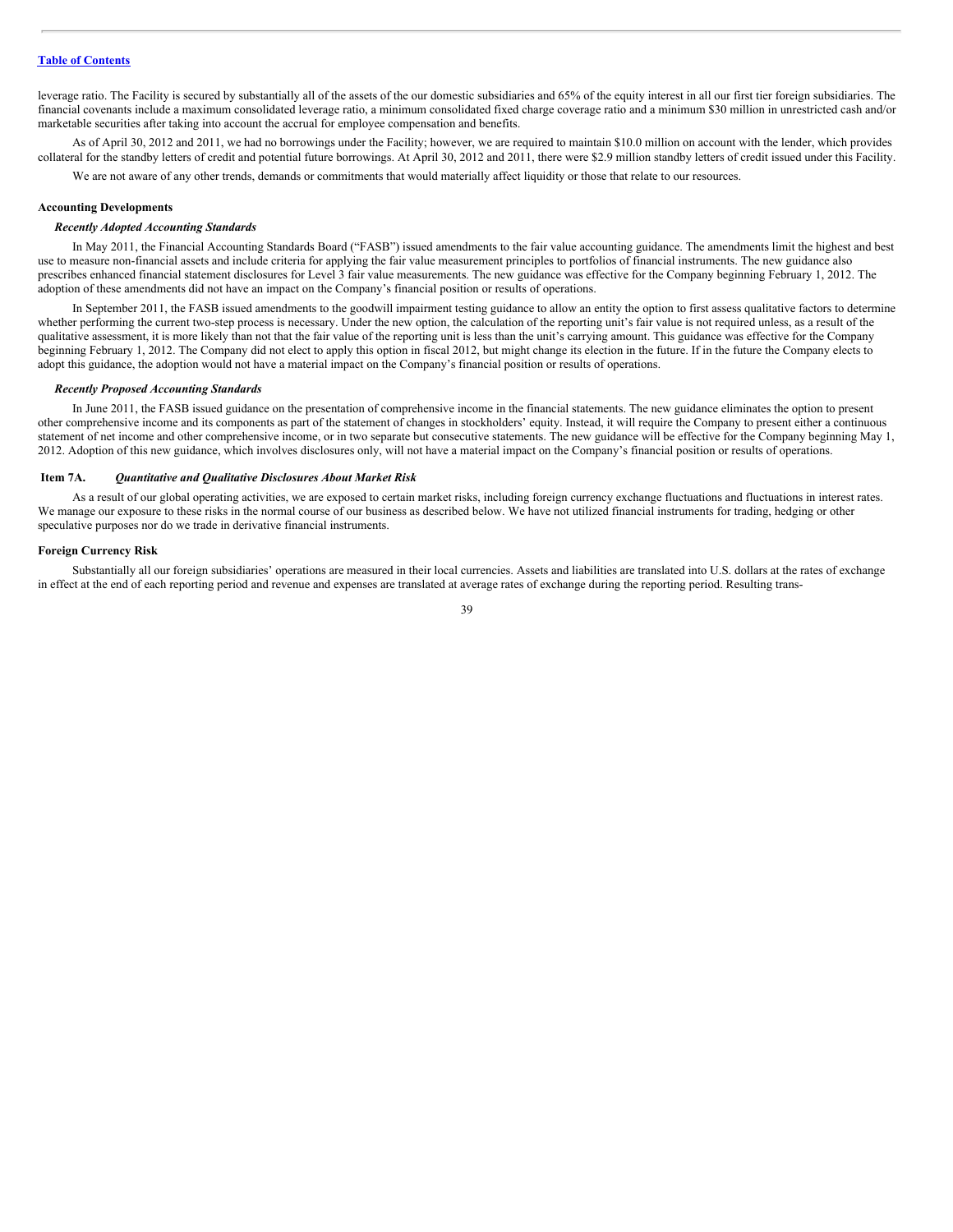# **Table of [Contents](#page-1-0)**

lation adjustments are reported as a component of accumulated other comprehensive income on our consolidated balance sheets.

Transactions denominated in a currency other than the reporting entity's functional currency may give rise to transaction gains and losses that impact our results of operations. Historically, we have not realized significant foreign currency gains or losses on such transactions. During fiscal 2012 and 2010, we recognized foreign currency losses, on an after tax basis, of \$1.6 million and \$2.0 million, respectively, as compared to fiscal 2011 in which we recognized foreign currency gains, on an after tax basis, of \$0.1 million.

Our primary exposure to exchange losses or gains is based on outstanding intercompany loan balances denominated in U.S. dollars. If the U.S. dollar strengthened or weakened by 15%, 25% and 35% against the Pound Sterling, the Euro, the Canadian dollar, the Australian dollar and the Yen, our exchange gain or loss would have been \$1.7 million, \$2.8 million and \$3.9 million, respectively, based on outstanding balances at April 30, 2012.

#### **Interest Rate Risk**

We primarily manage our exposure to fluctuations in interest rates through our regular financing activities, which generally are short term and provide for variable market rates. As of April 30, 2012 and 2011, we had no outstanding borrowings under our Facility. We had \$73.3 million and \$72.9 million of borrowings against the CSV of COLI contracts as of April 30, 2012 and 2011, respectively, bearing interest primarily at variable rates. The risk of fluctuations in these variable rates is minimized by the fact that we receive a corresponding adjustment to our borrowed funds crediting rate on the CSV on our COLI contracts.

#### **Item 8.** *Financial Statements and Supplementary Data*

See Consolidated Financial Statements beginning on page F-1 of this Annual Report on Form 10-K.

Supplemental Financial Information regarding quarterly results is contained in Note 15 — Q*uarterly Results*, in the Notes to our Consolidated Financial Statements.

#### **Item 9.** *Changes in and Disagreements with Accountants on Accounting and Financial Disclosure*

No changes or disagreements were noted in the current fiscal year.

#### **Item 9A.** *Controls and Procedures*

#### (a) Evaluation of Disclosure Controls and Procedures.

Based on their evaluation of our disclosure controls and procedures conducted as of the end of the period covered by this Annual Report on Form 10-K, our Chief Executive Officer and Chief Financial Officer have concluded that our disclosure controls and procedures (as defined in Rules 13a-15(e) and 15d-15(e) under the Exchange Act of 1934 (the "Exchange Act")) are effective.

## (b) Changes in Internal Control over Financial Reporting.

There were no changes in our internal control over financial reporting during the fourth fiscal quarter that have materially affected or are reasonably likely to materially affect our internal control over financial reporting. See Management's Report on Internal Control Over Financial Reporting and Report of Independent Registered Public Accounting Firm on Internal Control Over Financial Reporting on pages F-2 and F-3, respectively.

#### **Item 9B.** *Other Information*

On June 21, 2012, the Company's Board of Directors appointed Robert P. Rozek, Executive Vice President and Chief Financial Officer of the Company, to assume the position of the Company's principal accounting officer, reuniting this position and the principal financial officer with the same individual. See the Company's Current Report on Form 8-K, filed with the SEC on February 21, 2012, for additional information regarding Mr. Rozek, including the terms of his employment agreement with the Company. No plan, contract or arrange-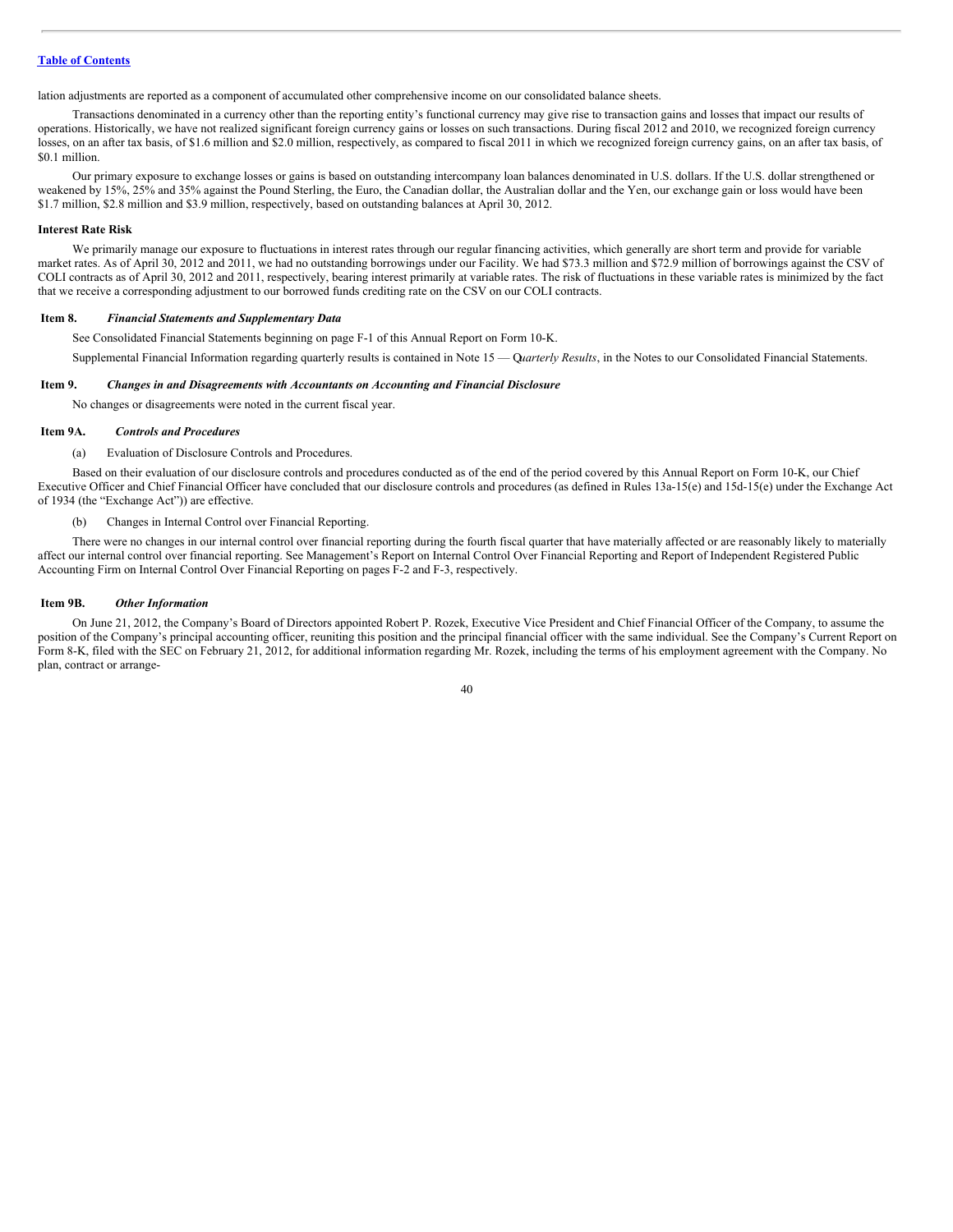# **Table of [Contents](#page-1-0)**

ment was entered into between the Company and Mr. Rozek in connection with his appointment as principal accounting officer. Mark Neal will continue in his position as Senior Vice President, Finance and Controller.

# **PART III.**

#### **Item 10.** *Directors, Executive Of icers and Corporate Governance*

The information required by this Item will be included under the captions "The Board of Directors" and "Section 16(a) Beneficial Ownership Reporting Compliance" and elsewhere in our 2012 Proxy Statement, and is incorporated herein by reference. The information under the heading "Executive Officers of the Registrant" in Part I of this Annual Report on Form 10-K is also incorporated by reference in this section.

We have adopted a "Code of Business Conduct and Ethics," which is applicable to our directors, chief executive officer and senior financial officers, including our principal financial officer, who is also our principal accounting officer. The Code of Business Conduct and Ethics is available on our website at *www.kornferry.com*. We intend to post amendments to or waivers to this Code of Business Conduct and Ethics on our website when adopted. Upon written request, we will provide a copy of the Code of Business Conduct and Ethics free of charge. Requests should be directed to Korn/Ferry International, 1900 Avenue of the Stars, Suite 2600, Los Angeles, California 90067, Attention: Peter Dunn.

### **Item 11.** *Executive Compensation*

The information required by this Item will be included in our 2012 Proxy Statement, and is incorporated herein by this reference.

## **Item 12.** *Security Ownership of Certain Beneficial Owners and Management and Related Stockholder Matters*

The information required by this Item will be included under the caption "Security Ownership of Certain Beneficial Owners and Management" and elsewhere in our 2012 Proxy Statement, and is incorporated herein by reference.

## **Item 13.** *Certain Relationships and Related Transactions, and Director Independence*

The information required by this Item will be included under the caption "Certain Relationships and Related Transactions" and elsewhere in our 2012 Proxy Statement, and is incorporated herein by reference.

## **Item 14.** *Principal Accountant Fees and Services*

The information required by this Item will be included under the captions "Audit Fees," "Audit-Related Fees," "Tax Fees" and "All Other Fees" and elsewhere in our 2012 Proxy Statement, and is incorporated herein by reference.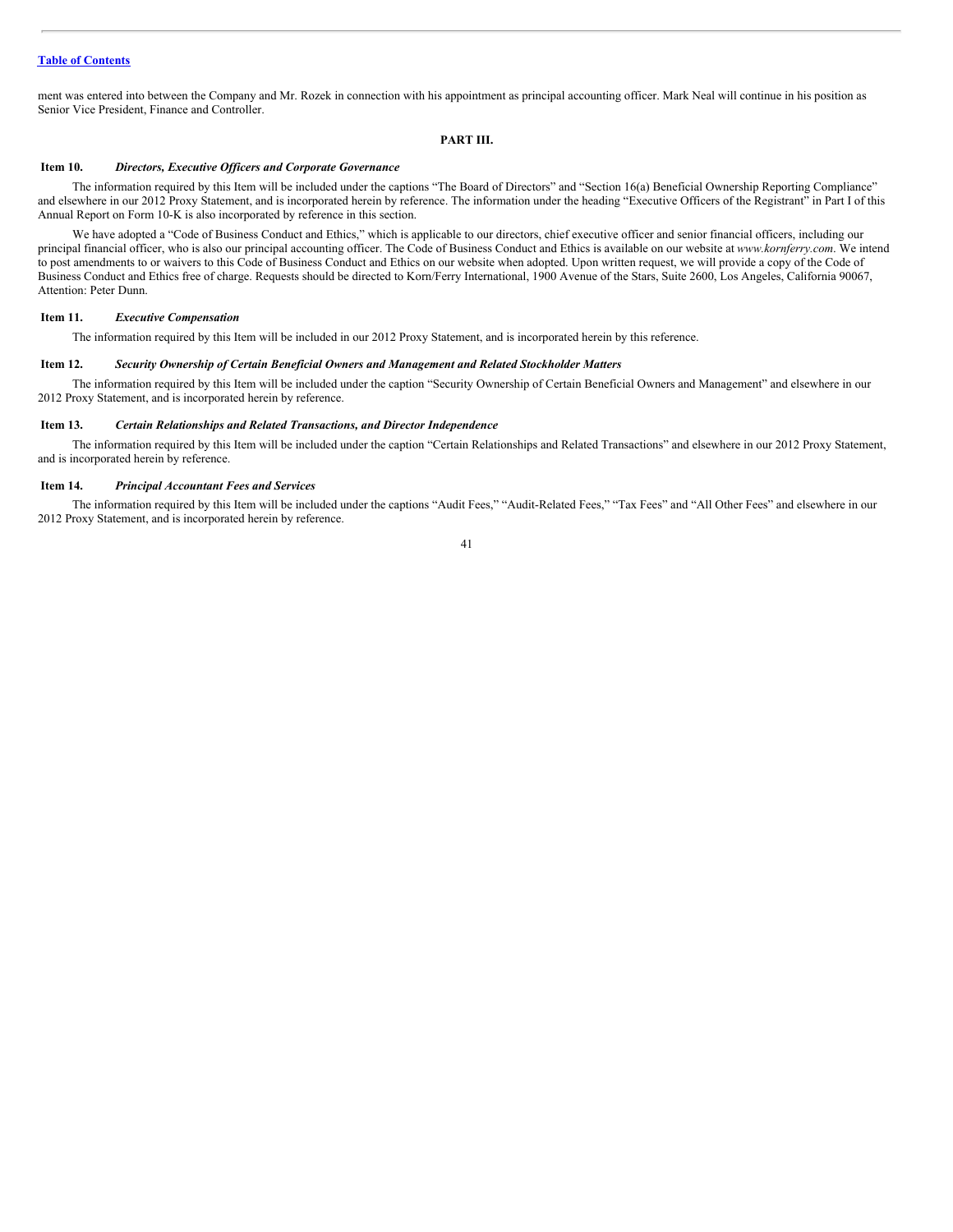# **PART IV.**

#### **Item 15.** *Exhibits and Financial Statement Schedules*

#### **Financial Statements.**

1. *Index to Financial Statements:*

See Consolidated Financial Statements included as part of this Form 10-K and Schedule II — Valuation and Qualifying Accounts. Pursuant to Rule 7-05 of Regulation S-X, the other schedules have been omitted as the information to be set forth therein is included in the notes of the audited consolidated financial statements F-1

#### **Exhibits:**

# **Exhibit Description** 3.1+ Certificate of Incorporation of the Company, filed as Exhibit 3.1 to the Company's Quarterly Report on Form 10-Q, filed December 15, 1999. 3.2+ Certificate of Designations of 7.5% Convertible Preferred Stock, filed as Exhibit 3.1 to the Company's Current Report on Form 8-K, filed June 18, 2002. 3.3+ Second Amended and Restated Bylaws of the Company, filed as Exhibit 3.1 to the Company's Current Report on Form 8-K, filed April 29, 2009. 4.1+ Form of Common Stock Certificate of the Company, filed as Exhibit 4.1 to the Company's Registration Statement on Form S-3 (No. 333-49286), filed November 3, 2000. 4.2+ Form of Stock Purchase Warrant, filed as Exhibit 4.2 to the Company's Current Report on Form 8-K, filed June 18, 2002. 10.1\*+ Form of Indemnification Agreement between the Company and some of its executive officers and directors, filed as Exhibit 10.1 to the Company's Registration Statement on Form S-1 (No. 333-61697), effective February 10, 1999. 10.2\*+ Form of U.S. and International Worldwide Executive Benefit Retirement Plan, filed as Exhibit 10.3 to the Company's Registration Statement on Form S-1 (No. 333-61697), effective February 10, 1999. 10.3\*+ Form of U.S. and International Worldwide Executive Benefit Life Insurance Plan, filed as Exhibit 10.4 to the Company's Registration Statement on Form S-1 (No. 333-61697), effective February 10, 1999. 10.4\*+ Worldwide Executive Benefit Disability Plan (in the form of Long-Term Disability Insurance Policy), filed as Exhibit 10.5 to the Company's Registration Statement on Form S-1 (No. 333-61697), effective February 10, 1999. 10.5\*+ Form of U.S. and International Enhanced Executive Benefit and Wealth Accumulation Plan, filed as Exhibit 10.6 to the Company's Registration Statement on Form S-1 (No. 333-61697), effective February 10, 1999. 10.6\*+ Form of U.S. and International Senior Executive Incentive Plan, filed as Exhibit 10.7 to the Company's Registration Statement on Form S-1 (No. 333-61697), effective February 10, 1999. 10.7\*+ Executive Salary Continuation Plan, filed as Exhibit 10.8 to the Company's Registration Statement on Form S-1 (No. 333-61697), effective February 10, 1999. 10.8\*+ Form of Amended and Restated Stock Repurchase Agreement, filed as Exhibit 10.10 to the Company's Registration Statement on Form S-1 (No. 333-61697), effective February 10, 1999.

10.9\*+ Form of Standard Employment Agreement, filed as Exhibit 10.11 to the Company's Registration Statement on Form S-1 (No. 333-61697), effective February 10, 1999.

10.10\*+ Form of U.S. and Foreign Executive Participation Program, filed as Exhibit 10.27 to the Company's Registration Statement on Form S-1 (No. 333-61697), effective February 10, 1999.

10.11\*+ Korn/Ferry International Special Severance Pay Policy, dated January 1, 2000, filed as Exhibit 10.2 to the Company's Quarterly Report on Form 10-Q, filed March 19, 2001.

**Page**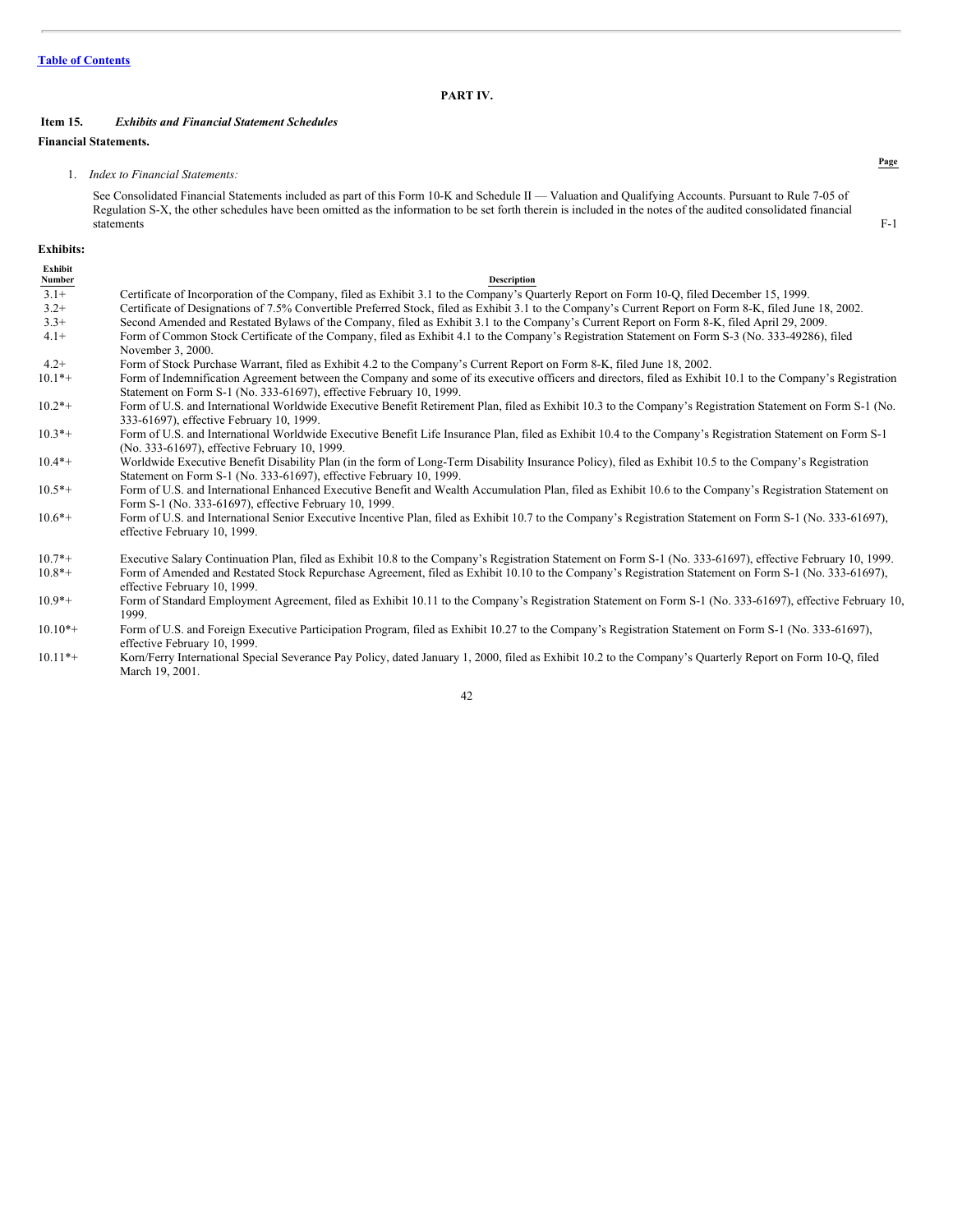# **Table of [Contents](#page-1-0)**

| Exhibit                |                                                                                                                                                                                                                                                                                           |
|------------------------|-------------------------------------------------------------------------------------------------------------------------------------------------------------------------------------------------------------------------------------------------------------------------------------------|
| Number                 | <b>Description</b>                                                                                                                                                                                                                                                                        |
| $\frac{1}{10.12^{*+}}$ | Korn/Ferry International Second Amended and Restated Performance Award Plan, filed as Appendix A to the Company's Definitive Proxy Statement, filed<br>August 12, 2004.                                                                                                                   |
| $10.13*+$              | Letter from Korn/Ferry International Futurestep, Inc. to Robert H. McNabb, dated December 3, 2001, filed as Exhibit 10.29 to the Company's Amended Annual<br>Report on Form 10-K/A, filed August 12, 2002.                                                                                |
| $10.14*+$              | Letter from the Company to Robert H. McNabb, dated November 29, 2001, filed as Exhibit 10.30 to the Company's Amended Annual Report on Form 10-K/A,<br>filed August 12, 2002.                                                                                                             |
| $10.15*+$              | Employment Agreement between the Company and Robert H. McNabb, dated October 1, 2003, filed as Exhibit 10.2 to the Company's Quarterly Report on Form<br>10-O, filed December 12, 2003.                                                                                                   |
| $10.16*+$              | Employee Stock Purchase Plan filed as Exhibit 10.29 to the Company's Annual Report on Form 10-K, filed July 22, 2003.                                                                                                                                                                     |
| $10.17*+$              | Employment Agreement between the Company and Gary D. Burnison, dated October 1, 2003, filed as Exhibit 10.2 to the Company's Quarterly Report on Form<br>10-Q, filed March 12, 2004.                                                                                                      |
| $10.18+$               | Letter Agreement, dated December 31, 2003, among the Company, Friedman Fleischer & Lowe Capital Partners, L.P. and FFL Executive Partners, L.P., filed as<br>Exhibit 10.1 to the Company's Quarterly Report on Form 10-Q, filed March 12, 2004.                                           |
| $10.19*+$              | Form of Indemnification Agreement between the Company and some of its executive officers and directors, filed as Exhibit 10.4 to the Company's Quarterly<br>Report on Form 10-O, filed March 12, 2004.                                                                                    |
| $10.20+$               | Summary of Non-Employee Director Compensation, filed as Exhibit 10.1 to the Company's Current Report on Form 8-K, filed January 12, 2006.                                                                                                                                                 |
| $10.21*+$              | Form of Restricted Stock Award Agreement to Employees Under the Performance Award Plan filed as Exhibit 10.1 to the Company's Current Report on Form 8-<br>K, filed June 29, 2006.                                                                                                        |
| $10.22*+$              | Form of Restricted Stock Award Agreement to Non-Employee Directors Under the Performance Award Plan filed as Exhibit 10.2 to the Company's Current<br>Report on Form 8-K, filed June 29, 2006.                                                                                            |
| $10.23*+$              | Stock and Asset Purchase Agreement dated as of August 8, 2006 by and among Lominger Limited, Inc., Lominger Consulting, Inc., Michael M. Lombardo,<br>Robert W. Eichinger, and the Company filed as Exhibit 10.1 to the Company's Quarterly Report on Form 10-Q, filed September 8, 2006. |
| $10.24*+$              | Letter Agreement between the Company and Robert H. McNabb dated as of September 29, 2006, filed as Exhibit 10.1 to the Company's Quarterly Report on<br>Form 10-O, filed December 11, 2006.                                                                                               |
| $10.25*+$              | Letter from the Company to Gary Burnison, dated March 30, 2007, filed as Exhibit 10.38 to the Company's Annual Report on Form 10-K, filed June 29, 2007.                                                                                                                                  |
| $10.26*+$              | Employment Agreement between the Company and Gary Burnison, dated April 24, 2007, filed as Exhibit 10.41 to the Company's Annual Report on Form 10-K,<br>filed June 29, 2007.                                                                                                             |
| $10.27*+$              | Form of Restricted Stock Unit Award Agreement to Directors Under the Performance Award Plan, filed as Exhibit 10.2 to the Company's Quarterly Report on<br>Form 10-O, filed December 10, 2007.                                                                                            |
| $10.28*+$              | Letter from the Company to Ana Dutra, dated January 16, 2008, filed as Exhibit 10.1 to the Company's Quarterly Report on Form 10-Q, filed March 11, 2008.                                                                                                                                 |
| $10.29*+$              | Employment Agreement between the Company and Michael A. DiGregorio dated April 30, 2009.                                                                                                                                                                                                  |
| $10.30*+$              | Korn/Ferry Amended and Restated 2008 Stock Incentive Plan, filed as Exhibit 99.1 to the Company's Registration Statement on Form S-8 (No. 333-161844), filed<br>September 10, 2009.                                                                                                       |
| $10.31*+$              | Form of Restricted Stock Award Agreement to Employees and Non-Employee Directors Under the Korn/Ferry International 2008 Stock Incentive Plan, filed as<br>Exhibit 10.2 to the Company's Current Report on Form 8-K, filed June 12, 2009.                                                 |
| $10.32*+$              | Form of Stock Option Agreement to Employees and Non-Employee Directors Under the Korn/Ferry International 2008 Stock Incentive Plan, filed as Exhibit 10.3                                                                                                                                |

43

to the Company's Current Report on Form 8-K, filed June 12, 2009.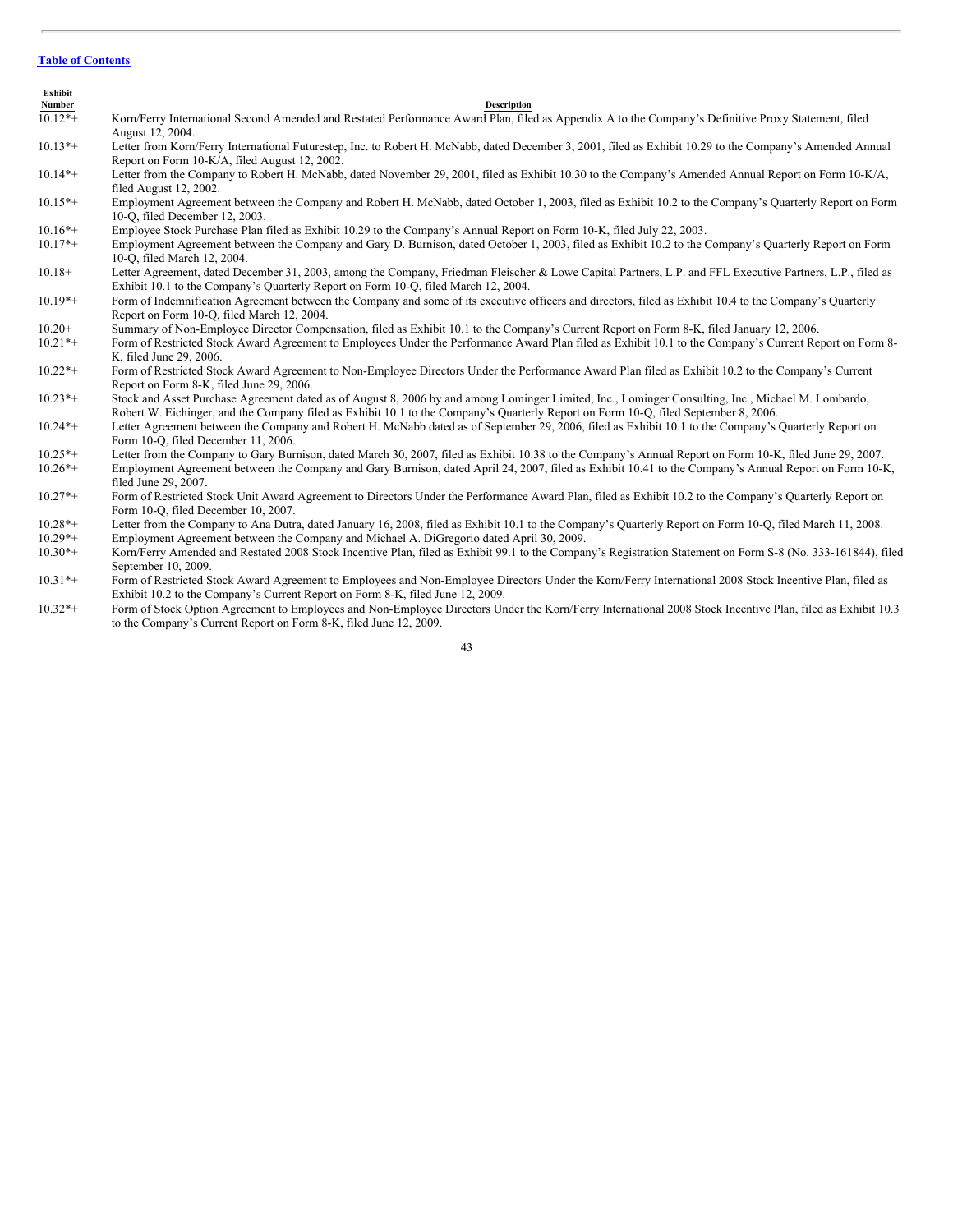# **Table of [Contents](#page-1-0)**

| <b>Exhibit</b><br>Number | <b>Description</b>                                                                                                                                                                                                               |
|--------------------------|----------------------------------------------------------------------------------------------------------------------------------------------------------------------------------------------------------------------------------|
| $10.33*+$                | Korn/Ferry International Executive Capital Accumulation Plan, filed as Exhibit 4.1 to the Company's Registration Statement on Form S-8 (No. 333-111038),<br>filed December 10, 2003.                                             |
| $10.34*+$                | Letter Agreement dated June 25, 2009, by and among the Company and Robert McNabb, modifying the terms of Mr. McNabb's Employment Agreement, dated<br>October 1, 2003, as renewed and amended on September 29, 2006.              |
| $10.35*+$                | Letter Agreement between the Company and Gary D. Burnison dated June 25, 2009, filed as Exhibit 10.51 to the Company's Annual Report on Form 10-K,<br>filed June 29, 2009.                                                       |
| $10.36*+$                | Employment Agreement between the Company and Byrne Mulrooney dated March 5, 2010, filed as Exhibit 10.40 to the Company's Annual Report on Form<br>10-K, filed June 29, 2010.                                                    |
| $10.37*+$                | Korn/Ferry International Amended and Restated Employee Stock Purchase Plan, filed as Exhibit 10.1 to the Company's Quarterly Report on Form 10-Q, filed<br>December 12, 2011.                                                    |
| $10.38*+$                | Employment Agreement between the Company and Robert P. Rozek, filed as Exhibit 10.2 to the Company's Current Report on Form 8-K, filed February 21,<br>2012.                                                                     |
| $10.39*+$                | Separation and General Release Agreement, between Michael DiGregorio and Korn/Ferry International, dated as of February 17, 2012, filed as Exhibit 10.1 to<br>the Company's Current Report on Form 8-K, filed February 21, 2012. |
| 21.1                     | Subsidiaries of Korn/Ferry International.                                                                                                                                                                                        |
| 23.1                     | Consent of Ernst & Young LLP, Independent Registered Public Accounting Firm.                                                                                                                                                     |
| 24.1                     | Power of Attorney (contained on signature page).                                                                                                                                                                                 |
| 31.1                     | Chief Executive Officer Certification pursuant to Rule 13a-14(a) under the Exchange Act.                                                                                                                                         |
| 31.2                     | Chief Financial Officer Certification pursuant to Rule 13a-14(a) under the Exchange Act.                                                                                                                                         |
| 32.1                     | Chief Executive Officer and Chief Financial Officer Certification pursuant to 18 U.S.C. Section 1350.                                                                                                                            |
| 101.INS                  | XBRL Instance Document.                                                                                                                                                                                                          |
| 101.SCH                  | XBRL Taxonomy Extension Schema Document.                                                                                                                                                                                         |
| 101.CAL                  | XBRL Taxonomy Extension Calculation Linkbase Document.                                                                                                                                                                           |
| 101.DEF                  | XBRL Taxonomy Extension Definition Linkbase Document.                                                                                                                                                                            |
| $101$ .LAB               | XBRL Taxonomy Extension Label Linkbase Document.                                                                                                                                                                                 |
| $101 \overline{N}$       |                                                                                                                                                                                                                                  |

101.PRE XBRL Taxonomy Extension Presentation Linkbase Document.

\* Management contract, compensatory plan or arrangement.

+ Incorporated herein by reference.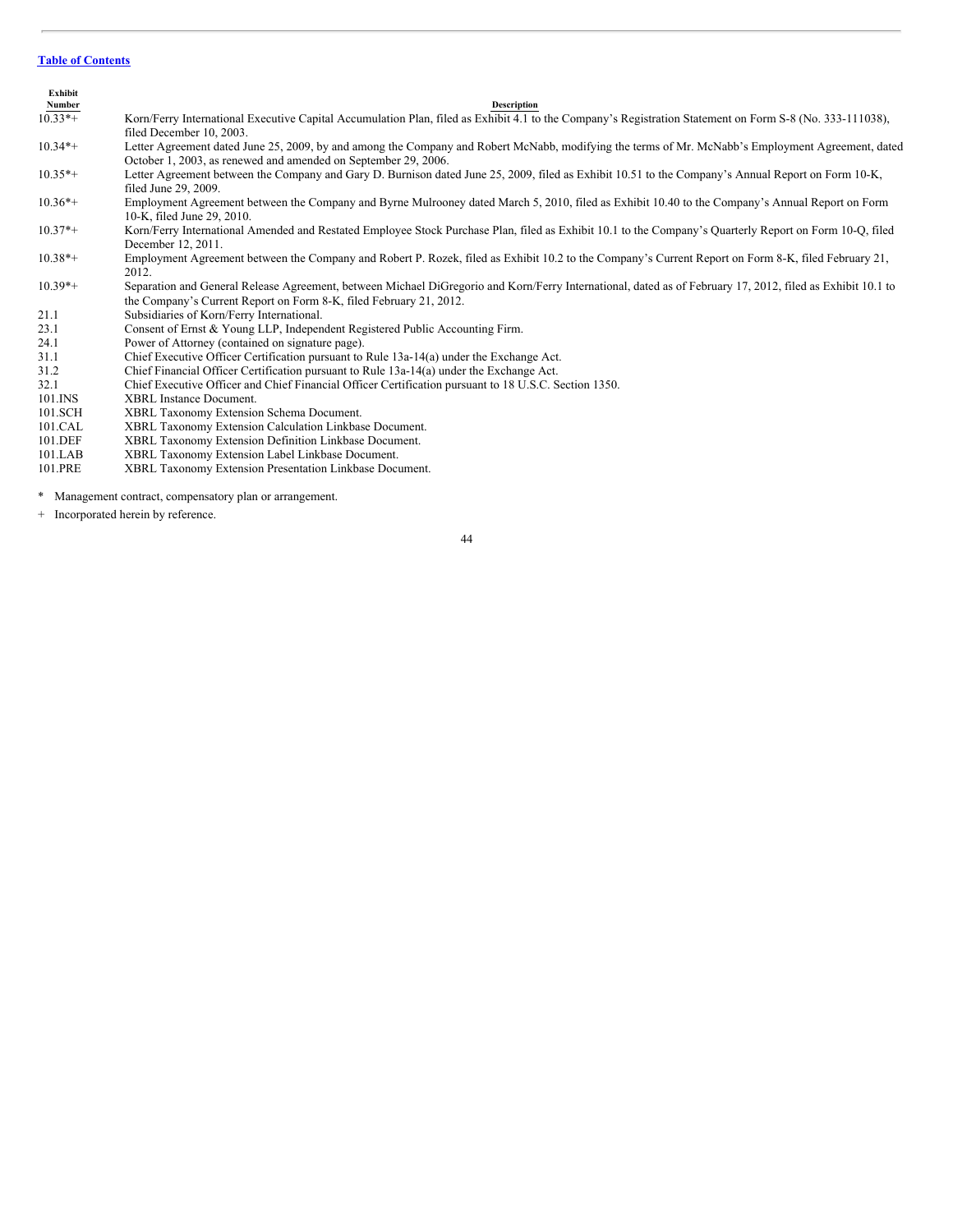# **SIGNATURES**

Pursuant to the requirements of the Securities Exchange Act of 1934, as amended, the registrant has duly caused this report to be signed on its behalf by the **undersigned, thereunto duly authorized.**

KORN/FERRY INTERNATIONAL

By:  $\sqrt{s}$  Robert P. Rozek

**Robert P. Rozek Executive Vice President and Chief Financial Officer**

Date: June 22, 2012

#### **POWER OF ATTORNEY**

KNOW ALL MEN BY THESE PRESENTS, that each of the undersigned officers and directors of the registrant hereby constitutes and appoints Peter L. Dunn and Gary D. Burnison, and each of them, as lawful attorney-in-fact and agent for each of the undersigned (with full power of substitution and resubstitution, for and in the name, place and stead of each of the undersigned officers and directors), to sign and file with the Securities and Exchange Commission under the Securities Exchange Act of 1934, as amended, any and all amendments, supplements and exhibits to this report and any and all other documents in connection therewith, hereby granting unto said attorneys-in-fact, and each of them, full power and authority to do and perform each and every act and thing necessary or desirable to be done in order to effectuate the same as fully and to all intents and purposes as each of the undersigned might or could do if personally present, hereby ratifying and confirming all that said attorneys-in-fact and agents, or any of them, or any of their substitutes, may do or cause to be done by virtue hereof.

Pursuant to the requirements of the Securities Exchange Act of 1934, as amended, this report has been signed below by the following persons on behalf of the registrant and in the capacities and on the dates indicated.

| Signature                                                 | Title                                                                                                                  | Date          |
|-----------------------------------------------------------|------------------------------------------------------------------------------------------------------------------------|---------------|
| <b>KENNETH WHIPPLE</b><br>/S/<br><b>Kenneth Whipple</b>   | Chairman of the Board and Director                                                                                     | June 22, 2012 |
| <b>GARY D. BURNISON</b><br>/S/<br><b>Gary D. Burnison</b> | President & Chief Executive Officer<br>(Principal Executive Officer) and Director                                      | June 22, 2012 |
| <b>ROBERT P. ROZEK</b><br>/S/<br><b>Robert P. Rozek</b>   | Executive Vice President and Chief Financial Officer (Principal<br>Financial Officer and Principal Accounting Officer) | June 22, 2012 |
| <b>DENISE KINGSMILL</b><br>/S/<br><b>Denise Kingsmill</b> | Director                                                                                                               | June 22, 2012 |
| <b>EDWARD D. MILLER</b><br>/S/<br><b>Edward D. Miller</b> | Director                                                                                                               | June 22, 2012 |
| <b>DEBRA J. PERRY</b><br>/S/<br>Debra J. Perry            | Director                                                                                                               | June 22, 2012 |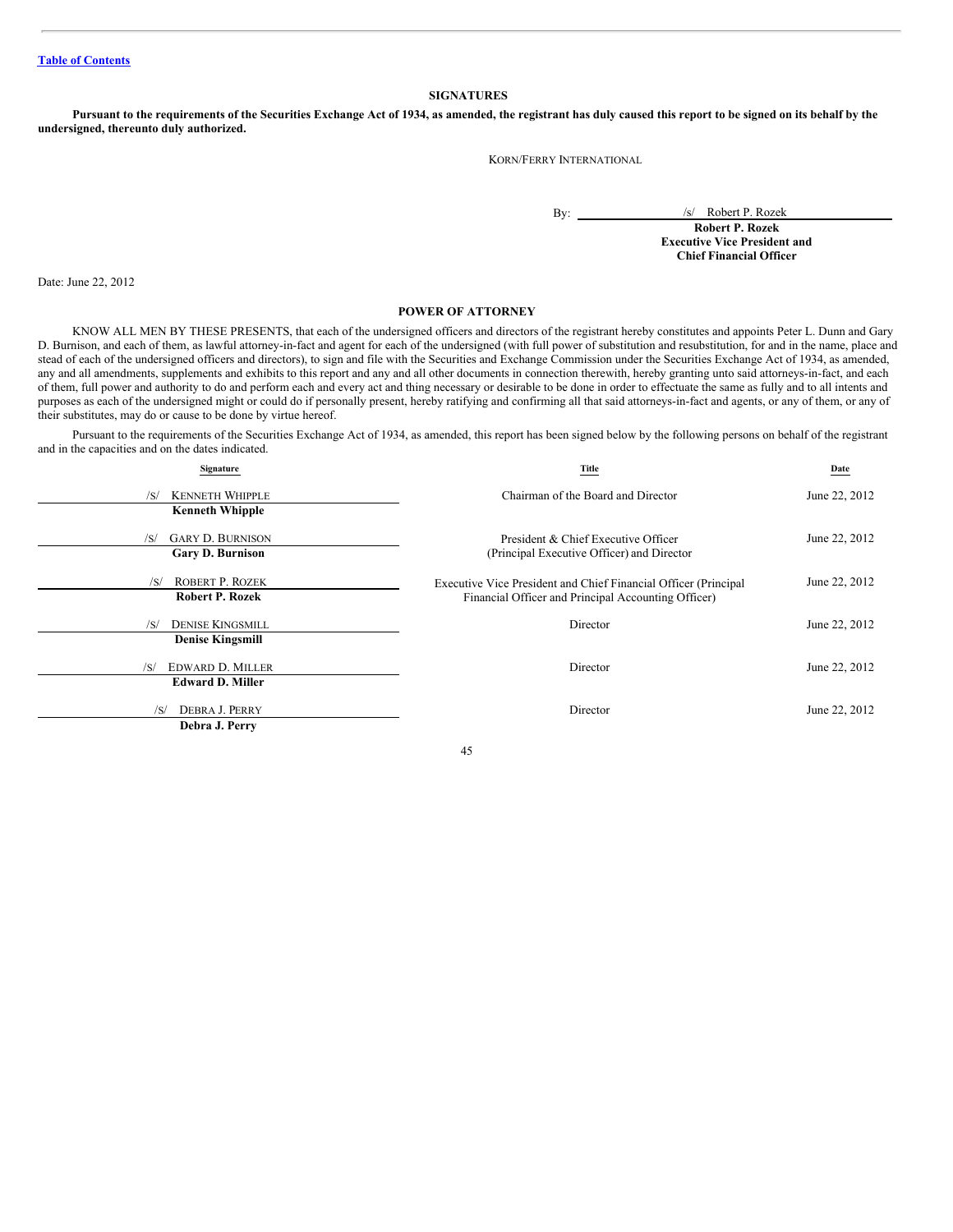#### **Tab[le](#page-1-0) of Contents**

| Signature                                                     | Title    | Date          |
|---------------------------------------------------------------|----------|---------------|
| <b>GERHARD SCHULMEYER</b><br>/S/<br><b>Gerhard Schulmeyer</b> | Director | June 22, 2012 |
| <b>GEORGE T. SHAHEEN</b><br>/S/<br>George T. Shaheen          | Director | June 22, 2012 |
| HARRY L. YOU<br>/S/<br>Harry L. You                           | Director | June 22, 2012 |
|                                                               | 46       |               |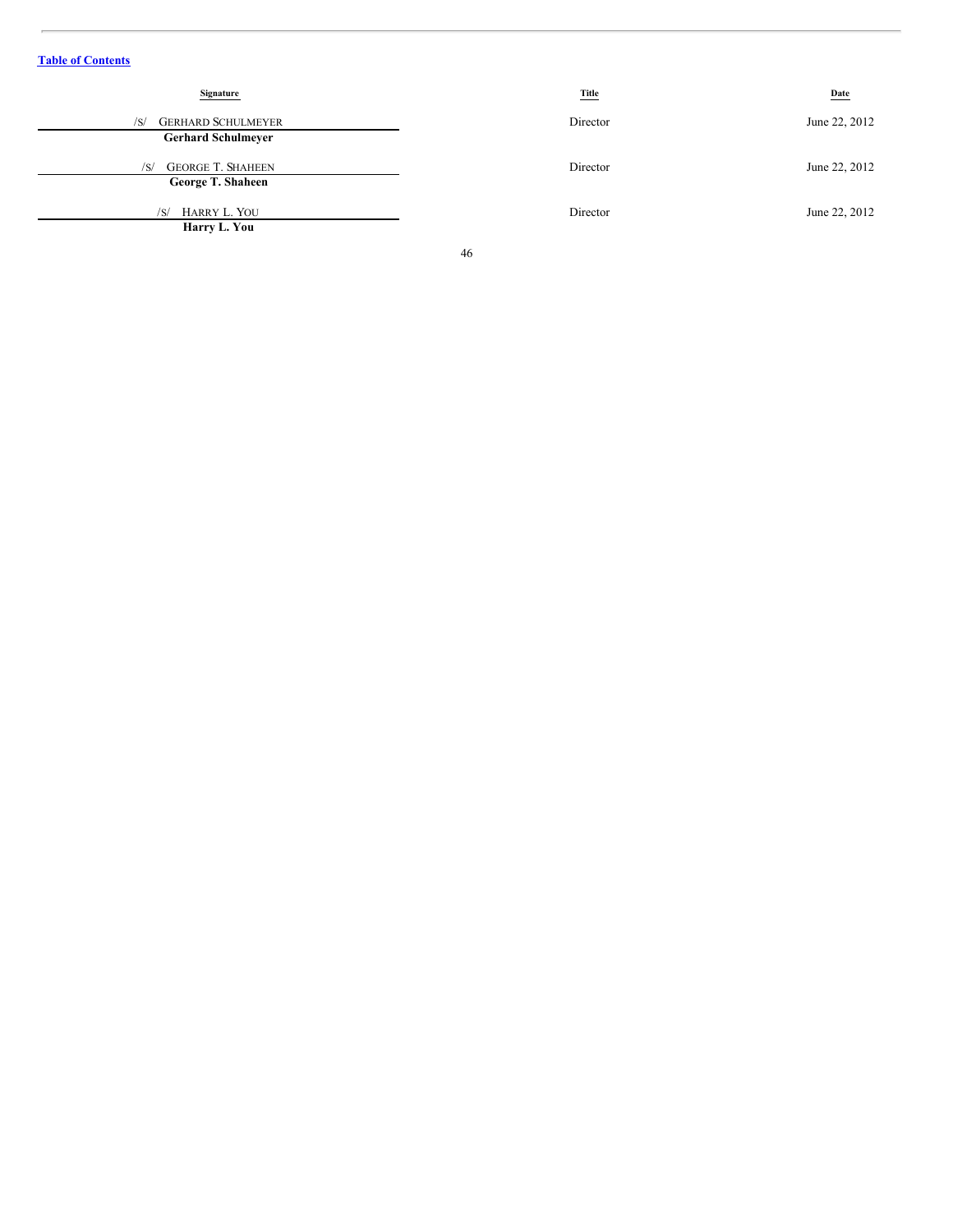# **INDEX TO CONSOLIDATED FINANCIAL STATEMENTS**

# **APRIL 30, 2012**

|                                                                                                      | Page   |
|------------------------------------------------------------------------------------------------------|--------|
| Management's Report on Internal Control over Financial Reporting                                     | $F-2$  |
| Report of Independent Registered Public Accounting Firm on Internal Control over Financial Reporting | $F-3$  |
| Report of Independent Registered Public Accounting Firm                                              | $F-4$  |
| Consolidated Balance Sheets as of April 30, 2012 and 2011                                            | $F-5$  |
| Consolidated Statements of Income for the years ended April 30, 2012, 2011 and 2010                  | F-6    |
| Consolidated Statements of Stockholders' Equity for the years ended April 30, 2012, 2011 and 2010    | $F-7$  |
| Consolidated Statements of Cash Flows for the years ended April 30, 2012, 2011 and 2010              | $F-8$  |
| <b>Notes to Consolidated Financial Statements</b>                                                    | $F-9$  |
| Financial Statements Schedule II — Valuation and Qualifying Accounts                                 | $F-39$ |
|                                                                                                      |        |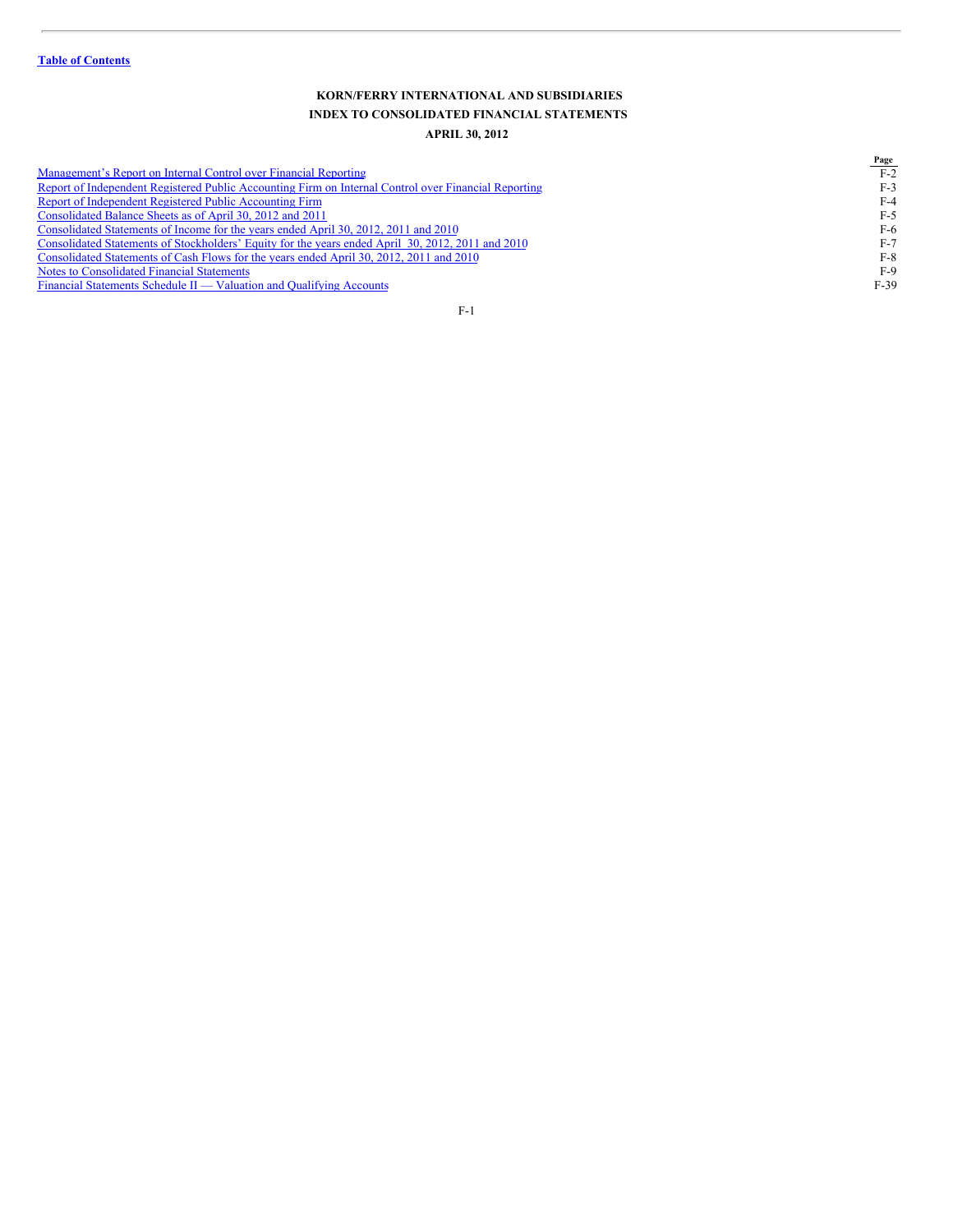# <span id="page-49-0"></span>**MANAGEMENT'S REPORT ON INTERNAL CONTROL OVER FINANCIAL REPORTING**

Management of Korn/Ferry International (the "Company") is responsible for establishing and maintaining adequate internal control over financial reporting and for the assessment of the effectiveness of internal control over financial reporting. As defined by the Securities and Exchange Commission, internal control over financial reporting is a process designed by, or supervised by, the issuer's principal executive and principal financial officers, and effected by the issuer's board of directors, management and other personnel, to provide reasonable assurance regarding the reliability of financial reporting and the preparation of financial statements for external purposes in accordance with U.S. generally accepted accounting principles.

The Company's internal control over financial reporting is supported by written policies and procedures, that (1) pertain to the maintenance of records that, in reasonable detail, accurately and fairly reflect the transactions and dispositions of the Company's assets; (2) provide reasonable assurance that transactions are recorded as necessary to permit preparation of financial statements in accordance with generally accepted accounting principles, and that receipts and expenditures of the Company are being made only in accordance with authorizations of the Company's management and directors; and (3) provide reasonable assurance regarding prevention or timely detection of unauthorized acquisition, use or disposition of the Company's assets that could have a material effect on the financial statements. Throughout the year, there has been continued focus on the efficacy of the Company's internal control environment with such efforts aimed at ensuring the accomplishment of the above goals and objectives in an effective and efficient manner.

Because of its inherent limitations, internal control over financial reporting may not prevent or detect misstatements. Projections of any evaluation of effectiveness to future periods are subject to the risk that control may become inadequate because of changes in conditions, or that the degree of compliance with the policies or procedures may deteriorate.

In connection with the preparation of the Company's annual financial statements, management of the Company has undertaken an assessment of the effectiveness of the Company's internal control over financial reporting as of April 30, 2012 based on criteria established in *Internal Control — Integrated Framework* issued by the Committee of Sponsoring Organizations of the Treadway Commission ("the COSO Framework"). Management's assessment included an evaluation of the design of the Company's internal control over financial reporting and testing of the operational effectiveness of the Company's internal control over financial reporting.

Based on this assessment, management did not identify any material weakness in the Company's internal control over financial reporting, and management has concluded that the Company's internal control over financial reporting was effective as of April 30, 2012.

Ernst & Young, LLP, the independent registered public accounting firm that audited the Company's financial statements for the year ended April 30, 2012 included in this Annual Report on Form 10-K, has issued an audit report on the effectiveness of the Company's internal control over financial reporting as of April 30, 2012, a copy of which is included in this Annual Report on Form 10-K.

June 22, 2012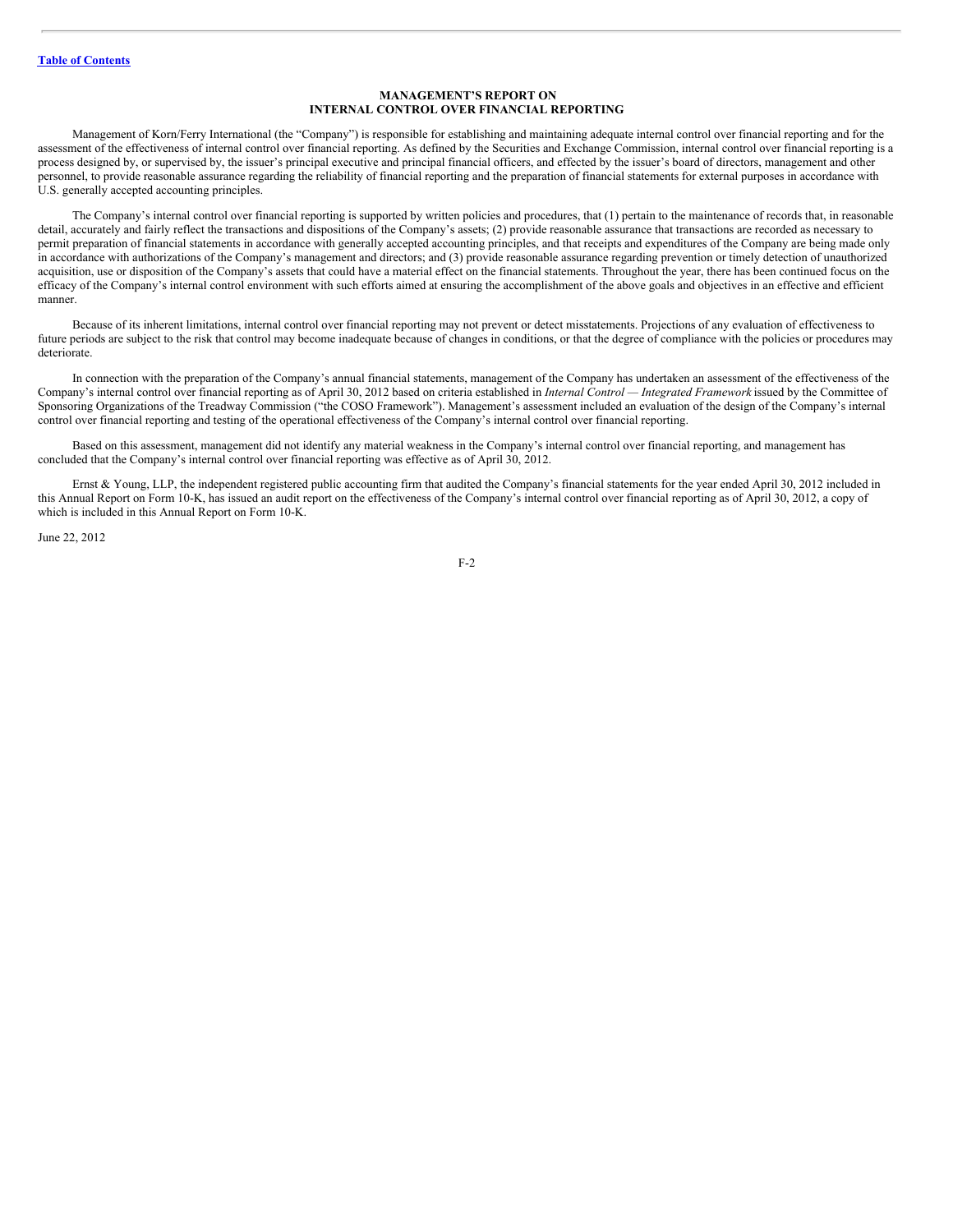# <span id="page-50-0"></span>**REPORT OF INDEPENDENT REGISTERED PUBLIC ACCOUNTING FIRM ON INTERNAL CONTROL OVER FINANCIAL REPORTING**

Stockholders and Board of Directors Korn/Ferry International

We have audited Korn/Ferry International and subsidiaries' (the "Company") internal control over financial reporting as of April 30, 2012 based on criteria established in *Internal Control — Integrated Framework* issued by the Committee of Sponsoring Organizations of the Treadway Commission (the "COSO criteria"). The Company's management is responsible for maintaining effective internal control over financial reporting, and for its assessment of the effectiveness of internal control over financial reporting included in the accompanying Management's Report on Internal Control over Financial Reporting. Our responsibility is to express an opinion on the Company's internal control over financial reporting based on our audit.

We conducted our audit in accordance with the standards of the Public Company Accounting Oversight Board (United States). Those standards require that we plan and perform the audit to obtain reasonable assurance about whether effective internal control over financial reporting was maintained in all material respects. Our audit included obtaining an understanding of internal control over financial reporting, assessing the risk that a material weakness exists, testing and evaluating the design and operating effectiveness of internal control based on the assessed risk, and performing such other procedures as we considered necessary in the circumstances. We believe that our audit provides a reasonable basis for our opinion.

A company's internal control over financial reporting is a process designed to provide reasonable assurance regarding the reliability of financial reporting and the preparation of financial statements for external purposes in accordance with generally accepted accounting principles. A company's internal control over financial reporting includes those policies and procedures that (1) pertain to the maintenance of records that, in reasonable detail, accurately and fairly reflect the transactions and dispositions of the assets of the company; (2) provide reasonable assurance that transactions are recorded as necessary to permit preparation of financial statements in accordance with generally accepted accounting principles, and that receipts and expenditures of the company are being made only in accordance with authorizations of management and directors of the company; and (3) provide reasonable assurance regarding prevention or timely detection of unauthorized acquisition, use, or disposition of the company's assets that could have a material effect on the financial statements.

Because of its inherent limitations, internal control over financial reporting may not prevent or detect misstatements. Also, projections of any evaluation of effectiveness to future periods are subject to the risk that controls may become inadequate because of changes in conditions, or that the degree of compliance with the policies or procedures may deteriorate.

In our opinion, Korn/Ferry International and subsidiaries maintained, in all material respects, effective internal control over financial reporting as of April 30, 2012, based on the COSO criteria.

We also have audited, in accordance with the standards of the Public Company Accounting Oversight Board (United States), the consolidated balance sheets of Korn/Ferry International and subsidiaries as of April 30, 2012 and 2011, and the related consolidated statements of income, stockholders' equity, and cash flows for each of the three years in the period ended April 30, 2012 and our report dated June 22, 2012, expressed an unqualified opinion thereon.

/s/ Ernst & Young LLP

Los Angeles, California June 22, 2012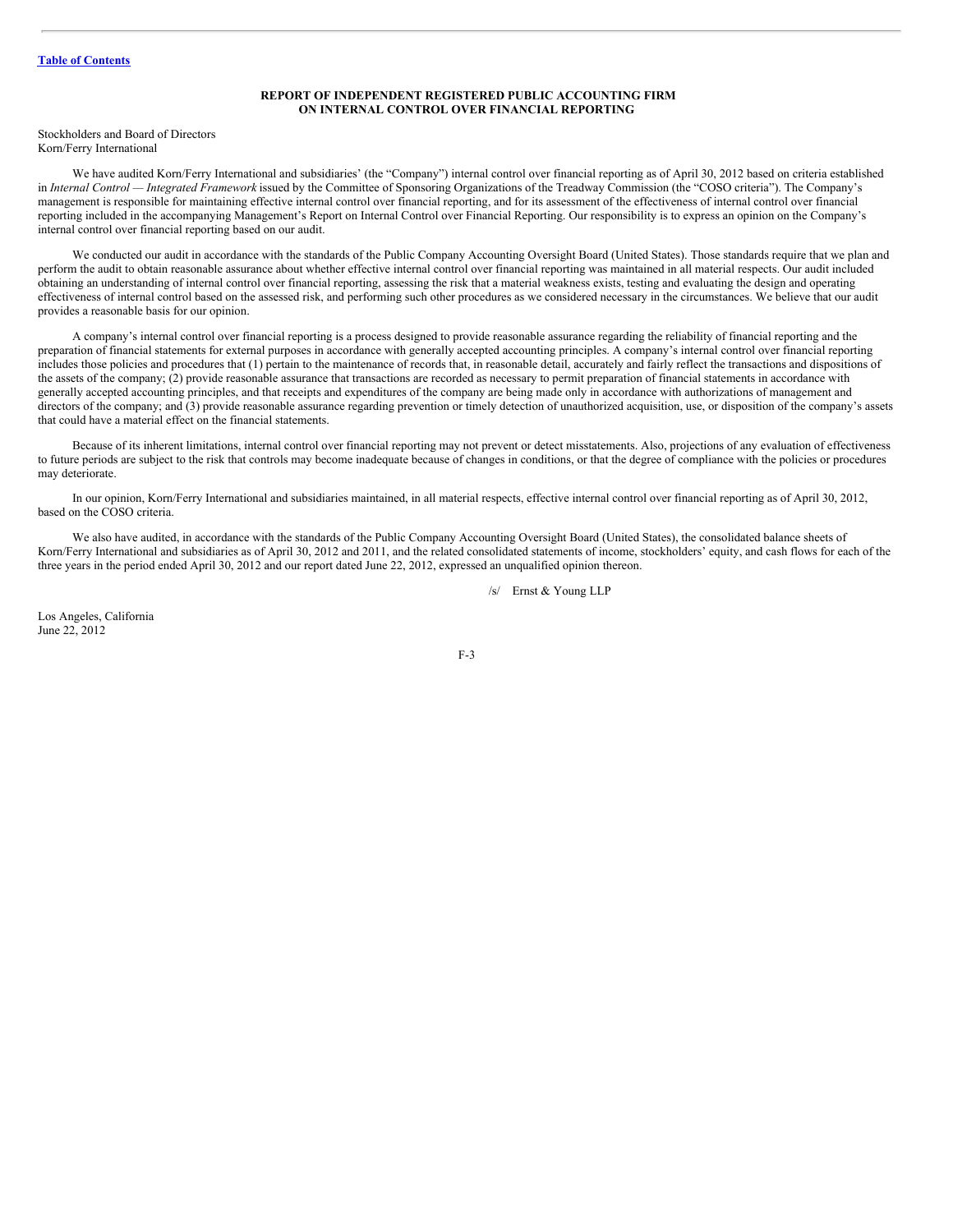# <span id="page-51-0"></span>**REPORT OF INDEPENDENT REGISTERED PUBLIC ACCOUNTING FIRM**

Stockholders and Board of Directors Korn/Ferry International

We have audited the accompanying consolidated balance sheets of Korn/Ferry International and subsidiaries (the "Company") as of April 30, 2012 and 2011, and the related consolidated statements of income, stockholders' equity, and cash flows for each of the three years in the period ended April 30, 2012. Our audits also included the financial statement schedule listed in the index at Item 15(a). These financial statements and schedule are the responsibility of the Company's management. Our responsibility is to express an opinion on these financial statements and schedule based on our audits.

We conducted our audits in accordance with the standards of the Public Company Accounting Oversight Board (United States). Those standards require that we plan and perform the audit to obtain reasonable assurance about whether the financial statements are free of material misstatement. An audit includes examining, on a test basis, evidence supporting the amounts and disclosures in the financial statements. An audit also includes assessing the accounting principles used and significant estimates made by management, as well as evaluating the overall financial statement presentation. We believe that our audits provide a reasonable basis for our opinion.

In our opinion, the financial statements referred to above present fairly, in all material respects, the consolidated financial position of Korn/Ferry International and subsidiaries at April 30, 2012 and 2011, and the consolidated results of their operations and their cash flows for each of the three years in the period ended April 30, 2012, in conformity with U.S. generally accepted accounting principles. Also, in our opinion, the related financial statement schedule, when considered in relation to the basic financial statements taken as a whole, presents fairly in all material respects the information set forth therein.

We also have audited, in accordance with the standards of the Public Company Accounting Oversight Board (United States), the Company's internal control over financial reporting as of April 30, 2012, based on criteria established in Internal Control-Integrated Framework issued by the Committee of Sponsoring Organizations of the Treadway Commission and our report dated June 22, 2012, expressed an unqualified opinion thereon.

/s/ Ernst & Young LLP

Los Angeles, California June 22, 2012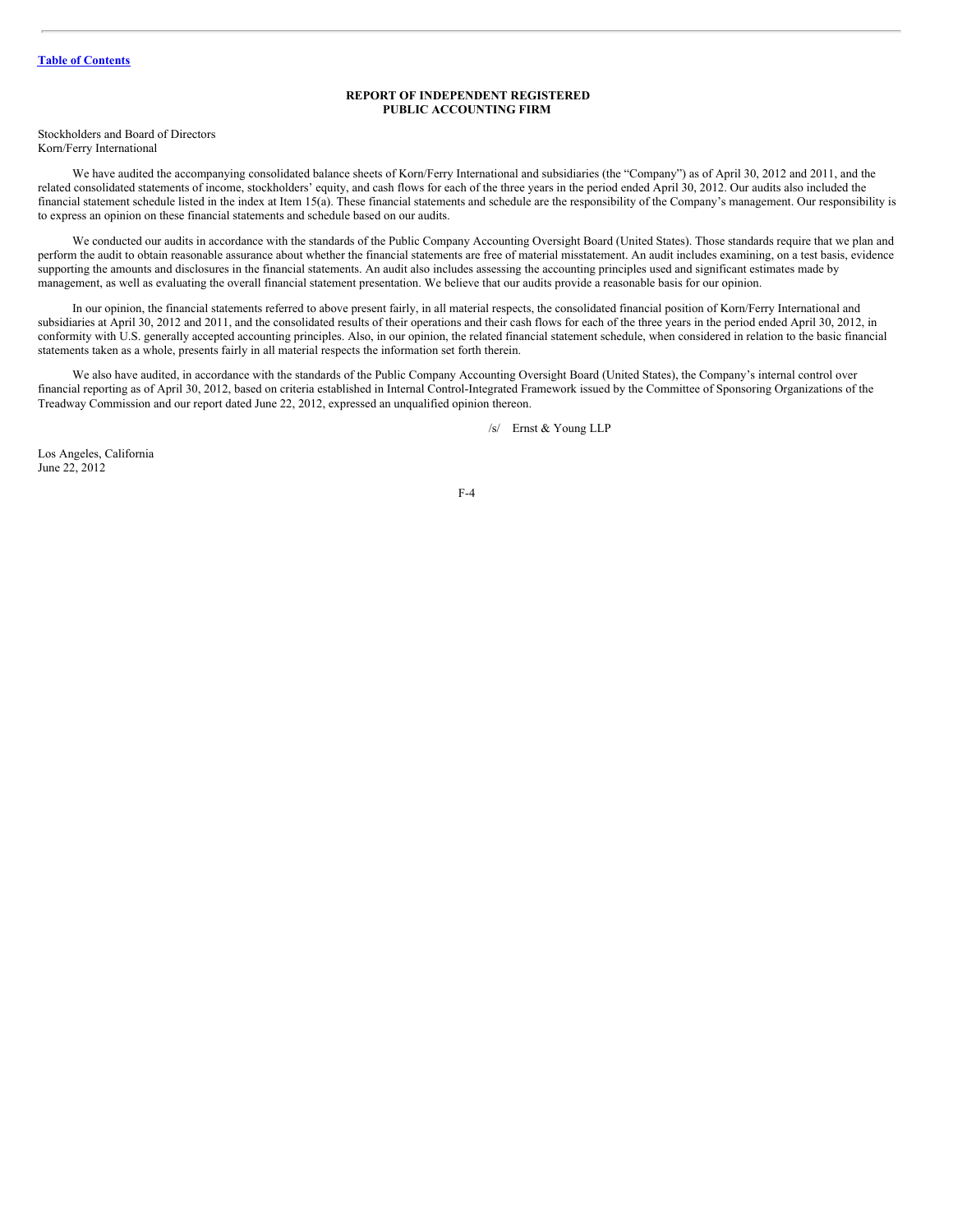# <span id="page-52-0"></span>**KORN/FERRY INTERNATIONAL AND SUBSIDIARIES CONSOLIDATED BALANCE SHEETS**

|                                                                                                                                      | April 30,     |                                          |
|--------------------------------------------------------------------------------------------------------------------------------------|---------------|------------------------------------------|
|                                                                                                                                      | 2012          | 2011                                     |
|                                                                                                                                      |               | (in thousands, except per<br>share data) |
| <b>ASSETS</b>                                                                                                                        |               |                                          |
| Cash and cash equivalents                                                                                                            | 282,005<br>\$ | \$246,856                                |
| Marketable securities                                                                                                                | 40.936        | 20.868                                   |
| Receivables due from clients, net of allowance for doubtful accounts of \$9,437 and \$9,977, respectively                            | 126,579       | 128,859                                  |
| Income taxes and other receivables                                                                                                   | 11,902        | 5,138                                    |
| Deferred income taxes                                                                                                                | 10,830        | 10,214                                   |
| Prepaid expenses and other assets                                                                                                    | 27,815        | 29,662                                   |
| Total current assets                                                                                                                 | 500,067       | 441,597                                  |
| Marketable securities, non-current                                                                                                   | 94,798        | 101,363                                  |
| Property and equipment, net                                                                                                          | 49,808        | 43,142                                   |
| Cash surrender value of company owned life insurance policies, net of loans                                                          | 77,848        | 70,987                                   |
| Deferred income taxes, net                                                                                                           | 57,290        | 64,418                                   |
| Goodwill, net                                                                                                                        | 176,338       | 183,952                                  |
| Intangible assets, net                                                                                                               | 20,413        | 22,289                                   |
| Investments and other assets                                                                                                         | 38,127        | 43,932                                   |
| <b>Total assets</b>                                                                                                                  | \$1,014,689   | \$971,680                                |
| <b>LIABILITIES AND STOCKHOLDERS' EQUITY</b>                                                                                          |               |                                          |
| Accounts payable                                                                                                                     | \$<br>14.667  | \$12,504                                 |
| Income taxes payable                                                                                                                 |               | 8,720<br>4,674                           |
| Compensation and benefits payable                                                                                                    | 154,398       | 173,097                                  |
| Other accrued liabilities                                                                                                            | 37,527        | 43,591                                   |
| Total current liabilities                                                                                                            | 215,312       | 233,866                                  |
| Deferred compensation and other retirement plans                                                                                     | 148,989       | 139,558                                  |
| Other liabilities                                                                                                                    | 20,912        | 19,919                                   |
| <b>Total liabilities</b>                                                                                                             | 385,213       | 393,343                                  |
| Commitments and contingencies                                                                                                        |               |                                          |
| Stockholders' equity:                                                                                                                |               |                                          |
| Common stock: \$0.01 par value, 150,000 shares authorized, 59,975 and 59,101 shares issued and 47,913 and 47,003 shares outstanding, |               |                                          |
| respectively                                                                                                                         | 419.998       | 404,703                                  |
| Retained earnings                                                                                                                    | 202,797       | 148,494                                  |
| Accumulated other comprehensive income, net                                                                                          | 7,191         | 25,660                                   |
| Stockholders' equity                                                                                                                 | 629,986       | 578,857                                  |
| Less: notes receivable from stockholders                                                                                             |               |                                          |
|                                                                                                                                      |               | (510)<br>(520)                           |
| Total stockholders' equity                                                                                                           | 629,476       | 578,337                                  |
| Total liabilities and stockholders' equity                                                                                           | \$1,014,689   | \$971,680                                |

The accompanying notes are an integral part of these consolidated financial statements.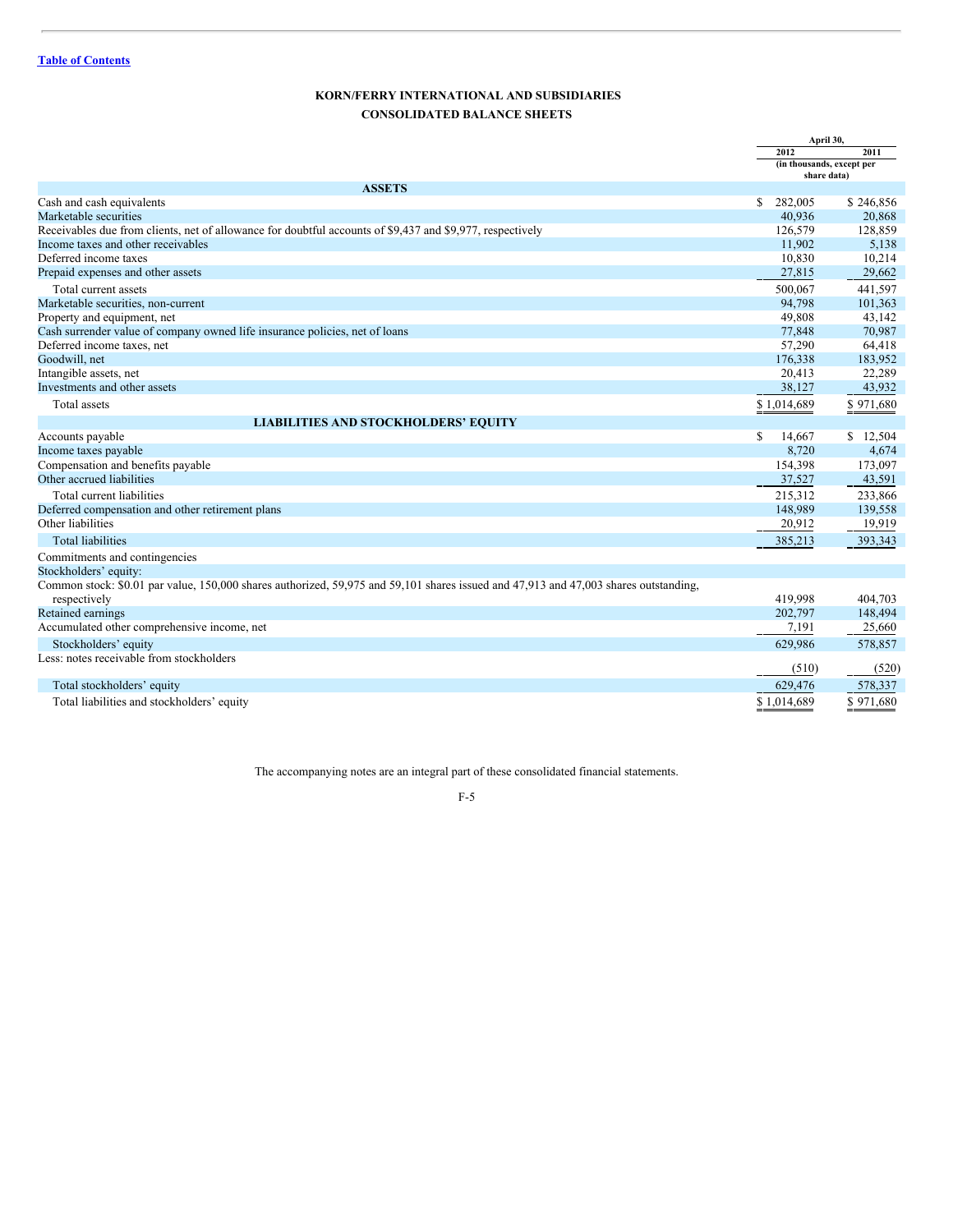# <span id="page-53-0"></span>**KORN/FERRY INTERNATIONAL AND SUBSIDIARIES CONSOLIDATED STATEMENTS OF INCOME**

|                                                                                                          | Year Ended April 30, |                                       |            |
|----------------------------------------------------------------------------------------------------------|----------------------|---------------------------------------|------------|
|                                                                                                          | 2012                 | 2011                                  | 2010       |
|                                                                                                          |                      | (in thousands, except per share data) |            |
| Fee revenue                                                                                              | \$790,505            | \$744,249                             | \$572,380  |
| Reimbursed out-of-pocket engagement expenses                                                             | 36,254               | 32,002                                | 27,269     |
| Total revenue                                                                                            | 826,759              | 776,251                               | 599,649    |
| Compensation and benefits                                                                                | 534,186              | 507,405                               | 413,340    |
| General and administrative expenses                                                                      | 138,872              | 116,494                               | 115,280    |
| Engagement expenses                                                                                      | 55,889               | 51,766                                | 41,585     |
| Depreciation and amortization                                                                            | 14,017               | 12,671                                | 11,493     |
| Restructuring charges, net                                                                               | 929                  | 2,130                                 | 20,673     |
| Total operating expenses                                                                                 | 743,893              | 690,466                               | 602,371    |
| Operating income (loss)                                                                                  | 82,866               | 85,785                                | (2,722)    |
| Other (loss) income, net                                                                                 | (271)                | 6,454                                 | 10,066     |
| Interest expense, net                                                                                    | (1,791)              | (2, 535)                              | (2,622)    |
| Income before provision (benefit) for income taxes and equity in earnings of unconsolidated subsidiaries | 80,804               | 89,704                                | 4,722      |
| Income tax provision (benefit)                                                                           | 28,351               | 32,692                                | (485)      |
| Equity in earnings of unconsolidated subsidiaries, net                                                   | 1,850                | 1,862                                 | 91         |
| Net income                                                                                               | \$54,303             | \$58,874                              | \$ 5,298   |
| Earnings per common share:                                                                               |                      |                                       |            |
| Basic                                                                                                    | \$<br>1.17           | 1.30                                  | S<br>0.12  |
| Diluted                                                                                                  | 1.15                 | 1.27                                  | \$<br>0.12 |
| Weighted-average common shares outstanding:                                                              |                      |                                       |            |
| <b>Basic</b>                                                                                             | 46,397               | 45,205                                | 44,413     |
| Diluted                                                                                                  | 47,261               | 46,280                                | 45,457     |

The accompanying notes are an integral part of these consolidated financial statements.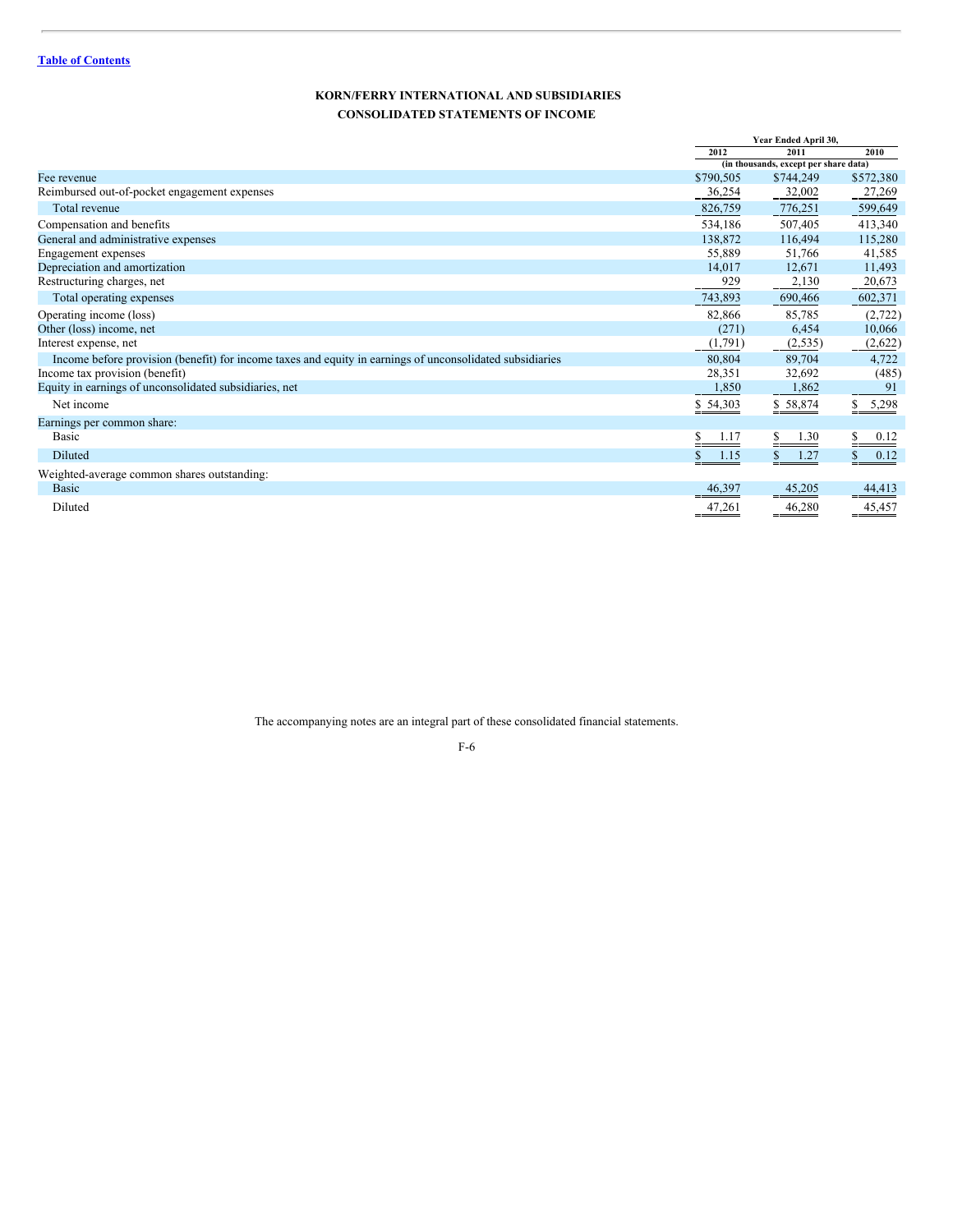# <span id="page-54-0"></span>**KORN/FERRY INTERNATIONAL AND SUBSIDIARIES CONSOLIDATED STATEMENTS OF STOCKHOLDERS' EQUITY**

|                                                                  |                          | <b>Common Stock</b>     |                                       | Accumulated<br>Other         |           |
|------------------------------------------------------------------|--------------------------|-------------------------|---------------------------------------|------------------------------|-----------|
|                                                                  |                          | <b>Shares</b><br>Amount |                                       | Comprehensive<br>Income, Net | Total     |
|                                                                  |                          |                         | <b>Earnings</b><br>(in thousands)     |                              |           |
| <b>Balance at May 1, 2009</b>                                    | 44.729                   | \$368,430               | \$84.922                              | $\mathbb{S}$<br>6,285        | \$459,637 |
| Comprehensive income:                                            |                          |                         |                                       |                              |           |
| Net income                                                       |                          |                         | 5,298                                 |                              | 5,298     |
| Other comprehensive income, net of tax:                          |                          |                         |                                       |                              |           |
| Foreign currency translation adjustments                         |                          |                         | -                                     | 15,377                       | 15,377    |
| Defined benefit pension plan                                     |                          |                         |                                       | (8, 728)                     | (8, 728)  |
| Total comprehensive income                                       |                          |                         |                                       |                              | 11,947    |
| Purchase of stock                                                | (226)                    | (3, 136)                |                                       |                              | (3, 136)  |
| Issuance of stock                                                | 1,476                    | 6,526                   |                                       |                              | 6,526     |
| Stock-based compensation                                         |                          | 17,508                  |                                       |                              | 17,508    |
| Tax expense from exercise of stock options                       | $\overline{\phantom{m}}$ | (611)                   | $\hspace{1.0cm} \rule{1.5cm}{0.15cm}$ | $\overline{\phantom{m}}$     | (611)     |
| Balance at April 30, 2010                                        | 45,979                   | 388,717                 | 90,220                                | 12,934                       | 491,871   |
| Comprehensive income:                                            |                          |                         |                                       |                              |           |
| Net income                                                       |                          |                         | 58,874                                |                              | 58,874    |
| Other comprehensive income, net of tax:                          |                          |                         |                                       |                              |           |
| Foreign currency translation adjustments                         |                          |                         |                                       | 16,739                       | 16,739    |
| Defined benefit pension plan                                     |                          |                         |                                       | (4,048)                      | (4,048)   |
| Unrealized gains on marketable securities                        |                          |                         |                                       | 35                           | 35        |
| Total comprehensive income                                       |                          |                         |                                       |                              | 71,600    |
| Exercise of warrants                                             | 274                      | 2,983                   |                                       |                              | 2,983     |
| Purchase of stock                                                | (934)                    | (13, 844)               |                                       |                              | (13, 844) |
| Issuance of stock                                                | 1,684                    | 10,084                  |                                       |                              | 10,084    |
| Stock-based compensation                                         | $\qquad \qquad -$        | 15,476                  | $\equiv$                              | <u>—</u>                     | 15,476    |
| Tax benefit from exercise of stock options                       |                          | 1,287                   |                                       |                              | 1,287     |
| Payment of dividends by majority owned consolidated subsidiaries | $\qquad \qquad -$        | $\qquad \qquad -$       | (600)                                 | $\qquad \qquad$              | (600)     |
| Balance at April 30, 2011                                        | 47,003                   | 404,703                 | 148,494                               | 25,660                       | 578,857   |
| Comprehensive income:                                            |                          |                         |                                       |                              |           |
| Net income                                                       |                          |                         | 54,303                                |                              | 54,303    |
| Other comprehensive income, net of tax:                          |                          |                         |                                       |                              |           |
| Foreign currency translation adjustments                         |                          |                         |                                       | (12, 826)                    | (12, 826) |
| Defined benefit pension plan                                     |                          |                         |                                       | (5,644)                      | (5,644)   |
| Unrealized gains on marketable securities                        |                          |                         |                                       | 1                            |           |
| Total comprehensive income                                       |                          |                         |                                       |                              | 35,834    |
| Purchase of stock                                                | (190)                    | (4,215)                 |                                       |                              | (4,215)   |
| Issuance of stock                                                | 1,100                    | 4,371                   |                                       |                              | 4,371     |
| Stock-based compensation                                         |                          | 13,475                  | $\overline{\phantom{0}}$              | $\overline{\phantom{0}}$     | 13,475    |
| Tax benefit from exercise of stock options                       |                          | 1,664                   |                                       |                              | 1,664     |
| Balance at April 30, 2012                                        | 47.913                   | \$419,998               | \$202,797                             | \$<br>7,191                  | \$629,986 |

The accompanying notes are an integral part of these consolidated financial statements.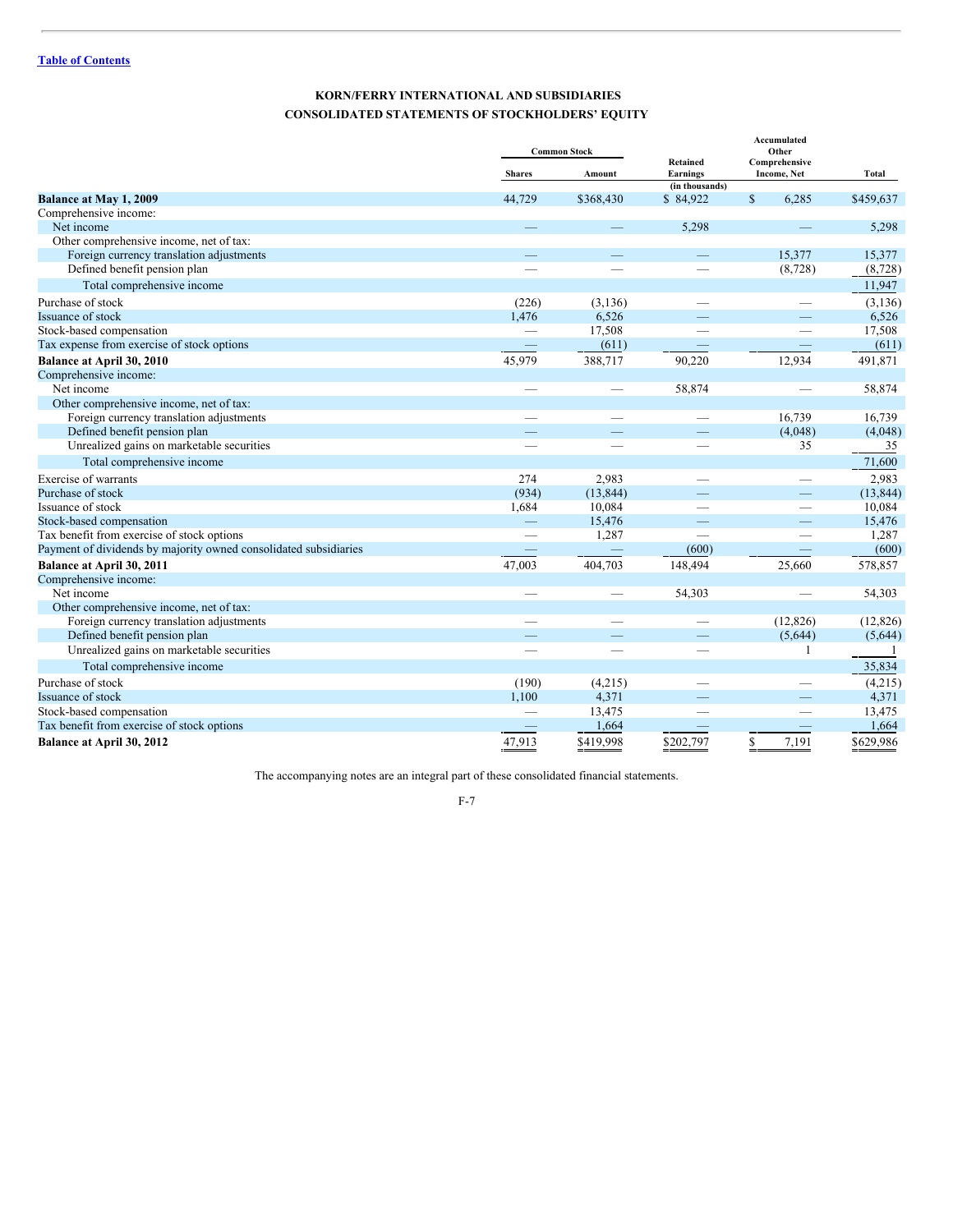# <span id="page-55-0"></span>**KORN/FERRY INTERNATIONAL AND SUBSIDIARIES CONSOLIDATED STATEMENTS OF CASH FLOWS**

|                                                                                                                         | Year Ended April 30,     |                        |             |
|-------------------------------------------------------------------------------------------------------------------------|--------------------------|------------------------|-------------|
|                                                                                                                         | 2012                     | 2011                   | 2010        |
|                                                                                                                         |                          | (in thousands)         |             |
| Cash flows from operating activities:<br>Net income                                                                     |                          |                        |             |
|                                                                                                                         | \$54,303                 | \$58,874               | \$5,298     |
| Adjustments to reconcile net income to net cash provided by (used in) operating activities:                             |                          |                        |             |
| Depreciation and amortization                                                                                           | 14,017                   | 12,671                 | 11,493      |
| Stock-based compensation expense                                                                                        | 13,399                   | 15,547                 | 17,729      |
| Impairment of intangible assets                                                                                         |                          | 880                    |             |
| (Gain) loss on disposition of property and equipment                                                                    | (65)                     | 80                     | 323         |
| Provision for doubtful accounts                                                                                         | 5,732                    | 7,650                  | 3,340       |
| Gain on cash surrender value of life insurance policies                                                                 | (6,268)                  | (7,218)                | (9, 424)    |
| Gain on marketable securities classified as trading                                                                     | (1,013)                  | (7, 599)               | (11, 137)   |
| Change in fair value of acquisition-related contingent consideration                                                    | (2,196)                  | (4,919)                |             |
| Deferred income taxes                                                                                                   | 6,512                    | 5,954                  | (20, 862)   |
| Change in other assets and liabilities:                                                                                 |                          |                        |             |
| Deferred compensation                                                                                                   | 3,787                    | 11,716                 | 15,828      |
| Receivables, including income tax and other receivables                                                                 | (10, 891)                | (28, 140)              | (33,516)    |
| Prepaid expenses and other assets                                                                                       | 2,194                    | (6,172)                | (4,520)     |
| Investment in unconsolidated subsidiaries                                                                               | (1, 850)                 | (1,862)                | (91)        |
| Income taxes payable                                                                                                    | 4,058                    | (1,686)                | 2,844       |
| Accounts payable and accrued liabilities                                                                                | (17,986)                 | 40,757                 | (595)       |
| Other                                                                                                                   | 7,242                    | (899)                  | (7, 556)    |
| Net cash provided by (used in) operating activities                                                                     | 70,975                   | 95,634                 | (30, 846)   |
| Cash flows from investing activities:                                                                                   |                          |                        |             |
| Purchase of property and equipment                                                                                      | (18, 632)                | (27, 889)              | (7, 282)    |
| Purchase of intangible assets                                                                                           | (325)                    |                        | (3,481)     |
|                                                                                                                         |                          |                        |             |
| Purchase of marketable securities                                                                                       | (55,718)                 | (65,964)               | (4,163)     |
| Proceeds from sales/maturities of marketable securities                                                                 | 43,181                   | 28,618                 | 13,374      |
| Change in restricted cash                                                                                               | (221)                    | (10,007)               |             |
| Payment of purchase price held back from previous acquisition                                                           | (800)                    |                        |             |
| Cash paid for acquisitions, net of cash acquired and contingent consideration                                           | (442)                    | $\equiv$               | (18, 734)   |
| Payment of contingent consideration from acquisitions                                                                   |                          | (5,795)                | (2,405)     |
| Premiums on life insurance policies                                                                                     | (1,739)                  | (1,702)                | (1,711)     |
| Dividends received from unconsolidated subsidiaries                                                                     | 1,669                    | 1,608                  | 958         |
| Net cash used in investing activities                                                                                   | (33,027)                 | (81, 131)              | (23, 444)   |
|                                                                                                                         |                          |                        |             |
| Cash flows from financing activities:                                                                                   |                          |                        |             |
| Payments on life insurance policy loans                                                                                 | 366                      | 6,039                  | (183)       |
| Borrowings under life insurance policies<br>Purchase of common stock                                                    |                          |                        | 5,500       |
|                                                                                                                         | (4,215)                  | (13, 844)              | (3, 136)    |
| Proceeds from exercise of warrants                                                                                      | $\overline{\phantom{0}}$ | 2,983                  |             |
| Proceeds from issuance of common stock upon exercise of employee stock options and in connection with an employee stock |                          |                        |             |
| purchase plan                                                                                                           | 4,371                    | 10,084                 | 6,526       |
| Tax benefit (expense) from exercise of stock options                                                                    | 1,664                    | 1,287                  | (611)       |
| Payment of dividends by majority owned consolidated subsidiaries                                                        | $\sim$                   | (600)                  |             |
| Net cash provided by financing activities                                                                               | 2,186                    | 5,949                  | 8,096       |
| Effect of exchange rate changes on cash and cash equivalents                                                            | (4,985)                  | 7,171                  | 10,427      |
| Net increase (decrease) in cash and cash equivalents                                                                    | 35,149                   | 27,623                 | (35,767)    |
| Cash and cash equivalents at beginning of year                                                                          | 246,856                  | 219,233                | 255,000     |
|                                                                                                                         |                          |                        |             |
| Cash and cash equivalents at end of year                                                                                | \$282,005                | \$246,856              | \$219,233   |
| Supplemental cash flow information:                                                                                     |                          |                        |             |
| Cash used to pay interest                                                                                               | 4,480<br>\$              | 4,834<br>\$            | \$<br>3,992 |
| Cash used to pay income taxes                                                                                           | \$17,916                 | 25,329<br>$\mathbb{S}$ | 8,111<br>S  |
|                                                                                                                         |                          |                        |             |

The accompanying notes are an integral part of these consolidated financial statements.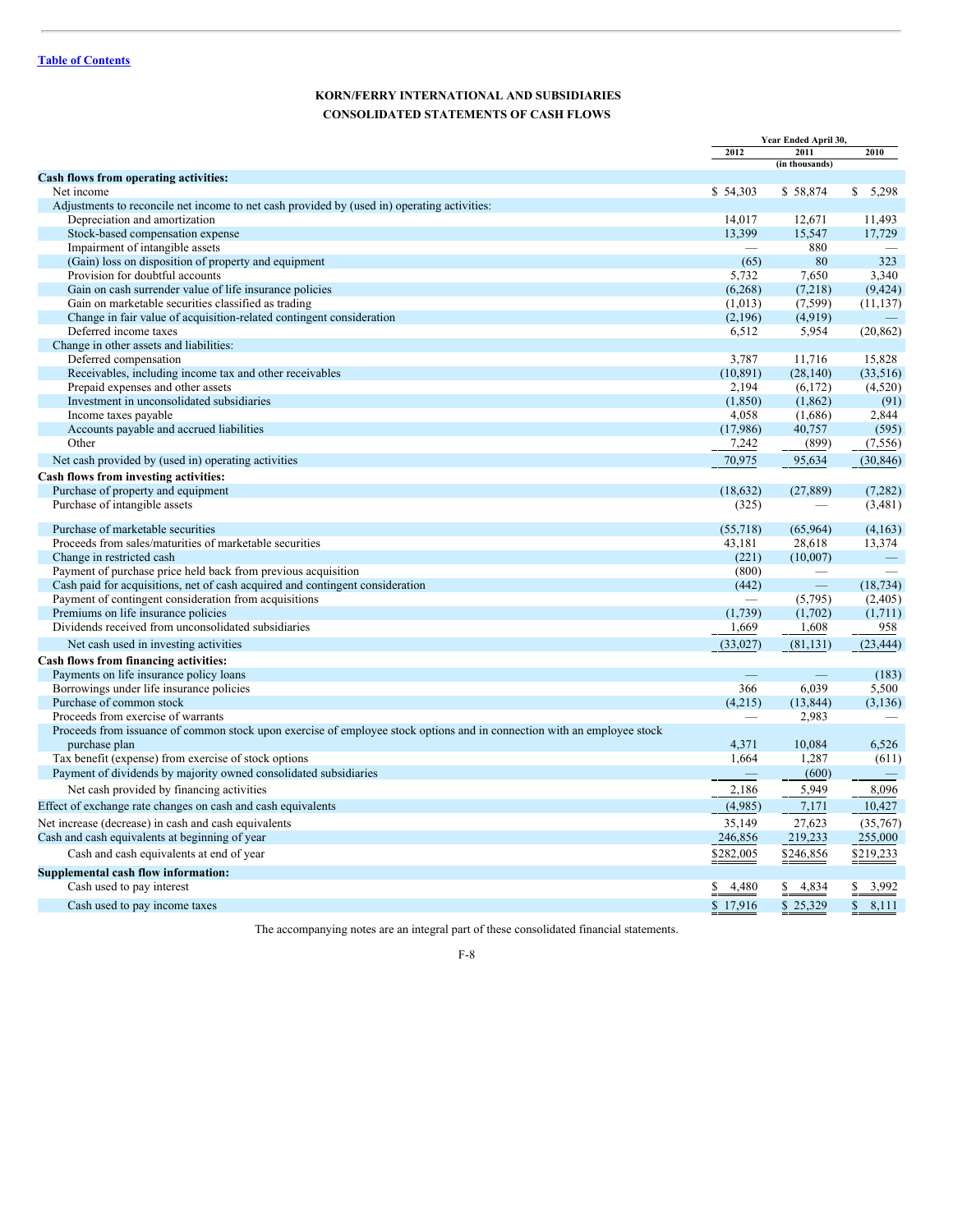## **1. Organization and Summary of Significant Accounting Policies**

#### <span id="page-56-0"></span>*Nature of Business*

Korn/Ferry International, a Delaware corporation (the "Company"), and its subsidiaries are engaged in the business of providing executive recruitment on a retained basis, outsourced recruiting and leadership and talent consulting services. The Company's worldwide network of 76 offices in 35 countries enables it to meet the needs of its clients in all industries.

### *Basis of Consolidation and Presentation*

The consolidated financial statements include the accounts of the Company and its wholly and majority owned/controlled domestic and international subsidiaries. All intercompany balances and transactions have been eliminated in consolidation. The preparation of the consolidated financial statements conform with United States ("U.S.") generally accepted accounting principles ("GAAP") and prevailing practice within the industry. The consolidated financial statements include all adjustments, consisting of normal recurring accruals and any other adjustments that management considers necessary for a fair presentation of the results for these periods.

Investments in affiliated companies, which are 50% or less owned and where the Company exercises significant influence over operations, are accounted for using the equity method. Dividends received from our unconsolidated subsidiary in Mexico were approximately \$1.7 million, \$1.6 million and \$1.0 million during fiscal 2012, 2011 and 2010, respectively.

The Company considers events or transactions that occur after the balance sheet date but before the financial statements are issued to provide additional evidence relative to certain estimates or to identify matters that require additional disclosures.

### *Use of Estimates and Uncertainties*

The preparation of the consolidated financial statements in conformity with GAAP requires management to make estimates and assumptions that affect the reported amounts of assets and liabilities and disclosure of contingent assets and liabilities at the date of the consolidated financial statements and the reported amounts of revenue and expenses during the reporting period. Actual results could differ from these estimates, and changes in estimates are reported in current operations as new information is learned or upon the amounts becoming fixed and determinable. The most significant areas that require management judgment are revenue recognition, restructuring, deferred compensation, annual performance related bonus, evaluation of the carrying value of receivables, marketable securities, goodwill and other intangible assets, fair value of contingent consideration and the recoverability of deferred income taxes.

#### *Revenue Recognition*

Substantially all professional fee revenue is derived from fees for professional services related to executive recruitment performed on a retained basis, middlemanagement recruitment, recruitment process outsourcing and leadership and talent consulting services. Fee revenue from executive recruitment activities and middlemanagement recruitment are generally one-third of the estimated first year cash compensation of placed executive plus a percentage of the fee to cover indirect expenses. The Company generally recognizes revenue as it bills clients in three monthly installments commencing the month of client acceptance as this is the period over which the recruitment services are performed. Fees earned in excess of the initial contract amount are billed upon

F-9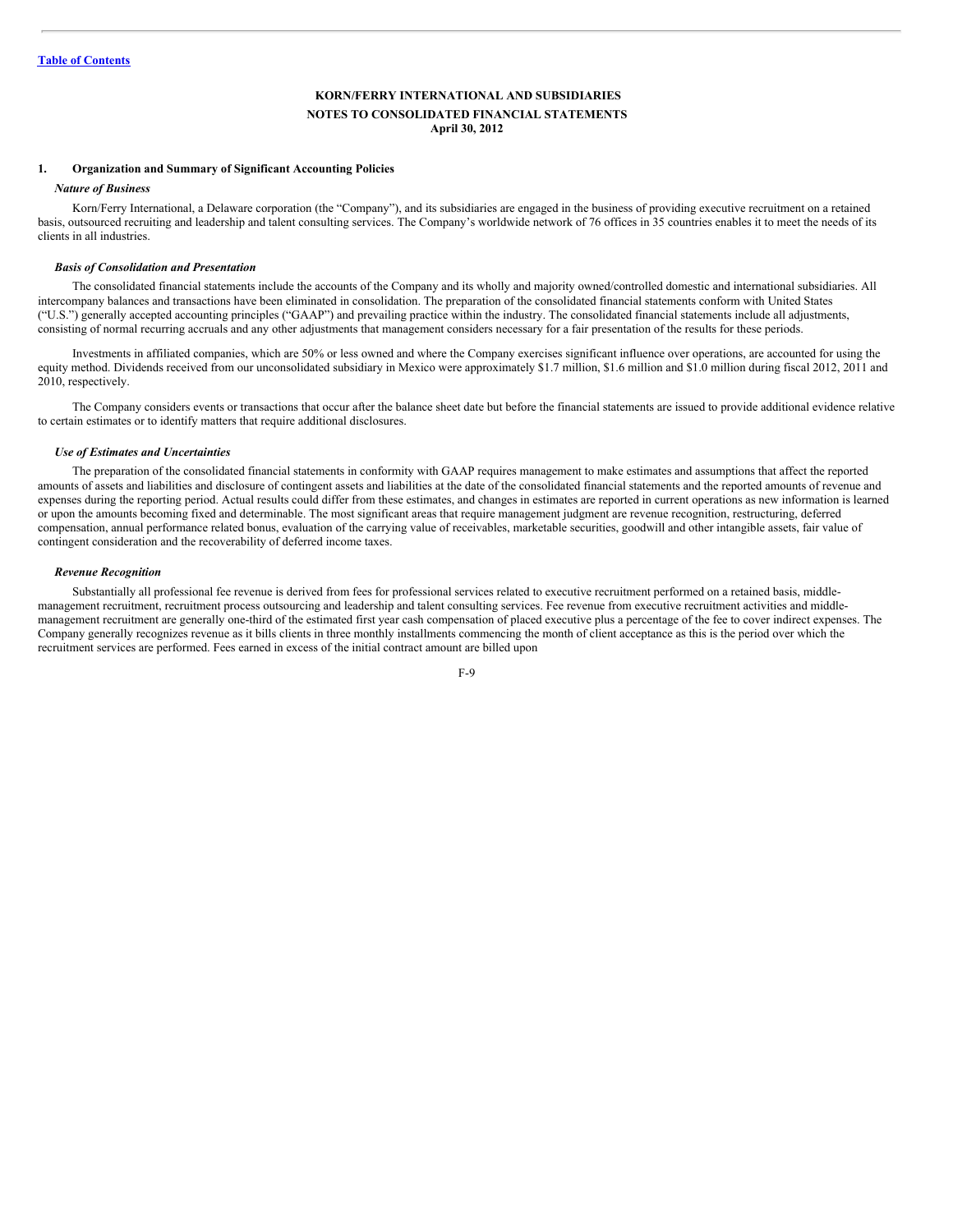# **NOTES TO CONSOLIDATED FINANCIAL STATEMENTS — (Continued) April 30, 2012**

completion of the engagement, which reflect the difference between the final actual compensation of the placed executive and the estimate used for purposes of the previous billings. Since the fees are generally not contingent upon placement of a candidate, our assumptions primarily relate to establishing the period over which such service is performed. These assumptions determine the timing of revenue recognition and profitability for the reported period. If these assumptions do not accurately reflect the period over which revenue is earned, revenue and profit could differ. Any services that are provided on a contingent basis are recognized once the contingency is fulfilled. In addition to middle-management recruitment, Futurestep provides recruitment process outsourcing services and fee revenue is recognized as services are rendered. Fee revenue from LTC services is recognized as services are rendered for consulting engagements and other time based services, measured by total hours incurred to the total estimated hours at completion. It is possible that updated estimates for the consulting engagement may vary from initial estimates. If updated estimated total costs indicate a loss, we recognize that estimated loss in the period it is determined. LTC revenue from licenses is recognized using a straight-line method over the term of the contract (generally 12 months), which begins upon execution and is invoiced in the same month. A portion of the revenue for LTC is derived from the sale of Lominger products. These products mainly consist of books covering a variety of topics including performance management, team effectiveness, and coaching and development. The Company recognizes revenue for their products when the product has been sold.

### *Reimbursements*

The Company incurs certain out-of-pocket expenses that are reimbursed by its clients, which are accounted for as revenue in its consolidated statements of income.

### *Allowance for Doubtful Accounts*

An allowance is established for doubtful accounts by taking a charge to general and administrative expenses. The amount of the allowance is based on historical loss experience, assessment of the collectability of specific accounts, as well as expectations of future collections based upon trends and the type of work for which services are rendered. After the Company exhausts all collection efforts, the amount of the allowance is reduced for balances identified as uncollectible.

#### *Cash and Cash Equivalents*

The Company considers all highly liquid investments with original maturities of three months or less to be cash equivalents.

#### *Restricted Cash*

The Company had \$10.0 million of restricted cash at April 30, 2012 and 2011, related to its existing credit facility (see Note 10 —*Long-Term Debt*), which is included in investments and other assets in the accompanying consolidated balance sheets.

#### *Marketable Securities*

The Company classifies its marketable securities as either trading securities or available-for-sale. These investments are recorded at fair value and are classified as marketable securities in the accompanying consolidated balance sheets. Certain investments, which the Company may sell within the next twelve months, are carried as current assets. Realized capital gains (losses) on marketable securities are determined by specific identification. Investments are made based on the Company's investment policy which restricts the types of investments that can be made.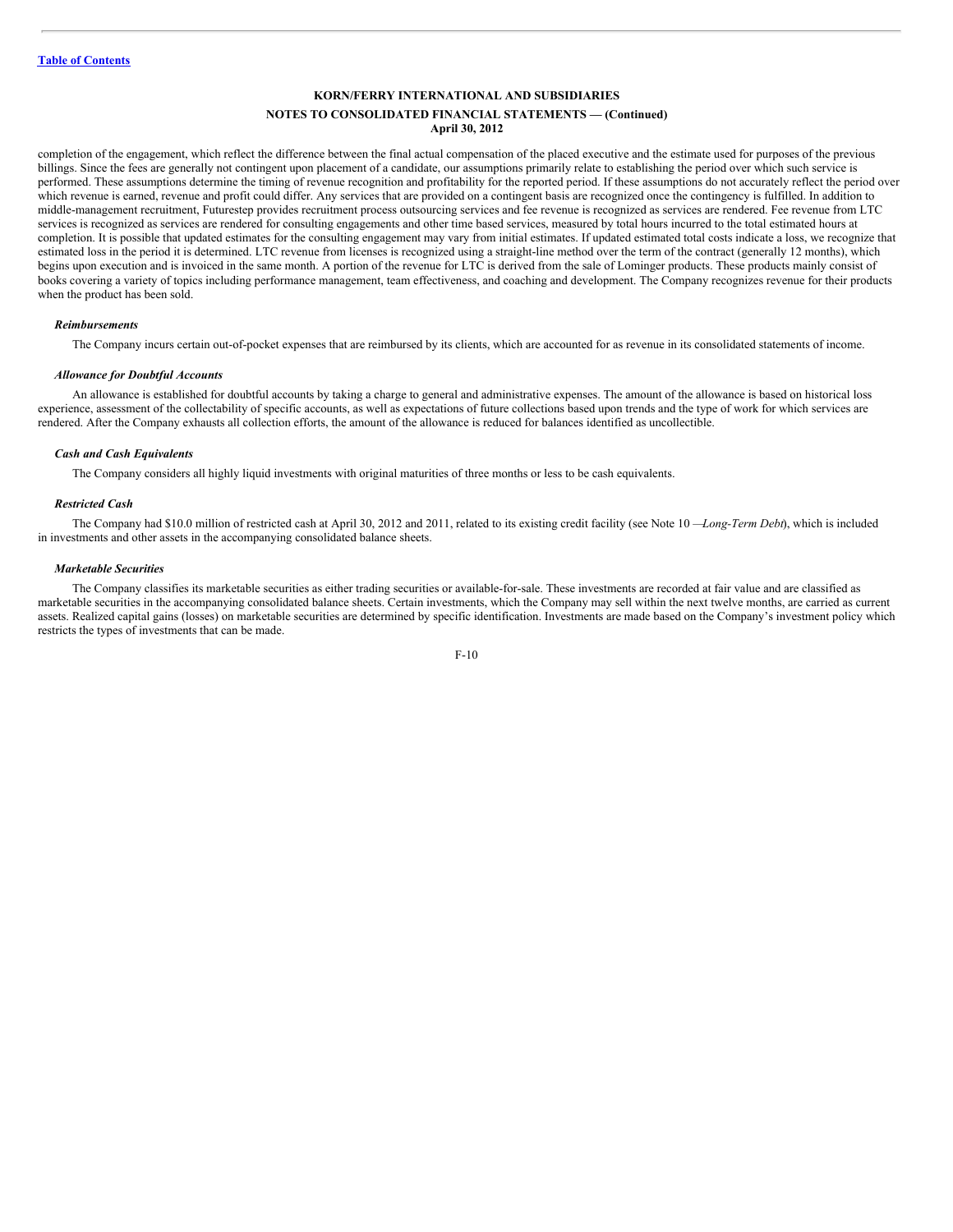# **NOTES TO CONSOLIDATED FINANCIAL STATEMENTS — (Continued) April 30, 2012**

Trading securities consist of the Company's investments which are held in trust to satisfy obligations under the Company's deferred compensation plans (see Note 5 — *Marketable Securities*). The changes in fair values on trading securities are recorded in the accompanying consolidated statements of income in other (loss) income, net. Interest and dividend income are recorded in the accompanying consolidated statements of income in interest expense, net.

Available-for-sale securities consist of corporate bonds, commercial paper and U.S. Treasury and agency securities. The changes in fair values, net of applicable taxes, are recorded as unrealized gains or losses as a component of accumulated other comprehensive income in stockholders' equity. When, in the opinion of management, a decline in the fair value of an investment below its cost or amortized cost is considered to be "other-than-temporary," the investment's cost or amortized cost is written-down to its fair value and the amount written-down is recorded in the statement of income in other (loss) income, net. The determination of other-than-temporary decline includes, in addition to other relevant factors, a presumption that if the market value is below cost by a significant amount for a period of time, a write-down may be necessary. The amount of any write-down is determined by the difference between cost or amortized cost of the investment and its fair value at the time the other-than-temporary decline is identified. During fiscal 2012, 2011 and 2010, no other-than-temporary impairment was recognized.

### *Business Acquisitions*

Business acquisitions are accounted for under the acquisition method. The acquisition method requires the reporting entity to identify the acquirer, determine the acquisition date, recognize and measure the identifiable assets acquired, the liabilities assumed and any non-controlling interest in the acquired entity, and recognize and measure goodwill or a gain from the purchase. The acquiree's results are included in the Company's consolidated financial statements from the date of each respective acquisition. Assets acquired and liabilities assumed are recorded at their fair values and the excess of the purchase price over the amounts assigned is recorded as goodwill. Adjustments to fair value assessments are recorded to goodwill over the measurement period (generally not longer than twelve months). Purchased intangible assets with finite lives are amortized over their estimated useful lives. Effective May 1, 2009, the Company adopted Accounting Standards Codification 805, Business Acquisitions, which requires that acquisition-related transaction and restructuring costs be charged to expense as committed, and changes the recognition and measurement criteria for certain assets and liabilities including those arising from contingencies, contingent consideration and bargain purchases for acquisitions completed after the adoption date. The Company applied this new guidance to its acquisition of Whitehead Mann and SENSA Solutions, Inc., which were acquired in fiscal 2010. During fiscal 2012 and fiscal 2011, the Company recorded a \$2.2 million and \$4.9 million reduction in the estimated fair value of contingent consideration relating to a prior acquisition, respectively, as a component of general and administrative expenses.

## *Property and Equipment*

Property and equipment is carried at cost less accumulated depreciation. Leasehold improvements are amortized on a straight-line basis over the estimated useful life of the asset, or the lease term, whichever is shorter. Software development costs for internal use are capitalized and, once placed in service, amortized using the straight-line method over the estimated useful life, generally three to seven years. All other property and equipment is depreciated or amortized on a straight-line basis over the estimated useful lives of three to ten years.

The Company reviews long-lived assets for impairment whenever events or changes in circumstances indicate that the carrying value of an asset may not be recoverable.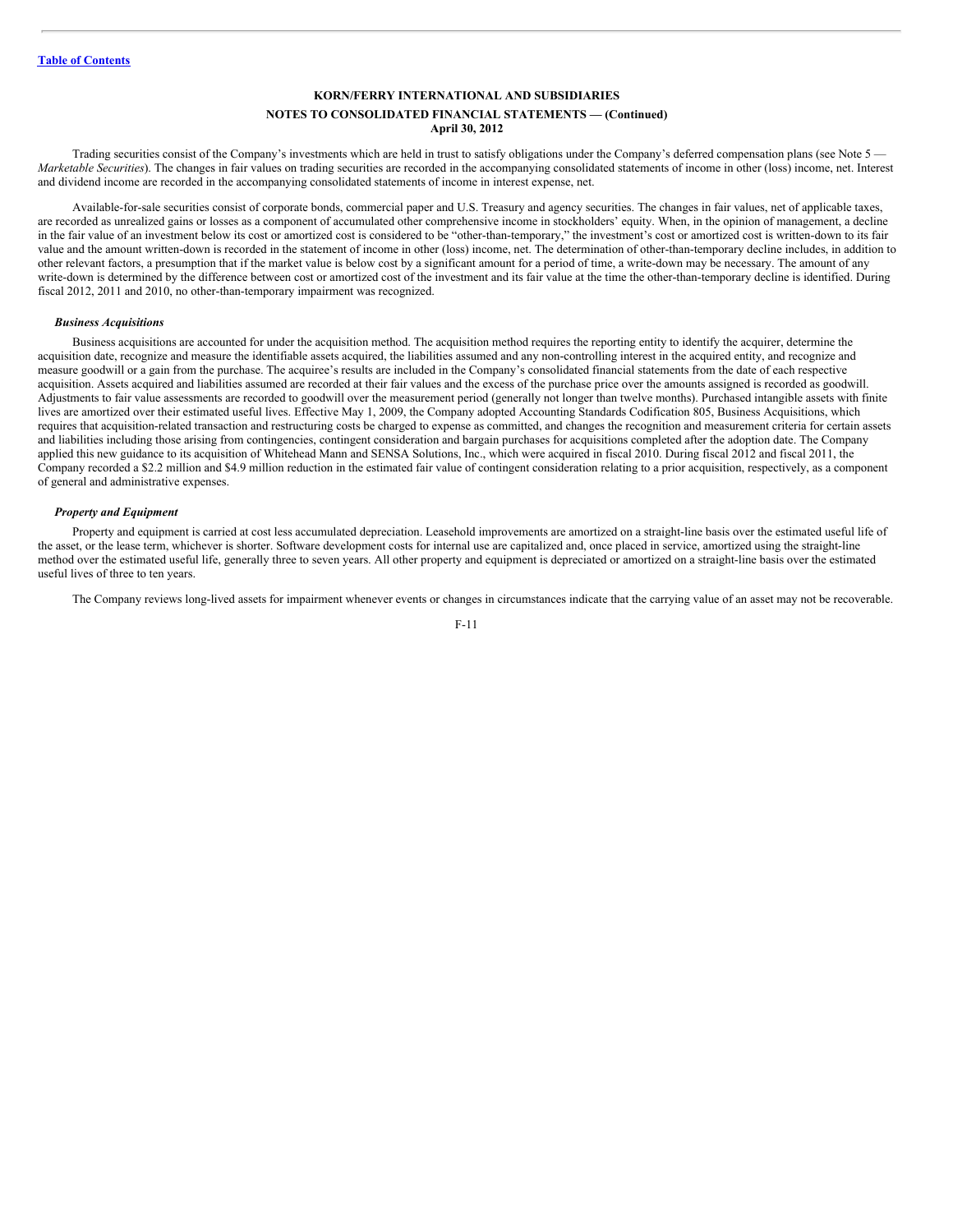## *Goodwill and Intangible Assets*

Goodwill represents the excess of the purchase price over the fair value of assets acquired. The goodwill impairment test compares the fair value of a reporting unit with its carrying amount, including goodwill. If the carrying amount of a reporting unit exceeds its fair value, goodwill of the reporting unit would be considered impaired. To measure the amount of the impairment loss, the implied fair value of a reporting unit's goodwill is compared to the carrying amount of that goodwill. The implied fair value of goodwill is determined in the same manner as the amount of goodwill recognized in a business combination. If the carrying amount of a reporting unit's goodwill exceeds the implied fair value of that goodwill, an impairment loss is recognized in an amount equal to that excess. For each of these tests, the fair value of each of the Company's reporting units was determined using a combination of valuation techniques, including a discounted cash flow methodology. Results of the annual impairment test performed as of January 31, 2012, indicated that the fair value of each reporting unit exceeded its carrying amount. As a result, no impairment charge was recognized. There was also no indication of impairment during the fourth quarter of fiscal 2012.

Intangible assets primarily consist of customer lists, non-compete agreements, proprietary databases, intellectual property and trademarks and are recorded at their estimated fair value at the date of acquisition and are amortized using the straight-line method over their estimated useful lives which range from three to 24 years. For intangible assets subject to amortization, an impairment loss is recognized if the carrying amount of the intangible assets is not recoverable and exceeds fair value. The carrying amount of the intangible assets is considered not recoverable if it exceeds the sum of the undiscounted cash flows expected to result from use of the asset. During fiscal 2011, the Company wrote-off a trademark no longer in use with a net book value of \$0.9 million. As of April 30, 2012 and 2011, there were no further indicators of impairment with respect to the Company's intangible assets.

#### *Compensation and Benefits Expense*

Compensation and benefits expense in the accompanying consolidated statements of income consist of compensation and benefits paid to consultants (employees who originate business), executive officers and administrative and support personnel. The most significant portions of this expense are salaries and the performance related bonus paid to consultants. The portion of the expense applicable to salaries is comprised of wages and salaries earned by employees during a reporting period. The portion of the expenses applicable to performance related bonuses refers to the Company's annual employee performance related bonus with respect to a fiscal year, which is communicated and paid following the completion of the year. Each quarter, management makes its best estimate of its annual performance related bonuses, which requires management to, among other things, project annual consultant productivity (as measured by engagement fees billed and collected by executive search consultants and revenue for Futurestep consultants), Company performance including profitability, competitive forces and future economic conditions and their impact on the Company's results. At the end of each fiscal year, annual performance related bonuses take into account final individual consultant productivity, Company results including profitability, the achievement of strategic objectives and the results of individual performance appraisals, and the current economic landscape. Management takes these factors into consideration, and any changes in the estimate are reported in current operations.

Because annual performance-based bonuses are communicated and paid only after the Company reports its full fiscal year results, actual performance-based bonus payments may differ from the prior year's estimate. Such changes in the bonus estimates historically have been immaterial and are recorded in current operations in the period in which they are determined. The performance related bonus expense was \$116.8 million, \$128.3 million and \$76.9 million for the years ended April 30, 2012, 2011 and 2010, respectively, which was reduced by a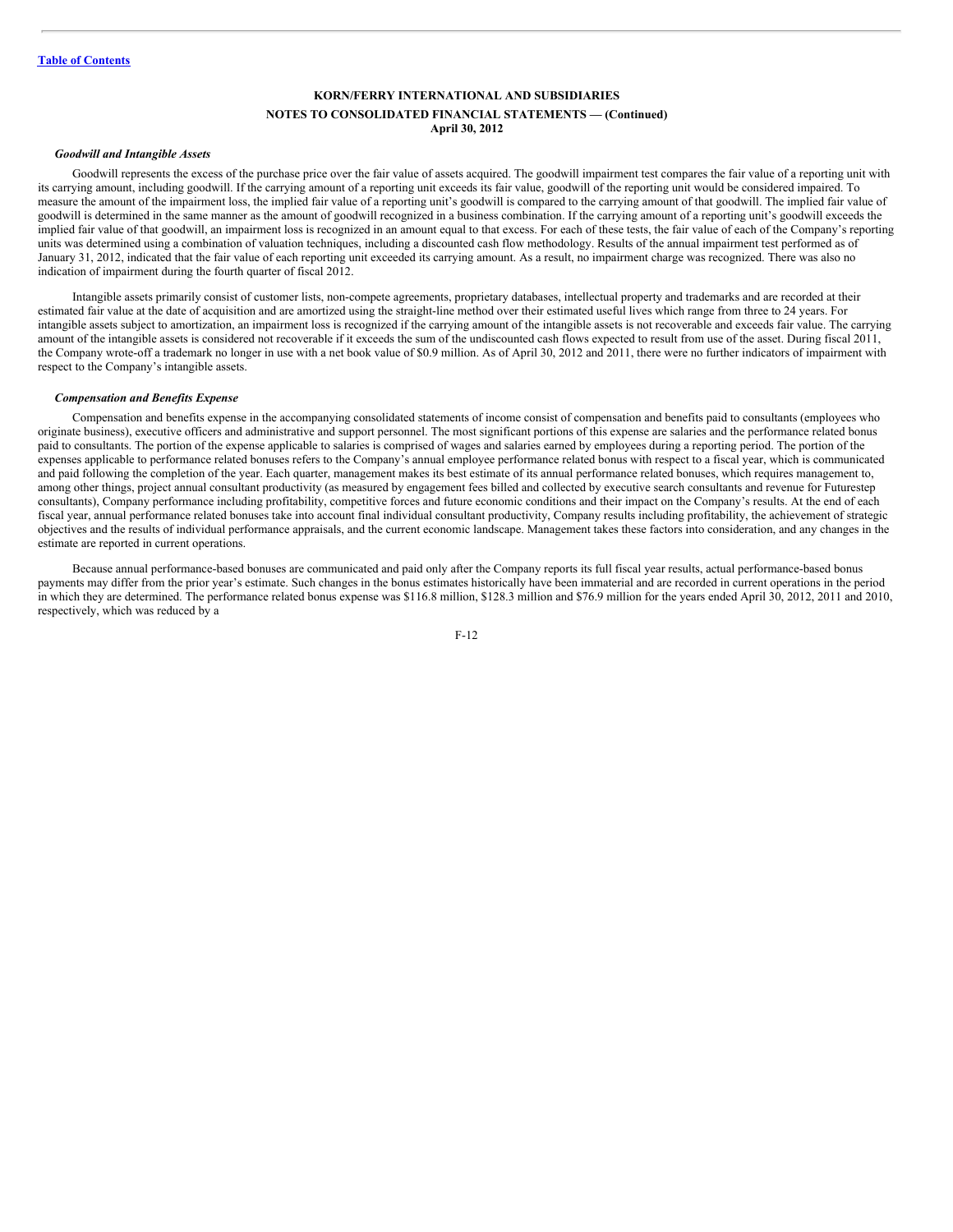# **NOTES TO CONSOLIDATED FINANCIAL STATEMENTS — (Continued) April 30, 2012**

change in the previous years' estimate recorded in fiscal 2012, 2011 and 2010 of \$1.2 million, \$2.0 million and \$3.6 million, respectively. This resulted in net bonus expense of \$115.6 million, \$126.3 million and \$73.3 million for the years ended April 30, 2012, 2011 and 2010, respectively, included in compensation and benefits expense in the consolidated statements of income.

These annual performance related bonuses are generally paid within twelve months following the fiscal year end, though the Company delayed payment of \$5.4 million and \$10.2 million of bonuses earned in fiscal 2010 and 2009 respectively, due to economic conditions prevailing at the time. The bonuses earned in fiscal 2009 of \$10.2 million were paid in December 2010, and the bonuses earned in fiscal 2010 of \$5.4 million were paid in December 2011. Other expenses included in compensation and benefits expense are due to changes in deferred compensation liabilities, changes in cash surrender value ("CSV") of company owned life insurance ("COLI") contracts, amortization of stock compensation awards, payroll taxes and employee insurance benefits.

#### *Deferred Compensation and Pension Plans*

For financial accounting purposes, the Company estimates the present value of the future benefits payable under the deferred compensation and pension plans as of the estimated payment commencement date. The Company also estimates the remaining number of years a participant will be employed by the Company. Then, each year during the period of estimated employment, the Company accrues a liability and recognizes expense for a portion of the future benefit using the "benefit/years of service" attribution method for Senior Executive Incentive Plan ("SEIP"), Wealth Accumulation Plan ("WAP") and Enhanced Wealth Accumulation Plan ("EWAP") and the "projected unit credit" method for the Worldwide Executive Benefit Plan ("WEB").

In calculating the accrual for future benefit payments, management has made assumptions regarding employee turnover, participant vesting, violation of non-competition provisions and the discount rate. Management periodically reevaluates all assumptions. If assumptions change in future reporting periods, the changes may impact the measurement and recognition of benefit liabilities and related compensation expense.

### *Cash Surrender Value of Life Insurance*

The change in the CSV of COLI contracts, net of insurance premiums paid and gains realized, is reported in compensation and benefits expense. As of April 30, 2012 and 2011, the Company held contracts with gross CSV of \$151.1 million and \$143.9 million, offset by outstanding policy loans of \$73.3 million and \$72.9 million, respectively. If these insurance companies were to become insolvent, the Company would be considered a general creditor for \$35.4 million and \$31.0 million of net CSV as of April 30, 2012 and 2011, respectively; therefore, these assets are subject to risk. Management, together with its outside advisors, routinely monitors the claims paying abilities of these insurance companies.

#### *Restructuring Charges*

The Company accounts for its restructuring charges as a liability when the obligations are incurred and records such charges at fair value. Changes in the estimates of the restructuring charges are recorded in the period the change is determined.

#### *Stock-Based Compensation*

The Company has employee compensation plans under which various types of stock-based instruments are granted. These instruments, principally include stock options, stock appreciation rights ("SARs"), restricted stock

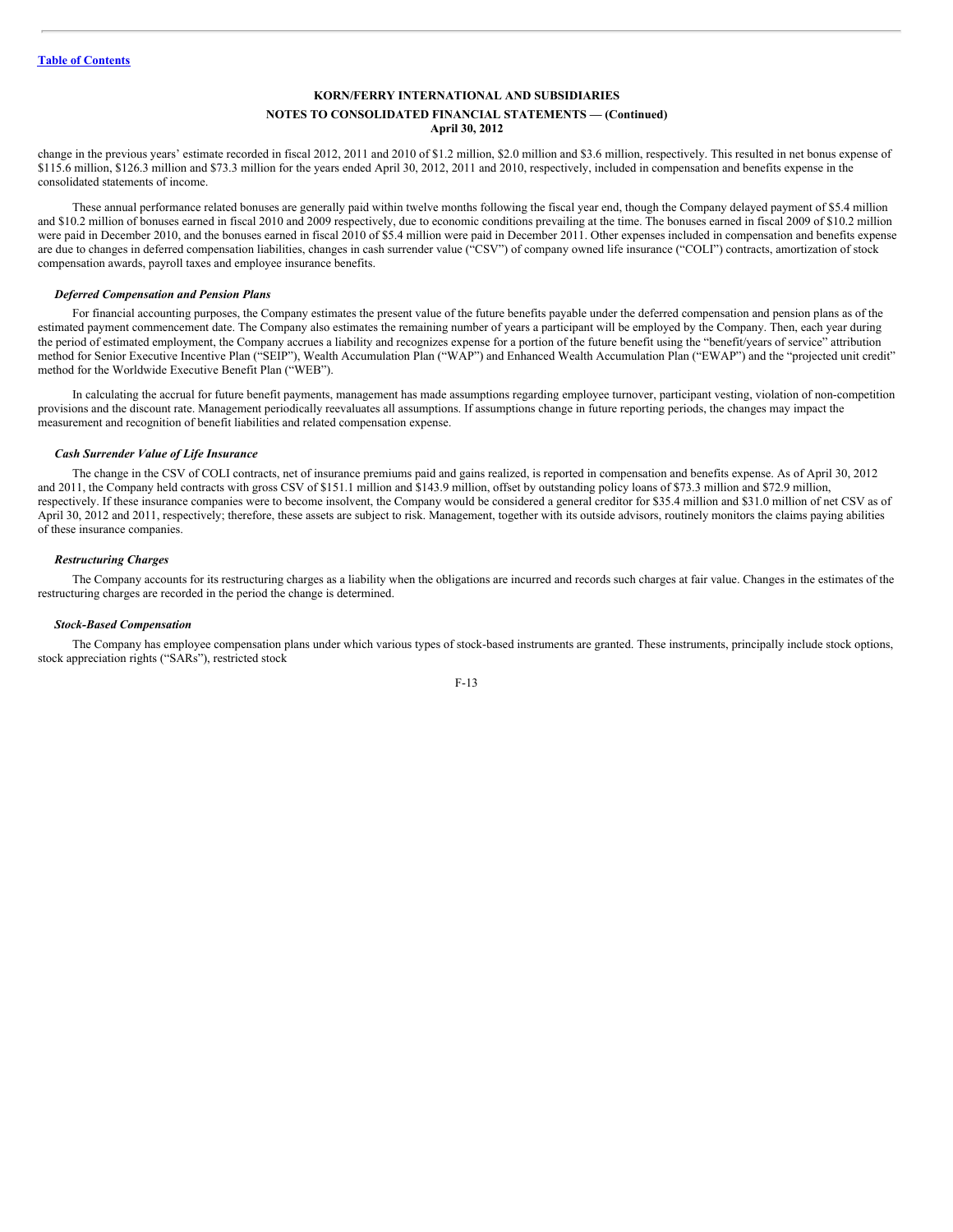# **NOTES TO CONSOLIDATED FINANCIAL STATEMENTS — (Continued) April 30, 2012**

and an Employee Stock Purchase Plan ("ESPP"). The Company recognizes compensation expense related to restricted stock and SARs and the estimated fair value of stock options and stock purchases under the ESPP on a straight-line basis over the service period for the entire award.

#### *Translation of Foreign Currencies*

Generally, financial results of the Company's foreign subsidiaries are measured in their local currencies. Assets and liabilities are translated into U.S. dollars at year-end exchange rates, while revenue and expenses are translated at weighted-average exchange rates during the fiscal year. Resulting translation adjustments are recorded as a component of accumulated comprehensive income. Gains and losses from foreign currency transactions of these subsidiaries and the translation of the financial results of subsidiaries operating in highly inflationary economies are included in general and administrative expense in the period incurred. Foreign currency losses, on an after tax basis, included in net income were \$1.6 million and \$2.0 million during fiscal 2012 and 2010, respectively. Foreign currency gains, on an after tax basis, included in net income were \$0.1 million in fiscal 2011.

#### *Income Taxes*

There are two components of income tax expense: current and deferred. Current income tax expense (benefit) approximates taxes to be paid or refunded for the current period. Deferred income tax expense (benefit) results from changes in deferred tax assets and liabilities between periods. These gross deferred tax assets and liabilities represent decreases or increases in taxes expected to be paid in the future because of future reversals of temporary differences in the basis of assets and liabilities as measured by tax laws and their basis as reported in the financial statements. Deferred tax assets are also recognized for tax attributes such as net operating loss carryforwards and tax credit carryforwards. Valuation allowances are then recorded to reduce deferred tax assets to the amounts management concludes are more likely than not to be realized.

Income tax benefits are recognized and measured based upon a two-step model: (1) a tax position must be more-likely-than-not to be sustained based solely on its technical merits in order to be recognized and (2) the benefit is measured as the largest dollar amount of that position that is more-likely-than-not to be sustained upon settlement. The difference between the benefit recognized for a position and the tax benefit claimed on a tax return is referred to as an unrecognized tax benefit. The Company records income tax related interest and penalties within income tax expense.

#### *Fair Value of Financial Instruments*

Fair value is the price the Company would receive to sell an asset or transfer a liability (exit price) in an orderly transaction between market participants. For those assets and liabilities, recorded or disclosed at fair value, the Company determines the fair value based upon the quoted market price, if available. If a quoted market price is not available for identical assets, the fair value is based upon the quoted market price of similar assets. The fair values are assigned a level within the fair value hierarchy as defined below:

- *Level 1*: Observable inputs such as quoted prices (unadjusted) in active markets that are accessible at the measurement date for identical, unrestricted assets or **liabilities**
- *Level 2*: Inputs other than quoted prices that are observable for the asset or liability, either directly or indirectly. These include quoted prices for similar assets or liabilities in active markets and quoted prices for identical or similar assets or liabilities in markets that are not active.
- *Level* 3: Unobservable inputs that reflect the reporting entity's own assumptions.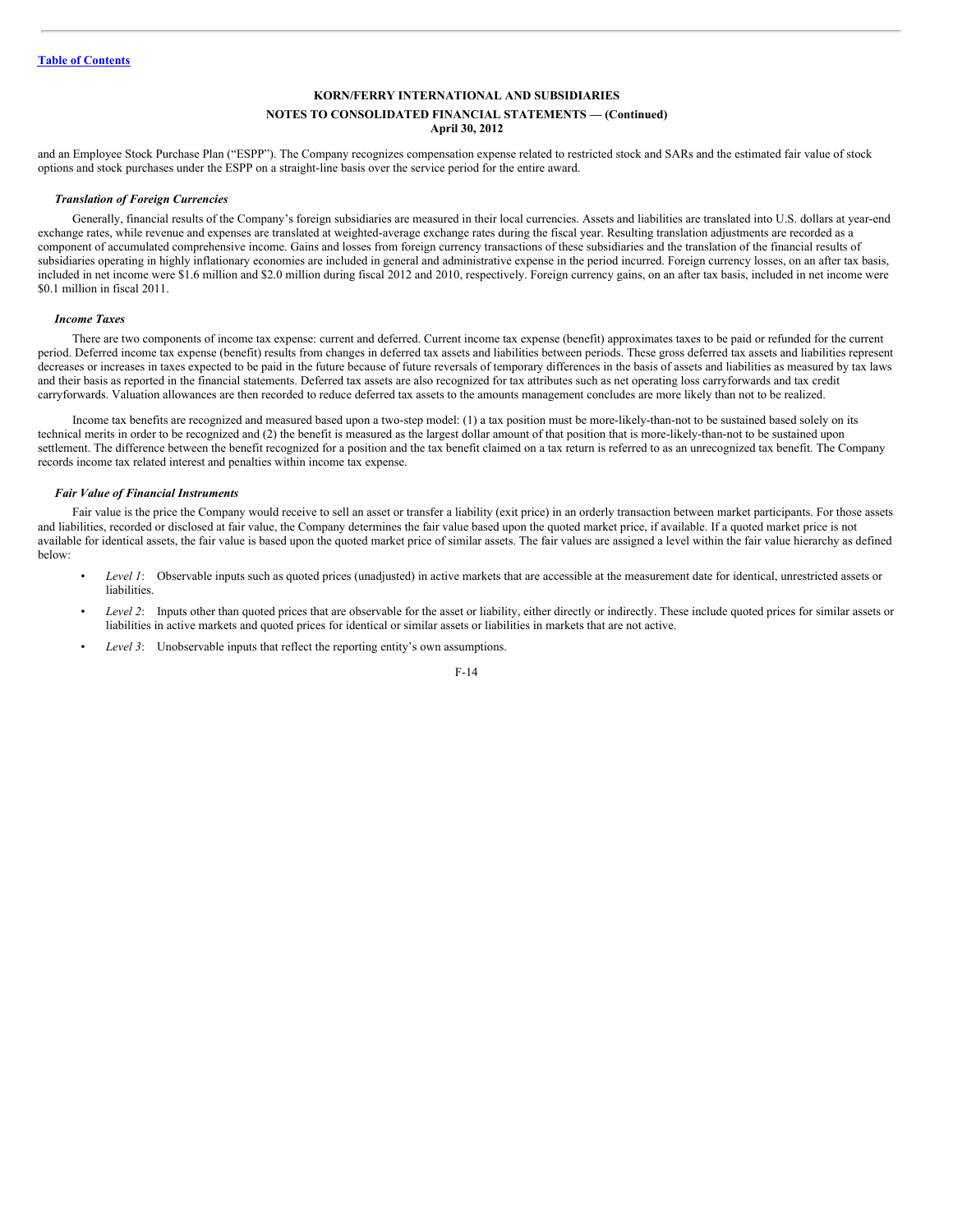## **NOTES TO CONSOLIDATED FINANCIAL STATEMENTS — (Continued) April 30, 2012**

As of April 30, 2012 and 2011, the Company held certain assets that are required to be measured at fair value on a recurring basis. These included cash equivalents and marketable securities. The carrying amount of cash, cash equivalents and accounts receivable approximates fair value due to the short maturity of these instruments. The fair values of marketable securities classified as trading are obtained from quoted market prices, and the fair values of marketable securities classified as available-for-sale are obtained from a third party, which are based on quoted prices or market prices for similar assets.

#### *Concentration of Credit Risk*

Financial instruments which potentially subject the Company to concentrations of credit risk consist principally of cash, cash equivalents, investments, receivables due from clients and net cash surrender value due from insurance companies, which is discussed above. Cash equivalents include investments in commercial paper of companies with high credit ratings, investments in money market securities and securities backed by the U.S. government. Investments are diversified throughout many industries and geographic regions. The Company is consolidating cash balances with a small number of high quality global financial institutions to increase operational efficiencies and to improve risk management. Concentrations of credit risk with respect to receivables are limited due to the Company's large number of clients and their dispersion across many different industries and countries worldwide. At April 30, 2012 and 2011, the Company had no other significant credit concentrations.

#### *Reclassifications*

Certain prior year amounts have been reclassified to conform to the current year presentation.

#### *Recently Adopted Accounting Standards*

In May 2011, the Financial Accounting Standards Board ("FASB") issued amendments to the fair value accounting guidance. The amendments limit the highest and best use to measure non-financial assets and include criteria for applying the fair value measurement principles to portfolios of financial instruments. The new guidance also prescribes enhanced financial statement disclosures for Level 3 fair value measurements. The new guidance was effective for the Company beginning February 1, 2012. The adoption of these amendments did not have an impact on the Company's financial position or results of operations.

In September 2011, the FASB issued amendments to the goodwill impairment testing guidance to allow an entity the option to first assess qualitative factors to determine whether performing the current two-step process is necessary. Under the new option, the calculation of the reporting unit's fair value is not required unless, as a result of the qualitative assessment, it is more likely than not that the fair value of the reporting unit is less than the unit's carrying amount. This guidance was effective for the Company beginning February 1, 2012. The Company did not elect to apply this option in fiscal 2012, but might change its election in the future. If in the future the Company elects to adopt this guidance, the adoption would not have a material impact on the Company's financial position or results of operations.

### *Recently Proposed Accounting Standards*

In June 2011, the FASB issued guidance on the presentation of comprehensive income in the financial statements. The new guidance eliminates the option to present other comprehensive income and its components as part of the statement of changes in stockholders' equity. Instead, it will require the Company to present either a continuous statement of net income and other comprehensive income, or in two separate but consecutive statements. The new guidance will be effective for the Company beginning May 1, 2012. Adoption of this new guidance, which involves disclosures only, will not have a material impact on the Company's financial position or results of operations.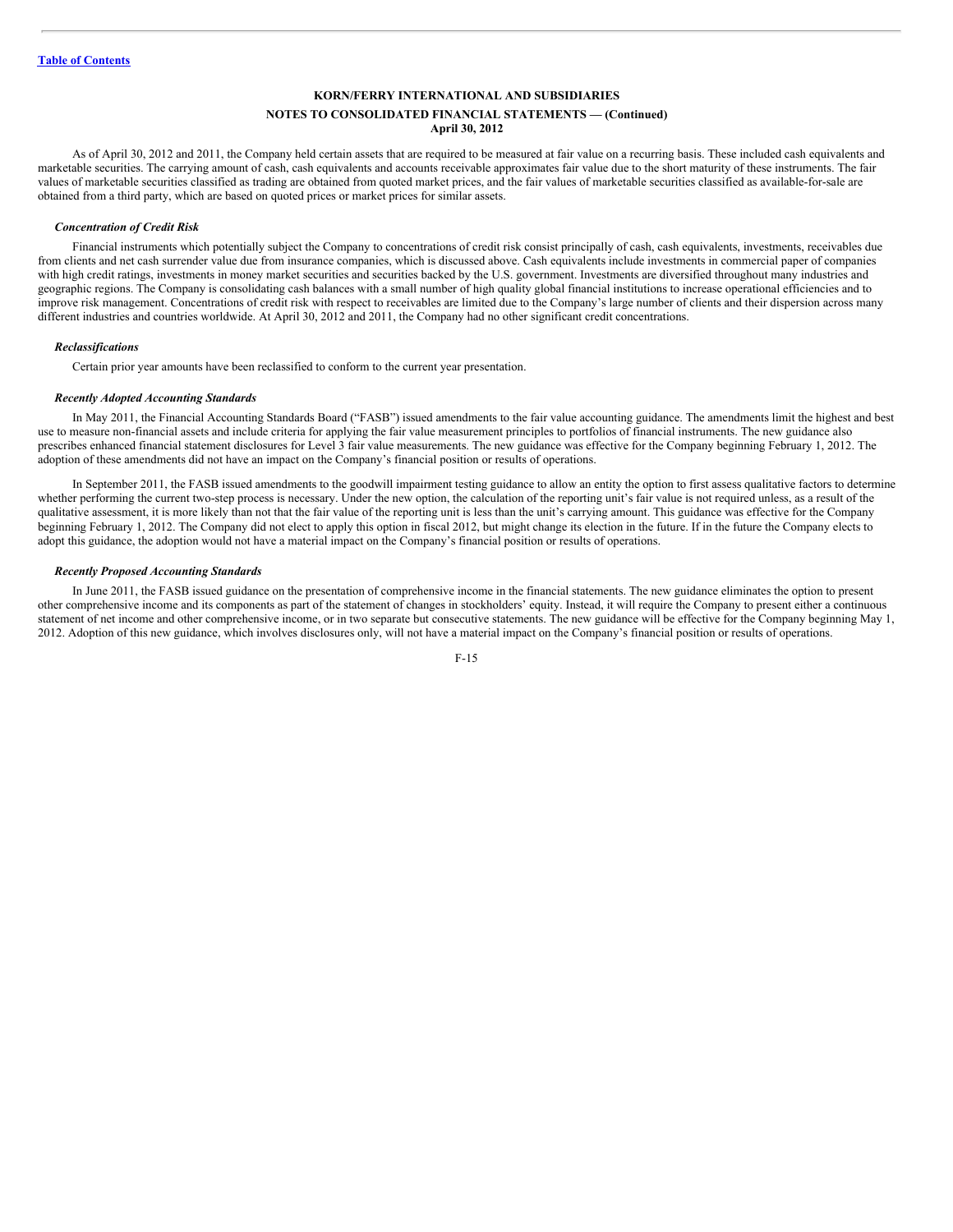## **NOTES TO CONSOLIDATED FINANCIAL STATEMENTS — (Continued) April 30, 2012**

# **2. Basic and Diluted Earnings Per Share**

Basic earnings per common share was computed by dividing net earnings attributable to common stockholders by the weighted-average number of common shares outstanding. Diluted earnings per common share reflects the potential dilution that would occur if all in-the-money outstanding options or other contracts to issue common stock were exercised or converted and was computed by dividing net earnings attributable to common stockholders by the weighted-average number of common shares outstanding plus dilutive common equivalent shares. During fiscal 2012, 2011 and 2010, SARs and options to purchase 0.57 million shares, 0.39 million shares and 1.48 million shares, respectively, were outstanding but not included in the computation of diluted earnings per share because they were anti-dilutive.

The following table summarizes basic and diluted earnings per share calculations:

|                                                              |          | Year Ended April 30,                  |         |  |
|--------------------------------------------------------------|----------|---------------------------------------|---------|--|
|                                                              | 2012     | 2011                                  | 2010    |  |
|                                                              |          | (in thousands, except per share data) |         |  |
| Net earnings attributable to common stockholders             | \$54,303 | \$58,874                              | \$5,298 |  |
| Weighted-average common shares outstanding:                  |          |                                       |         |  |
| Basic weighted-average number of common shares outstanding   | 46,397   | 45,205                                | 44,413  |  |
| Effect of dilutive securities:                               |          |                                       |         |  |
| Restricted stock                                             | 582      | 646                                   | 587     |  |
| Stock options                                                | 267      | 425                                   | 401     |  |
| <b>ESPP</b>                                                  | 15       | 4                                     |         |  |
| Warrants                                                     |          |                                       | 53      |  |
| Diluted weighted-average number of common shares outstanding | 47,261   | 46,280                                | 45,457  |  |
| Net earnings per common share:                               |          |                                       |         |  |
| Basic earnings per share                                     | 1.17     | 1.30                                  | 0.12    |  |
| Diluted earnings per share                                   |          | 1.27                                  | \$ 0.12 |  |

# **3. Comprehensive Income**

Comprehensive income is comprised of net income and all changes to stockholders' equity, except those changes resulting from investments by stockholders (changes in paid in capital) and distributions to stockholders (dividends) and is reported in the accompanying consolidated statements of stockholders' equity.

The components of accumulated other comprehensive income were as follows:

|                                                         |               | April 30.      |
|---------------------------------------------------------|---------------|----------------|
|                                                         | 2012          | 2011           |
|                                                         |               | (in thousands) |
| Foreign currency translation adjustments                | \$22.813      | \$35.639       |
| Defined benefit pension adjustments, net of taxes       | (15,658)      | (10,014)       |
| Unrealized gains on marketable securities, net of taxes | 36            | $\sim$         |
| Accumulated other comprehensive income, net             | 7,191<br>____ | \$25,660       |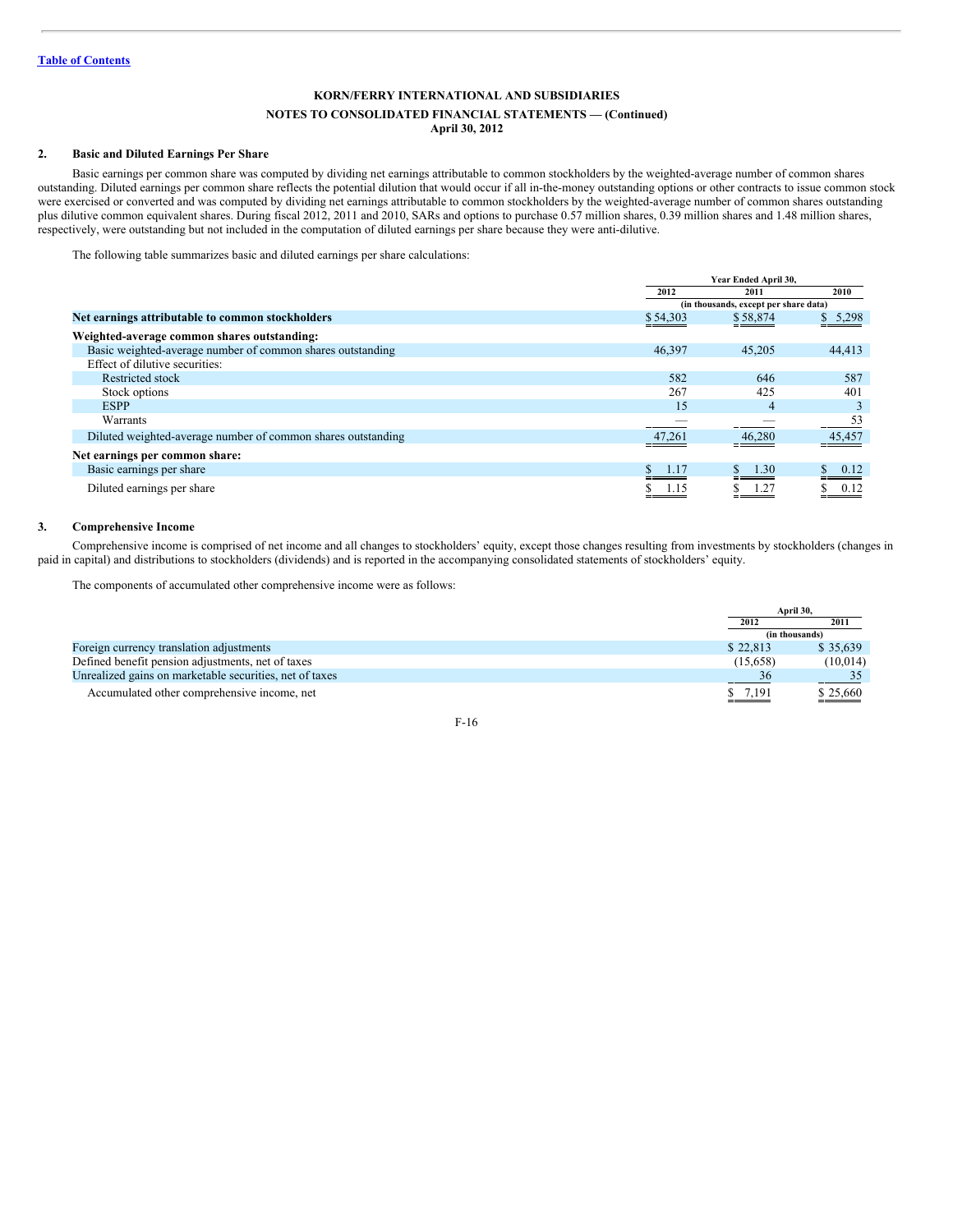# **NOTES TO CONSOLIDATED FINANCIAL STATEMENTS — (Continued)**

**April 30, 2012**

# **4. Employee Stock Plans**

## *Stock-Based Compensation*

The following table summarizes the components of stock-based compensation expense recognized in the Company's consolidated statements of income for the periods indicated:

|                                                    | Year Ended April 30, |                |          |
|----------------------------------------------------|----------------------|----------------|----------|
|                                                    | 2012                 | 2011           | 2010     |
|                                                    |                      | (in thousands) |          |
| Restricted stock                                   | \$12,381             | \$14,090       | \$16,470 |
| Stock options and SARs                             | 933                  | 1.028          | 853      |
| <b>ESPP</b>                                        | 85                   | 429            | 406      |
| Total stock-based compensation expense, pre-tax    | 13.399               | 15.547         | 17.729   |
| Tax benefit from stock-based compensation expense  | (4,701)              | (5,675)        | (6,471)  |
| Total stock-based compensation expense, net of tax | \$ 8,698<br>_____    | \$9,872        | \$11,258 |

The Company uses the Black-Scholes option valuation model to estimate the grant date fair value of employee stock options. The expected volatility reflects consideration of the historical volatility in the Company's publicly traded instruments during the period the option is granted. The Company believes historical volatility in these instruments is more indicative of expected future volatility than the implied volatility in the price of the Company's common stock. The expected life of each option is estimated using historical data. The risk-free interest rate is based on the U.S. Treasury zero-coupon issue with a remaining term approximating the expected term of the option. The Company uses historical data to estimate forfeiture rates applied to the gross amount of expense determined using the option valuation model.

The weighted-average assumptions used to estimate the fair value of each employee stock option and SARs were as follows:

|                                 |          | Year Ended April 30, |          |  |
|---------------------------------|----------|----------------------|----------|--|
|                                 | 2012     | 2011                 | 2010     |  |
| <b>Expected volatility</b>      | 47.07%   | 47.67%               | 48.91%   |  |
| Risk-free interest rate         | 1.47%    | 1.83%                | 2.53%    |  |
| Expected option life (in years) | 5.00     | 5.00                 | 5.00     |  |
| Expected dividend yield         | $0.00\%$ | $0.00\%$             | $0.00\%$ |  |

The Black-Scholes option pricing model was developed for use in estimating the fair value of traded options. The assumptions used in option valuation models are highly subjective, particularly the expected stock price volatility of the underlying stock.

#### *Stock Incentive Plan*

The Company maintains a stock incentive plan known as the Korn/Ferry International Amended and Restated 2008 Stock Incentive Plan, (the "2008 Plan"). The 2008 Plan provides for the grant of awards to eligible participants, designated as either nonqualified or incentive stock options, SARs, restricted stock and restricted stock units, any of which may be performance-based, and incentive bonuses, which may be paid in cash or a combination thereof. The maximum number of shares of common stock that may be issued under the 2008 Plan is 3,980,000 shares, subject to adjustment for certain changes in the Company's capital structure and other extraordinary events. As of April 30, 2012, the maximum number of shares of common stock available for issuance under the 2008 Plan is 1,500,000 shares.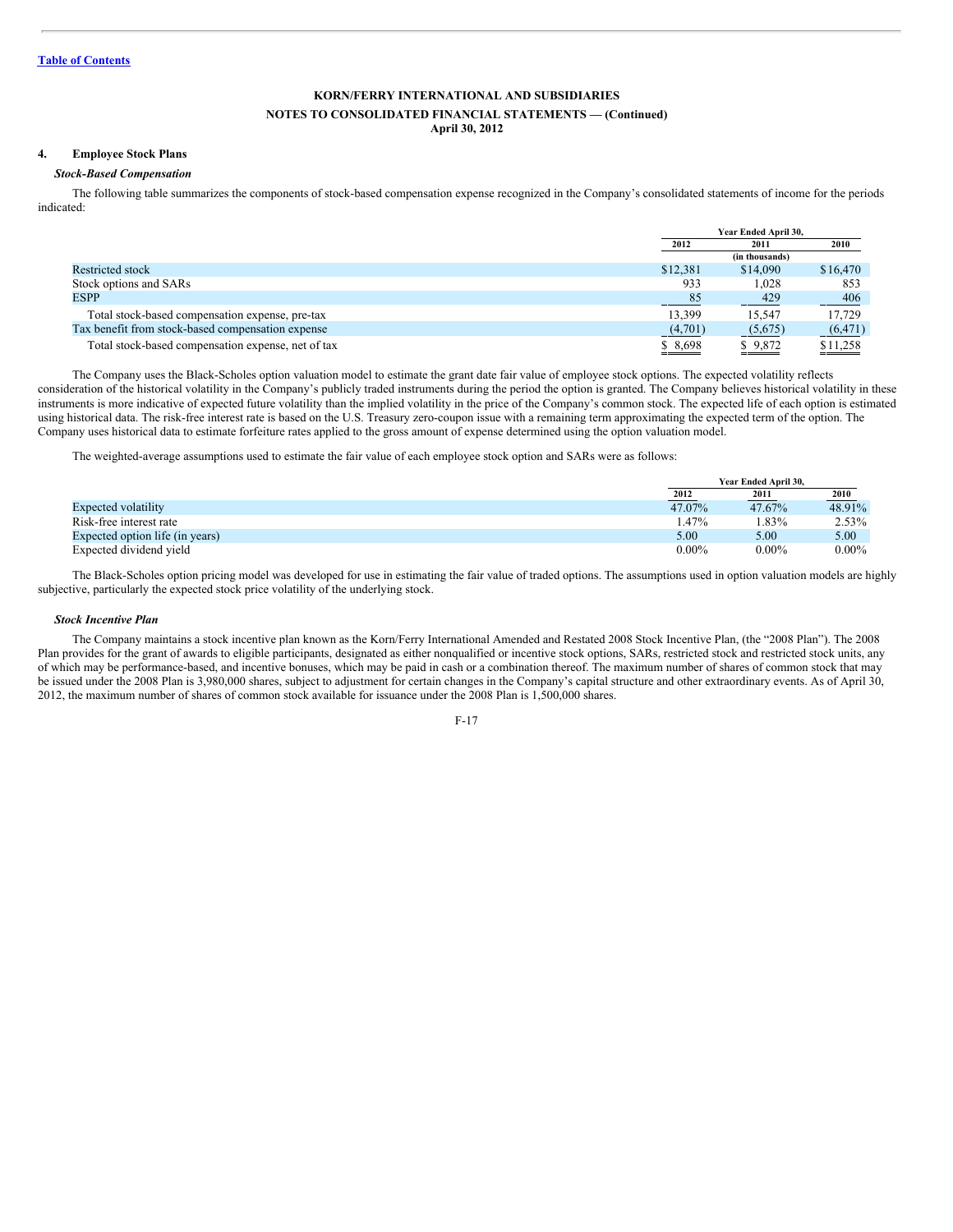## **NOTES TO CONSOLIDATED FINANCIAL STATEMENTS — (Continued) April 30, 2012**

Options granted to officers, non-employee directors and other key employees generally vest over a three to four year period and generally expire seven to ten years from the date of grant. Stock options are granted at a price equal to the fair market value of the common stock on the date of grant. Key employees are eligible to receive a grant of stock options annually with the number of options determined by the employee's performance level. In addition, certain key management members typically receive stock option grants upon commencement of employment.

# *Stock Options and SARs*

Stock options and SAR transactions under the Company's 2008 Plan were as follows:

|                                | April 30,      |                                  |                |                                                |                |                                  |      |  |
|--------------------------------|----------------|----------------------------------|----------------|------------------------------------------------|----------------|----------------------------------|------|--|
|                                | 2012           |                                  | 2011           |                                                |                |                                  | 2010 |  |
|                                |                | Weighted-<br>Average<br>Exercise |                | Weighted-<br>Average<br><b>Exercise</b>        |                | Weighted-<br>Average<br>Exercise |      |  |
|                                | <b>Options</b> | Price                            | <b>Options</b> | Price<br>(in thousands, except per share data) | <b>Options</b> | Price                            |      |  |
| Outstanding, beginning of year | 1,833          | \$13.78                          | 2.723          | S.<br>14.72                                    | 3,113          | 14.83<br>\$                      |      |  |
| Granted                        | 48             | \$22.71                          | 211            | 13.97<br>S.                                    | 621            | 1.26<br>S.                       |      |  |
| Exercised                      | (235)          | \$12.76                          | (625)          | 12.81<br>$\mathbb{S}^-$                        | (531)          | 8.21<br>\$                       |      |  |
| Forfeited/expired              | (154)          | 15.63<br>S.                      | (476)          | S.<br>20.55                                    | (480)          | S.<br>18.14                      |      |  |
| Outstanding, end of year       | 1,492          | 14.00<br>\$                      | 1,833          | \$13.78                                        | 2,723          | 14.72<br>\$                      |      |  |
| Exercisable, end of year       | 1,061          | 14.33<br>S.                      | 1,219          | S<br>14.64                                     | 2,142          | 15.68<br>\$                      |      |  |

As of April 30, 2012, the aggregate intrinsic value of options outstanding and options exercisable were \$5.0 million and \$3.4 million, respectively.

As of April 30, 2012, there was \$1.9 million of total unrecognized compensation cost related to non-vested awards of stock options and SARs. That cost is expected to be recognized over a weighted-average period of 1.1 years. For stock option awards subject to graded vesting, the Company recognizes the total compensation cost on a straightline basis over the service period for the entire award.

Outstanding stock options and SARs:

|                                 |               | April 30, 2012             |              |                                       |                            |                      |  |  |
|---------------------------------|---------------|----------------------------|--------------|---------------------------------------|----------------------------|----------------------|--|--|
|                                 |               | <b>Options Outstanding</b> |              |                                       | <b>Options Exercisable</b> |                      |  |  |
|                                 |               | Weighted-                  |              |                                       | Weighted-                  |                      |  |  |
|                                 |               | Average                    |              |                                       | Average                    |                      |  |  |
|                                 |               | Remaining                  | Weighted-    |                                       | Remaining                  | Weighted-            |  |  |
|                                 |               | Contractual                | Average      |                                       | Contractual                | Average              |  |  |
|                                 |               | Life                       | Exercise     |                                       | Life                       | <b>Exercise</b>      |  |  |
| <b>Range of Exercise Prices</b> | <b>Shares</b> | (in years)                 | Price        | <b>Shares</b>                         | (in years)                 | Price                |  |  |
|                                 |               |                            |              | (in thousands, except per share data) |                            |                      |  |  |
| $$6.26-S9.55$                   | 312           | 0.9                        | 7.89<br>\$.  | 312                                   | 0.9                        | 7.89<br>$\mathbf{s}$ |  |  |
| $$9.56 - $13.90$                | 463           | 4.4                        | 11.23<br>S.  | 148                                   | 4.1                        | \$10.80              |  |  |
| $$13.91 - $17.97$               | 352           | 3.5                        | \$16.79      | 282                                   | 3.2                        | \$17.26              |  |  |
| $$17.98 - $24.08$               | 365           | 2.9                        | \$20.02      | $\frac{319}{2}$                       | 2.5                        | \$19.66              |  |  |
|                                 | 1,492         | 3.1                        | 14.00<br>\$. | 1,061                                 | 2.4                        | \$14.33              |  |  |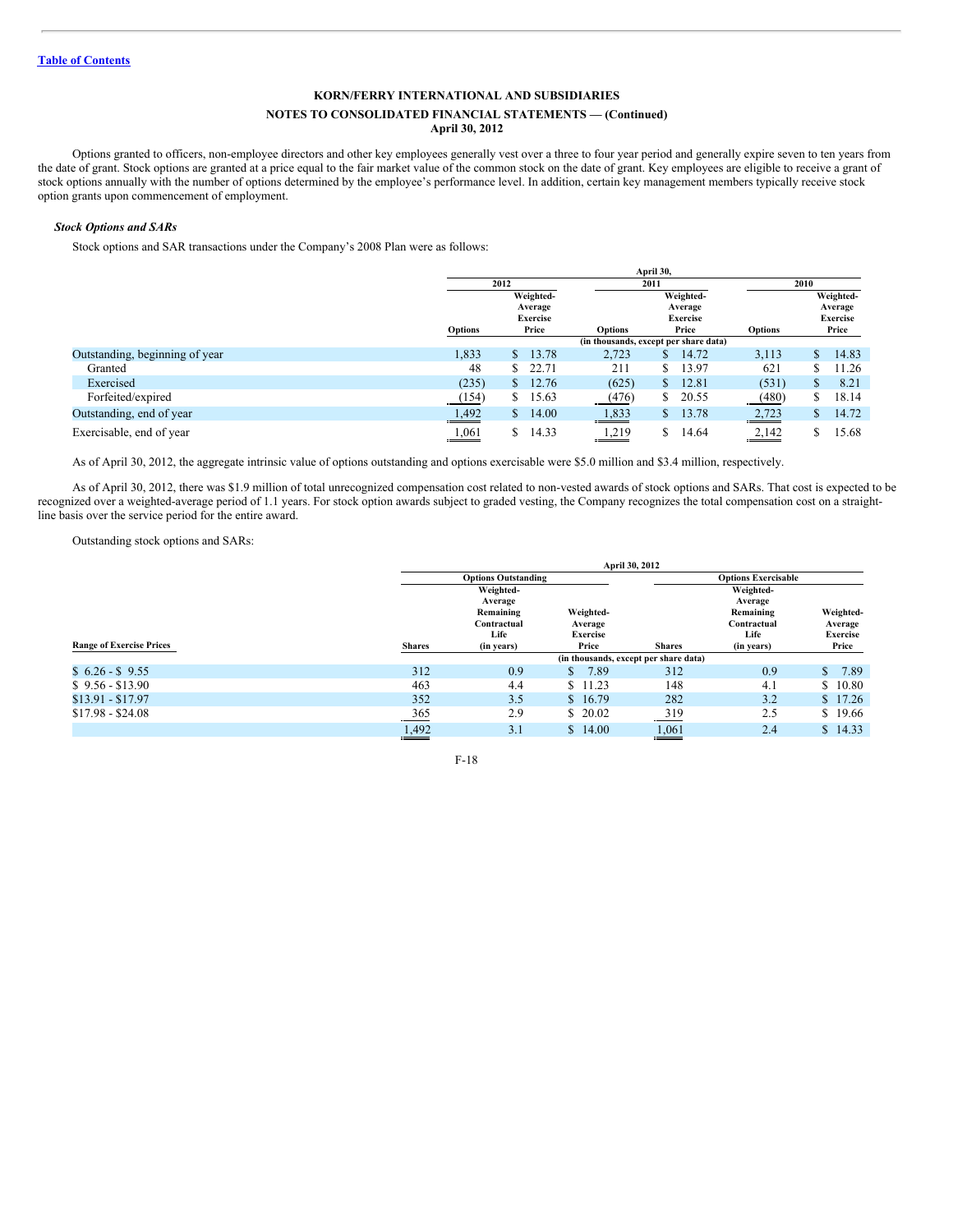Additional information pertaining to stock options and SARs:

|                                                                |         | Year Ended April 30.                  |         |  |
|----------------------------------------------------------------|---------|---------------------------------------|---------|--|
|                                                                | 2012    | 2011                                  | 2010    |  |
|                                                                |         | (in thousands, except per share data) |         |  |
| Weighted-average fair value per share of stock options granted | \$9.61  | \$6.07                                | \$5.07  |  |
| Total fair value of stock options and SARs vested              | \$1.065 | \$ 747                                | \$612   |  |
| Total intrinsic value of stock options exercised               | \$1.485 | \$5.164                               | \$2,631 |  |
| Total intrinsic value of SARs paid                             | -45     | 178<br>$\mathcal{S}$                  | 75      |  |

#### *Restricted Stock*

The Company grants time-based restricted stock to executive officers and other senior employees generally vesting over a three to four year period. Time-based restricted stock is granted at a price equal to fair value, which is determined based on the closing price of the Company's common stock on the grant date. The Company also grants market-based restricted stock to executive officers and other senior employees. These market-based shares vest after three years depending upon the Company's total stockholder return over the three-year performance period relative to other companies in its selected peer group. The fair value of these market-based restricted stock awards was determined by a third-party valuation using extensive market data. Employees may receive restricted stock annually in conjunction with the Company's performance review as well as upon commencement of employment.

Restricted stock activity is summarized below:

|                               | April 30,     |  |                   |                                       |      |                   |               |         |                   |
|-------------------------------|---------------|--|-------------------|---------------------------------------|------|-------------------|---------------|---------|-------------------|
|                               | 2012          |  |                   |                                       | 2011 |                   |               | 2010    |                   |
|                               |               |  | Weighted-         |                                       |      | Weighted-         |               |         | Weighted-         |
|                               |               |  | Average           |                                       |      | Average           |               |         | Average           |
|                               |               |  | <b>Grant Date</b> |                                       |      | <b>Grant Date</b> |               |         | <b>Grant Date</b> |
|                               | <b>Shares</b> |  | <b>Fair Value</b> | <b>Shares</b>                         |      | <b>Fair Value</b> | <b>Shares</b> |         | <b>Fair Value</b> |
|                               |               |  |                   | (in thousands, except per share data) |      |                   |               |         |                   |
| Non-vested, beginning of year | 2,007         |  | 8.64              | 2,480                                 |      | 9.93              | 2,387         |         | 15.50             |
| Granted                       | 687           |  | 21.46             | 562                                   |      | 15.12             | 1,017         |         | 10.57             |
| Vested                        | (794)         |  | 15.58             | (920)                                 | S    | 15.32             | (754)         | S       | 20.43             |
| Forfeited/expired             | (119)         |  | 18.19             | (115)                                 | \$   | 14.83             | (170)         | S       | 17.91             |
| Non-vested, end of year       | 1,781         |  | 9.85              | 2,007                                 | D    | 8.64              | 2,480         | Φ<br>D. | 9.93              |

As of April 30, 2012, there was \$17.5 million of total unrecognized compensation cost related to non-vested awards of restricted stock, which is expected to be recognized over a weighted-average period of 1.9 years. For restricted stock awards subject to graded vesting, the Company recognizes the total compensation cost on a straightline basis over the service period for the entire award. During fiscal 2012 and fiscal 2011, 190,141 shares and 211,315 shares of restricted stock totaling \$4.2 million and \$3.2 million, respectively, were repurchased by the Company, at the option of the employee, to pay for taxes related to vesting of restricted stock.

## *Employee Stock Purchase Plan*

The Company has an ESPP that, in accordance with Section 423 of the Internal Revenue Code, allows eligible employees to authorize payroll deductions of up to 15% of their salary, or \$25,000 annually, to purchase shares of the Company's common stock at 85% of the fair market price of the common stock on the last day of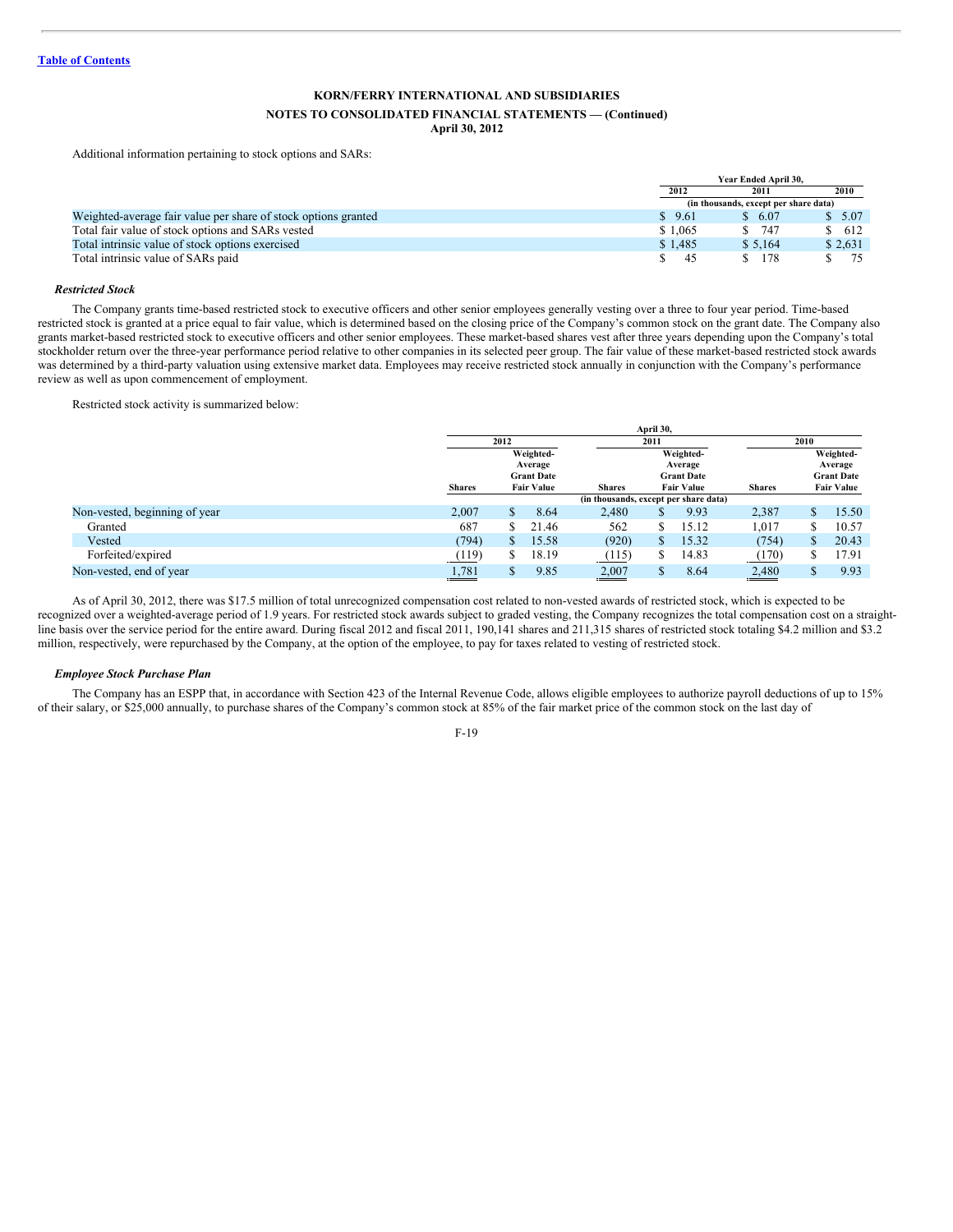## **NOTES TO CONSOLIDATED FINANCIAL STATEMENTS — (Continued) April 30, 2012**

the enrollment period. At the Company's 2011 Annual Meeting of Stockholders, held on September 28, 2011, the Company's stockholders approved an amendment and restatement of the ESPP, which among other things, increased the maximum number of shares that may be issued under the ESPP from 1.5 million shares to 3.0 million shares. During fiscal 2012, 2011 and 2010, employees purchased 76,909 shares at \$18.69 per share, 153,913 shares at \$14.13 per share and 209,840 shares at \$10.66 per share, respectively. The ESPP was temporarily suspended during the second half of fiscal 2012. At April 30, 2012, the ESPP had approximately 1.6 million shares remaining available for future issuance.

#### *Common Stock*

During fiscal 2012 and 2011, the Company issued 228,835 shares and 611,621 shares of common stock, respectively, as a result of the exercise of stock options, with cash proceeds from the exercise of \$2.9 million and \$7.9 million, respectively.

During fiscal 2011, the Company repurchased 724,064 shares of the Company's common stock for \$10.6 million. No shares were repurchased during fiscal 2012 other than to satisfy tax withholding requirements upon the vesting of restricted stock as described above.

In June 2002, the Company issued warrants to purchase 274,207 shares of its common stock at an exercise price of \$11.94, subject to anti-dilution provisions. During fiscal 2011, these warrants were exercised for 274,207 shares of common stock in exchange for \$3.0 million in cash.

## **5. Marketable Securities**

As of April 30, 2012 marketable securities consisted of the following:

|                                                |          | Available-     |          |  |
|------------------------------------------------|----------|----------------|----------|--|
|                                                | Trading  | for-           |          |  |
|                                                | (1)(3)   | Sale(2)(3)     | Total    |  |
|                                                |          | (in thousands) |          |  |
| Mutual funds                                   | \$82,176 |                | \$82,176 |  |
| Corporate bonds                                |          | 44,563         | 44,563   |  |
| Commercial paper                               |          | 5,989          | 5,989    |  |
| U.S. Treasury and agency securities            |          | 3,006          | 3,006    |  |
| Total                                          | 82.176   | 53,558         | 135,734  |  |
| Less: current portion of marketable securities | (7,613)  | (33, 323)      | (40,936) |  |
| Non-current marketable securities              | \$74,563 | \$20,235       | \$94,798 |  |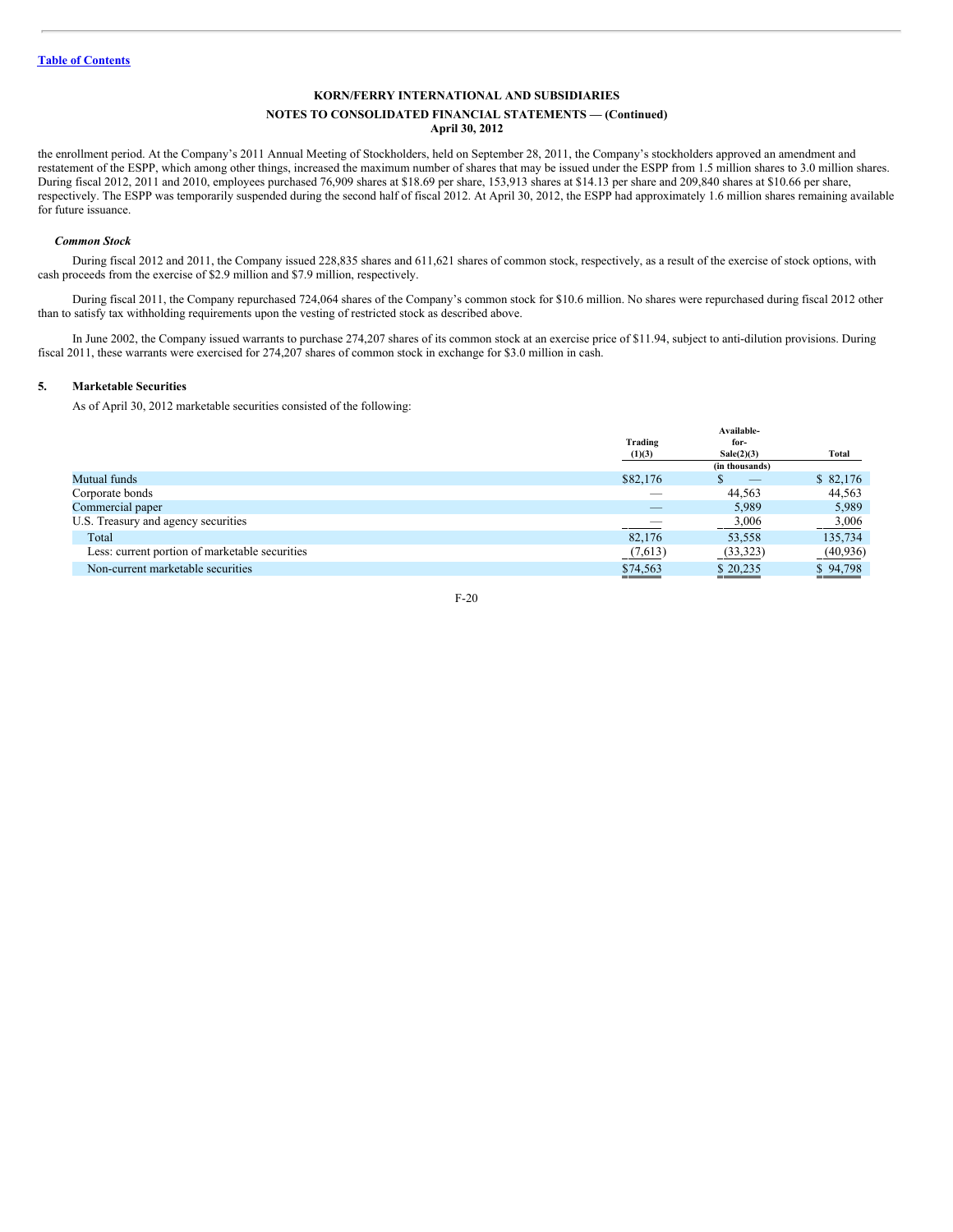As of April 30, 2011 marketable securities consisted of the following:

|                                                |          | Available-               |           |
|------------------------------------------------|----------|--------------------------|-----------|
|                                                | Trading  | for-                     |           |
|                                                | (1)(3)   | Sale(2)(3)               | Total     |
|                                                |          | (in thousands)           |           |
| Mutual funds                                   | \$71,363 | $\overline{\phantom{a}}$ | \$71,363  |
| Corporate bonds                                |          | 40,444                   | 40,444    |
| U.S. Treasury and agency securities            | _        | 9.424                    | 9,424     |
| Commercial paper                               |          | 1,000                    | 1,000     |
| Total                                          | 71,363   | 50,868                   | 122,231   |
| Less: current portion of marketable securities | (5,081)  | (15,787)                 | (20, 868) |
| Non-current marketable securities              | \$66,282 | \$35,081                 | \$101,363 |

(1) These investments are held in trust for settlement of the Company's obligations of \$82.6 million and \$72.1 million as of April 30, 2012 and 2011, respectively, under the Executive Capital Accumulation Plan (see Note 6 — *Deferred Compensation and Retirement Plans*). The fair value of marketable securities classified as trading (held in trust to satisfy obligations under the ECAP) increased by \$1.1 million and \$7.6 million during fiscal 2012 and fiscal 2011, respectively, recorded in other (loss) income, net on the consolidated statements of income.

(2) These securities represent excess cash invested, under our investment policy, with a professional money manager.

(3) The Company's financial assets measured at fair value on a recurring basis include, trading securities classified as Level 1 and available-for-sale securities classified as Level 2. As of April 30, 2012 and 2011, the Company had cash equivalents, including restricted cash of \$70.6 million and \$120.8 million, respectively, also classified as Level 1.

The amortized cost and fair values of marketable securities classified as available-for-sale investments were as follows:

|                                     |                   | April 30, 2012                             |                                                |                                   |  |
|-------------------------------------|-------------------|--------------------------------------------|------------------------------------------------|-----------------------------------|--|
|                                     | Amortized<br>Cost | <b>Gross</b><br><b>Unrealized</b><br>Gains | <b>Gross</b><br><b>Unrealized</b><br>Losses(1) | <b>Estimated</b><br>Fair<br>Value |  |
|                                     |                   | (in thousands)                             |                                                |                                   |  |
| Corporate bonds                     | \$44,498          | 81<br>$\mathbb{S}$                         | \$<br>(16)                                     | \$44,563                          |  |
| Commercial paper                    | 5,993             |                                            | (5)                                            | 5,989                             |  |
| U.S. Treasury and agency securities | 3,006             |                                            |                                                | 3,006                             |  |
| Total                               | \$53,497          | 82                                         | (21)                                           | \$53,558                          |  |
|                                     |                   | April 30, 2011                             |                                                |                                   |  |
|                                     |                   | Gross                                      | <b>Gross</b>                                   | <b>Estimated</b>                  |  |
|                                     | Amortized<br>Cost | Unrealized<br>Gains                        | Unrealized<br>Losses(1)                        | Fair<br>Value                     |  |
|                                     |                   | (in thousands)                             |                                                |                                   |  |
| Corporate bonds                     | \$40,369          | 107<br>S                                   | \$<br>(32)                                     | \$40,444                          |  |
|                                     |                   |                                            |                                                |                                   |  |
| U.S. Treasury and agency securities | 9,427             | 10                                         | (13)                                           | 9,424                             |  |
| Commercial paper                    | 1,000             |                                            |                                                | 1,000                             |  |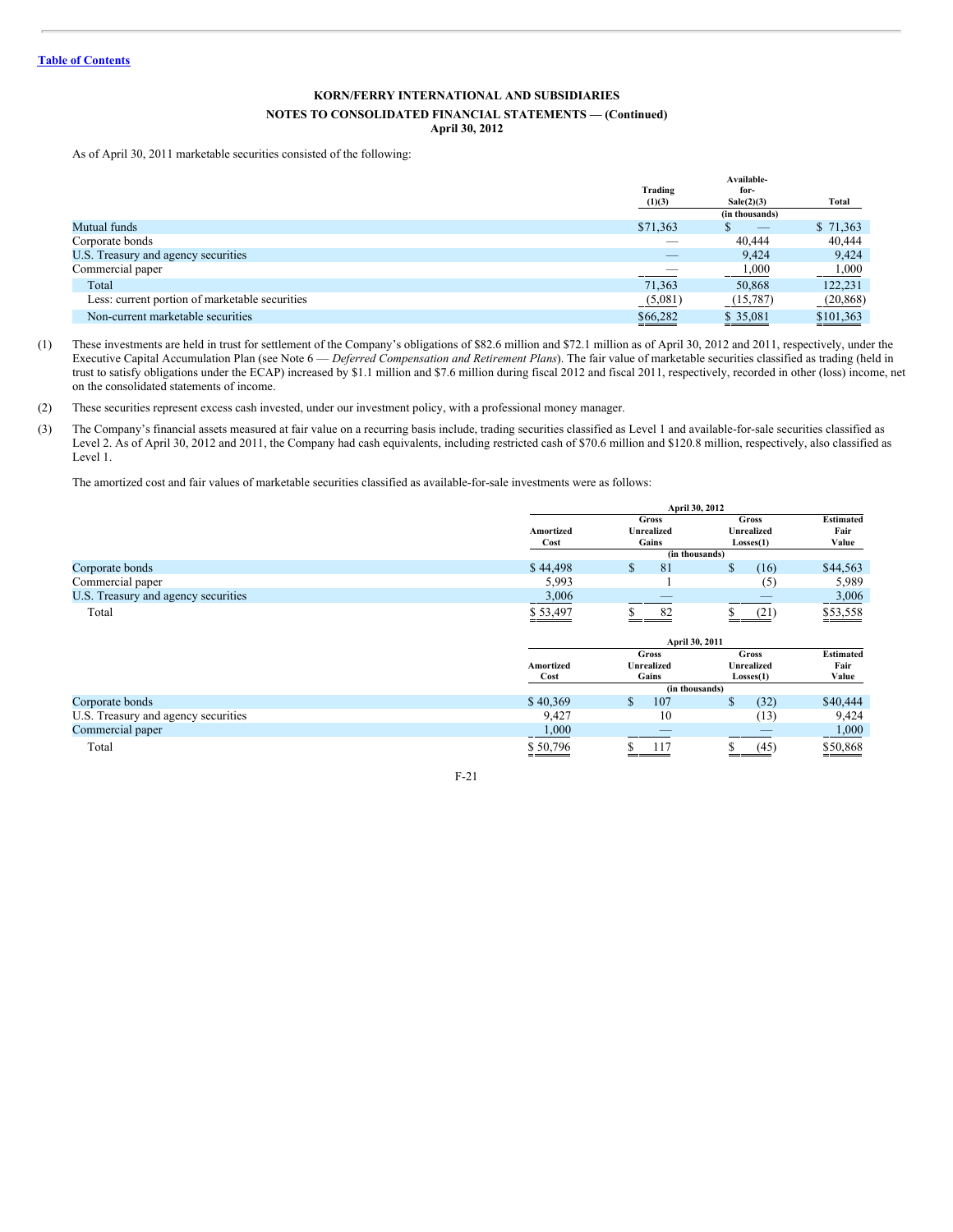(1) There are no marketable securities that have been in a continuous unrealized loss position for 12 months or more.

Investments in marketable securities classified as available-for-sale securities are made based on the Company's investment policy, which restricts the types of investments that can be made. As of April 30, 2012 and 2011, the Company's investments associated with cash equivalents, including restricted cash, consist of money market funds for which market prices are readily available. As of April 30, 2012 and 2011, marketable securities classified as available-for-sale consist of corporate bonds, commercial paper and U.S. Treasury and agency securities, all for which market prices for similar assets are readily available. As of April 30, 2012, available-for-sale marketable securities have remaining maturities ranging from one month to 2.8 years. Investments in marketable securities classified as trading are based upon investment selections the employee elects from a pre-determined set of securities in the ECAP and the Company mirrors these elections. As of April 30, 2012 and 2011, the Company's investments in marketable securities classified as trading consist of mutual funds for which market prices are readily available.

As of April 30, 2012 and 2011, the Company's marketable securities were \$82.2 million (net of gross unrealized gains of \$3.5 million and gross unrealized losses of \$0.4 million) and \$71.4 million (net of gross unrealized gains of \$6.8 million and gross unrealized losses of \$0.1 million), respectively.

The following table presents the Company's assets measured at fair value on a recurring basis using significant unobservable inputs (Level 3) during the periods indicated:

|                                      |      | April 30,      |
|--------------------------------------|------|----------------|
| <b>Auction Rate Securities</b>       | 2012 | 2011           |
|                                      |      | (in thousands) |
| Balance, beginning of year           |      | \$8,200        |
| Auction rate securities put option   |      | (745)          |
| Realized gain included in operations |      | 745            |
| Sale of securities                   |      | (8,200)        |
| Balance, end of year                 |      |                |

## **6. Deferred Compensation and Retirement Plans**

The Company has several deferred compensation and retirement plans for eligible consultants and vice-presidents that provide defined benefits to participants based on the deferral of current compensation or contributions made by the Company subject to vesting and retirement or termination provisions.

The total benefit obligations for these plans were as follows:

| Year Ended April 30, |                             |
|----------------------|-----------------------------|
| 2012                 | 2011                        |
|                      |                             |
| \$ 78,479            | \$70,319                    |
| 4.214                | 3.952                       |
| 2.776                | 3,153                       |
| 71,134               | 67,214                      |
| 156,603              | 144,638                     |
| (7,614)              | (5,080)                     |
|                      | \$139,558                   |
|                      | (in thousands)<br>\$148,989 |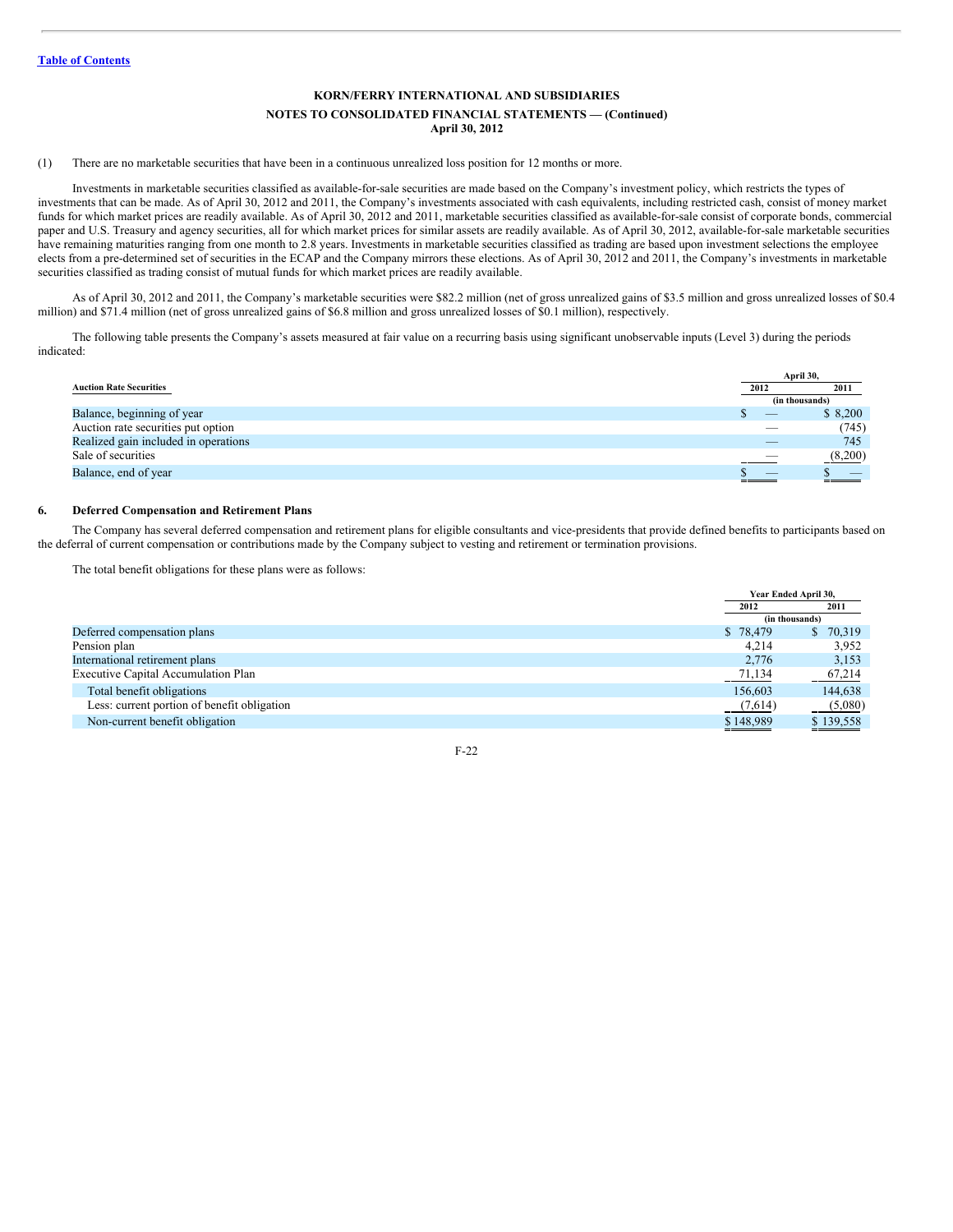## *Deferred Compensation Plans*

The Enhanced Wealth Accumulation Plan ("EWAP") was established in fiscal 1994, which replaced the Wealth Accumulation Plan ("WAP"). Certain vice presidents elected to participate in a "deferral unit" that required the participant to contribute a portion of their compensation for an eight year period, or in some cases, make an after tax contribution, in return for defined benefit payments from the Company over a fifteen year period generally at retirement age of 65 or later. Participants were able to acquire additional "deferral units" every five years. Vice presidents who did not choose to roll over their WAP units into the EWAP continue to be covered under the earlier version in which participants generally vest and commence receipt of benefit payments at retirement age of 65. In June 2003, the Company amended the EWAP and WAP plans, so as not to allow new participants or the purchase of additional deferral units by existing participants.

The Company also maintains a Senior Executive Incentive Plan ("SEIP") for participants approved by the Board. Generally, to be eligible, the vice president must be participating in the EWAP. Participation in the SEIP required the participant to contribute a portion of their compensation during a four-year period, or in some cases make an after tax contribution, in return for a defined benefit paid by the Company generally over a fifteen year period after ten years of participation in the plan or such later date as elected by the participant. In June 2003, the Company amended the SEIP plan, so as not to allow new participants or the purchase of additional deferral units by existing participants.

#### *Pension Plan*

The Company has a defined benefit pension plan, referred to as the Worldwide Executive Benefit ("WEB"), covering certain executives in the U.S. and foreign countries. The WEB is designed to integrate with government sponsored and local benefits and provide a monthly benefit to vice presidents upon retirement from the Company. Each year a plan participant accrued and was fully vested in one-twentieth of the targeted benefits expressed as a percentage set by the Company for that year. Upon retirement, a participant receives a monthly benefit payment equal to the sum of the percentages accrued over such participant's term of employment, up to a maximum of 20 years, multiplied by the participant's highest average monthly salary during the 36 consecutive months in the final 72 months of active full-time employment through June 2003. In June 2003, the Company froze the WEB, so as to not allow new participants, future accruals and future salary increases.

## *Accounting for Deferred Compensation and Pension Plans*

During fiscal 2012, due to the change in the discount rate from 4.94% to 3.79%, the Company recorded an increase in deferred compensation and pension plan liabilities of \$8.8 million, a decrease in accumulated other comprehensive income of \$5.6 million and a net increase of \$3.2 million in deferred income tax assets.

During fiscal 2011, due to the change in the discount rate from 5.61% to 4.94%, the Company recorded an increase in deferred compensation and pension plan liabilities of \$6.7 million, a decrease in accumulated other comprehensive income of \$4.1 million and a net increase of \$2.6 million in deferred income tax assets.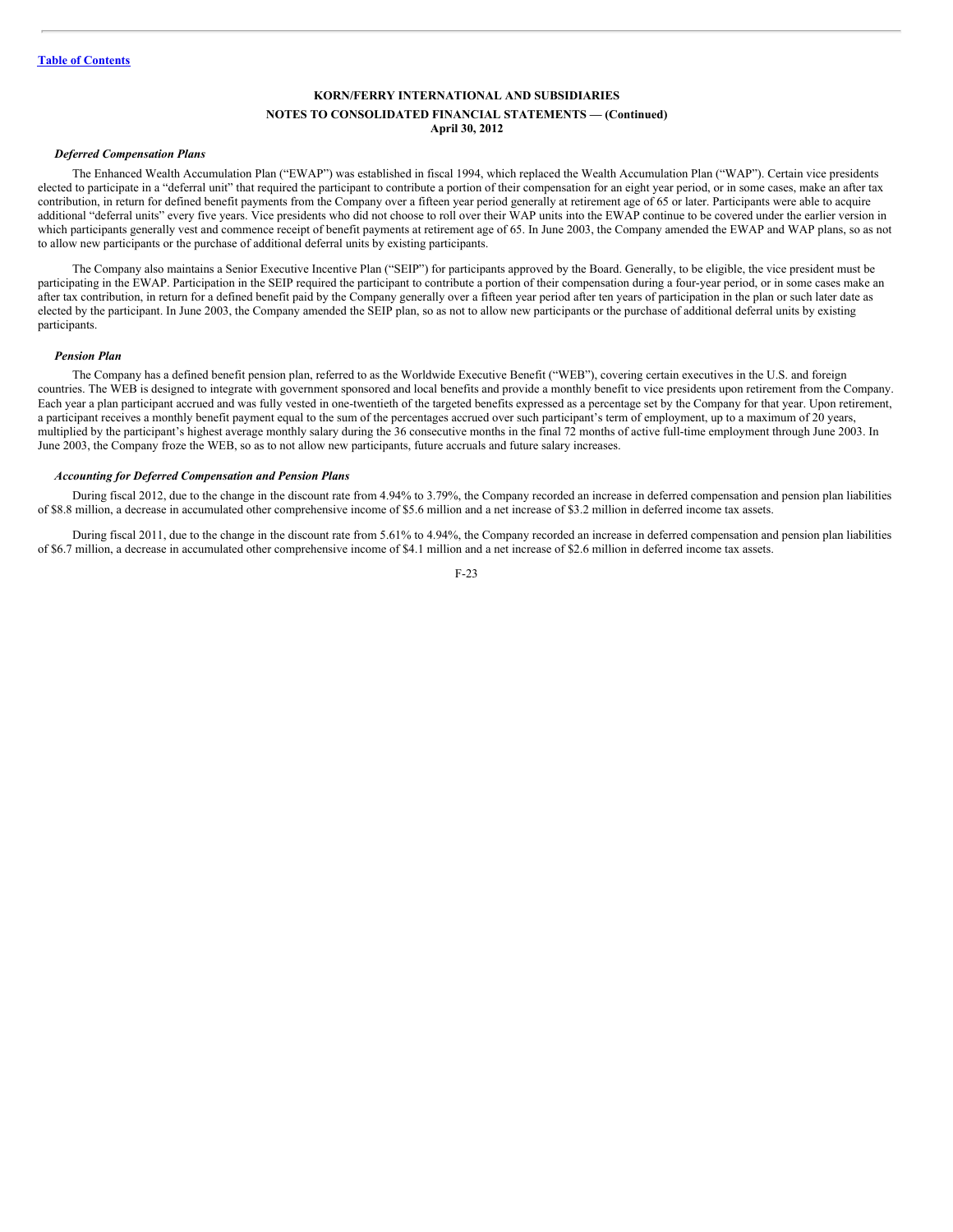**April 30, 2012**

# *Deferred Compensation Plan*

The following tables reconcile the benefit obligation for the deferred compensation plans:

|                                                | Year Ended April 30, |                |          |
|------------------------------------------------|----------------------|----------------|----------|
|                                                | 2012                 | 2011           | 2010     |
|                                                |                      | (in thousands) |          |
| Change in benefit obligation:                  |                      |                |          |
| Benefit obligation, beginning of year          | \$70,319             | \$64,890       | \$52,149 |
| Service cost                                   |                      | 137            | 339      |
| Interest cost                                  | 3,346                | 3,495          | 3,557    |
| Plan participants' contributions with interest |                      | 65             | 194      |
| Actuarial loss                                 | 9.885                | 6,764          | 12,848   |
| Benefits paid                                  | (5,071)              | (5,032)        | (4,197)  |
| Benefit obligation, end of year                | 78,479               | 70,319         | 64,890   |
| Less: current portion of benefit obligation    | (4,959)              | (3,682)        | (4,000)  |
| Non-current benefit obligation                 | \$73,520             | \$66,637       | \$60,890 |

The components of net periodic benefits costs are as follows:

|                                |         | Year Ended April 30, |         |  |
|--------------------------------|---------|----------------------|---------|--|
|                                | 2012    | 2011                 | 2010    |  |
|                                |         | (in thousands)       |         |  |
| Service cost                   |         | 137                  | \$339   |  |
| Interest cost                  | 3,346   | 3.495                | 3,557   |  |
| Amortization of actuarial loss | 1,374   | 422                  |         |  |
| Net periodic benefit cost      | \$4,720 | \$4,054              | \$3,896 |  |

The weighted-average assumptions used in calculating the benefit obligations were as follows:

|                                  |          | Year Ended April 30. |          |  |
|----------------------------------|----------|----------------------|----------|--|
|                                  | 2012     | 2011                 | 2010     |  |
| Discount rate, beginning of year | 4.94%    | $5.61\%$             | 7.10%    |  |
| Discount rate, end of year       | 3.79%    | 4.94%                | 5.61%    |  |
| Rate of compensation increase    | $0.00\%$ | $0.00\%$             | $0.00\%$ |  |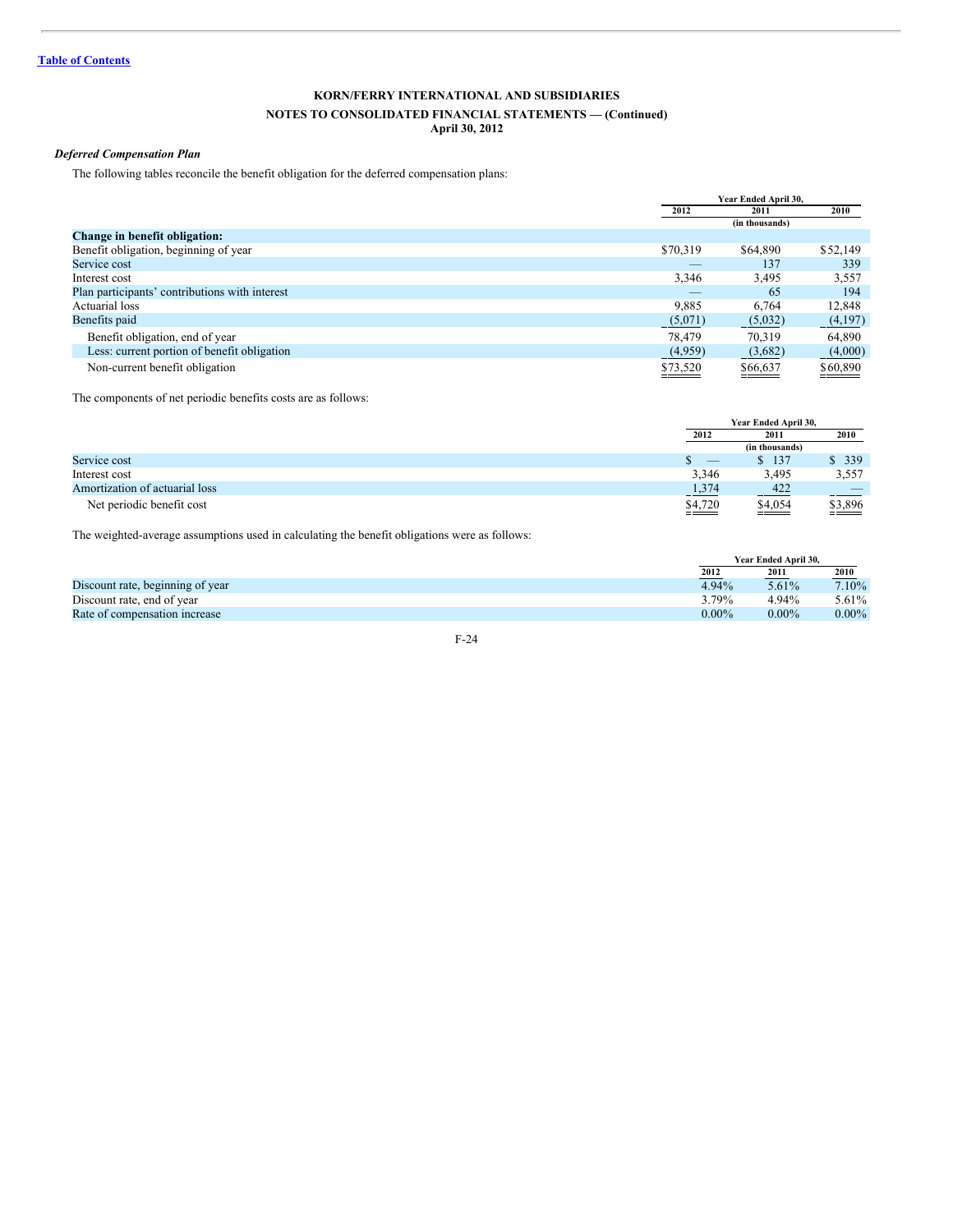# *Pension Plan*

The following tables reconcile the benefit obligation for the pension plan:

|                                             | Year Ended April 30, |                |         |  |
|---------------------------------------------|----------------------|----------------|---------|--|
|                                             | 2012<br>2011         |                | 2010    |  |
|                                             |                      | (in thousands) |         |  |
| Change in benefit obligation:               |                      |                |         |  |
| Benefit obligation, beginning of year       | \$3,952              | \$3,630        | \$3,125 |  |
| Interest cost                               | 189                  | 197            | 214     |  |
| Actuarial loss                              | 289                  | 307            | 503     |  |
| Benefits paid                               | (216)                | (182)          | (212)   |  |
| Benefit obligation, end of year             | 4.214                | 3,952          | 3,630   |  |
| Less: current portion of benefit obligation | (212)                | (137)          | (147)   |  |
| Non-current benefit obligation              | \$4,002              | \$3,815        | \$3,483 |  |

The components of net periodic benefits costs are as follows:

|                                       |             | Year Ended April 30, |                  |  |
|---------------------------------------|-------------|----------------------|------------------|--|
|                                       | 2012        | 2011                 | 2010             |  |
|                                       |             | (in thousands)       |                  |  |
| Interest cost                         | \$189       | \$197                | \$214            |  |
| Amortization of actuarial loss (gain) | $4^{\circ}$ |                      | (78)             |  |
| Net periodic benefit cost             | \$236       | $\frac{$195}{2}$     | $\frac{$136}{2}$ |  |

The weighted-average assumptions used in calculating the benefit obligations were as follows:

|                                  |          | Year Ended April 30. |          |
|----------------------------------|----------|----------------------|----------|
|                                  | 2012     | 2011                 | 2010     |
| Discount rate, beginning of year | 4.94%    | $5.61\%$             | $7.10\%$ |
| Discount rate, end of year       | 3.79%    | 4.94%                | 5.61%    |
| Rate of compensation increase    | $0.00\%$ | $0.00\%$             | $0.00\%$ |

Benefit payments, which reflect expected future service, as appropriate, are expected to be paid over the next ten years as follows:

|                       |          | <b>Deferred</b> |                 |
|-----------------------|----------|-----------------|-----------------|
|                       |          | Compensation    | Pension         |
| Year Ending April 30, |          | Plans           | <b>Benefits</b> |
|                       |          |                 | (in thousands)  |
| 2013                  | $\Delta$ | 5,601           | 275             |
| 2014                  |          | 6,134           | 308             |
| 2015                  |          | 6,067           | 314             |
| 2016                  |          | 6,075           | 310             |
| 2017                  |          | 5,997           | 317             |
| 2018-2022             |          | 28,276          | 1,334           |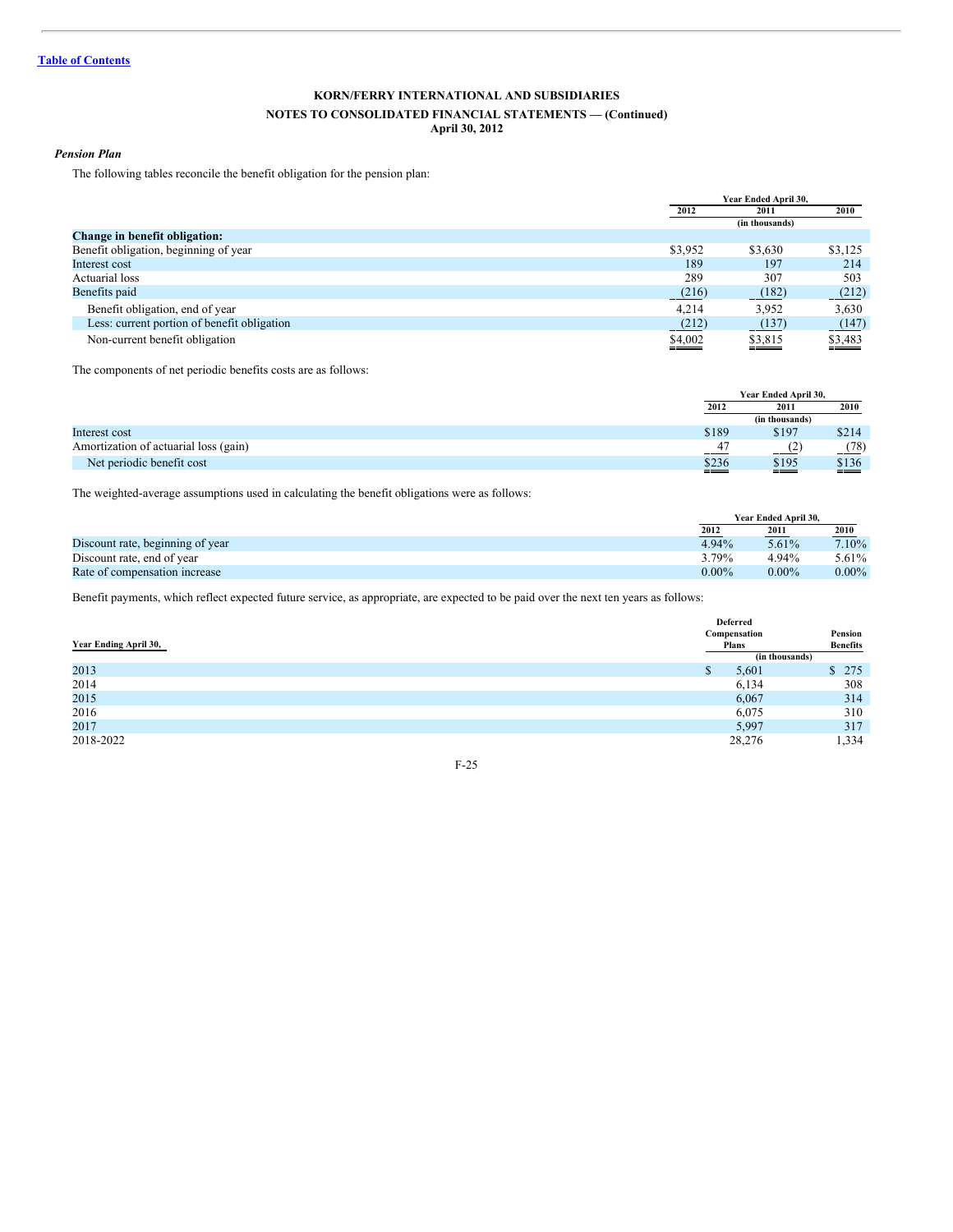### **NOTES TO CONSOLIDATED FINANCIAL STATEMENTS — (Continued) April 30, 2012**

#### *International Retirement Plans*

The Company also maintains various retirement plans and other miscellaneous deferred compensation arrangements in ten foreign jurisdictions. The aggregate of the long-term benefit obligation accrued at April 30, 2012 and 2011 is \$2.8 million for 189 participants and \$3.2 million for 155 participants, respectively. The Company's contribution to these plans was \$0.5 million and \$0.9 million in fiscal 2012 and 2011, respectively.

#### *Executive Capital Accumulation Plan*

The Company has an ECAP, which is intended to provide certain employees an opportunity to defer salary and/or bonus on a pre-tax basis or make an after-tax contribution. In addition, the Company, under its incentive plans, makes discretionary contributions into the ECAP and such contributions are granted to key employees annually based on the employee's performance. In addition, certain key management may receive Company ECAP contributions upon commencement of employment. Participants generally vest in Company contributions over a four year period. Participants have the ability to allocate their deferrals among a number of investment options and may receive their benefits at termination, retirement or "in service" either in a lump sum or in quarterly installments over five, ten or fifteen years. The Company operates two similar plans in Asia Pacific and Canada.

The Company made contributions to the ECAP during fiscal 2012, 2011 and 2010, of \$15.8 million, \$0.4 million and \$1.9 million, respectively. The Company may make additional ECAP contributions in fiscal 2013 if key employees are hired.

The ECAP is accounted for whereby the changes in the fair value of the vested amounts owed to the participants are adjusted with a corresponding charge (or credit) to compensation and benefits costs. During fiscal 2012, 2011, and 2010, deferred compensation liability increased; therefore, the Company recognized compensation expenses of \$0.9 million, \$6.7 million and \$8.9 million, respectively.

Changes in the ECAP liability were as follows:

|                                        |          | Year Ended April 30, |
|----------------------------------------|----------|----------------------|
|                                        | 2012     | 2011                 |
|                                        |          | (in thousands)       |
| Balance, beginning of year             | \$67,214 | \$57,871             |
| Employee contributions                 | 3,483    | 2,403                |
| Amortization of employer contributions | 7,423    | 6,525                |
| Gain on investment                     | 884      | 6,667                |
| <b>Employee distributions</b>          | (7,661)  | (6, 567)             |
| Exchange rate translations             | (209)    | $-315$               |
| Balance, end of year                   | 71,134   | 67,214               |
| Less: current portion                  | (2,443)  | (1,261)              |
| Non-current portion, end of year       | \$68,691 | \$65,953             |

As of April 30, 2012 and 2011, the unamortized portion of the Company contributions to the ECAP was \$11.5 million and \$4.9 million, respectively.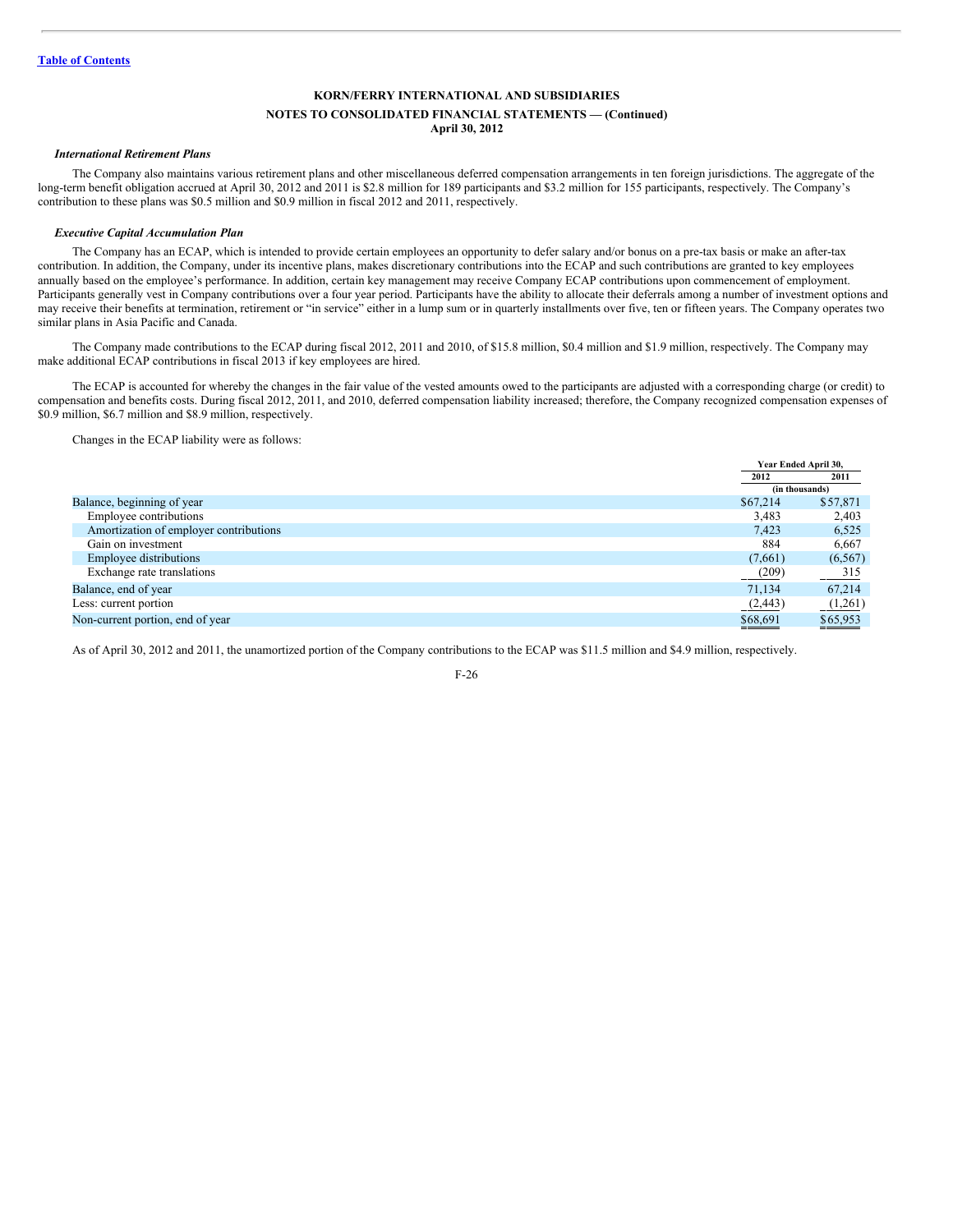### **NOTES TO CONSOLIDATED FINANCIAL STATEMENTS — (Continued) April 30, 2012**

### *Defined Contribution Plan*

The Company has a defined contribution plan ("401(k) plan") for eligible employees. Participants may contribute up to 50% of their base compensation as defined in the plan agreement. In addition, the Company has the option to make matching contributions. The Company did not make the matching contribution for fiscal 2012 and fiscal 2010 but did make a \$1.2 million matching contribution for fiscal 2011.

#### *Company Owned Life Insurance*

The Company purchased COLI contracts insuring employees eligible to participate in the deferred compensation and pension plans as a means of funding benefits under such plans. The gross CSV of these contracts of \$151.1 million and \$143.9 million is offset by outstanding policy loans of \$73.3 million and \$72.9 million in the accompanying consolidated balance sheets as of April 30, 2012 and 2011, respectively. Total death benefits payable, net of loans under COLI contracts, were \$202.9 million and \$195.7 million at April 30, 2012 and 2011, respectively. Management intends to use the future death benefits from these insurance contracts to fund the deferred compensation and pension arrangements; however, there may not be a direct correlation between the timing of the future cash receipts and disbursements under these arrangements. The market value of the underlying COLI investments increased by \$6.3 million and \$7.2 million during the year ended April 30, 2012 and 2011, respectively, recorded as a decrease in compensation and benefits expense. In addition, certain policies are held in trusts to provide additional benefit security for the deferred compensation and pension plans, excluding the WEB. As of April 30, 2012, COLI contracts with a net CSV of \$60.9 million and death benefits payable, net of loans, of \$117.2 million were held in trust for these purposes.

#### **7. Restructuring Charges, Net**

During fiscal 2010, the Company implemented a restructuring plan to eliminate redundancies as a result of the acquisition of Whitehead Mann Limited and Whitehead Mann SAS, together referred to as Whitehead Mann ("WHM") and reorganized its go-to-market and operating structure in the Europe, Middle East and Africa ("EMEA") regions. These initiatives resulted in restructuring charges of \$25.8 million against operations during fiscal 2010, of which \$16.0 million and \$9.8 million related to severance costs and the consolidation of premises, respectively. These restructuring charges were partially offset by \$5.1 million of reductions from previous restructuring charges resulting in net restructuring costs of \$20.7 million during fiscal 2010.

During fiscal 2012 and 2011, the Company increased previously recorded restructuring charges resulting in restructuring costs of \$0.9 million and \$2.1 million, respectively. The increase in restructuring expense primarily relates to the inability to sublease space, which was included in the original estimate.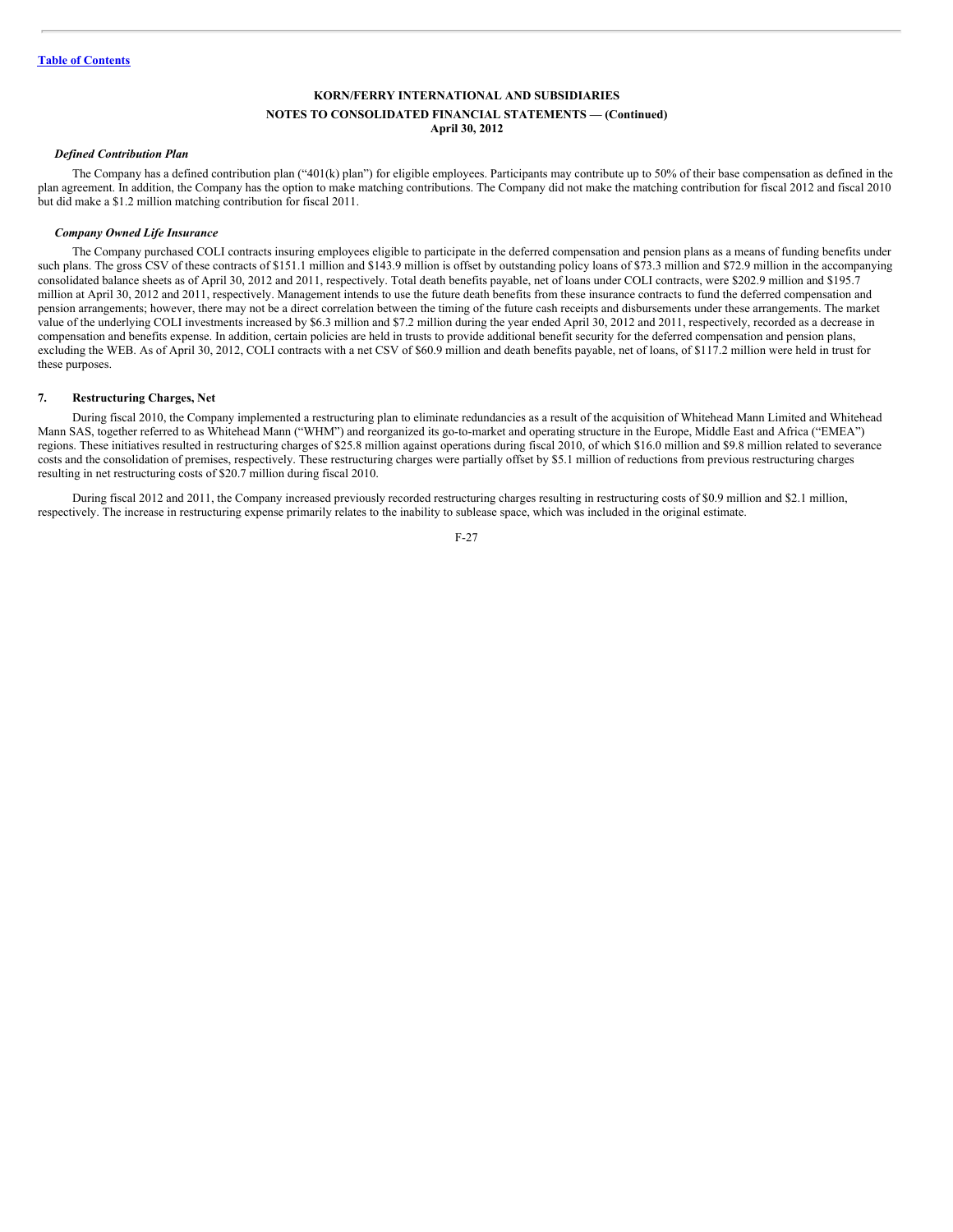Changes in the restructuring liability are as follows:

|                                         | Severance | <b>Facilities</b> | Total       |
|-----------------------------------------|-----------|-------------------|-------------|
|                                         |           | (in thousands)    |             |
| Liability as of April 30, 2010          | \$2,714   | \$11,095          | \$13,809    |
| Restructuring (reductions) charges, net | (299)     | 2.429             | 2,130       |
| Reductions for cash payments            | (1,518)   | (9,979)           | (11, 497)   |
| Exchange rate fluctuations              | 81        | 398               | 479         |
| Liability as of April 30, 2011          | 978       | 3.943             | 4,921       |
| Restructuring (reductions) charges, net | (324)     | 1.253             | 929         |
| Reductions for cash payments            | (586)     | (2,324)           | (2,910)     |
| Exchange rate fluctuations              | (30)      | (140)             | (170)       |
| Liability as of April 30, 2012          | 38        | \$2,732           | 2,770<br>S. |

As of April 30, 2012 and 2011, the restructuring liability is included in current portion of other accrued liabilities on the consolidated balance sheet, except for \$1.4 million and \$2.1 million, respectively, of facilities costs which primarily relate to commitments under operating leases, net of sublease income, which are included in other long-term liabilities and will be paid over the next seven years.

The restructuring liability by segment is summarized below:

|                                         |           | April 30, 2012    |                    |  |
|-----------------------------------------|-----------|-------------------|--------------------|--|
|                                         | Severance | <b>Facilities</b> | Total              |  |
|                                         |           | (in thousands)    |                    |  |
| <b>Executive Recruitment</b>            |           |                   |                    |  |
| North America                           | \$        | S<br>43           | S<br>43            |  |
| Europe, Middle East and Africa ("EMEA") | 38        | 1,780             | 1,818              |  |
| <b>Total Executive Recruitment</b>      | 38        | 1,823             | 1,861              |  |
| <b>Futurestep</b>                       |           | 909               | 909                |  |
| Liability as of April 30, 2012          | 38        | \$2,732           | \$2,770            |  |
|                                         |           | April 30, 2011    |                    |  |
|                                         | Severance | <b>Facilities</b> | Total              |  |
|                                         |           | (in thousands)    |                    |  |
| <b>Executive Recruitment</b>            |           |                   |                    |  |
| North America                           | S         | \$.<br>91         | \$<br>91           |  |
| <b>EMEA</b>                             | 857       | 2,312             | 3,169              |  |
| Asia Pacific                            |           | 328               | 328                |  |
| South America                           | 114       |                   | 114                |  |
| <b>Total Executive Recruitment</b>      | 971       | 2,731             | 3,702              |  |
| <b>Futurestep</b>                       |           | 1,212             | 1,219              |  |
| Liability as of April 30, 2011          | 978       | \$3,943           | $\frac{$4,921}{2}$ |  |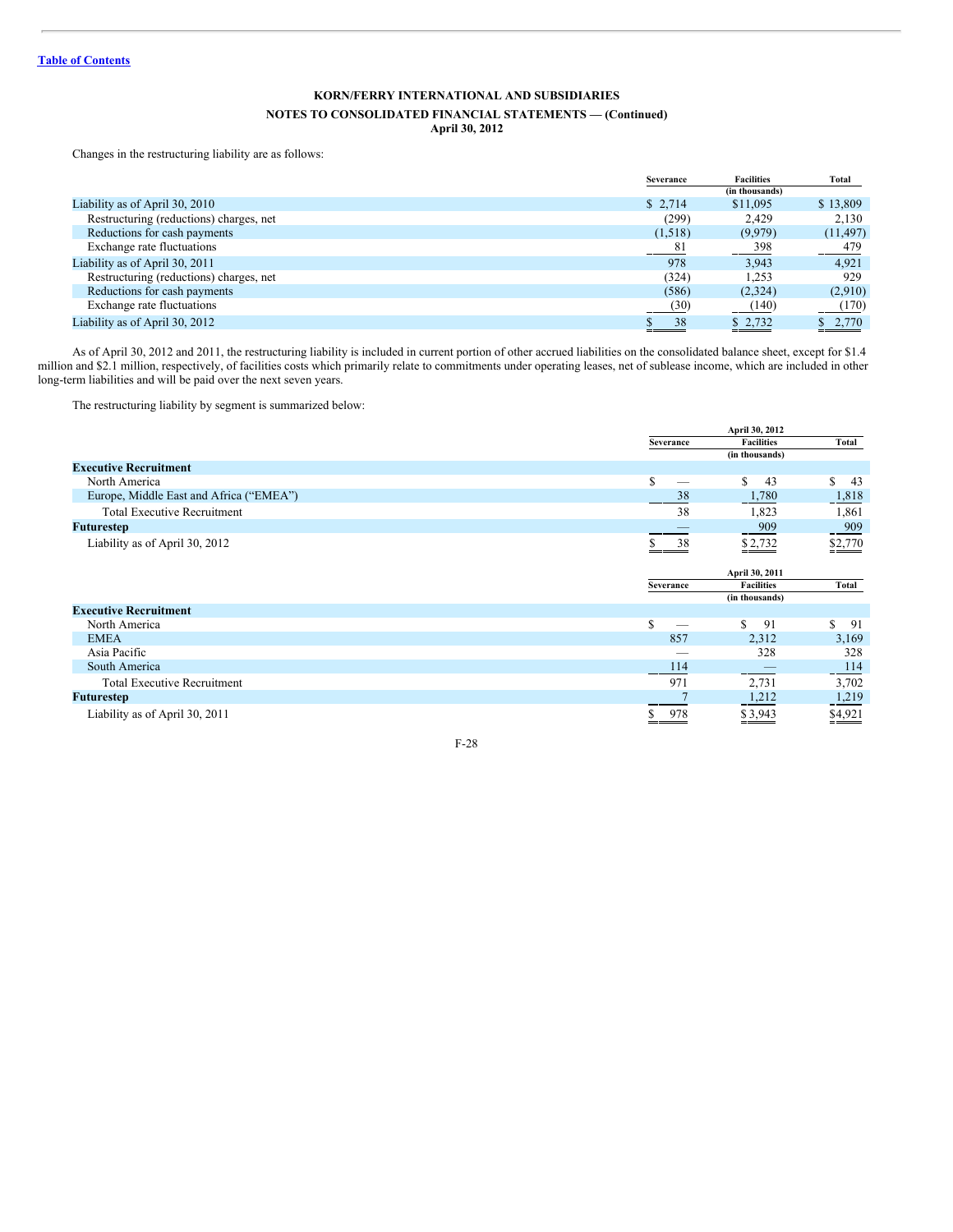### **NOTES TO CONSOLIDATED FINANCIAL STATEMENTS — (Continued) April 30, 2012**

### **8. Income Taxes**

The provision (benefit) for income taxes is based on reported income (loss) before income taxes. Deferred income tax assets and liabilities reflect the impact of temporary differences between the amounts of assets and liabilities recognized for financial reporting purposes and the amounts recognized for tax purposes, as measured by temporary differences between the amounts of asset applying the currently enacted tax laws.

The provision (benefit) for domestic and foreign income taxes were as follows:

|                                               |          | Year Ended April 30, |             |  |
|-----------------------------------------------|----------|----------------------|-------------|--|
|                                               | 2012     | 2011                 | 2010        |  |
|                                               |          | (in thousands)       |             |  |
| <b>Current income taxes:</b>                  |          |                      |             |  |
| Federal                                       | \$4,173  | \$ 7,606             | S<br>862    |  |
| <b>State</b>                                  | 1.609    | 5.714                | 2,281       |  |
| Foreign                                       | 12,670   | 11,826               | 6,738       |  |
| Current provision for income taxes            | 18,452   | 25,146               | 9,881       |  |
| Deferred income taxes:                        |          |                      |             |  |
| Federal                                       | 7,281    | (2, 442)             | (2,729)     |  |
| <b>State</b>                                  | 3,508    | 830                  | (1,303)     |  |
| Foreign                                       | (890)    | 9,158                | (6, 334)    |  |
| Deferred provision (benefit) for income taxes | 9,899    | 7,546                | (10, 366)   |  |
| Total provision (benefit) for income taxes    | \$28,351 | \$32,692             | (485)<br>Y. |  |

The domestic and foreign components of income (loss) from continuing operations before domestic and foreign income and other taxes and equity in earnings of unconsolidated subsidiaries were as follows:

|                                                                                                                      | Year Ended April 30. |          |
|----------------------------------------------------------------------------------------------------------------------|----------------------|----------|
| 2012                                                                                                                 | 2011                 | 2010     |
|                                                                                                                      | (in thousands)       |          |
| \$42,375<br>Domestic                                                                                                 | \$56,741             | \$10,669 |
| 38,429<br>Foreign                                                                                                    | 32,963               | (5,947)  |
| \$80,804<br>Income before provision (benefit) for income taxes and equity in earnings of unconsolidated subsidiaries | \$89,704             | 4,722    |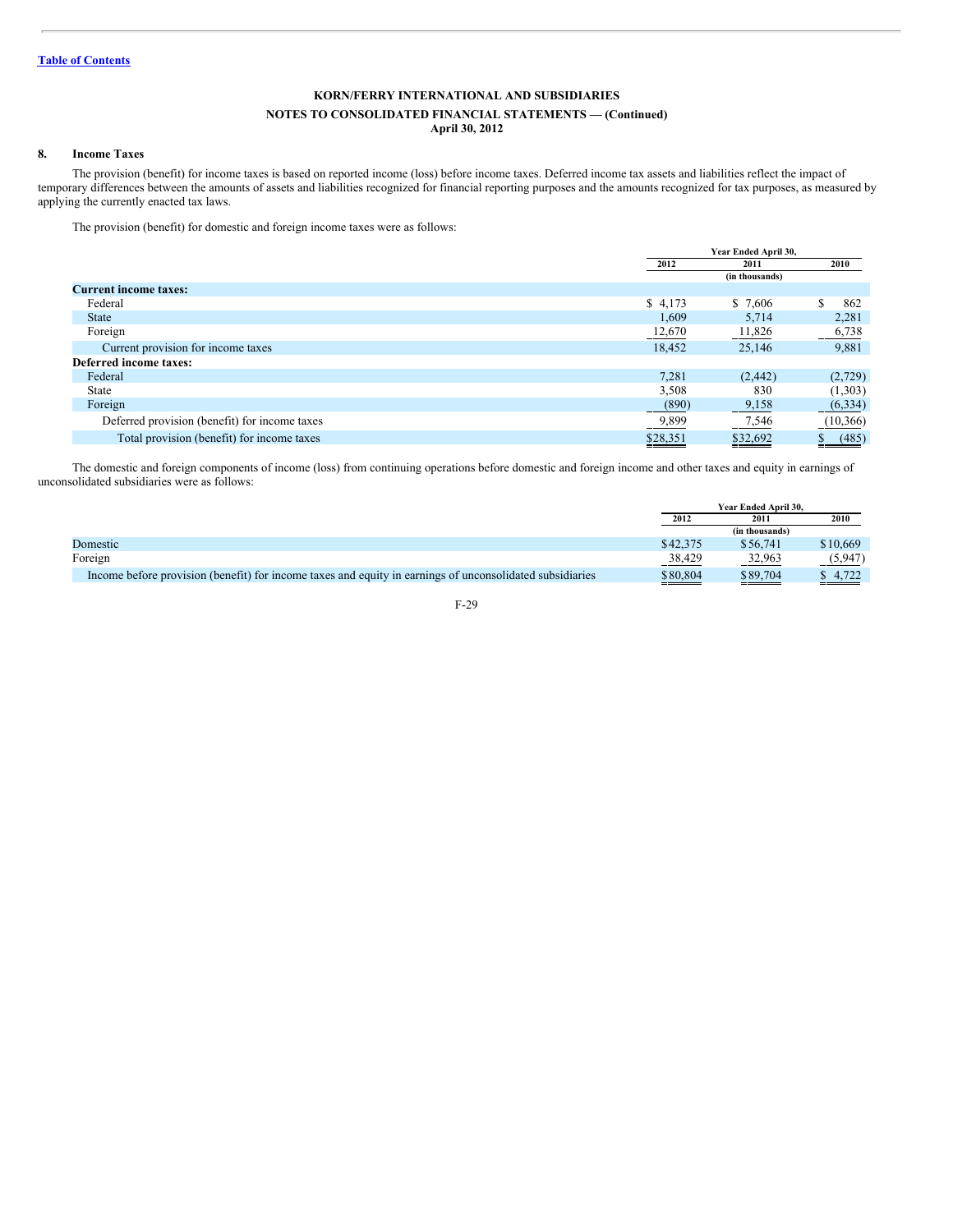# **NOTES TO CONSOLIDATED FINANCIAL STATEMENTS — (Continued)**

**April 30, 2012**

The reconciliation of the statutory federal income tax rate to the effective consolidated tax rate is as follows:

|                                                   | Year Ended April 30, |       |            |
|---------------------------------------------------|----------------------|-------|------------|
|                                                   | 2012                 | 2011  | 2010       |
| U.S. federal statutory income tax rate            | 35.0%                | 35.0% | 35.0%      |
| Foreign source income, net of credits generated   | 3.0                  | 1.9   | 52.9       |
| Income subject to net differing foreign tax rates | (2.9)                | (3.8) | 52.6       |
| COLI increase, net                                | (2.7)                | (2.8) | (69.8)     |
| Repatriation of foreign earnings                  | (1.7)                | 0.1   | 38.5       |
| State income taxes, net of federal benefit        | 4.0                  | 4.6   | 13.8       |
| Adjustments for valuation allowance               | (0.7)                | 4.8   | 52.7       |
| Tax exempt interest income                        |                      |       | (0.7)      |
| <b>Expense disallowances</b>                      | 0.8                  | 0.5   | 7.5        |
| Uncertain tax position reserve reversal           |                      | (2.3) | (208.8)    |
| Other                                             | 0.3                  | (1.6) | 16.0       |
| Effective income tax rate                         | 35.1%                | 36.4% | $(10.3)\%$ |

Deferred income taxes reflect the net effects of temporary difference between the carrying amounts of assets and liabilities for financial reporting purposes and the amounts used for income tax purposes. Components of the deferred tax assets and liabilities are as follows:

|                                  |           | April 30,      |
|----------------------------------|-----------|----------------|
|                                  | 2012      | 2011           |
|                                  |           | (in thousands) |
| <b>Deferred tax assets:</b>      |           |                |
| Deferred compensation            | \$62,710  | \$64,333       |
| Loss and credit carryforwards    | 33,342    | 33,834         |
| Allowance for doubtful accounts  | 1,388     | 1,797          |
| Property and equipment           |           | 371            |
| Deferred rent                    | 6,887     | 6,422          |
| Other                            | 5,623     | 4,664          |
| Gross deferred tax assets        | 109,950   | 111,421        |
| <b>Deferred tax liabilities:</b> |           |                |
| Intangibles                      | (11, 103) | (8,228)        |
| Unrealized gain                  | (1,059)   | (2,393)        |
| Property and equipment           | (4,527)   |                |
| Other                            | (52)      |                |
| Gross deferred tax liabilities   | (16,741)  | (10,621)       |
| Valuation allowances             | (25,089)  | (26, 168)      |
| Net deferred tax asset           | \$68,120  | \$74,632       |

Certain deferred tax amounts and valuation allowances were reclassified during fiscal 2012 based on differences between fiscal 2011 provision and related tax return filings. Changes to the valuation allowance balances are recorded through the provision for income taxes in the respective year.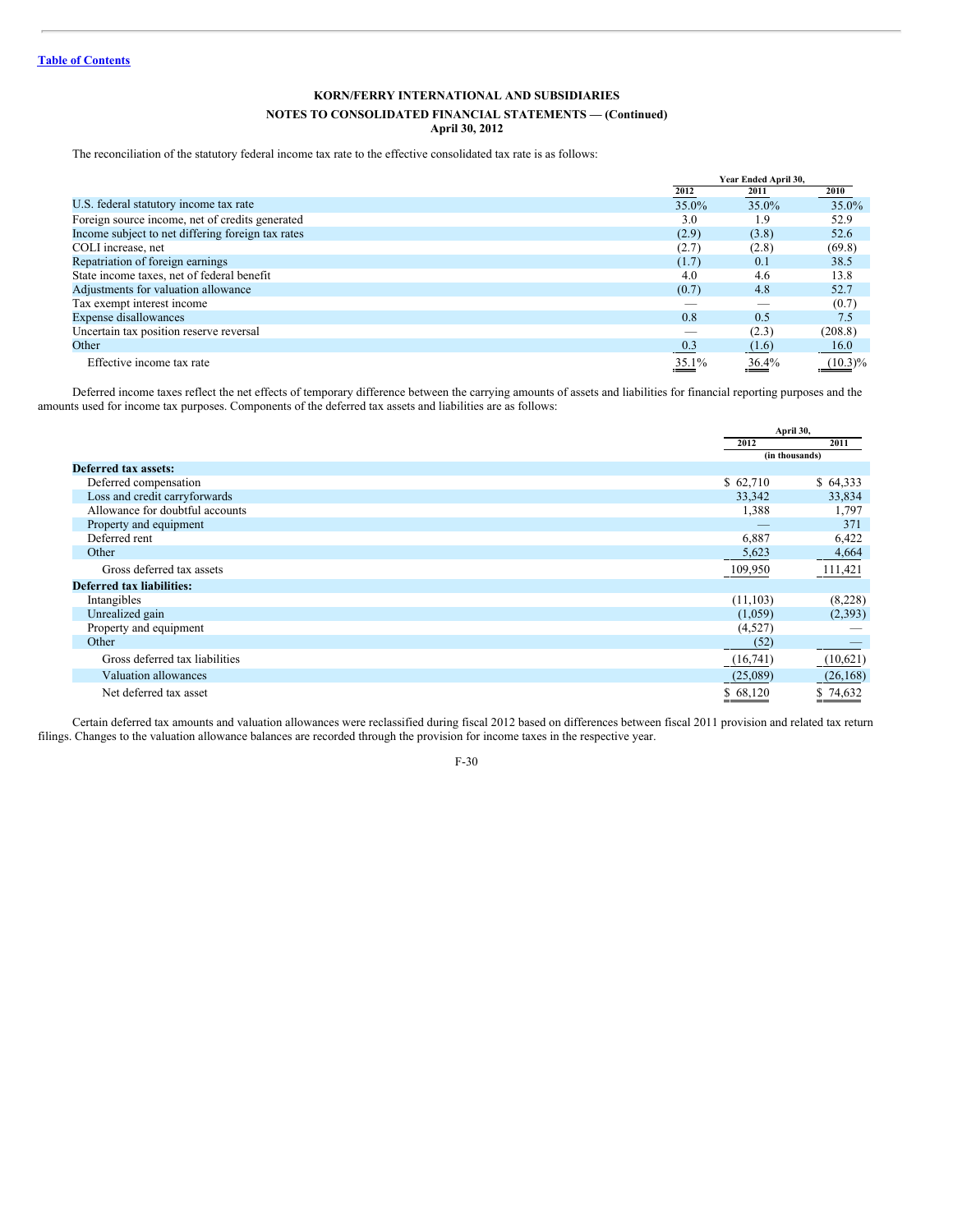The deferred tax amounts have been classified in the consolidated balance sheets as follows:

| 2012<br>2011<br>(in thousands)<br><b>Current:</b><br>Deferred tax assets<br>\$15,357<br>\$10,214<br>Deferred tax liabilities<br>(4,527)<br>10,214<br>10,830<br>Current deferred tax asset<br>Non-current:<br>101,207<br>Deferred tax asset<br>94.593<br>Deferred tax liabilities<br>(12,214)<br>(10,621)<br>90,586<br>82,379<br>Non-current deferred tax asset<br>Valuation allowance<br>(25,089)<br>(26,168)<br>Non-current deferred tax asset, net<br>64,418<br>57,290 |                         |          | April 30, |
|--------------------------------------------------------------------------------------------------------------------------------------------------------------------------------------------------------------------------------------------------------------------------------------------------------------------------------------------------------------------------------------------------------------------------------------------------------------------------|-------------------------|----------|-----------|
|                                                                                                                                                                                                                                                                                                                                                                                                                                                                          |                         |          |           |
|                                                                                                                                                                                                                                                                                                                                                                                                                                                                          |                         |          |           |
|                                                                                                                                                                                                                                                                                                                                                                                                                                                                          |                         |          |           |
|                                                                                                                                                                                                                                                                                                                                                                                                                                                                          |                         |          |           |
|                                                                                                                                                                                                                                                                                                                                                                                                                                                                          |                         |          |           |
|                                                                                                                                                                                                                                                                                                                                                                                                                                                                          |                         |          |           |
|                                                                                                                                                                                                                                                                                                                                                                                                                                                                          |                         |          |           |
|                                                                                                                                                                                                                                                                                                                                                                                                                                                                          |                         |          |           |
|                                                                                                                                                                                                                                                                                                                                                                                                                                                                          |                         |          |           |
|                                                                                                                                                                                                                                                                                                                                                                                                                                                                          |                         |          |           |
|                                                                                                                                                                                                                                                                                                                                                                                                                                                                          |                         |          |           |
|                                                                                                                                                                                                                                                                                                                                                                                                                                                                          |                         |          |           |
|                                                                                                                                                                                                                                                                                                                                                                                                                                                                          | Net deferred tax assets | \$68,120 | \$74,632  |

Deferred tax assets are reduced by a valuation allowance if it is more likely than not that some portion or all of the deferred tax asset will not be realized. Management believes uncertainty exists regarding the realizability of certain operating and capital losses and has, therefore, established a valuation allowance for this portion of the deferred tax asset. Realization of the deferred income tax asset is dependent on the Company generating sufficient taxable income of the appropriate nature in future years. Although realization is not assured, management believes that it is more likely than not that the net deferred income tax asset will be realized.

The following details the scheduled expiration dates of the Company's net operating loss (net tax effected) and tax credit carryforwards:

|                                                             |         | April 30, 2012 |                          |          |  |  |  |  |
|-------------------------------------------------------------|---------|----------------|--------------------------|----------|--|--|--|--|
|                                                             | 2012    | 2017           |                          |          |  |  |  |  |
|                                                             | through | through        |                          |          |  |  |  |  |
|                                                             | 2016    | 2026           | Indefinite               | Total    |  |  |  |  |
|                                                             |         |                | (in thousands)           |          |  |  |  |  |
| Foreign net operating loss carryforwards                    | \$6,148 | \$30,440       | \$56,429                 | \$93,017 |  |  |  |  |
| State taxing jurisdiction net operating loss carry forwards | 63      | 11.444         | $\hspace{0.05cm}$        | 11.507   |  |  |  |  |
| Foreign tax credit                                          | _       | 3,333          | $\overline{\phantom{a}}$ | 3,333    |  |  |  |  |
| Federal capital loss carryforwards                          | 5.776   | _              | $\overline{\phantom{a}}$ | 5.776    |  |  |  |  |

The Company continues to execute on its decision to repatriate an additional portion of previously undistributed foreign earnings. The Company has provided U.S. deferred income taxes on future distributions to be made pursuant to this repatriation plan. Other than these amounts, the Company has not provided for U.S. deferred income taxes on approximately \$113.6 million of undistributed earnings and associated withholding taxes of its foreign subsidiaries as the Company has taken the position that its foreign earnings will be permanently reinvested offshore. If a distribution of these earnings were to be made, the Company might be subject to both foreign withholding taxes and U.S. income taxes, net of any allowable foreign tax credits or deductions. An estimate of these taxes; however, is not practicable.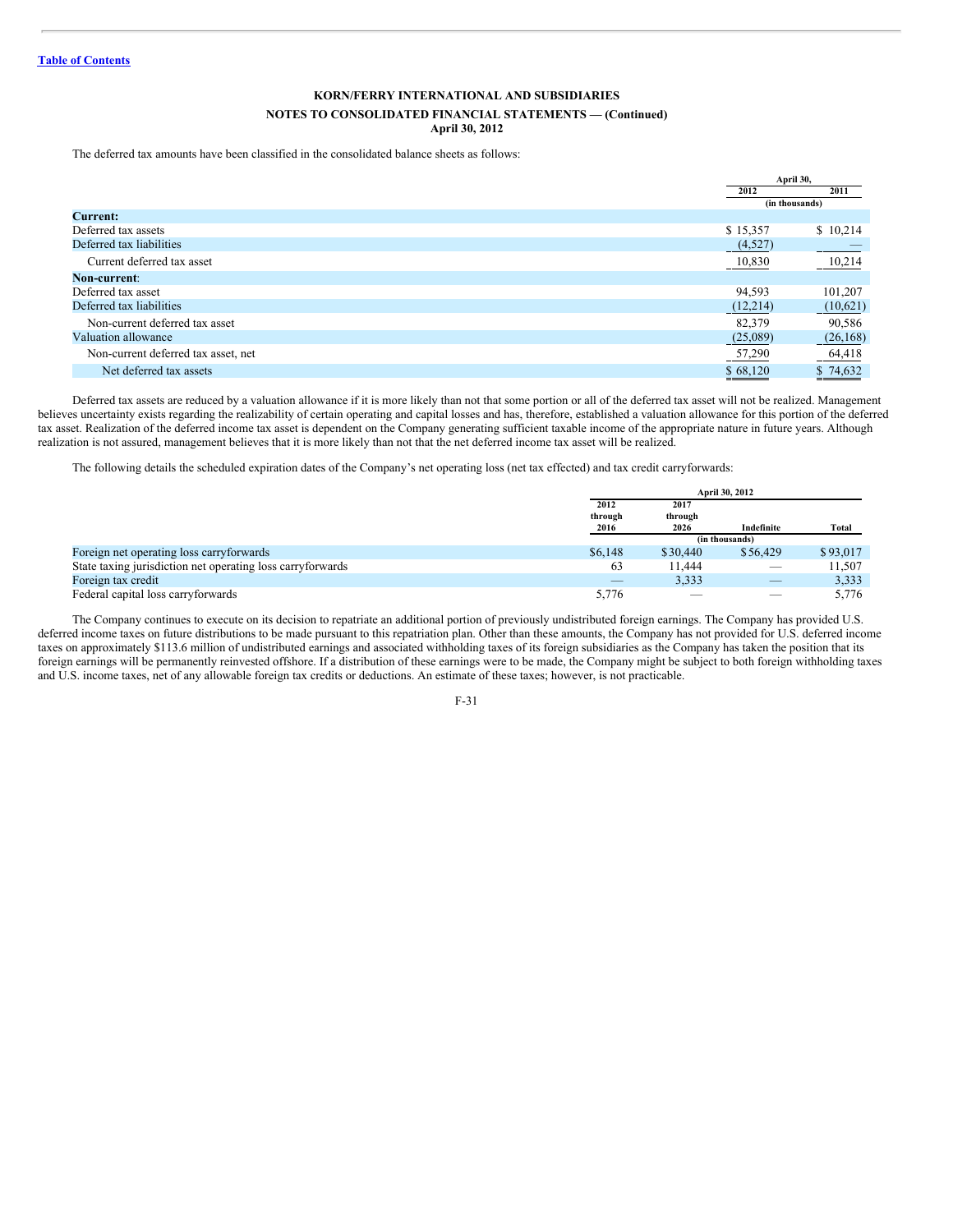### **NOTES TO CONSOLIDATED FINANCIAL STATEMENTS — (Continued) April 30, 2012**

The Company's income tax returns are subject to audit by the Internal Revenue Service and various state and foreign tax authorities. Significant disputes may arise with these tax authorities involving issues of the timing and amount of deductions and allocations of income among various tax jurisdictions because of differing interpretations of tax laws and regulations. The Company periodically evaluates its exposures associated with tax filing positions. While management believes its positions comply with applicable laws, the Company records liabilities based upon estimates of the ultimate outcomes of these matters. During fiscal 2011 and fiscal 2010, the Company reversed a \$2.1 million and \$10.3 million reserve for a previous uncertain tax position as the state and federal statute of limitations expired, respectively.

Changes in the unrecognized tax benefits are as follows:

|                                                              |      | Year Ended April 30, |          |
|--------------------------------------------------------------|------|----------------------|----------|
|                                                              | 2012 | 2011                 | 2010     |
|                                                              |      | (in thousands)       |          |
| Unrecognized tax benefits, beginning of year                 | $S-$ | \$3,532              | \$13,392 |
| Settlement with tax authority                                | -    | (1, 473)             |          |
| Additions based on tax positions related to the current year |      |                      |          |
| Estimated interest for the year                              |      | 72                   | 469      |
| Recognized tax benefits                                      |      | (2,131)              | (10,329) |
| Unrecognized tax benefits, end of year                       | ა—   |                      | \$3,532  |

The total liability for unrecognized tax benefits is not expected to change within the next twelve months. During fiscal 2012, the Internal Revenue Service concluded its examination of the Company's federal income tax returns for tax years ended April 30, 2008 and 2009. Subsequent years remain subject to examination by the Internal Revenue Service. The Company is subject to state and foreign tax examinations for tax years 2008 through 2011. The Company is not presently under examination in any major tax jurisdiction.

### **9. Property and Equipment**

Property and equipment include the following:

|                                                 |           | April 30,      |
|-------------------------------------------------|-----------|----------------|
|                                                 | 2012      | 2011           |
|                                                 |           | (in thousands) |
| Computer equipment and software                 | \$75,096  | \$68,761       |
| Leasehold improvements                          | 42.319    | 37,788         |
| Furniture and fixtures                          | 29,126    | 28,187         |
| Automobiles                                     | 1,870     | 1,858          |
|                                                 | 148,411   | 136,594        |
| Less: accumulated depreciation and amortization | (98, 603) | (93, 452)      |
| Property and equipment, net                     | \$49,808  | \$43,142       |
|                                                 |           |                |

### **10. Long-Term Debt**

The Company's Senior Secured Revolving Facility (the "Facility") which it entered into in March 2011, provides for an aggregate availability up to \$50 million with a \$10 million sub-limit for letters of credit, subject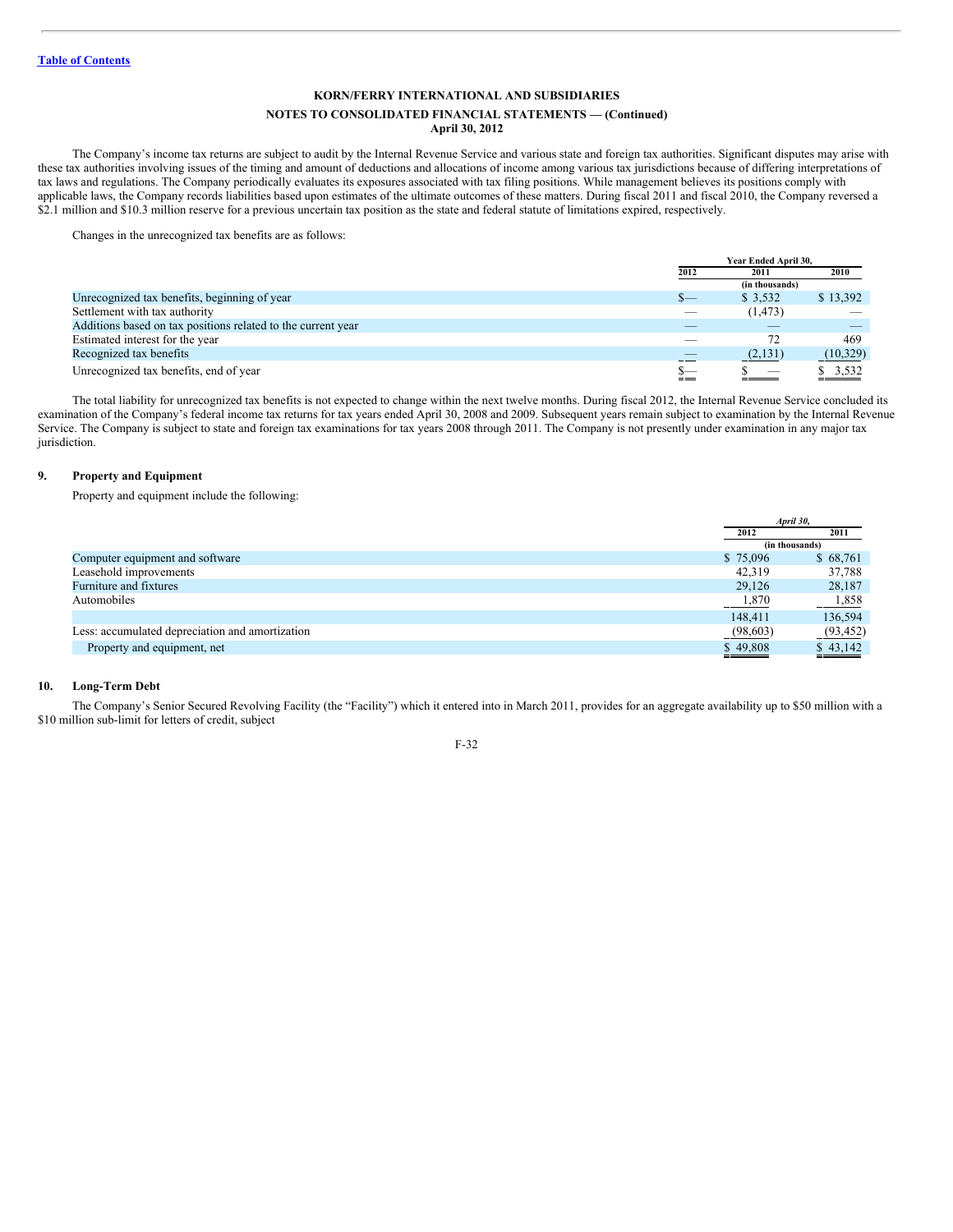### **NOTES TO CONSOLIDATED FINANCIAL STATEMENTS — (Continued) April 30, 2012**

to satisfaction of borrowing base requirements based on eligible domestic and foreign accounts receivable. The facility matures on March 14, 2014 and prior to each anniversary date, the Company can request one-year extensions, subject to lender consent. Borrowings under the Facility bear interest, at the election of the Company, at the London Interbank Offered Rate ("LIBOR") plus applicable margin or the base rate plus applicable margin. The base rate is the highest of (i) the published prime rate, (ii) the federal funds rate plus 0.50%, or (iii) one month LIBOR plus 2.0%. The applicable margin is based on a percentage per annum determined in accordance with a specified pricing grid based on (a) the total funded debt ratio of the Company and (b) with respect to LIBOR loans, whether such LIBOR loans are cash collateralized. For cash collateralized LIBOR loans, the applicable margin will range from 0.65% to 3.15% per annum. For LIBOR loans that are not cash collateralized and for base rate loans, the applicable margin will range from 1.50% to 4.50% per annum (if using LIBOR) and from 1.50% to 4.75% per annum (if using base rate). The Company pays quarterly commitment fees of 0.25% to 0.50% on the Facility's unused commitments based on the Company's leverage ratio. The Facility is secured by substantially all of the assets of the Company's domestic subsidiaries and 65% of the equity interest in all the first tier foreign subsidiaries. The financial covenants include a maximum consolidated leverage ratio, a minimum consolidated fixed charge coverage ratio and a minimum \$30 million in unrestricted cash and/or marketable securities after taking into account the accrual for employee compensation and benefits.

As of April 30, 2012 and 2011, the Company had no borrowings under its Facility; however, the Company is required to maintain \$10.0 million on account with the lender, which provides collateral for the standby letters of credit and potential future borrowings. This amount is included in long-term investments and other assets in the consolidated balance sheets as of April 30, 2012 and 2011. At April 30, 2012 and 2011, there was \$2.9 million of standby letters of credit issued under this Facility.

The Company has outstanding borrowings against the CSV of COLI contracts of \$73.3 million and \$72.9 million at April 30, 2012 and 2011, respectively. CSV reflected in the accompanying balance sheet is net of the outstanding borrowings, which are secured by the CSV of the life insurance policies. Principal payments are not scheduled and interest is payable at least annually at various fixed and variable rates ranging from 4.76% to 8.00%.

### **11. Business Segments**

The Company operates in two global business segments: Executive Recruitment and High Impact Recruitment Solutions — Futurestep. The Executive Recruitment segment focuses on recruiting board-level, chief executive and other senior executive positions for clients predominantly in the consumer, financial services, industrial, life sciences/healthcare provider and technology industries and provides other related talent management consulting services. Futurestep creates customized, flexible high impact recruitment solutions to meet specific workforce needs of organizations around the world. Their portfolio of services include recruitment process outsourcing, talent acquisition and management consulting services, project-based recruitment, mid-level recruitment and interim professionals. The Executive Recruitment business segment is managed by geographic regional leaders. Futurestep's worldwide operations are managed by the Chief Executive Officer of Futurestep. The Executive Recruitment geographic regional leaders and the Chief Executive Officer of Futurestep report directly to the Chief Executive Officer of the Company. The Company also operates a Corporate segment to record global expenses of the Company.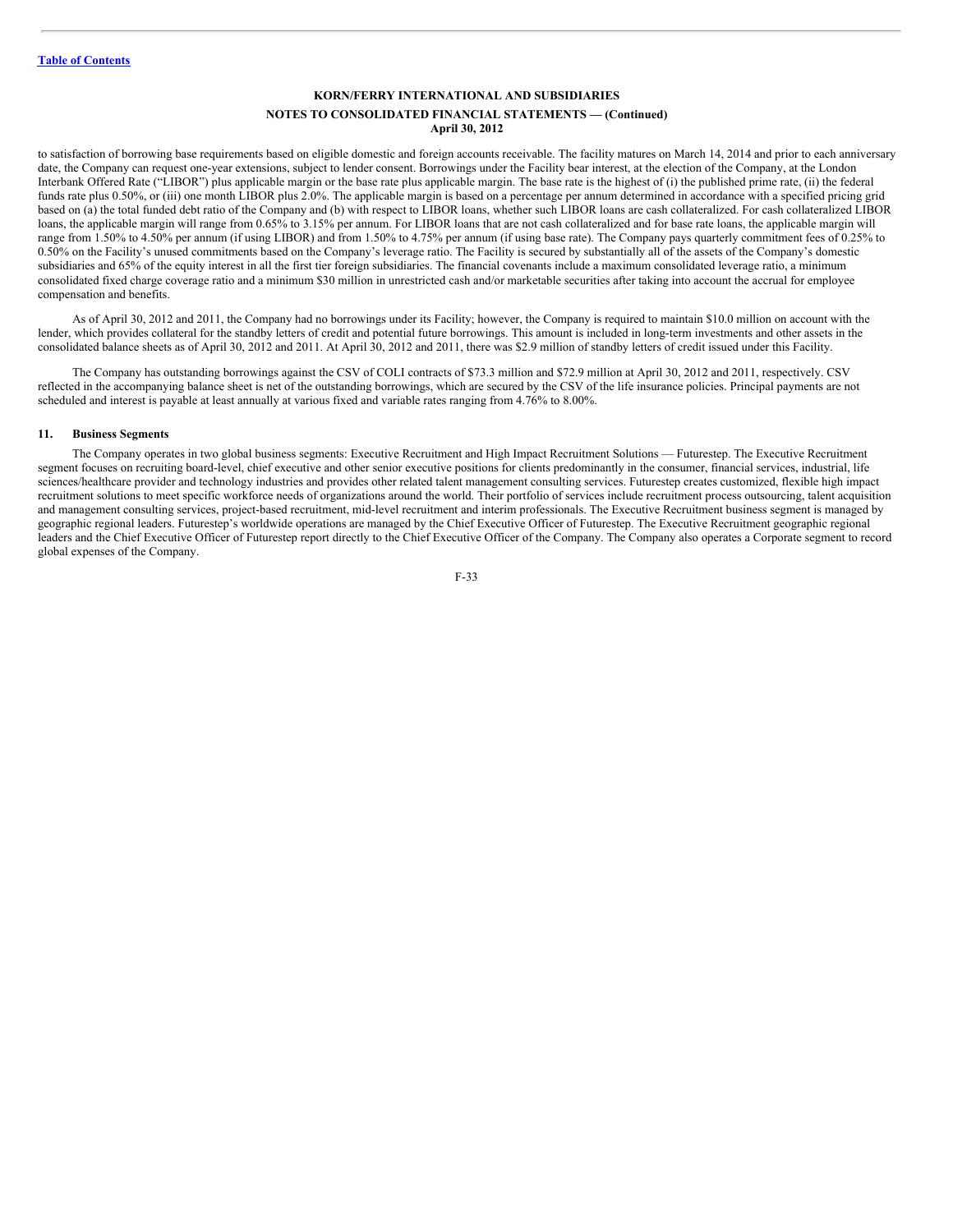Financial highlights by business segment are as follows:

|                               |           | Year Ended April 30, 2012 |                              |           |                |             |                         |              |  |  |  |  |  |  |
|-------------------------------|-----------|---------------------------|------------------------------|-----------|----------------|-------------|-------------------------|--------------|--|--|--|--|--|--|
|                               |           |                           | <b>Executive Recruitment</b> |           |                |             |                         |              |  |  |  |  |  |  |
|                               | North     |                           | Asia                         | South     |                |             |                         |              |  |  |  |  |  |  |
|                               | America   | <b>EMEA</b>               | Pacific                      | America   | Subtotal       | Futurestep  | Corporate (1)           | Consolidated |  |  |  |  |  |  |
|                               |           |                           |                              |           | (in thousands) |             |                         |              |  |  |  |  |  |  |
| Fee revenue                   | \$381,483 | \$164,161                 | \$95,206                     | \$35,759  | \$676,609      | \$113,896   | <sup>\$</sup>           | 790,505      |  |  |  |  |  |  |
| Total revenue                 | \$402,992 | \$169,652                 | \$97,599                     | \$36,523  | \$706,766      | \$119.993   | S                       | 826,759      |  |  |  |  |  |  |
| Operating income (loss)       | \$ 89,424 | \$17,171                  | \$13,084                     | \$ 8,815  | \$128,494      | 6,245<br>S. | (51, 873)<br>ж          | 82,866<br>ж  |  |  |  |  |  |  |
| Depreciation and amortization | 6,937     | 2,030<br>S.               | \$1,412                      | 374<br>\$ | \$10,753       | 1,070<br>\$ | 2.194<br>S.             | 14,017       |  |  |  |  |  |  |
| Identifiable $asserts(2)$     | \$247,775 | \$145,348                 | \$79,101                     | \$22,957  | \$495,181      | \$90,560    | 428,948<br>$\mathbf{s}$ | \$1,014,689  |  |  |  |  |  |  |
| Long-lived assets $(2)$       | \$24,852  | 7,552<br>S.               | \$4,012                      | 955<br>S  | \$ 37,371      | 3,420<br>S. | S.<br>9,017             | 49,808       |  |  |  |  |  |  |
| Goodwill(2)                   | \$91,859  | \$ 50,664                 | 972                          |           | \$143,495      | \$32,843    | \$                      | 176,338      |  |  |  |  |  |  |
|                               |           |                           |                              |           |                |             |                         |              |  |  |  |  |  |  |

|                               | Year Ended April 30, 2011 |             |                              |          |                |                   |                    |              |  |  |  |  |
|-------------------------------|---------------------------|-------------|------------------------------|----------|----------------|-------------------|--------------------|--------------|--|--|--|--|
|                               |                           |             | <b>Executive Recruitment</b> |          |                |                   |                    |              |  |  |  |  |
|                               | North                     |             | Asia                         | South    |                |                   |                    |              |  |  |  |  |
|                               | America                   | <b>EMEA</b> | Pacific                      | America  | Subtotal       | <b>Futurestep</b> | Corporate (1)      | Consolidated |  |  |  |  |
|                               |                           |             |                              |          | (in thousands) |                   |                    |              |  |  |  |  |
| Fee revenue                   | \$375,971                 | \$155,782   | \$90,346                     | \$31,959 | \$654,058      | \$90,191          | <sup>\$</sup>      | 744.249      |  |  |  |  |
| Total revenue                 | \$395,008                 | \$160,401   | \$92,340                     | \$32,550 | \$680,299      | \$95,952          | <sup>\$</sup>      | 776,251      |  |  |  |  |
| Operating income (loss)       | \$ 80,685                 | \$11,628    | \$11,611                     | \$ 7,475 | \$111,399      | 4,955<br>S.       | (30, 569)<br>S     | 85,785<br>S  |  |  |  |  |
| Depreciation and amortization | 6,465<br>D                | 2,036       | \$1,028                      | 340      | 9,869<br>S.    | 926               | . 876<br>Ъ.        | 12,671       |  |  |  |  |
| Identifiable assets(2)        | \$252,122                 | \$159,134   | \$80,471                     | \$21,143 | \$512,870      | \$81,544          | 377,266            | 971,680<br>S |  |  |  |  |
| Long-lived assets $(2)$       | \$23,690                  | 5,330       | \$2,740                      | 808      | \$ 32,568      | 2,410<br>S.       | 8,164<br>\$        | 43,142       |  |  |  |  |
| Goodwill(2)                   | \$93,570                  | \$53,908    | 972                          | _        | \$148,450      | \$35,502          | <sup>\$</sup><br>_ | 183,952      |  |  |  |  |

|                               |            | Year Ended April 30, 2010 |                              |                          |                |                       |                                      |    |              |  |  |  |  |
|-------------------------------|------------|---------------------------|------------------------------|--------------------------|----------------|-----------------------|--------------------------------------|----|--------------|--|--|--|--|
|                               |            |                           | <b>Executive Recruitment</b> |                          |                |                       |                                      |    |              |  |  |  |  |
|                               | North      |                           | Asia                         | South                    |                |                       |                                      |    |              |  |  |  |  |
|                               | America    | <b>EMEA</b>               | Pacific                      | America                  | Subtotal       | Futurestep            | Corporate                            |    | Consolidated |  |  |  |  |
|                               |            |                           |                              |                          | (in thousands) |                       |                                      |    |              |  |  |  |  |
| Fee revenue                   | \$278,746  | \$137,497                 | \$64,132                     | \$24,026                 | \$504,401      | \$67,979              | S<br>$\hspace{0.1mm}-\hspace{0.1mm}$ |    | 572,380      |  |  |  |  |
| Total revenue                 | \$294,588  | \$141,982                 | \$65,508                     | \$24,536                 | \$526,614      | \$73,035              |                                      |    | 599,649      |  |  |  |  |
| Operating income (loss)       | \$42,604   | \$(15,511)                | \$7,826                      | \$3,286                  | \$ 38,205      | 1,291<br>$\mathbb{S}$ | (42, 218)                            | ъ  | (2,722)      |  |  |  |  |
| Depreciation and amortization | 4,561      | 2,196<br>S.               | \$1,163                      | 439                      | 8.359<br>S.    | 1,007<br>S.           | 2,127                                |    | 11,493       |  |  |  |  |
| Identifiable assets(2)        | \$211,728  | \$135,165                 | \$71,993                     | \$21,195                 | \$440,081      | \$69,085              | 317,932<br>S.                        | \$ | 827,098      |  |  |  |  |
| Long-lived assets $(2)$       | 8,918<br>S | 2,960<br>S                | \$1,610                      | \$1,041                  | \$14.529       | \$<br>1,480           | 8,954                                | S  | 24,963       |  |  |  |  |
| Goodwill(2)                   | \$88,612   | \$ 50,389                 | 972                          | $\overline{\phantom{m}}$ | \$139,973      | \$32,300              | \$<br>$-$                            |    | 172,273      |  |  |  |  |
|                               |            |                           |                              |                          |                |                       |                                      |    |              |  |  |  |  |

(1) The Company recorded an adjustment to the fair value of contingent consideration for a prior acquisition of \$2.2 million and \$4.9 million during the years ended April 30, 2012 and 2011, respectively.

(2) As of the end of the fiscal year.

The Company's clients were not concentrated in any specific geographic region and no single client accounted for a significant amount of the Company's revenue during fiscal 2012, 2011 or 2010.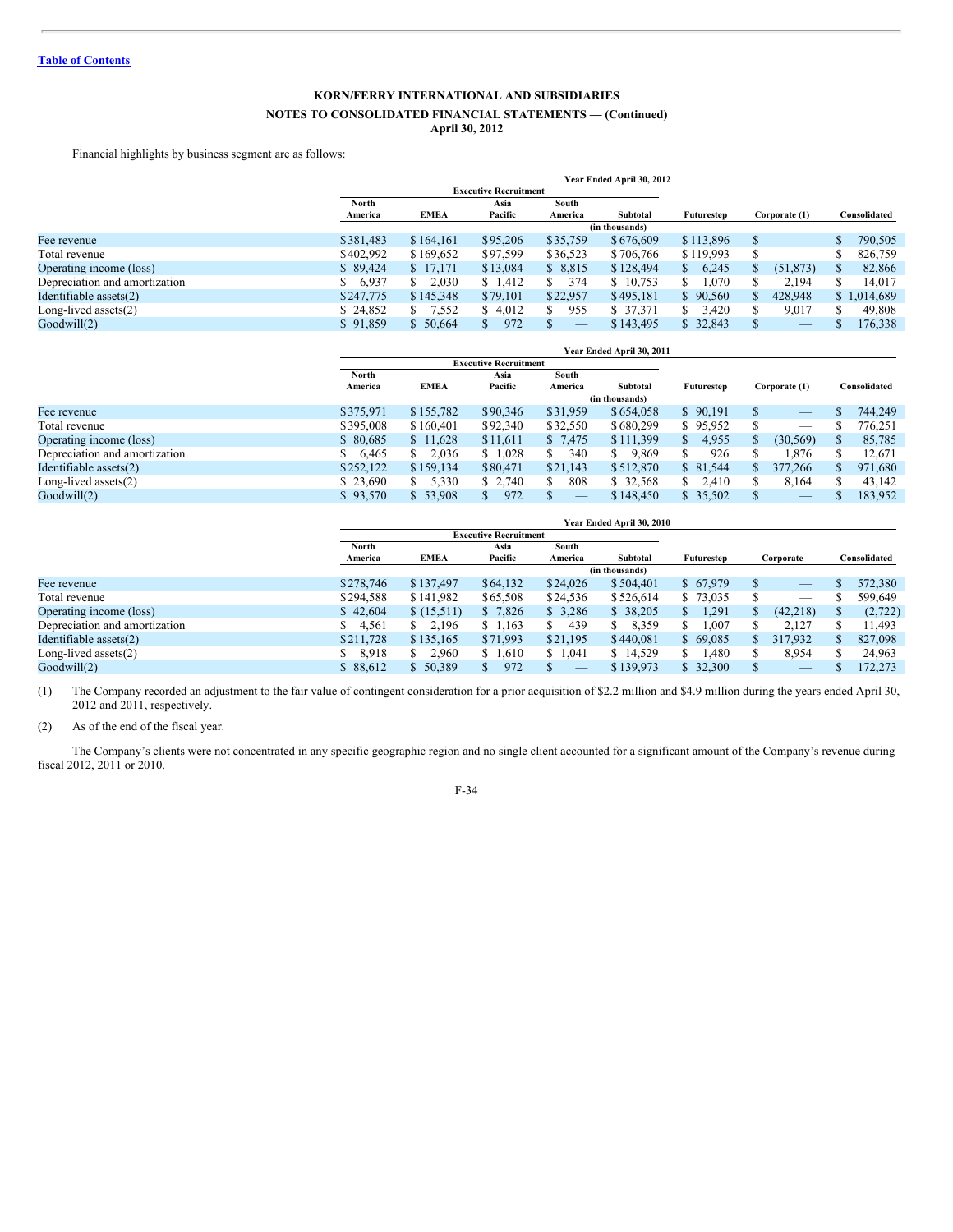# **NOTES TO CONSOLIDATED FINANCIAL STATEMENTS — (Continued)**

**April 30, 2012**

### **12. Acquisitions**

Following is a summary of acquisitions the Company completed during the periods indicated (no acquisition completed in fiscal 2011):

|                                   |                                 | Year Ended April 30,(1) |               |
|-----------------------------------|---------------------------------|-------------------------|---------------|
|                                   | 2012(2)                         | 2011                    | 2010(3)       |
|                                   |                                 | (in thousands)          |               |
| Assets acquired                   | \$137                           | $S-$                    | \$14,055      |
| Intangibles acquired              | $\overline{\phantom{a}}$        | _                       | 6,835         |
| Liabilities acquired              | 38                              |                         | 22,958        |
| Net assets (liabilities) acquired | 99                              |                         | (2,068)       |
| Purchase price                    | 442                             |                         | 25,848        |
| Goodwill                          | \$343                           | s—<br>__                | \$27,916      |
| Goodwill by segment:              |                                 |                         |               |
| Executive recruitment             | \$.<br>$\overline{\phantom{m}}$ | $S-$                    | \$27,916      |
| Futurestep                        | $\frac{343}{ }$                 |                         | $\sim$ $\sim$ |
| Goodwill                          | $\frac{$343}{$}$                | $\mathbf{s}-$<br>__     | \$27,916      |

- (1) Certain employees who joined the Company through these acquisitions will be eligible to receive earn-out payments of up to \$1.9 million over the next year, if certain financial metrics are achieved during that period. The Company does not expect that these financial metrics will be achieved and have not recorded an accrual as of the year ended April 30, 2012. Any amount of the earn-out that is achieved will be recorded when the earn-out is earned. The Company accrued an additional \$3.0 million and \$2.8 million in fiscal 2011 and 2010, respectively, related to acquisitions occurring in previous years, all of which was paid in fiscal 2011.
- (2) On March 1, 2012, the Company purchased Avature USA Recruiting Business and Avature Argentina Recruiting Business. Avature USA Recruiting Business and Avature Argentina Recruiting Business are engaged in providing back-office functions including, database candidate searching, data processing, filling forms, call-center activities, and other administrative functions. As a result of these acquisitions, the Company obtained the rights to certain client contracts from Avature USA, license agreements to use the Customer Relationship Management software, employees of Avature Argentina engaged in the recruiting business and the office lease and equipment in Argentina used in the recruiting business. Actual results of operations of Avature USA Recruiting Business and Avature Argentina Recruiting Business are included in the Company's consolidated financial statements from March 1, 2012, the effective date of the acquisition.
- (3) On June 11, 2009, the Company acquired all of the outstanding share capital of WHM, to provide the Company with a larger executive recruitment presence in EMEA. WHM is engaged in providing executive recruitment and other related recruiting services in the United Kingdom and France. Actual results of operations of WHM are included in the Company's consolidated financial statements from June 11, 2009, the effective date of the acquisition.

On January 1, 2010, the Company acquired SENSA Solutions, Inc. ("SENSA"), a leading management consulting firm widely respected for its leadership and organizational development solutions utilized by U.S. federal agencies. This was a strategic acquisition to further access the governmental sector. Actual results of operations of SENSA are included in the Company's consolidated financial statements from January 1, 2010, the effective date of the acquisition.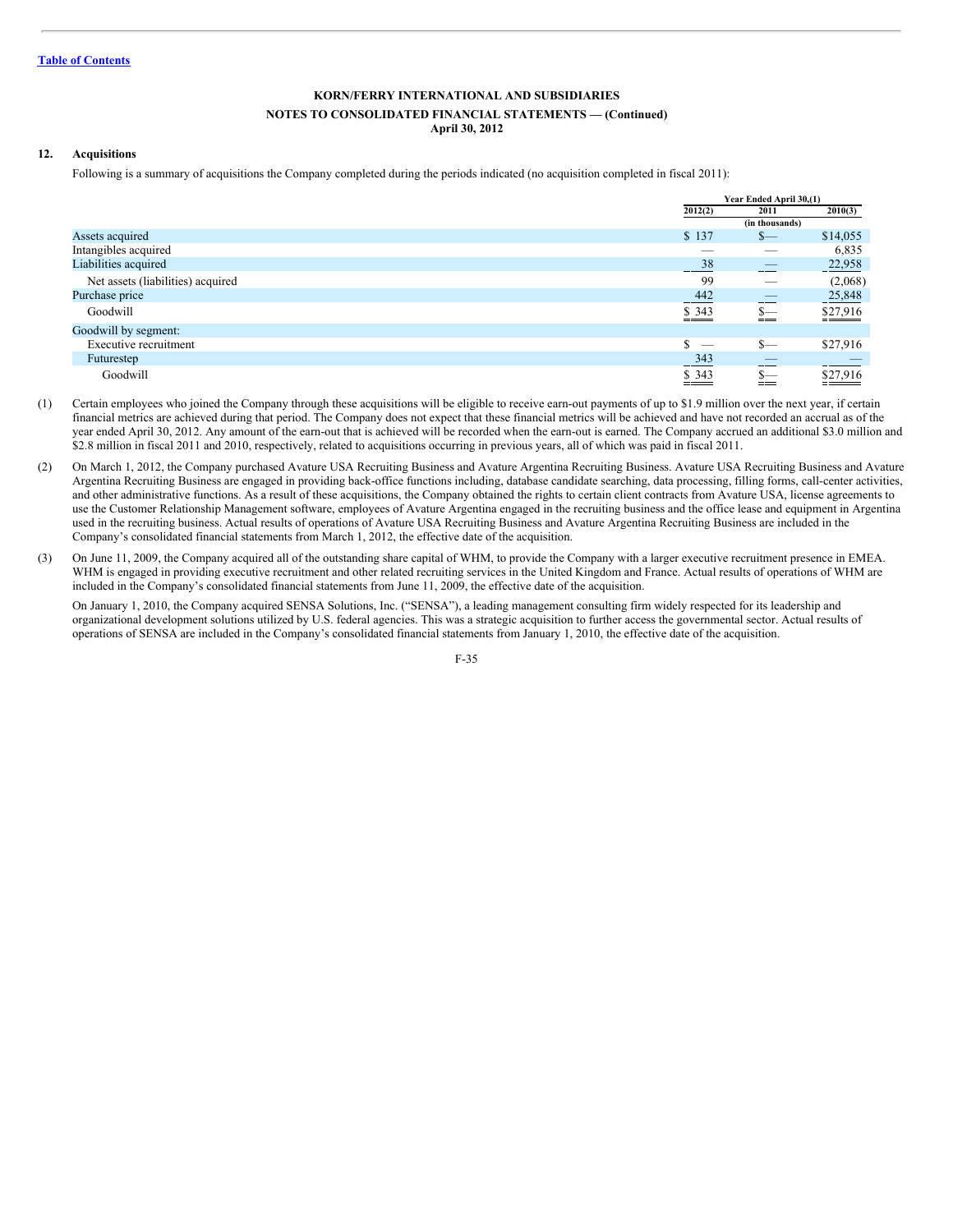# **13. Goodwill and Intangible Assets**

Changes in the carrying value of goodwill by reportable segment were as follows:

|                              |          | <b>Executive Recruitment</b> |       |                |                   |    |              |
|------------------------------|----------|------------------------------|-------|----------------|-------------------|----|--------------|
|                              | North    |                              |       |                |                   |    |              |
|                              | America  | <b>EMEA</b>                  |       | Subtotal       | <b>Futurestep</b> |    | Consolidated |
|                              |          |                              |       | (in thousands) |                   |    |              |
| Balance as of April 30, 2010 | \$88,612 | \$50,389                     | \$972 | \$139,973      | \$32,300          | S. | 172,273      |
| <b>Additions</b>             | 3,000    |                              |       | 3,000          |                   |    | 3,000        |
| Exchange rate fluctuations   | 1,958    | 3,519                        |       | 5,477          | 3,202             |    | 8,679        |
| Balance as of April 30, 2011 | 93,570   | 53,908                       | 972   | 148,450        | 35,502            |    | 183,952      |
| <b>Additions</b>             |          |                              |       |                | 343               |    | 343          |
| Deletion(1)                  | (586)    |                              |       | (586)          |                   |    | (586)        |
| Exchange rate fluctuations   | (1,125)  | (3,244)                      |       | (4,369)        | (3,002)           |    | (7, 371)     |
| Balance as of April 30, 2012 | \$91,859 | \$50,664                     | \$972 | \$143,495      | 32,843            |    | 176,338      |

(1) During fiscal 2012, the Company sold a majority interest in a previously consolidated subsidiary, requiring the Company to deconsolidate the subsidiary and reduce goodwill by \$0.6 million

Intangible assets include the following:

|                                   | Weighted-Average           |            | April 30,       |
|-----------------------------------|----------------------------|------------|-----------------|
|                                   | <b>Amortization Period</b> | 2012       | 2011            |
|                                   |                            |            | (in thousands)  |
| Amortized intangible assets:      |                            |            |                 |
| Intellectual property             | 24 years                   | \$11,400   | \$11,400        |
| Customer lists                    | 7 years                    | 6,399      | 6,399           |
| Proprietary databases             | 10 years                   | 4,256      | 3,931           |
| Trademarks(1)                     | 5 years                    | 1,186      | 1,186           |
| Non-compete agreements            | 5 years                    | <u>510</u> | $-510$          |
| Total amortized intangible assets | 16 years                   | 23,751     | 23,426          |
| Accumulated amortization          |                            | (7,128)    | (4,937)         |
|                                   |                            | 16,623     | 18,489          |
| Unamortized intangible assets:    |                            |            |                 |
| Trademarks                        |                            | 3,800      | 3,800           |
| Exchange rate fluctuations        |                            | (10)       |                 |
| Intangible assets                 |                            | \$20,413   | <u>\$22,289</u> |
|                                   |                            |            |                 |

(1) During fiscal 2011, the Company wrote-off a trademark no longer in use with a net book value of \$0.9 million, which is included as a component of general and administrative expenses in the accompanying consolidated statements of income.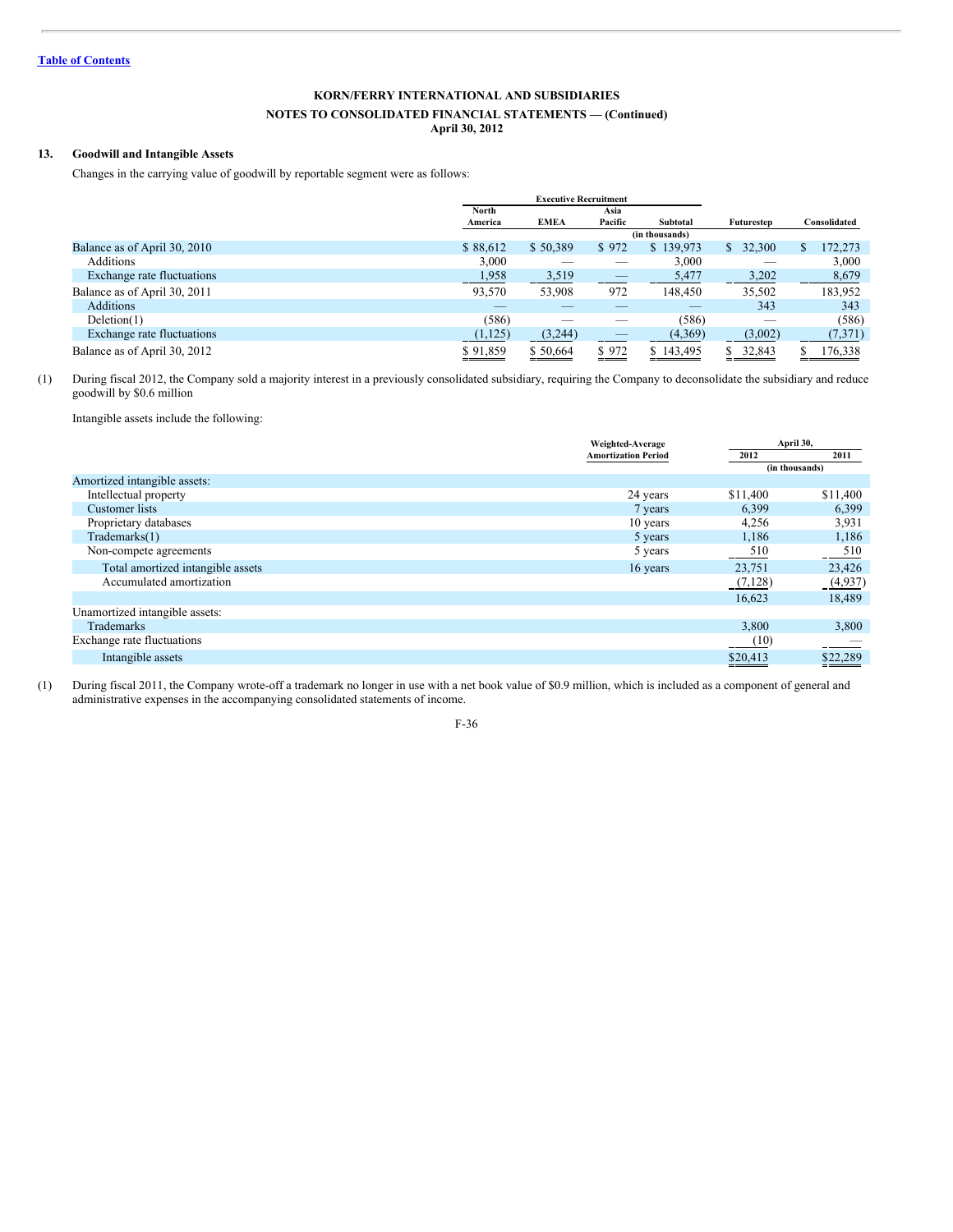# **NOTES TO CONSOLIDATED FINANCIAL STATEMENTS — (Continued)**

### **April 30, 2012**

Amortization expense for amortized intangible assets was \$2.2 million, \$2.4 million and \$1.7 million during fiscal 2012, 2011 and 2010, respectively. Estimated annual amortization expense related to amortizing intangible assets is as follows:

|                       | <b>Estimated</b> |
|-----------------------|------------------|
|                       | Annual           |
|                       | Amortization     |
| Year Ending April 30, | <b>Expense</b>   |
|                       | (in thousands)   |
| 2013                  | 2,183<br>\$      |
| 2014                  | 2,119            |
| 2015                  | 1,855            |
| 2016                  | 1,594            |
| 2017                  | 980              |
| Thereafter            | 7,892            |
|                       | 16,623<br>Φ      |
|                       | _____            |

All amortizable intangible assets will be fully amortized by the end of fiscal 2031.

### **14. Commitments and Contingencies**

### *Lease Commitments*

The Company leases office premises and certain office equipment under leases expiring at various dates through 2026. Total rental expense during fiscal 2012, 2011 and 2010 amounted to \$35.5 million, \$32.4 million and \$32.8 million, respectively.

Future minimum commitments under non-cancelable operating leases with lease terms in excess of one year excluding commitments accrued in the restructuring liability are as follows:

| Year Ending April 30, | <b>Lease Commitments</b> |
|-----------------------|--------------------------|
|                       | (in thousands)           |
| 2013                  | 38,588                   |
| 2014                  | 34,609                   |
| 2015                  | 29,695                   |
| 2016                  | 21,619                   |
| 2017                  | 15,951                   |
| Thereafter            | 66,912                   |
|                       | 207,374                  |

### *Letters of Credit*

The Company has an aggregate \$10 million sub-limit for standby letters of credit in conjunction with the Facility. As of April 30, 2012 and 2011, the Company has outstanding standby letters of credit of \$2.9 million in connection with office leases.

### *Employment Agreements*

As of April 30, 2012, the Company has employment agreements with certain of its executive officers, that provide certain benefits if these executives are terminated or resign under certain limited circumstances. The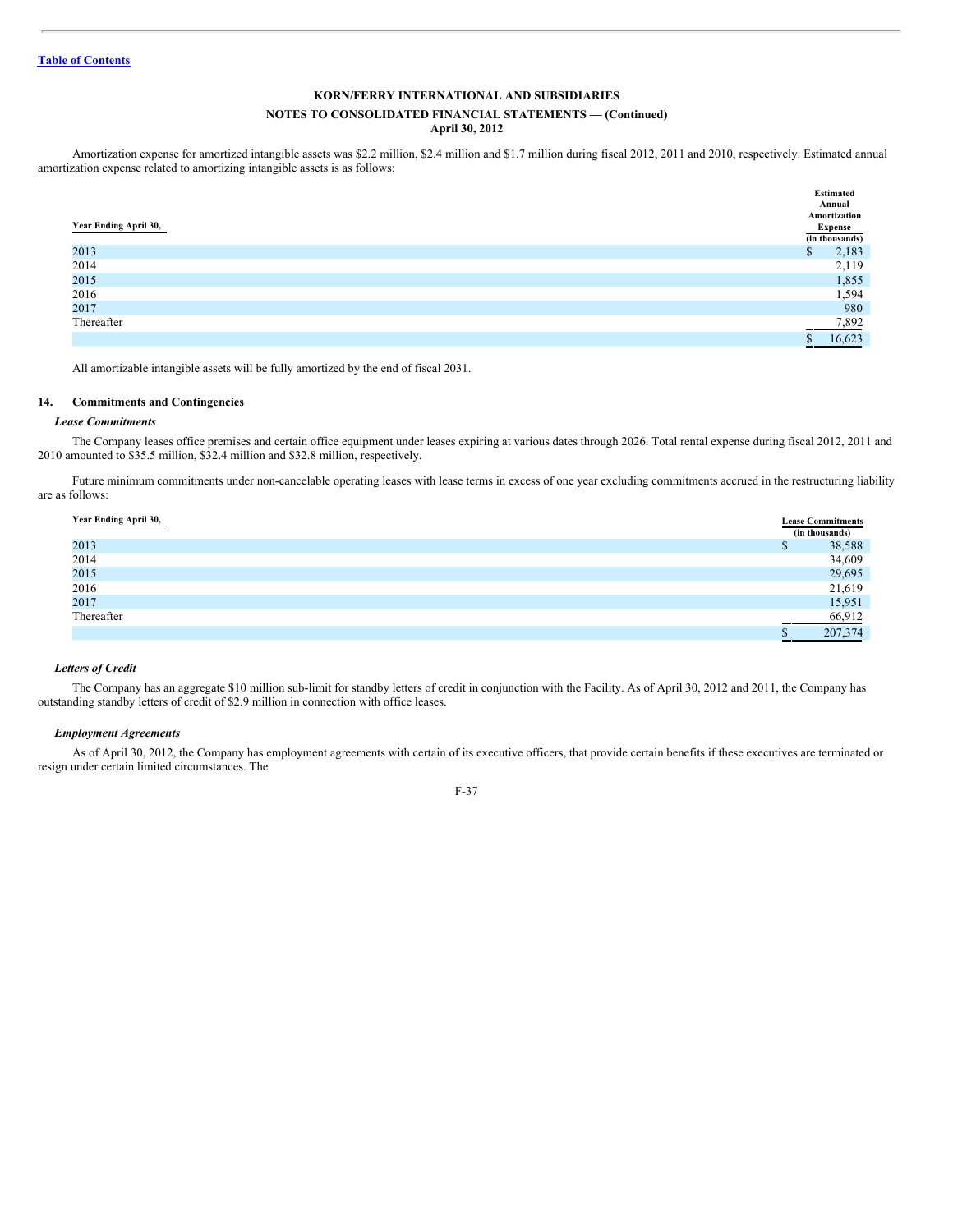### **NOTES TO CONSOLIDATED FINANCIAL STATEMENTS — (Continued) April 30, 2012**

maximum amount payable under these agreements, in aggregate, is \$6.1 million in the absence of a change of control and \$9.0 million following a change of control and terminations or resignations which occur within 12 months from the change of control. In certain cases, executives' outstanding options will immediately vest and remain exercisable for periods ranging from three months to their original expiration date following termination of employment.

The Company has a policy of entering into offer letters of employment or letters of promotion with vice presidents which provide for an annual base salary and discretionary and incentive bonus payments. Certain key vice presidents who typically have been employed by the Company for several years may also have a standard form employment agreement. In addition, the Company has a severance policy for all of its vice presidents that provides for minimum payments based on length of service. Upon termination without cause, the Company is required to pay the greater of the amount due under the employment agreement, if any, or the severance policy. The Company also requires its vice presidents to agree in their employment letters and their employment agreement, if applicable, not to compete with the Company both during the term of their employment, and for a period of up to two years after their employment ends. For a period of two years after their employment with the Company, former vice presidents are prohibited from soliciting employees of the Company for employment outside of the Company.

### *Litigation*

From time to time, the Company has been and is involved in litigation incidental to its business. The Company is currently not a party to any litigation which, if resolved adversely against the Company, would, in the opinion of management, after consultation with legal counsel, have a material adverse effect on the Company's business, financial position or results of operations.

### **15. Quarterly Results (Unaudited)**

The following table sets forth certain unaudited consolidated statement of income data for the quarters in fiscal 2012 and 2011. The unaudited quarterly information has been prepared on the same basis as the annual financial statements and, in management's opinion, includes all adjustments necessary to present fairly the information for the quarters presented.

|                       |    | <b>Ouarters Ended</b> |    |             |    |            |    |                                       |    |             |              |            |              |            |  |           |
|-----------------------|----|-----------------------|----|-------------|----|------------|----|---------------------------------------|----|-------------|--------------|------------|--------------|------------|--|-----------|
|                       |    |                       |    | Fiscal 2012 |    |            |    |                                       |    | Fiscal 2011 |              |            |              |            |  |           |
|                       |    | April 30              |    | January 31  |    | October 31 |    | July 31                               |    | April 30    |              | January 31 |              | October 31 |  | July 31   |
|                       |    |                       |    |             |    |            |    | (in thousands, except per share data) |    |             |              |            |              |            |  |           |
| Fee revenue           |    | \$198,087             |    | \$185,951   |    | \$200.136  |    | \$ 206,331                            |    | \$197,298   |              | \$186,489  |              | \$185,350  |  | \$175,112 |
| Operating income      |    | 15.352                |    | 16.165      |    | 25.407     |    | 25,942                                |    | 26,246      |              | 20,492     |              | 19,775     |  | 19,272    |
| Net income            | S. | 12.028                | S. | 1.717       | S. | 15,147     | S. | 15,411                                | S. | 20,339      | <sup>S</sup> | 13,975     | <sup>S</sup> | 13,656     |  | 10,904    |
| Net income per share: |    |                       |    |             |    |            |    |                                       |    |             |              |            |              |            |  |           |
| <b>Basic</b>          |    | 0.26                  |    | 0.25        |    | 0.33       |    | 0.34                                  |    | 0.45        |              | 0.31       |              | 0.30       |  | 0.24      |
| Diluted               |    | 0.25                  |    | 0.25        |    | 0.32       |    | 0.33                                  |    | 0.43        |              | 0.30       |              | 0.30       |  | 0.24      |

### **16. Supplemental Balance Sheet Information**

Other accrued liabilities included deferred revenue of \$13.5 million and \$11.3 million as of April 30, 2012 and 2011, respectively.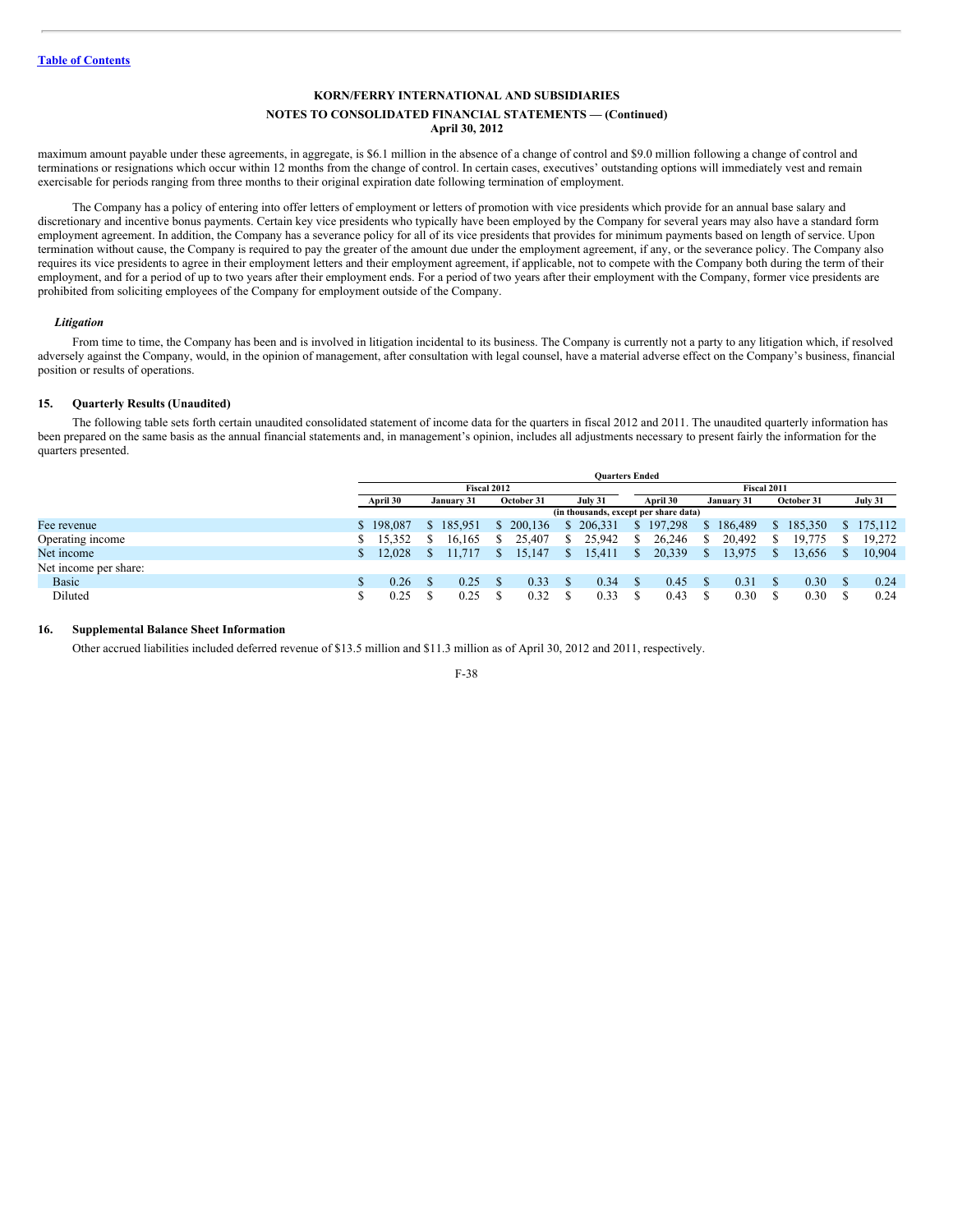# **KORN/FERRY INTERNATIONAL AND SUBSIDIARIES SCHEDULE II - VALUATION AND QUALIFYING ACCOUNTS April 30, 2012**

| Column A                                | Column B                                    |                                                  | Column C                                                      | Column D                    | Column E                              |
|-----------------------------------------|---------------------------------------------|--------------------------------------------------|---------------------------------------------------------------|-----------------------------|---------------------------------------|
| <b>Description</b>                      | <b>Balance</b> at<br>Beginning<br>of Period | <b>Charges to</b><br>Cost and<br><b>Expenses</b> | <b>Additions</b><br><b>Charges to</b><br>Other<br>Accounts(1) | Deductions(2)               | <b>Balance</b> at<br>End of<br>Period |
|                                         |                                             |                                                  | (in thousands)                                                |                             |                                       |
| Allowance for doubtful accounts:        |                                             |                                                  |                                                               |                             |                                       |
| Year Ended April 30, 2012               | \$9.977                                     | \$5,732                                          | S<br>(220)                                                    | \$<br>(6.052)               | \$9,437                               |
| Year Ended April 30, 2011               | \$5,983                                     | \$7,650                                          | 413<br>S                                                      | \$<br>(4,069)               | \$9,977                               |
| Year Ended April 30, 2010               | \$11,197                                    | \$3,340                                          | S<br>(50)                                                     | \$<br>(8, 504)              | \$5,983                               |
| Deferred tax asset valuation allowance: |                                             |                                                  |                                                               |                             |                                       |
| Year Ended April 30, 2012               | \$26,168                                    | \$.<br>443                                       | S<br>$\overline{\phantom{a}}$                                 | \$<br>1,522                 | \$25,089                              |
| Year Ended April 30, 2011               | \$21,037                                    | \$15,689                                         | D.                                                            | (10, 558)<br>$\mathbb{S}^-$ | \$26,168                              |
| Year Ended April 30, 2010               | \$15,097                                    | \$5,940                                          | c<br>ъ<br>_                                                   | \$<br>_                     | \$21,037                              |

(1) Exchange rate fluctuations.

(2) Allowance for doubtful accounts represents accounts written-off, net of recoveries and deferred tax asset valuation represents release of prior valuation allowances.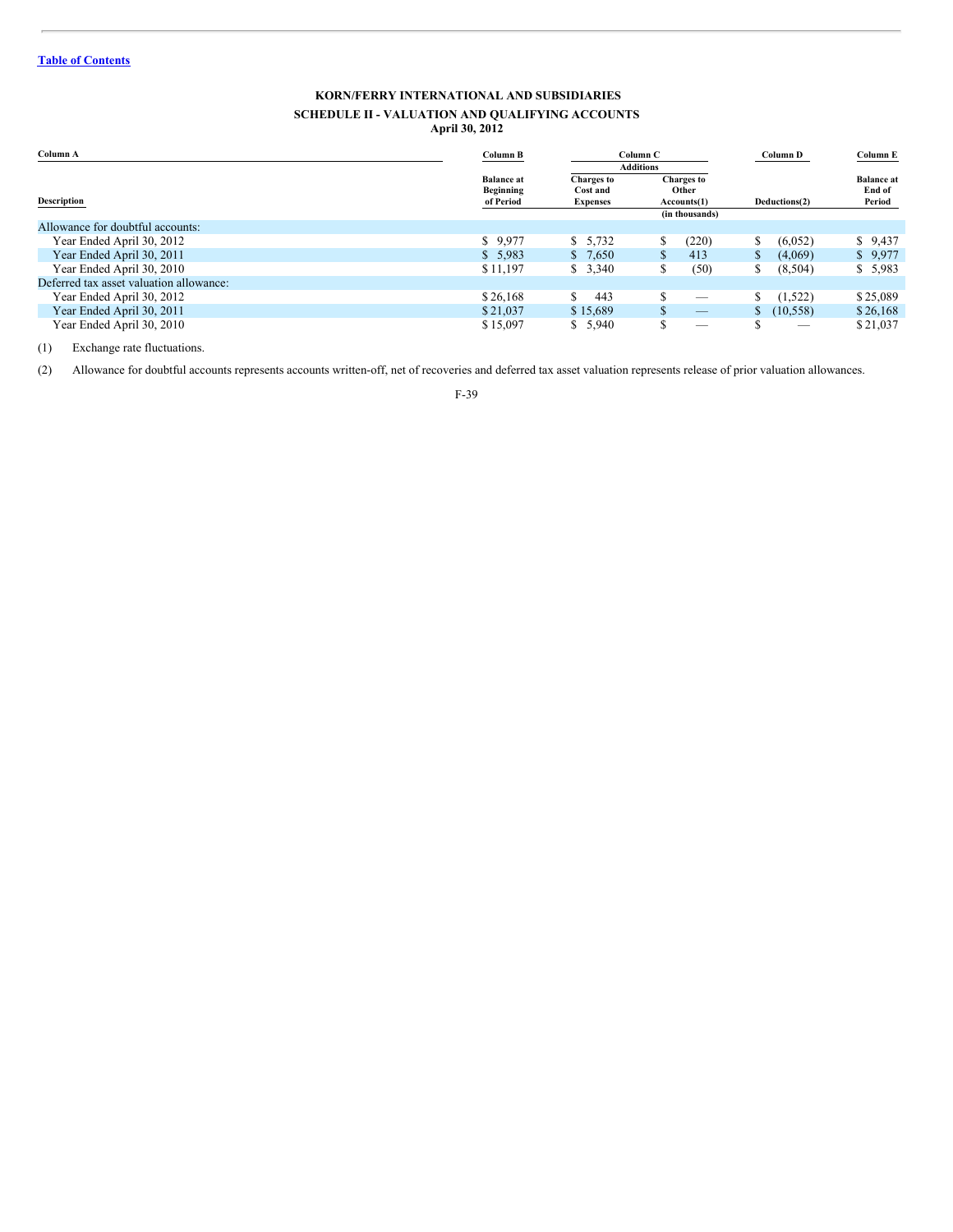### **EXHIBIT 21.1**

Note: Korn/Ferry International or one of its Subsidiaries has 100% ownership of the Subsidiaries listed below, except for Korn/Ferry International (M) Sdn. Bhd. (49%), Korn/Ferry International S.A. de C.V. (43.5%), Korn/Ferry International (H.K.) Limited (99% owned by Korn/Ferry International; 1% owned by Paul C. Reilly in trust for Korn/Ferry International), Korn/Ferry International de Venezuela, C.A. (49%), and Korn/Ferry (Thailand) Limited (48.8%).

|     | <b>Subsidiaries</b>                                                     | <b>Jurisdiction</b> |
|-----|-------------------------------------------------------------------------|---------------------|
| 1.  | Korn Ferry International S.A.                                           | Argentina           |
| 2.  | Korn Ferry Futurestep Argentina S.R.L.                                  | Argentina           |
| 3.  | Korn/Ferry International Pty Limited                                    | Australia           |
| 4.  | Futurestep (Australia) Pty Ltd                                          | Australia           |
| 5.  | Korn/Ferry International GmbH                                           | Austria             |
| 6.  | Korn/Ferry International Futurestep (Belgium) BVBA                      | Belgium             |
| 7.  | Korn/Ferry International S/C Ltda.                                      | <b>Brazil</b>       |
| 8.  | Korn/Ferry Canada, Inc.                                                 | Canada              |
| 9.  | Korn/Ferry International Futurestep (Canada) Inc.                       | Canada              |
| 10. | Korn/Ferry International, S.A.                                          | Chile               |
| 11. | Korn/Ferry International Consulting (Beijing) Limited                   | Beijing, China      |
| 12. | Guangzhou Korn/Ferry Human Capital Company Ltd.                         | Guangzhou, China    |
| 13. | Shanghai Korn/Ferry Human Capital Consulting Co., Ltd.                  | Shanghai, China     |
| 14. | Futurestep (Shanghai) Talent Consulting Company Limited                 | China               |
| 15. | Korn/Ferry International A/S                                            | Denmark             |
| 16. | Korn/Ferry International & Cie, S.N.C.                                  | France              |
| 17. | Korn/Ferry International Futurestep (France) SARL                       | France              |
| 18. | Korn/Ferry International GmbH                                           | Germany             |
| 19. | Futurestep Germany GmbH                                                 | Germany             |
| 20. | Korn/Ferry International SA                                             | Greece              |
| 21. | Korn/Ferry International (H.K.) Limited                                 |                     |
|     |                                                                         | Hong Kong           |
| 22. | Futurestep (Hong Kong) Ltd.                                             | Hong Kong           |
| 23. | Korn/Ferry International Budapest Personnel Consulting and Service Ltd. | Hungary             |
| 24. | Korn/Ferry International Private Limited                                | India               |
| 25. | Futurestep Recruitment Services Private Ltd.                            | India               |
| 26. | PT. Korn/Ferry International                                            | Indonesia           |
| 27. | Korn/Ferry International S.R.L.                                         | Italy               |
| 28. | Futurestep (Italia) S.r.l.                                              | Italy               |
| 29. | Nihon Korn/Ferry International K.K.                                     | Japan               |
| 30. | Futurestep (Japan) K.K.                                                 | Japan               |
| 31. | Korn/Ferry International (Korea) Limited                                | Korea               |
| 32. | Korn/Ferry International (M) Sdn. Bhd.                                  | Malaysia            |
| 33. | Korn/Ferry Investment India Limited (Mauritius OCB)                     | Mauritius           |
| 34. | Korn/Ferry International S.A. de C.V.                                   | Mexico              |
| 35. | Korn/Ferry International B.V.                                           | Netherlands         |
| 36. | Korn/Ferry International Futurestep (Holdings) B.V.                     | Netherlands         |
| 37. | Korn Ferry International (New Zealand) Limited                          | New Zealand         |
| 38. | Futurestep (New Zealand) Ltd.                                           | New Zealand         |
| 39. | Korn/Ferry International Peru S.A.                                      | Peru                |
| 40. | Korn/Ferry International Sp.z.o.o.                                      | Poland              |
| 41. | Korn/Ferry International Futurestep (POLSKA) Sp.z.o.                    | Poland              |
| 42. | Korn/Ferry International Pte. Ltd.                                      | Singapore           |
| 43. | Futurestep (Singapore) Pte Ltd.                                         | Singapore           |
| 44. | Korn/Ferry International S.A.                                           | Spain               |
| 45. | Futurestep (Espana), S.L.                                               | Spain               |
| 46. | Korn/Ferry International AB                                             | Sweden              |
| 47. | Korn/Ferry (Schweiz) AG                                                 | Switzerland         |
| 48. | Korn/Ferry International (Taiwan) Co. Limited                           | Taiwan              |
| 49. | Korn/Ferry International Executive Recruitment (Thailand) Limited       | Thailand            |
| 50. | Korn/Ferry International Musavirlik Limited Sirketi                     | Turkey              |

1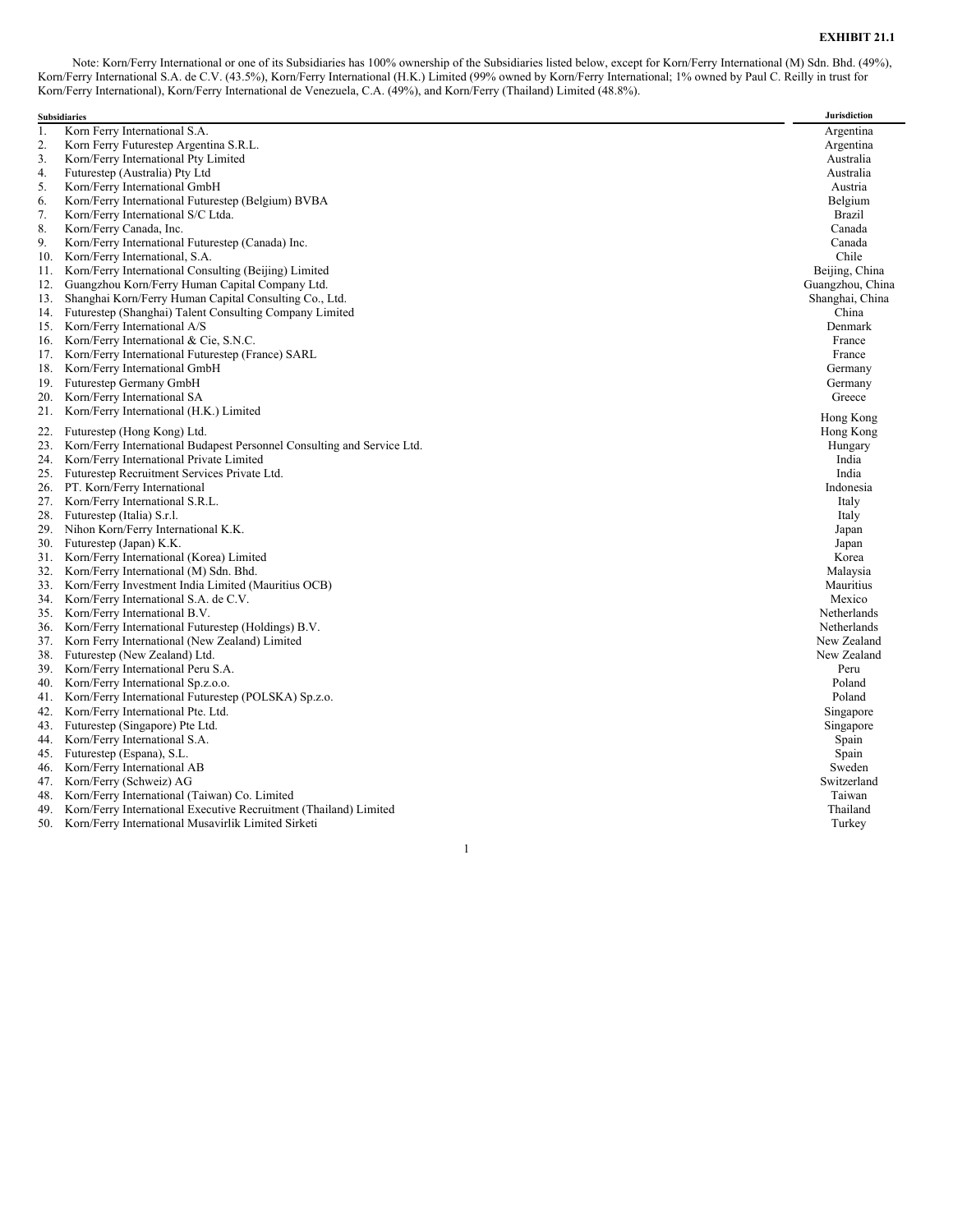#### **Subsidiaries**

- 51. Futurestep (UK) Limited
- 52. 2. Korn/Ferry International, Limited
- 53. 3. K/FI (UK) Limited
- 54. 4. The Whitehead Mann Partnership LLP
- 55. Whitehead Mann Limited
- 5 6. Continental American Management Cor
- 57. 7. Korn/Ferry International Holding India
- 58. 8. Korn/Ferry International Futurestep, Inc
- 59. 9. Korn/Ferry International Futurestep (Holdings) Inc
- 6 0. Korn/Ferry International Worldwide, Inc c. Under the contract of the contract of the contract of the contract of the contract of the contract of the contract of the contract of the contract of the contract of the contract of the contract of the contract of the c
- 61. 1. K/FI Canada Holdings, LLC
- 6 2. L ore International Institute, LLC
- 63. 3. Lominger Limited, Inc
- 64. 4. Sensa Solutions, Inc
- 65. Korn/Ferry International Consultores Asociados

**J u r i s d ic t i o n** United Kingdom United Kingdom United Kingdom United Kingdom United Kingdom rp. Un nited States, California United States, California c. Under the contract of the contract of the contract of the contract of the contract of the contract of the contract of the contract of the contract of the contract of the contract of the contract of the contract of the c nited States, Delaware c. C. nited States, Delaware nited States, Delaware United States, Delaware United States, Delaware c. C. nited States, Minnesota c. C. nited States, Virginia s, C.A. Ve enezuela

2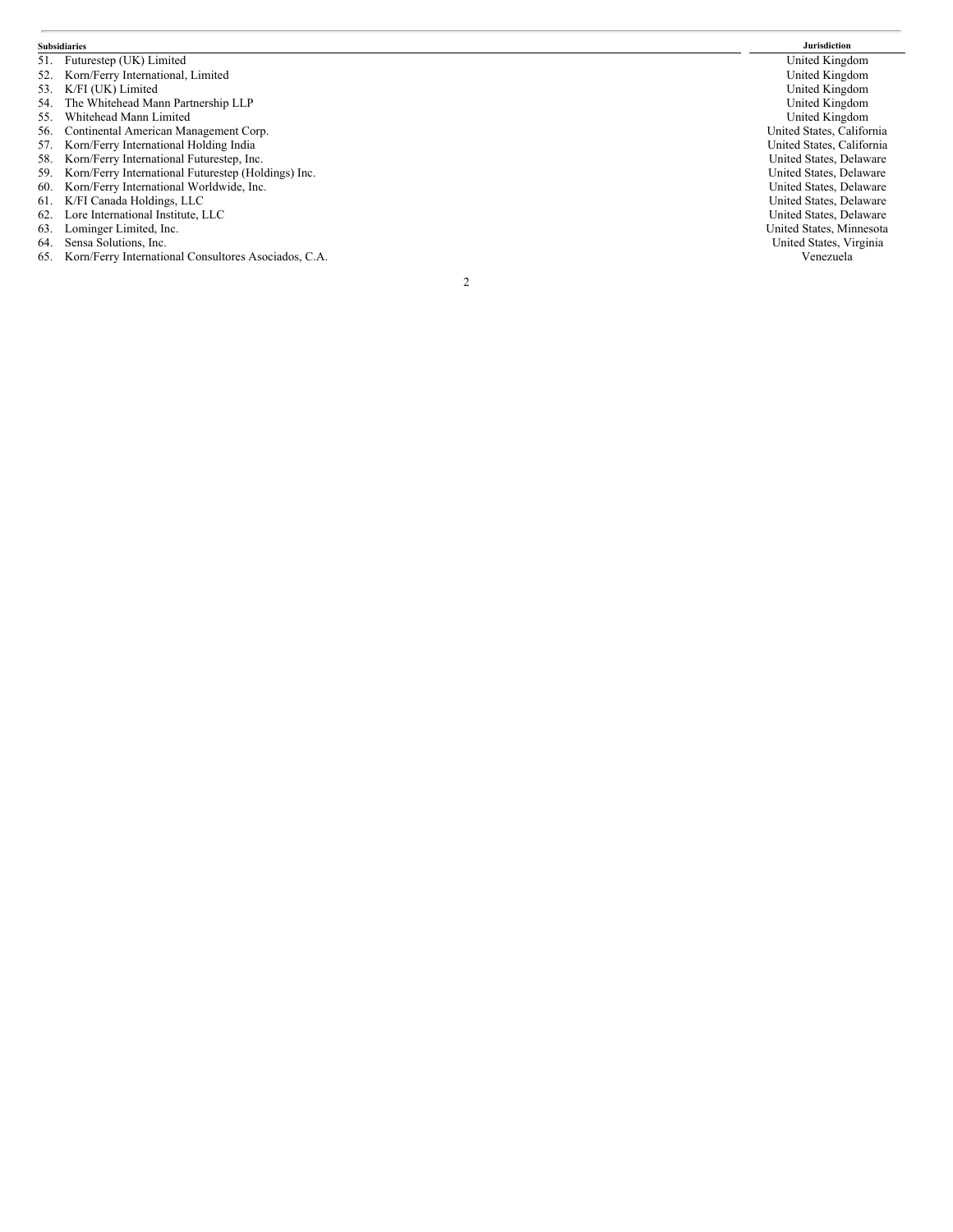# **CONSENT OF INDEPENDENT REGISTERED PUBLIC ACCOUNTING FIRM**

We consent to the incorporation by reference in the Registration Statements (Form S-8 Nos. 333-161844, 333-159900, 333-158632, 333-49580, 333-73147, 333-111038, 333-146346 and 333-108696 and Form S-3 No. 333-99429 and related Prospectus) of our reports dated June 22, 2012, with respect to the consolidated financial statements and schedule of Korn/Ferry International and the effectiveness of internal control over financial reporting of Korn/Ferry International and subsidiaries included in this Annual Report (Form 10-K) for the year ended April 30, 2012.

/s/ Ernst & Young LLP

Los Angeles, California June 22, 2012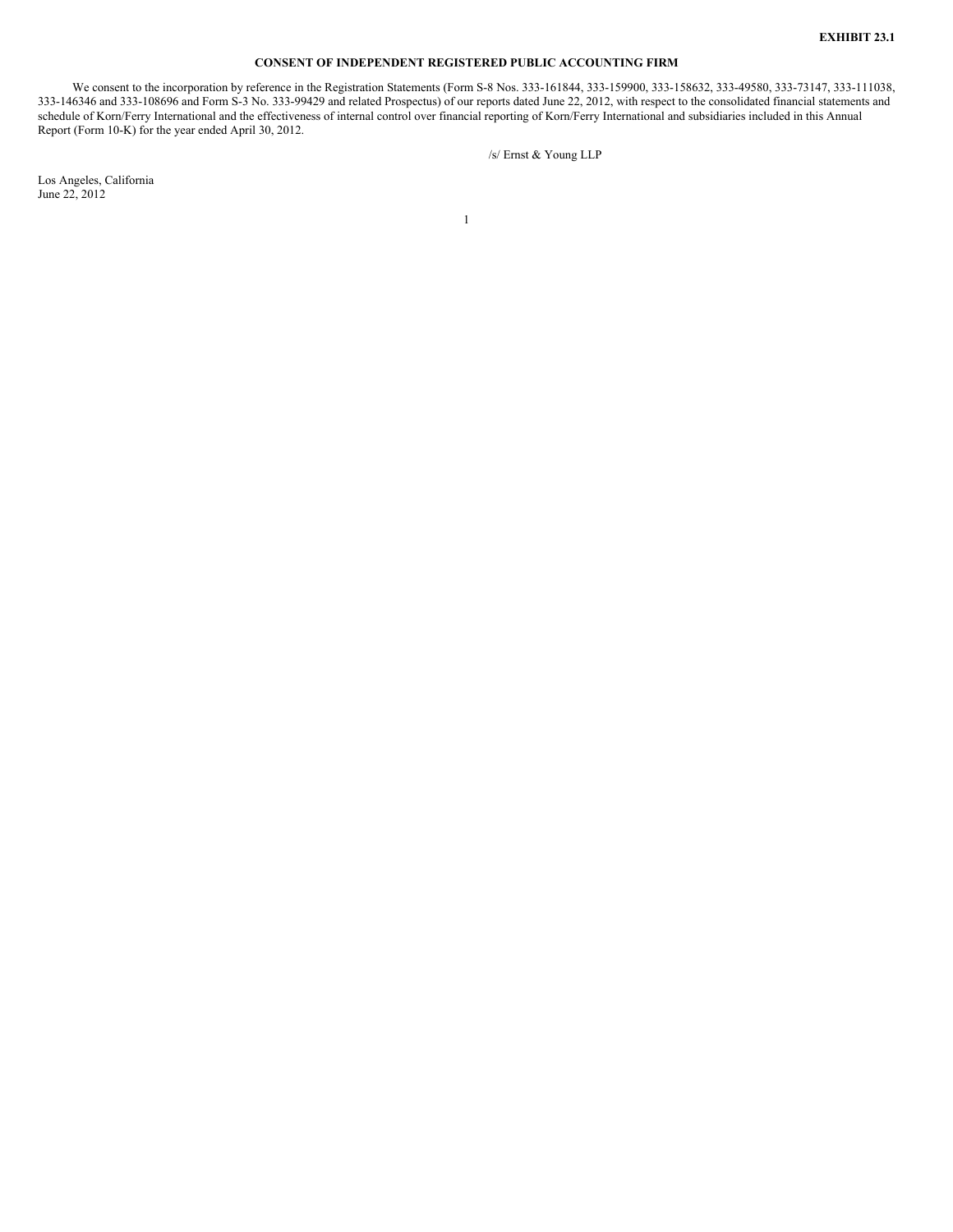I, Gary D. Burnison, certify that:

- 1. I have reviewed this annual report on Form 10-K of Korn/Ferry International;
- 2. Based on my knowledge, this report does not contain any untrue statement of a material fact or omit to state a material fact necessary to make the statements made, in light of the circumstances under which such statements were made, not misleading with respect to the period covered by this report;
- 3. Based on my knowledge, the financial statements, and other financial information included in this report, fairly present in all material respects the financial condition, results of operations and cash flows of the registrant as of, and for, the periods presented in this report;
- 4. The registrant's other certifying officer(s) and I are responsible for establishing and maintaining disclosure controls and procedures (as defined in Exchange Act Rules 13a-15(e) and 15d-15(e)) and internal control over financial reporting (as defined in Exchange Act Rules 13a-15(f) and 15d-15(f)) for the registrant and have:
	- a) Designed such disclosure controls and procedures, or caused such disclosure controls and procedures to be designed under our supervision, to ensure that material information relating to the registrant, including its consolidated subsidiaries, is made known to us by others within those entities, particularly during the period in which this report is being prepared;
	- b) Designed such internal control over financial reporting, or caused such internal control over financial reporting to be designed under our supervision, to provide reasonable assurance regarding the reliability of financial reporting and the preparation of financial statements for external purposes in accordance with generally accepted accounting principles;
	- c) Evaluated the effectiveness of the registrant's disclosure controls and procedures and presented in this report our conclusions about the effectiveness of the disclosure controls and procedures, as of the end of the period covered by this report based on such evaluation; and
	- d) Disclosed in this report any change in the registrant's internal control over financial reporting that occurred during the registrant's most recent fiscal quarter (the registrant's fourth fiscal quarter in the case of an annual report) that has materially affected, or is reasonably likely to materially affect, the registrant's internal control over financial reporting; and
- 5. The registrant's other certifying officer(s) and I have disclosed, based on our most recent evaluation of internal control over financial reporting, to the registrant's auditors and the audit committee of the registrant's board of directors (or persons performing the equivalent functions):
	- a) All significant deficiencies and material weaknesses in the design or operation of internal control over financial reporting which are reasonably likely to adversely affect the registrant's ability to record, process, summarize and report financial information; and
	- b) Any fraud, whether or not material, that involves management or other employees who have a significant role in the registrant's internal control over financial reporting.

1

By: /s/ GARY D. BURNISON

Name: **Gary D. Burnison** Title: **Chief Executive Officer and President**

Date: June 22, 2012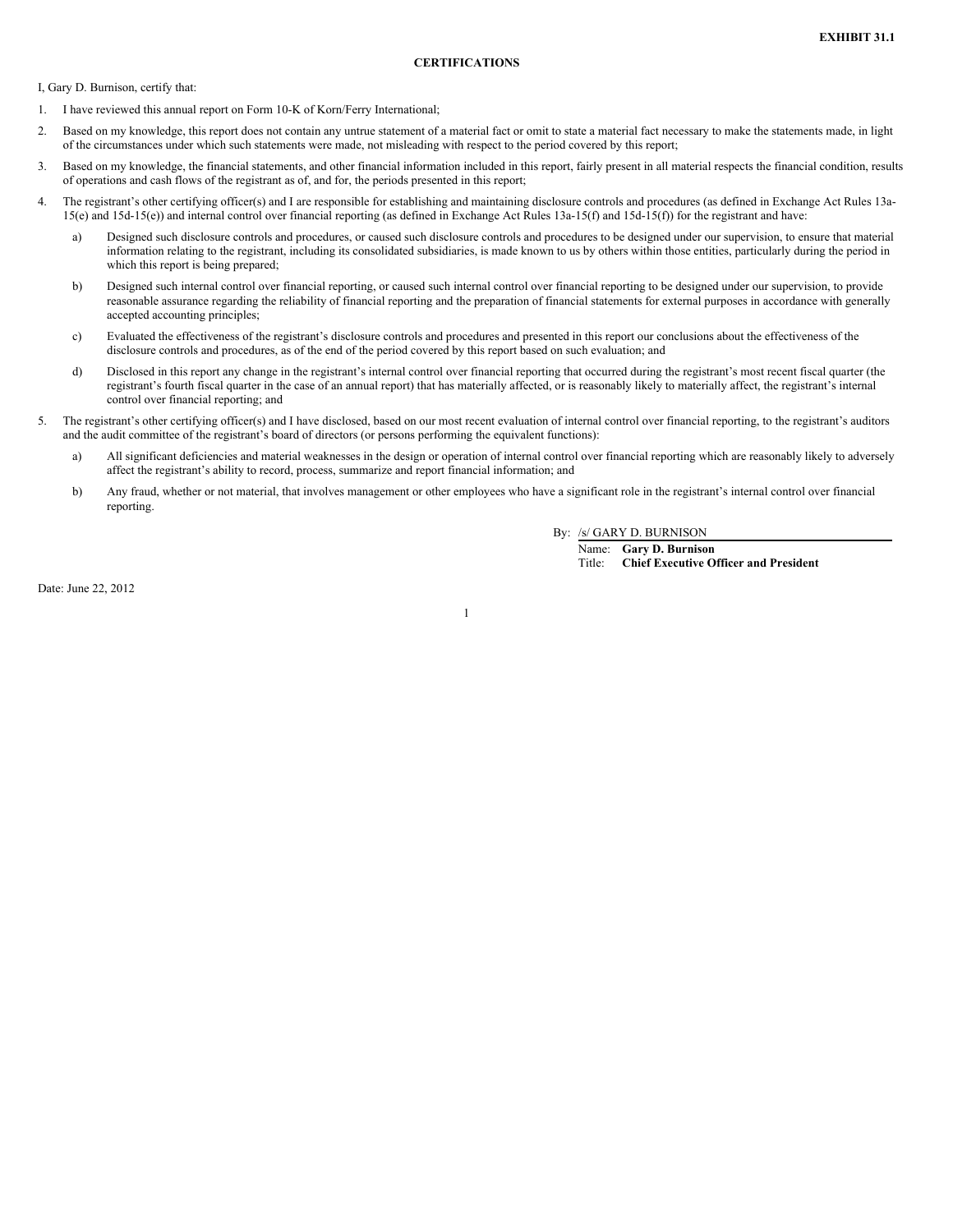I, Robert P. Rozek, certify that:

- 1. I have reviewed this annual report on Form 10-K of Korn/Ferry International;
- 2. Based on my knowledge, this report does not contain any untrue statement of a material fact or omit to state a material fact necessary to make the statements made, in light of the circumstances under which such statements were made, not misleading with respect to the period covered by this report;
- 3. Based on my knowledge, the financial statements, and other financial information included in this report, fairly present in all material respects the financial condition, results of operations and cash flows of the registrant as of, and for, the periods presented in this report;
- 4. The registrant's other certifying officer(s) and I are responsible for establishing and maintaining disclosure controls and procedures (as defined in Exchange Act Rules 13a-15(e) and 15d-15(e)) and internal control over financial reporting (as defined in Exchange Act Rules 13a-15(f) and 15d-15(f)) for the registrant and have:
	- a) Designed such disclosure controls and procedures, or caused such disclosure controls and procedures to be designed under our supervision, to ensure that material information relating to the registrant, including its consolidated subsidiaries, is made known to us by others within those entities, particularly during the period in which this report is being prepared;
	- b) Designed such internal control over financial reporting, or caused such internal control over financial reporting to be designed under our supervision, to provide reasonable assurance regarding the reliability of financial reporting and the preparation of financial statements for external purposes in accordance with generally accepted accounting principles;
	- c) Evaluated the effectiveness of the registrant's disclosure controls and procedures and presented in this report our conclusions about the effectiveness of the disclosure controls and procedures, as of the end of the period covered by this report based on such evaluation; and
	- d) Disclosed in this report any change in the registrant's internal control over financial reporting that occurred during the registrant's most recent fiscal quarter (the registrant's fourth fiscal quarter in the case of an annual report) that has materially affected, or is reasonably likely to materially affect, the registrant's internal control over financial reporting; and
- 5. The registrant's other certifying officer(s) and I have disclosed, based on our most recent evaluation of internal control over financial reporting, to the registrant's auditors and the audit committee of the registrant's board of directors (or persons performing the equivalent functions):
	- a) All significant deficiencies and material weaknesses in the design or operation of internal control over financial reporting which are reasonably likely to adversely affect the registrant's ability to record, process, summarize and report financial information; and
	- b) Any fraud, whether or not material, that involves management or other employees who have a significant role in the registrant's internal control over financial reporting.

1

### By: /s/ ROBERT P. ROZEK

Name: **Robert P. Rozek** Title: **Executive Vice President and Chief Financial Officer**

Date: June 22, 2012